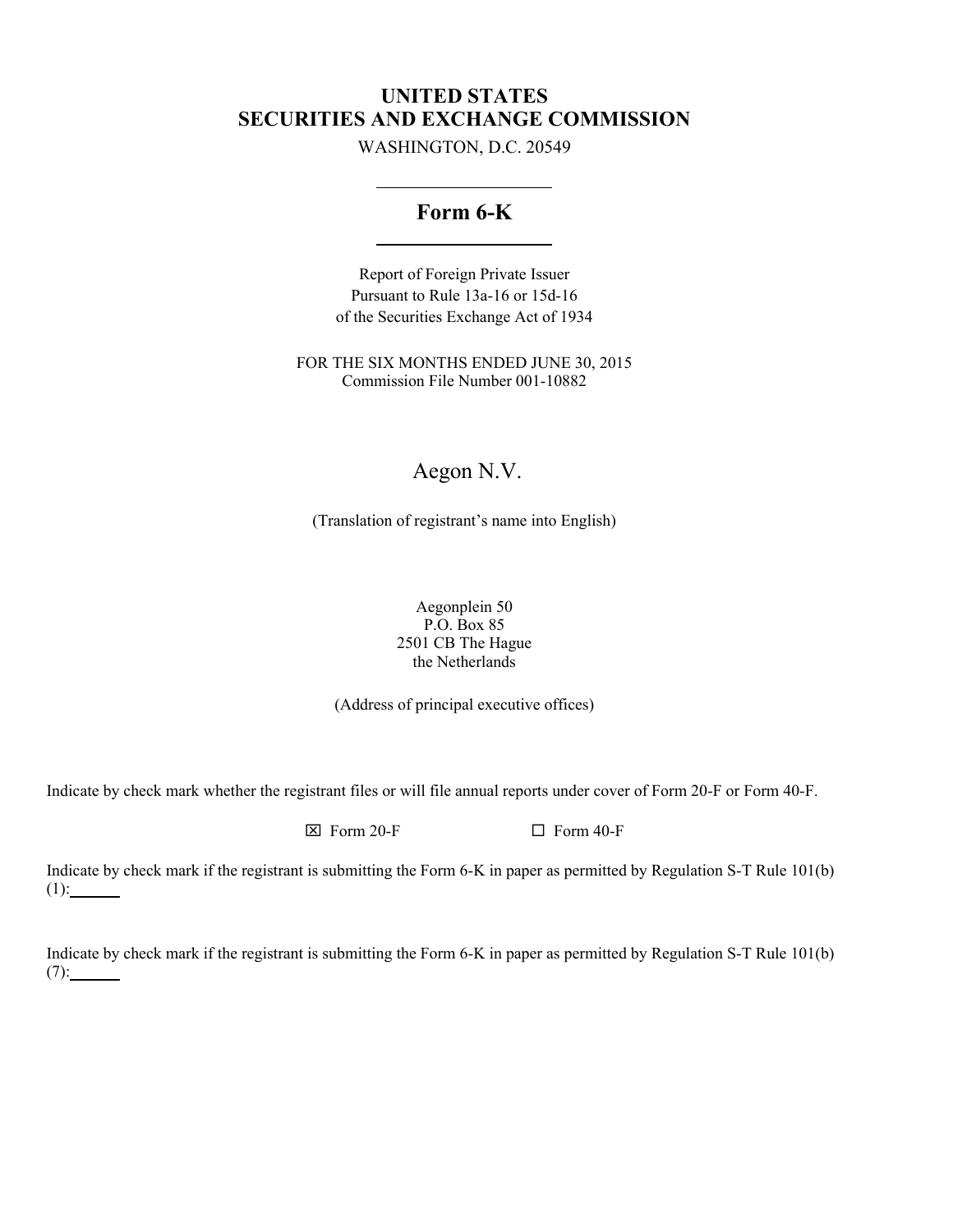The financial statements, notes thereto and Operating and Financial Review and Prospects of Aegon N.V. listed below are attached hereto as Exhibit 99.1. Such financial statements and discussion and analysis are incorporated by reference herein and in Aegon's Registration Statements under the Securities Act of 1933 on Form F-3 (Nos 333-201039, 333-201038, 333-197169, 333-178225, 333-178224, 333-174878, and 333-150786) and on Form S-8 (Nos 333-196156, 333-183176, 333-157843, 333- 151984, 333-151983 and 333-150774).

# **Item 1: Interim Financial Statements**

Condensed consolidated income statement for the six months ended June 30, 2015 and June 30, 2014

Condensed consolidated statement of comprehensive income for the six months ended June 30, 2015 and June 30, 2014

Condensed consolidated statement of financial position at June 30, 2015 and December 31, 2014

Condensed consolidated statement of changes in equity for the six months ended June 30, 2015 and June 30, 2014

Condensed consolidated cash flow statement for the six months ended June 30, 2015 and June 30, 2014

Notes to the condensed consolidated interim financial statements

# **Item 2: Operating and financial review and prospects**

# SIGNATURE

Pursuant to the requirements of the Securities Exchange Act of 1934, the registrant has duly caused this report to be signed on its behalf by the undersigned, thereunto duly authorized.

> Aegon N.V. (Registrant)

Date: August 13, 2015

/s/ J.H.P.M. van Rossum J.H.P.M. van Rossum Executive Vice President Corporate Controller

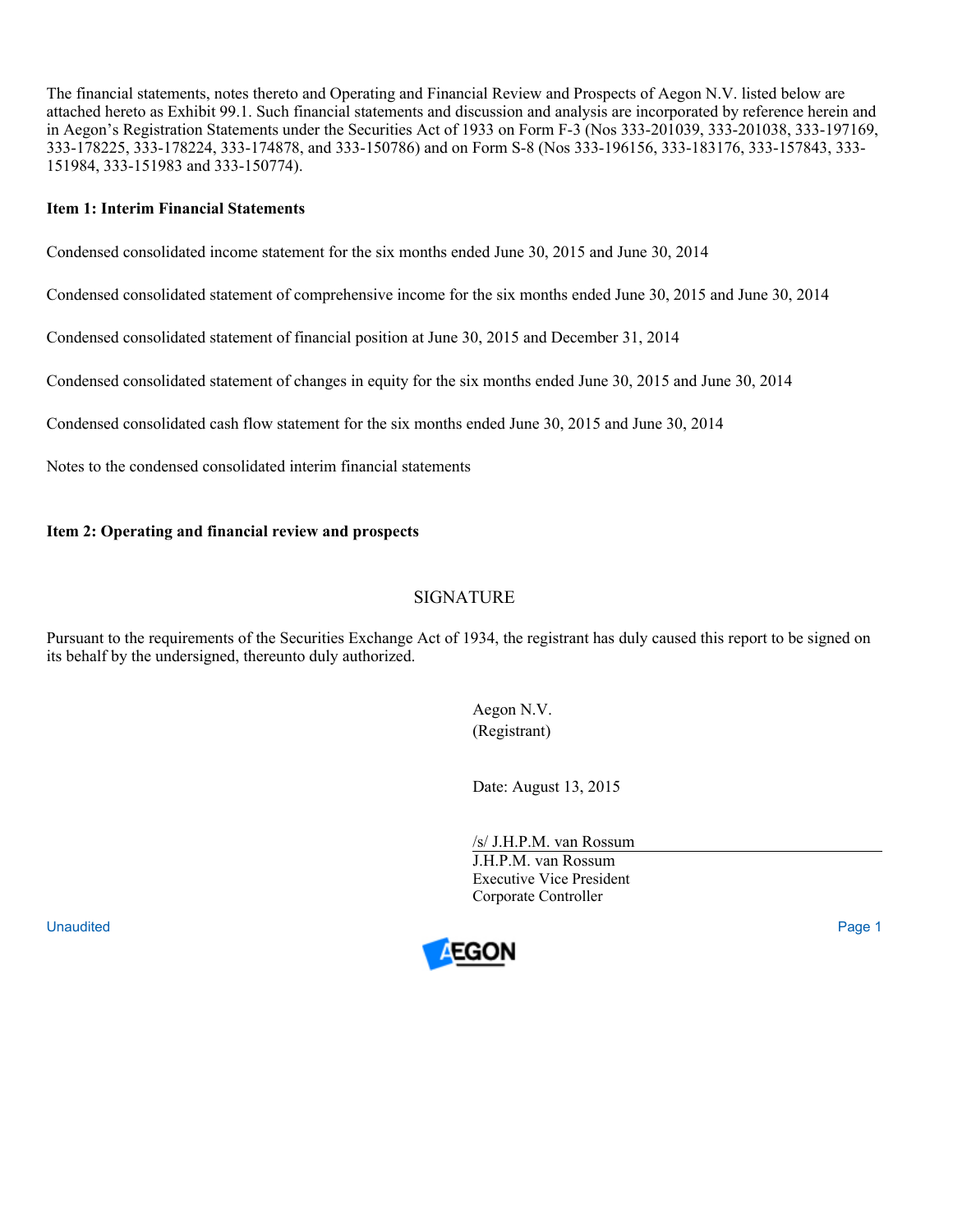# **Exhibit 99.1**

| Index                                                            | Page Number    |
|------------------------------------------------------------------|----------------|
| Item 1: Condensed Consolidated Interim Financial Statements      |                |
| Condensed consolidated income statement                          | 3              |
| Condensed consolidated statement of comprehensive income         | 4              |
| Condensed consolidated statement of financial position           | 5              |
| Condensed consolidated statement of changes in equity            | 6              |
| Condensed consolidated cash flow statement                       | $\overline{7}$ |
| Notes to the condensed consolidated interim financial statements | 8              |
|                                                                  |                |

| Item 2: Operating and financial review and prospects |  |        |
|------------------------------------------------------|--|--------|
| Unaudited                                            |  | Page 2 |

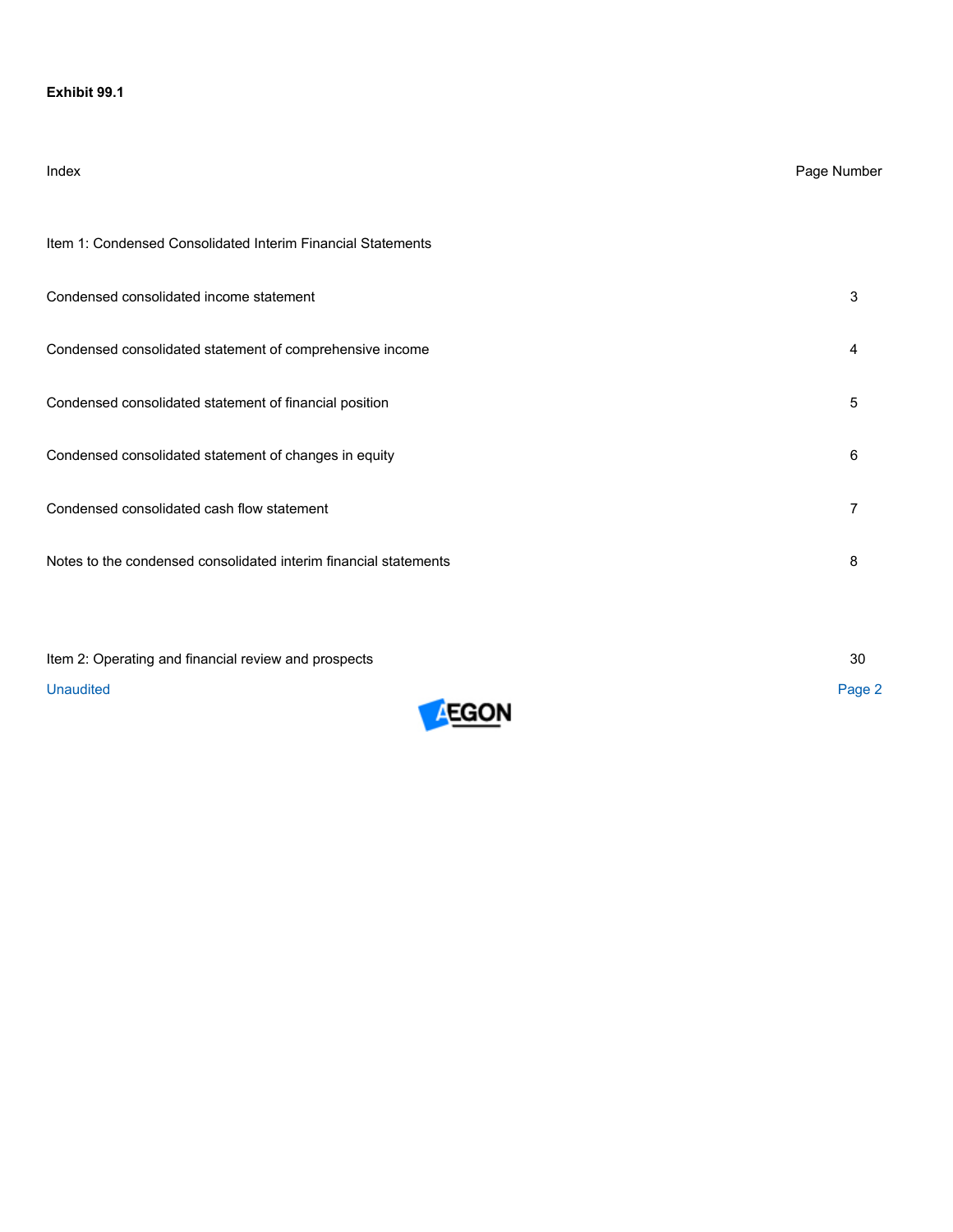# **Condensed consolidated income statement**

| <b>EUR</b> millions                   | <b>Notes</b>   | <b>YTD 2015</b> | <b>YTD 2014</b> |
|---------------------------------------|----------------|-----------------|-----------------|
|                                       |                |                 |                 |
| Premium income                        | 4              | 10.622          | 9,625           |
| Investment income                     | 5              | 4,360           | 4,088           |
| Fee and commission income             |                | 1,208           | 953             |
| Other revenues                        |                | 9               | 3               |
| <b>Total revenues</b>                 |                | 16,199          | 14,669          |
| Income from reinsurance ceded         |                | 1,474           | 1,443           |
| Results from financial transactions   | 6              | 2,937           | 6,397           |
| Other income                          |                |                 | 12              |
| <b>Total income</b>                   |                | 20,610          | 22,520          |
|                                       |                |                 |                 |
|                                       |                |                 |                 |
| Benefits and expenses                 | $\overline{7}$ | 19,466          | 21,708          |
| Impairment charges / (reversals)      | 8              |                 | 16              |
| Interest charges and related fees     |                | 183             | 182             |
| Other charges                         |                | 11              | 6               |
| <b>Total charges</b>                  |                | 19,667          | 21,912          |
|                                       |                |                 |                 |
| Share in net result of joint ventures |                | 61              | 20              |
| Share in net result of associates     |                | 3               | 16              |
| Income before tax                     |                | 1,007           | 644             |
|                                       |                | (180)           |                 |
| Income tax (expense) / benefit        |                |                 | (122)           |
| Net income                            |                | 828             | 522             |
|                                       |                |                 |                 |
| Net income attributable to:           |                |                 |                 |
| Equity holders of Aegon N.V.          |                | 827             | 522             |
| Non-controlling interests             |                |                 |                 |
|                                       |                |                 |                 |
| Earnings per share (EUR per share)    | 15             |                 |                 |
| Basic earnings per common share       |                | 0.36            | 0.21            |
| Basic earnings per common share B     |                | 0.01            | 0.01            |
| Diluted earnings per common share     |                | 0.36            | 0.21            |
| Diluted earnings per common share B   |                | 0.01            | 0.01            |
|                                       |                |                 |                 |

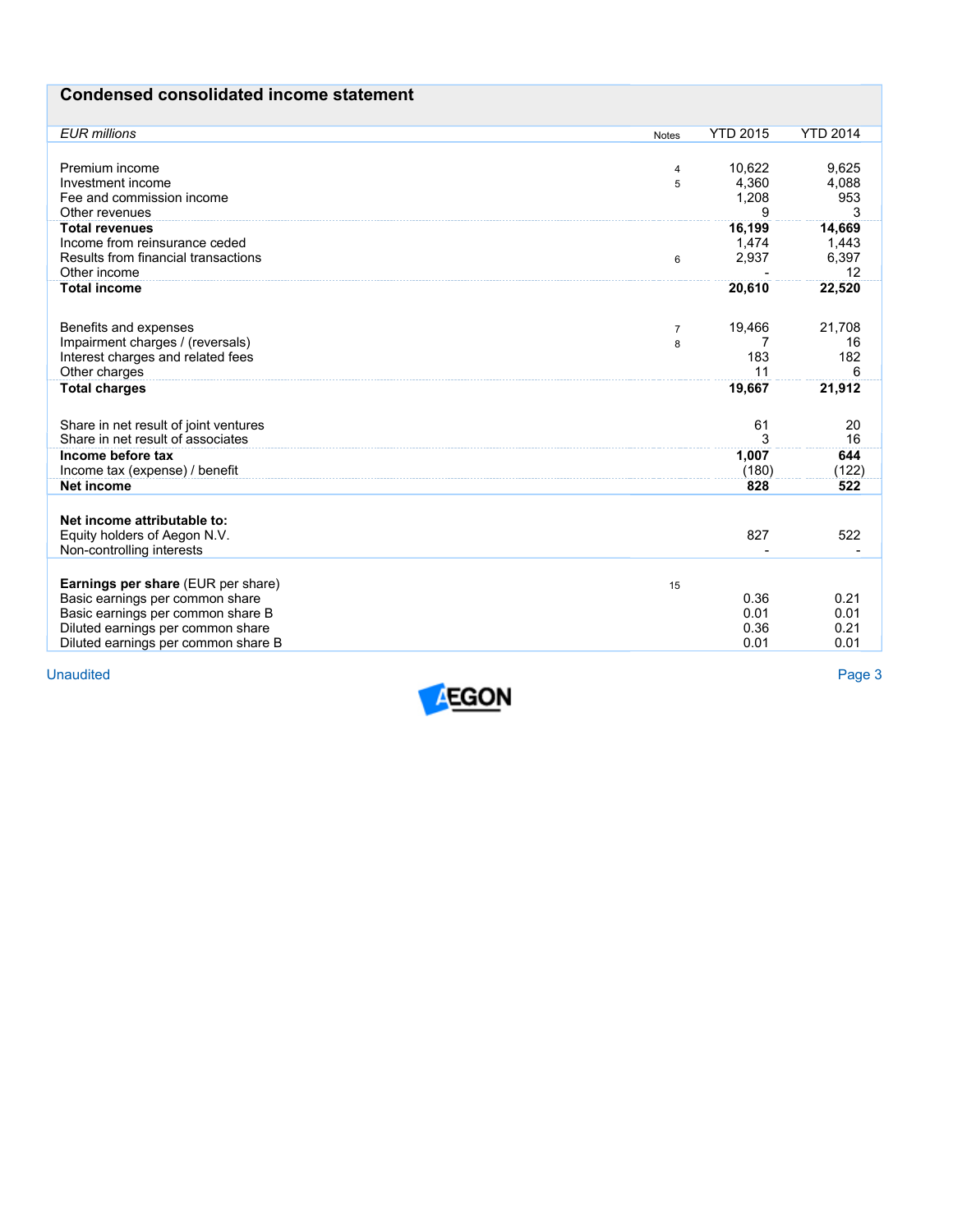| Condensed consolidated statement of comprehensive income |  |  |  |
|----------------------------------------------------------|--|--|--|
|----------------------------------------------------------|--|--|--|

| <b>EUR</b> millions                                                                                   | <b>YTD 2015</b> | <b>YTD 2014</b> |
|-------------------------------------------------------------------------------------------------------|-----------------|-----------------|
|                                                                                                       |                 |                 |
|                                                                                                       | 828             | 522             |
| Net income                                                                                            |                 |                 |
|                                                                                                       |                 |                 |
| Other comprehensive income:                                                                           |                 |                 |
| Items that will not be reclassified to profit or loss:                                                |                 |                 |
| Changes in revaluation reserve real estate held for own use                                           | 4               | (2)             |
| Remeasurements of defined benefit plans                                                               | 267             | (443)           |
| Income tax relating to items that will not be reclassified                                            | (81)            | 125             |
|                                                                                                       |                 |                 |
|                                                                                                       |                 |                 |
|                                                                                                       |                 |                 |
| Items that may be reclassified subsequently to profit or loss:                                        |                 |                 |
| Gains / (losses) on revaluation of available-for-sale investments                                     | (1,525)         | 3,312           |
| (Gains) / losses transferred to the income statement on disposal and impairment of available-for-sale |                 |                 |
| investments                                                                                           | (280)           | (319)           |
| Changes in cash flow hedging reserve                                                                  | 37              | 380             |
| Movement in foreign currency translation and net foreign investment hedging reserve                   | 1,277           | 173             |
| Equity movements of joint ventures                                                                    | (2)             | 12              |
| Equity movements of associates                                                                        | (1)             | 6               |
| Income tax relating to items that may be reclassified                                                 | 660             | (988)           |
| Other                                                                                                 | 4               | (5)             |
| Other comprehensive income for the period                                                             | 359             | 2,252           |
| Total comprehensive income/(loss)                                                                     | 1,187           | 2,774           |
|                                                                                                       |                 |                 |
| Total comprehensive income/(loss) attributable to:                                                    |                 |                 |
| Equity holders of Aegon N.V.                                                                          | 1,187           | 2.775           |
| Non-controlling interests                                                                             |                 | (1)             |
|                                                                                                       |                 |                 |
| <b>Unaudited</b>                                                                                      |                 | Page 4          |
| $- - - - -$                                                                                           |                 |                 |

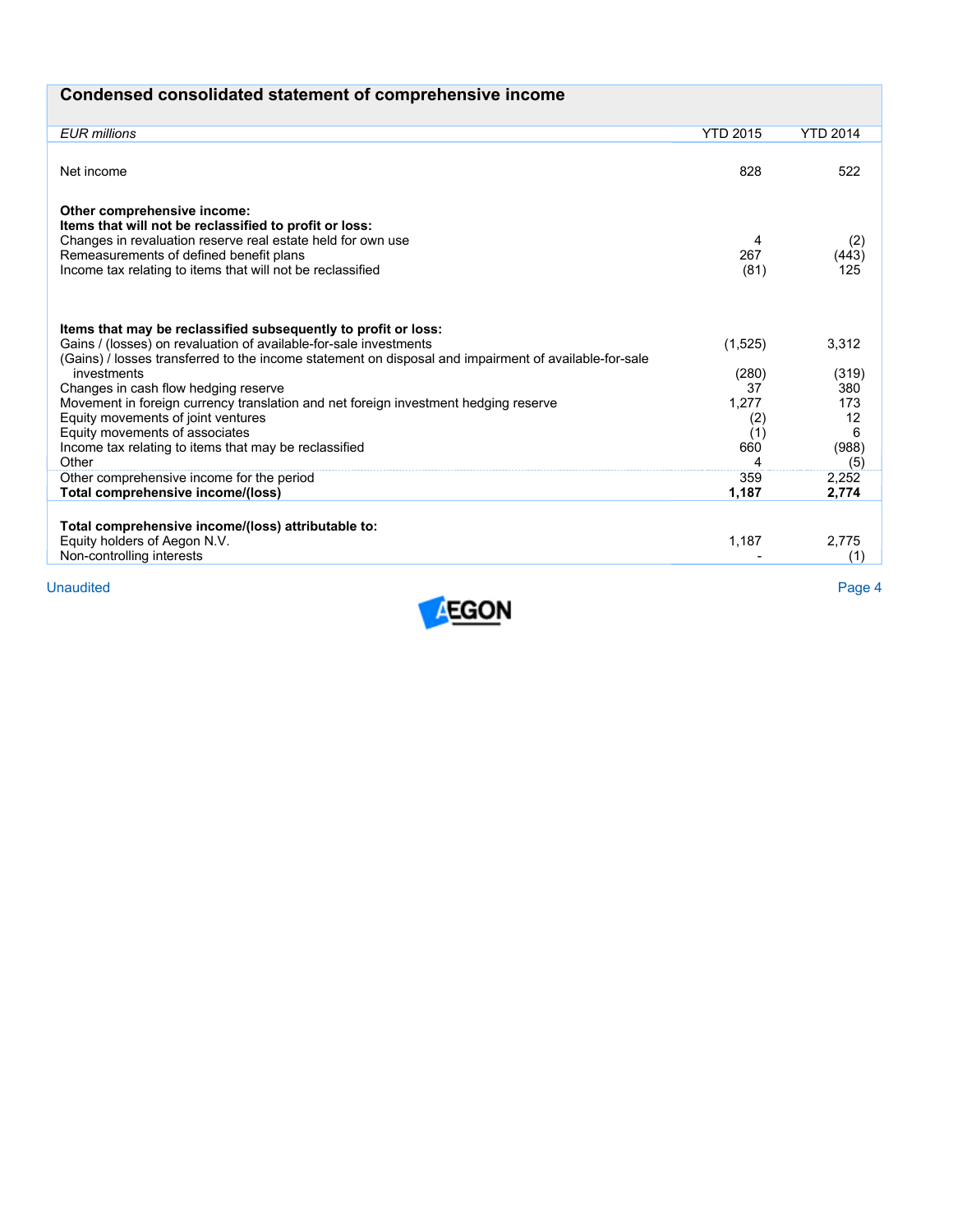| Condensed consolidated statement of financial position                   |       |                  |                  |
|--------------------------------------------------------------------------|-------|------------------|------------------|
|                                                                          |       | Jun. 30,<br>2015 | Dec. 31,<br>2014 |
| <b>EUR</b> millions                                                      | Notes |                  |                  |
|                                                                          |       |                  |                  |
| <b>Assets</b>                                                            |       |                  |                  |
| Intangible assets                                                        | 9     | 2,216            | 2,073            |
| Investments                                                              | 10    | 158,733          | 153,219          |
| Investments for account of policyholders                                 | 11    | 205,903          | 191,467          |
| Derivatives                                                              | 12    | 21,937           | 28,014           |
| Investments in joint ventures                                            |       | 1,553            | 1,468            |
| Investments in associates                                                |       | 256              | 140              |
| Reinsurance assets                                                       |       | 10,154           | 9,593            |
| Deferred expenses                                                        | 14    | 11,930           | 10,373           |
| Assets held for sale                                                     | 17    | 9,625            | 9,881            |
| Other assets and receivables                                             |       | 7,400            | 7,628            |
| Cash and cash equivalents                                                |       | 10.882           | 10,610           |
| <b>Total assets</b>                                                      |       | 440,590          | 424,467          |
|                                                                          |       |                  |                  |
|                                                                          |       |                  |                  |
| <b>Equity and liabilities</b><br>Shareholders' equity                    |       | 24,873           | 23,957           |
| Other equity instruments                                                 |       | 3,796            | 3,827            |
| Issued capital and reserves attributable to equity holders of Aegon N.V. |       | 28,669           | 27,784           |
| Non-controlling interests                                                |       | 9                |                  |
| <b>Group equity</b>                                                      |       |                  |                  |
|                                                                          |       | 28,679           | 27,793           |
|                                                                          |       |                  |                  |
|                                                                          |       |                  |                  |
| Trust pass-through securities                                            |       | 152              | 143              |
| Subordinated borrowings                                                  |       | 755              | 747              |
| Insurance contracts                                                      |       | 119,085          | 111,927          |
| Insurance contracts for account of policyholders                         |       | 110,882          | 102,250          |
| Investment contracts                                                     |       | 17,043           | 15,359           |
| Investment contracts for account of policyholders                        |       | 97,551           | 91,849           |
| Derivatives                                                              | 12    | 20,666           | 26,048           |
| <b>Borrowings</b>                                                        | 16    | 14,335           | 14,158           |
| Liabilities held for sale                                                | 17    | 7,881            | 7,810            |
| <b>Other liabilities</b>                                                 |       | 23,561           | 26,383           |
| <b>Total liabilities</b>                                                 |       | 411,911          | 396,674          |
|                                                                          |       |                  |                  |
| <b>Total equity and liabilities</b>                                      |       | 440,590          | 424,467          |
|                                                                          |       |                  |                  |

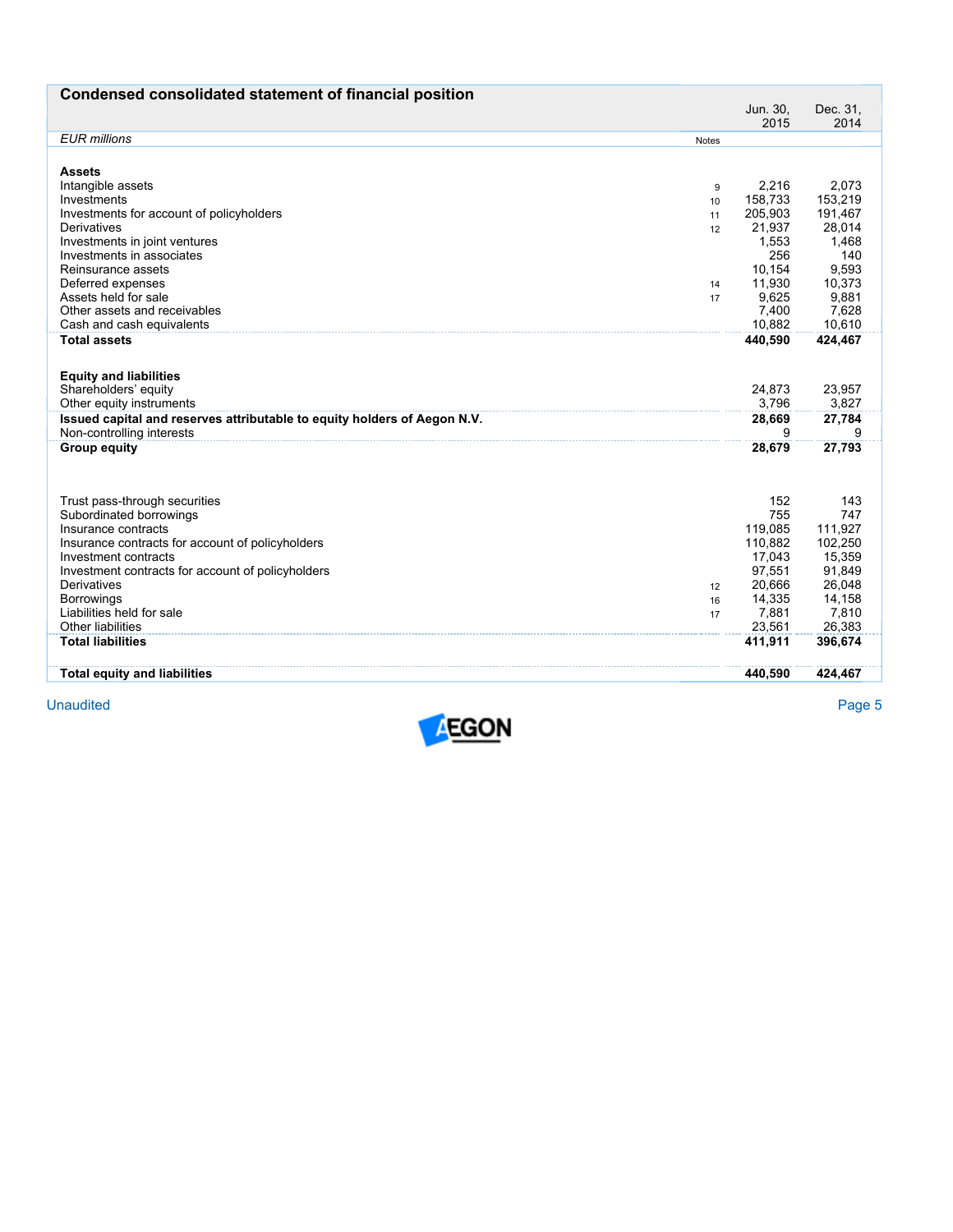# **Condensed consolidated statement of changes in equity**

| <b>EUR millions</b>                                                                                                                 | Share<br>capital <sup>1</sup> | Retained<br>earnings | Revaluation<br>reserves | Remeasurement<br>of defined<br>benefit plans | Other<br>reserves | Other<br>equity<br>instruments | Issued<br>capital<br>and<br>reserves <sup>2</sup> | Non-<br>controlling<br>Interests | Total              |
|-------------------------------------------------------------------------------------------------------------------------------------|-------------------------------|----------------------|-------------------------|----------------------------------------------|-------------------|--------------------------------|---------------------------------------------------|----------------------------------|--------------------|
|                                                                                                                                     |                               |                      |                         |                                              |                   |                                |                                                   |                                  |                    |
| Six months ended June 30, 2015                                                                                                      |                               |                      |                         |                                              |                   |                                |                                                   |                                  |                    |
| At beginning of year                                                                                                                | 8,597                         | 8,740                | 8,308                   | (1,611)                                      | (77)              | 3,827                          | 27,784                                            | 9                                | 27,793             |
| Net income recognized in the income statement                                                                                       |                               | 827                  |                         |                                              |                   |                                | 827                                               |                                  | 828                |
| Other comprehensive income:<br>Items that will not be reclassified to profit or loss:                                               |                               |                      |                         |                                              |                   |                                |                                                   |                                  |                    |
| Changes in revaluation reserve real estate held for own use                                                                         |                               |                      | $\overline{4}$          |                                              |                   |                                | $\Delta$                                          |                                  | $\overline{a}$     |
| Remeasurements of defined benefit plans<br>Income tax relating to items that will not be reclassified                               |                               |                      |                         | 267<br>(81)                                  |                   |                                | 267<br>(81)                                       |                                  | 267<br>(81)        |
|                                                                                                                                     |                               |                      |                         |                                              |                   |                                |                                                   |                                  |                    |
| Items that may be reclassified subsequently to profit or loss:<br>Gains / (losses) on revaluation of available-for-sale investments |                               |                      | (1, 525)                |                                              |                   |                                | (1,525)                                           |                                  | (1, 525)           |
| (Gains) / losses transferred to income statement on disposal and impairment of available-for-<br>sale investments                   |                               |                      | (280)                   |                                              |                   |                                | (280)                                             |                                  | (280)              |
| Changes in cash flow hedging reserve                                                                                                |                               |                      | 37                      |                                              |                   |                                | 37                                                |                                  | 37                 |
| Movement in foreign currency translation and net foreign investment hedging reserves<br>Equity movements of joint ventures          |                               |                      |                         | (81)                                         | 1,358<br>(2)      | ÷.<br>L,                       | 1,277<br>(2)                                      |                                  | 1,277<br>(2)       |
| Equity movements of associates<br>Income tax relating to items that may be reclassified                                             |                               |                      | 687                     |                                              | (1)<br>(27)       |                                | (1)<br>660                                        |                                  | (1)<br>660         |
| Other                                                                                                                               |                               | $\overline{4}$       |                         |                                              |                   |                                | 4                                                 |                                  | 4                  |
| Total other comprehensive income<br>Total comprehensive income/ (loss) for 2015                                                     |                               | 4<br>831             | (1,078)<br>(1,078)      | 105<br>105                                   | 1,328<br>1,328    | ٠                              | 359<br>1,187                                      | ٠                                | 359<br>1,187       |
|                                                                                                                                     |                               |                      |                         |                                              |                   |                                |                                                   |                                  |                    |
| Shares issued and withdrawn<br>Issuance and purchase of treasury shares                                                             | $\mathbf{1}$                  | 58                   |                         |                                              |                   | ÷.                             | $\overline{1}$<br>58                              |                                  | $\mathbf{1}$<br>58 |
| Dividends paid on common shares                                                                                                     | (108)                         | (147)                |                         |                                              |                   | L.                             | (255)                                             |                                  | (255)              |
| Coupons on non-cumulative subordinated notes<br>Coupons on perpetual securities                                                     | $\overline{\phantom{a}}$      | (14)<br>(54)         |                         |                                              |                   |                                | (14)<br>(54)                                      |                                  | (14)<br>(54)       |
| Share options and incentive plans<br>At end of period                                                                               | 8,490                         | (7)<br>9,408         | 7,230                   | (1, 506)                                     | 1,251             | (30)<br>3,796                  | (38)<br>28,669                                    | 9                                | (38)<br>28,679     |
| Six months ended June 30, 2014                                                                                                      |                               |                      |                         |                                              |                   |                                |                                                   |                                  |                    |
| At beginning of year                                                                                                                | 8,701                         | 8,455                | 3,023                   | (706)                                        | (1,778)           | 5,015                          | 22,709                                            | 10                               | 22,719             |
| Net income recognized in the income statement                                                                                       |                               | 522                  |                         |                                              |                   |                                | 522                                               |                                  | 522                |
| Other comprehensive income:                                                                                                         |                               |                      |                         |                                              |                   |                                |                                                   |                                  |                    |
| Items that will not be reclassified to profit or loss:<br>Changes in revaluation reserve real estate held for own use               |                               |                      | (2)                     |                                              |                   |                                | (2)                                               |                                  | (2)                |
| Remeasurements of defined benefit plans                                                                                             |                               |                      |                         | (443)                                        |                   |                                | (443)                                             | ÷,                               | (443)              |
| Income tax relating to items that will not be reclassified                                                                          |                               |                      | $\mathbf{1}$            | 125                                          |                   |                                | 125                                               |                                  | 125                |
| Items that may be reclassified subsequently to profit or loss:<br>Gains / (losses) on revaluation of available-for-sale investments |                               |                      | 3,312                   |                                              |                   |                                | 3,312                                             |                                  | 3,312              |
| (Gains) / losses transferred to income statement on disposal and impairment of available-for-                                       |                               |                      |                         |                                              |                   |                                |                                                   |                                  |                    |
| sale investments<br>Changes in cash flow hedging reserve                                                                            |                               |                      | (319)<br>380            |                                              |                   |                                | (319)<br>380                                      |                                  | (319)<br>380       |
| Movement in foreign currency translation and net foreign investment hedging reserves<br>Equity movements of joint ventures          |                               |                      |                         | (10)                                         | 183<br>12         |                                | 173<br>12                                         | ÷,                               | 173<br>12          |
| Equity movements of associates                                                                                                      |                               |                      |                         |                                              | 6                 |                                | 6                                                 | ÷,                               | 6                  |
| Income tax relating to items that may be reclassified<br>Other                                                                      |                               | (4)                  | (985)                   |                                              | (3)               |                                | (988)<br>(4)                                      | (1)                              | (988)<br>(5)       |
| Total other comprehensive income                                                                                                    |                               | (4)                  | 2.387                   | (328)                                        | 198               | ٠                              | 2,253                                             | (1)                              | 2,252              |
| Total comprehensive income / (loss) for 2014                                                                                        |                               | 518                  | 2,387                   | (328)                                        | 198               |                                | 2,775                                             | (1)                              | 2,774              |
| Issuance and purchase of treasury shares                                                                                            |                               | (65)                 |                         |                                              |                   |                                | (65)                                              | ÷,<br>Ĭ.                         | (65)               |
| Other equity instruments redeemed<br>Dividends paid on common shares                                                                |                               | 15<br>(138)          |                         |                                              |                   | (1, 184)                       | (1, 169)<br>(138)                                 | ÷,                               | (1, 169)<br>(138)  |
| Coupons on non-cumulative subordinated notes<br>Coupons on perpetual securities                                                     |                               | (11)<br>(72)         |                         |                                              |                   |                                | (11)<br>(72)                                      | ÷,                               | (11)<br>(72)       |
| Share options and incentive plans                                                                                                   |                               |                      |                         |                                              |                   | (20)                           | (13)                                              |                                  | (13)               |
| At end of period<br><sup>1</sup> For a breakdown of share capital please refer to note 15.                                          | 8.701                         | 8,709                | 5.410                   | (1, 034)                                     | (1,581)           | 3,811                          | 24,015                                            | $\overline{9}$                   | 24,024             |

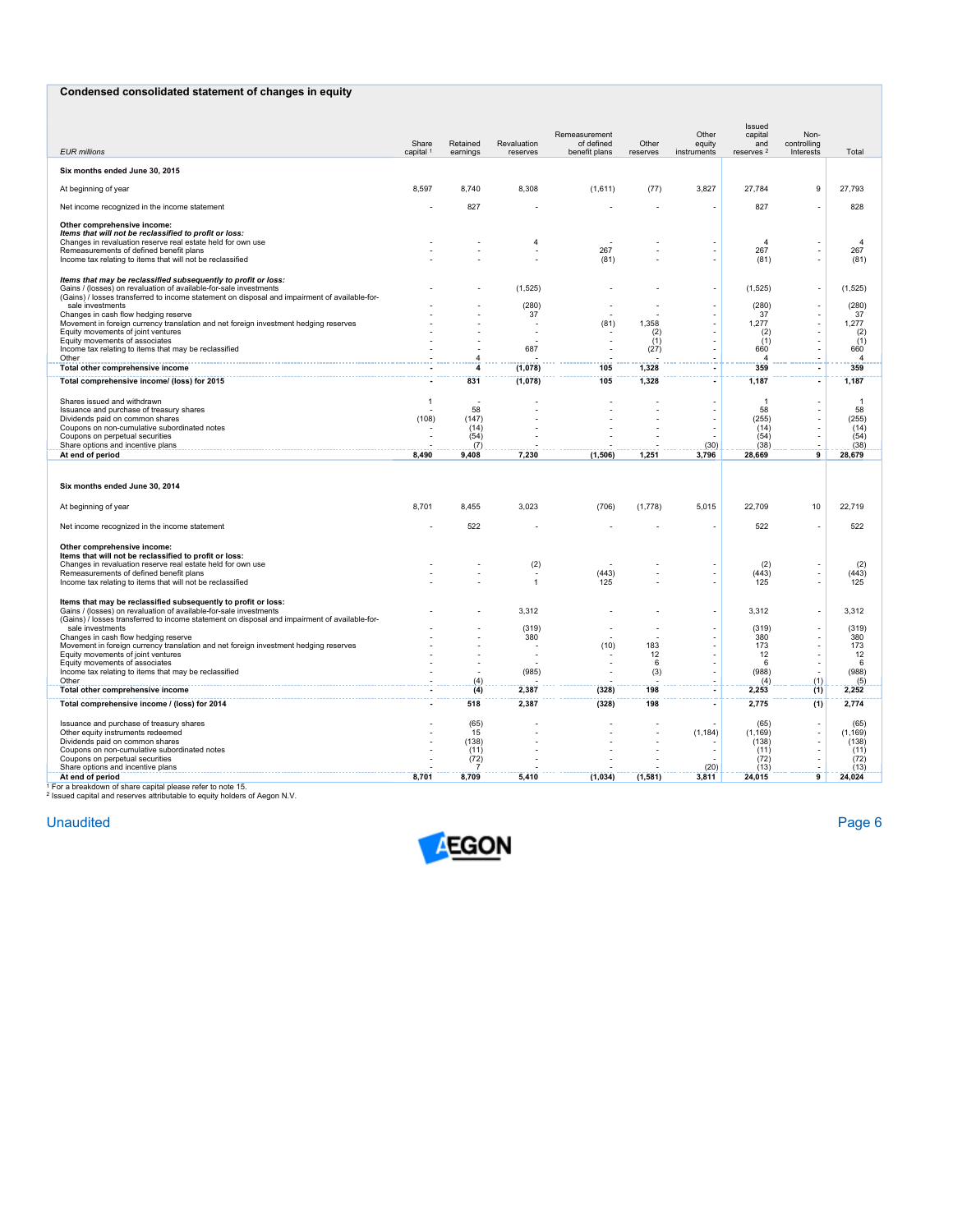| <b>Condensed consolidated cash flow statement</b> |  |  |
|---------------------------------------------------|--|--|
|---------------------------------------------------|--|--|

| <b>EUR</b> millions                                                                                                                                                                        | Q2 2015                       | Q2 2014                          |
|--------------------------------------------------------------------------------------------------------------------------------------------------------------------------------------------|-------------------------------|----------------------------------|
| Cash flow from operating activities                                                                                                                                                        | 368                           | 1,566                            |
| Purchases and disposals of intangible assets<br>Purchases and disposals of equipment and other assets<br>Purchases, disposals and dividends of subsidiaries, associates and joint ventures | (21)<br>(34)<br>218           | (18)<br>(27)<br>27               |
| Cash flow from investing activities                                                                                                                                                        | 162                           | (18)                             |
| Issuance and purchase of treasury shares<br>Dividends paid<br>Issuances, repurchases and coupons of perpetuals<br>Issuances, repurchases and coupons of non-cumulative subordinated notes  | (53)<br>(147)<br>(72)<br>(18) | (38)<br>(138)<br>(1,265)<br>(15) |
| Issuances and repayments of borrowings<br>Cash flow from financing activities                                                                                                              | (173)<br>(463)                | 1.777<br>320                     |
| Net increase / (decrease) in cash and cash equivalents                                                                                                                                     | 67                            | 1,868                            |
| Net cash and cash equivalents at January 1<br>Effects of changes in foreign exchange rates                                                                                                 | 10.649<br>202                 | 5,652<br>34                      |
| Net cash and cash equivalents at end of period                                                                                                                                             | 10,918                        | 7,554                            |
|                                                                                                                                                                                            |                               |                                  |
| Cash and cash equivalents<br>Cash and cash equivalents classified as Assets held for sale                                                                                                  | 10.882<br>45                  | 7,850                            |
| Bank overdrafts classified as other liabilities                                                                                                                                            | (9)                           | (296)                            |
| Net cash and cash equivalents                                                                                                                                                              | 10,918                        | 7,554                            |

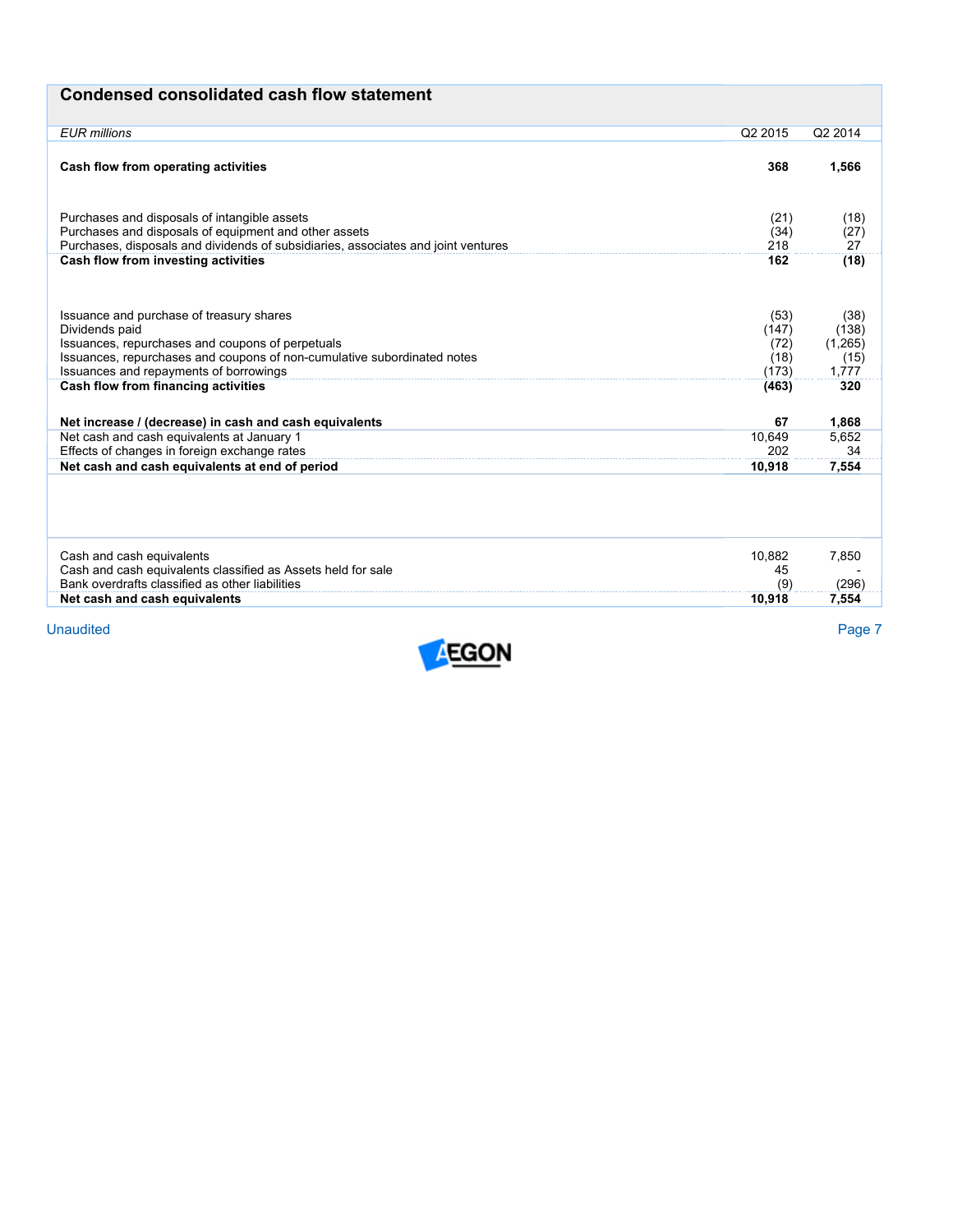## **Notes to the Condensed Consolidated Interim Financial Statements of Aegon N.V. (unaudited)**

Amounts in EUR millions, unless otherwise stated

Aegon N.V., incorporated and domiciled in the Netherlands, is a public limited liability company organized under Dutch law and recorded in the Commercial Register of The Hague under number 27076669 and with its registered address at Aegonplein 50, 2591 TV, The Hague, the Netherlands. Aegon N.V. serves as the holding company for the Aegon Group and has listings of its common shares in Amsterdam and New York.

Aegon N.V. (or 'the Company') and its consolidated subsidiaries ('Aegon' or 'the Group') have life insurance and pensions operations in over twenty-five countries in the Americas, Europe and Asia and are also active in savings and asset management operations, accident and health insurance, general insurance and to a limited extent banking operations. Its headquarters are located in The Hague, the Netherlands. The Group employs approximately 28,000 people worldwide.

## **1. Basis of presentation**

The condensed consolidated interim financial statements as at, and for the six months ended, June 30, 2015, have been prepared in accordance with IAS 34 "Interim Financial Reporting", as issued by the International Accounting Standards Board (hereafter "IFRS"). They do not include all of the information required for a full set of financial statements prepared in accordance with IFRS and should therefore be read together with the 2014 consolidated financial statements of Aegon N.V. as included in Aegon's Annual Report on Form 20-F for 2014. Aegon's Annual Report on Form 20-F for 2014 is available on its website (aegon.com).

The condensed consolidated interim financial statements have been prepared in accordance with the historical cost convention as modified by the revaluation of investment properties and those financial instruments (including derivatives) and financial liabilities that have been measured at fair value. Certain amounts in prior periods may have been reclassified to conform to the current year presentation. These reclassifications had no effect on net income, shareholders' equity or earnings per share. The condensed consolidated interim financial statements as at, and for the six months ended, June 30, 2015, were approved by the Executive Board on August 12, 2015.

The condensed consolidated interim financial statements are presented in euro and all values are rounded to the nearest million unless otherwise stated. The consequence is that the rounded amounts may not add up to the rounded total in all cases.

The published figures in these condensed consolidated interim financial statements are unaudited.

Other than for SEC reporting purposes, Aegon prepares its Condensed Consolidated Interim Financial Statements under International Financial Reporting Standards as adopted by the European Union, including the decisions Aegon made with regard to the options available under International Financial Reporting Standards as adopted by the EU (IFRS-EU). IFRS-EU differs from IFRS in respect of certain paragraphs in IAS 39 'Financial Instruments: Recognition and Measurement' regarding hedge accounting for portfolio hedges of interest rate risk. Under IFRS-EU, Aegon applies fair value hedge accounting for portfolio hedges of interest rate risk (fair value macro hedges) in accordance with the EU 'carve out' version of IAS 39. Under IFRS, hedge accounting for fair value macro hedges cannot be applied to mortgage loans and ineffectiveness arises whenever the revised estimate of the amount of cash flows in scheduled time buckets is either more or less than the original designated amount of that bucket.

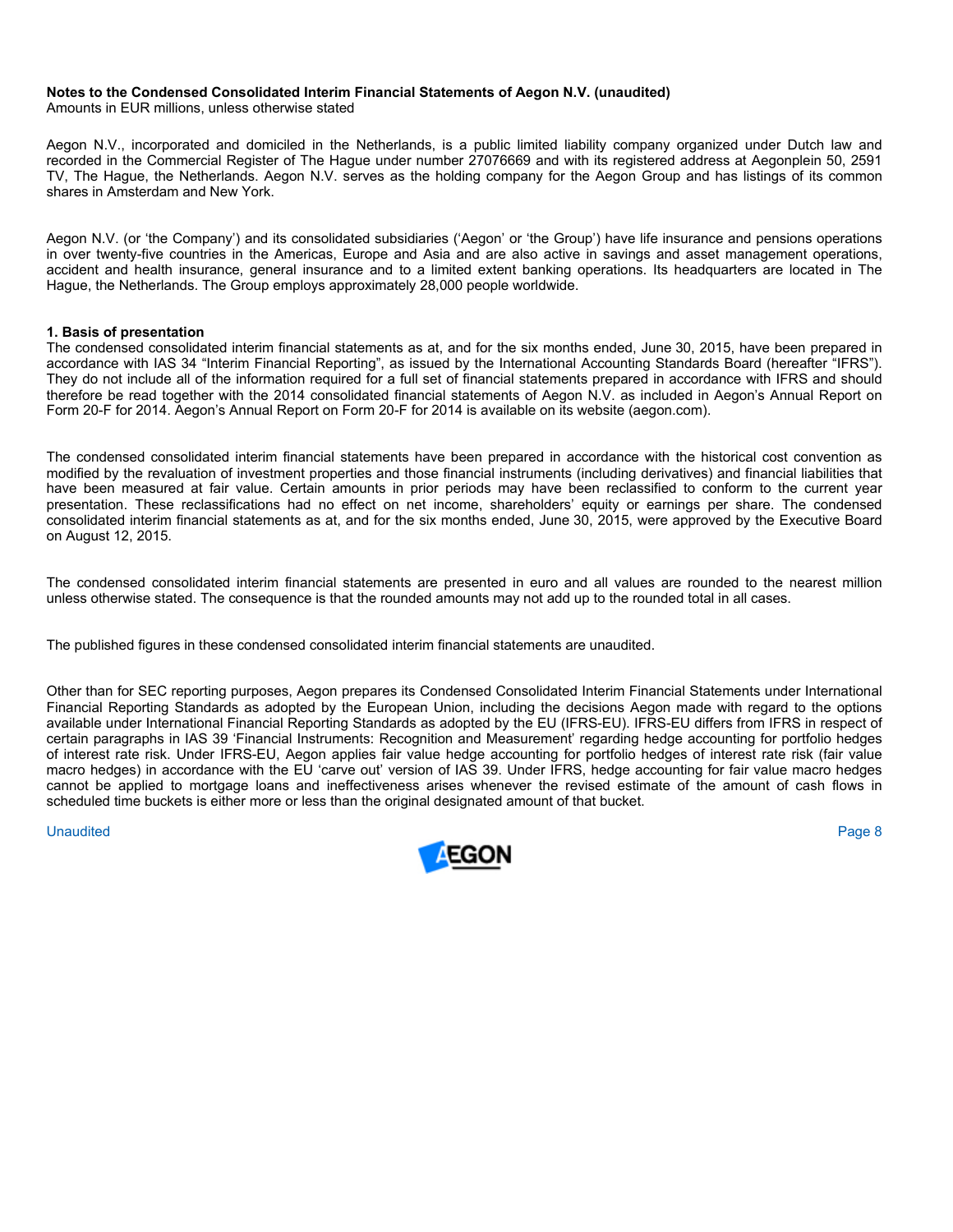This information is prepared by reversing the hedge accounting impacts that are applied under the EU 'carve out' version of IAS 39. Financial information under IFRS accordingly does not take account of the possibility that had Aegon applied IFRS as its primary accounting framework it might have applied alternative hedge strategies where those alternative hedge strategies could have qualified for IFRS compliant hedge accounting. These decisions could have resulted in different shareholders' equity and net income amounts compared to those indicated in this Condensed Consolidated Interim Financial Statements on Form 6-K.

A reconciliation between IFRS and IFRS-EU is included in the table below:

|                                     |              | <b>Shareholders' Equity</b> | Net income six month ended |                 |  |
|-------------------------------------|--------------|-----------------------------|----------------------------|-----------------|--|
| EUR millions                        | Jun 30, 2015 | Dec 31, 2014                | <b>YTD 2015</b>            | <b>YTD 2014</b> |  |
| In accordance with IFRS             | 24.873       | 23.957                      | 828                        | 522<br>275      |  |
| Adiustment of EU 'IAS 39' carve out | 223          | 434                         | (212)                      |                 |  |
| Tax effect of the adiustment        | (48)         | (98)                        | 50                         | (62)            |  |
| Effect of the adjustment after tax  | 174          | 336                         | (162)                      | 213             |  |
| In accordance with IFRS-EU          | 25.047       | 24.293                      | 666                        | 735             |  |

# **2. Significant accounting policies**

All accounting policies and methods of computation applied in the condensed consolidated interim financial statements are the same as those applied in the 2014 consolidated financial statements.

# *New IFRS accounting standards effective*

The following standards, interpretations, amendments to standards and interpretations became effective in 2015:

- IAS 19 Employee Benefits Amendment Employee Contributions;
- Annual improvements 2010-2012 Cycle; and<br>• Annual improvements 2011-2013 Cycle
- Annual improvements 2011-2013 Cycle.

None of these revised standards and interpretations had a significant effect on the condensed consolidated interim financial statements as at and for the period ended June 30, 2015.

For a complete overview of IFRS standards, published before January 1, 2015, that will be applied in future years, and were not early adopted by the Group, please refer to Aegon's Annual Report on Form 20-F for 2014.

#### *Taxes*

Taxes on income for the six months interim period, ending June 30, 2015, are accrued using the tax rate that would be applicable to expected total annual earnings.

# *Judgments and critical accounting estimates*

Preparing the Condensed Consolidated Interim Financial Statements requires management to make judgments, estimates and assumptions, including the likelihood, timing or amount of future transactions or events, that affect the application of accounting policies and the reported amounts of assets and liabilities, income and expense. Actual results may differ from the estimates made.

In preparing the Condensed Consolidated Interim Financial Statements, significant judgments made by management in applying the Group's accounting policies and the key sources of estimating uncertainty were not significantly different than those that were applied to the consolidated financial statements as at and for the year ended December 31, 2014.

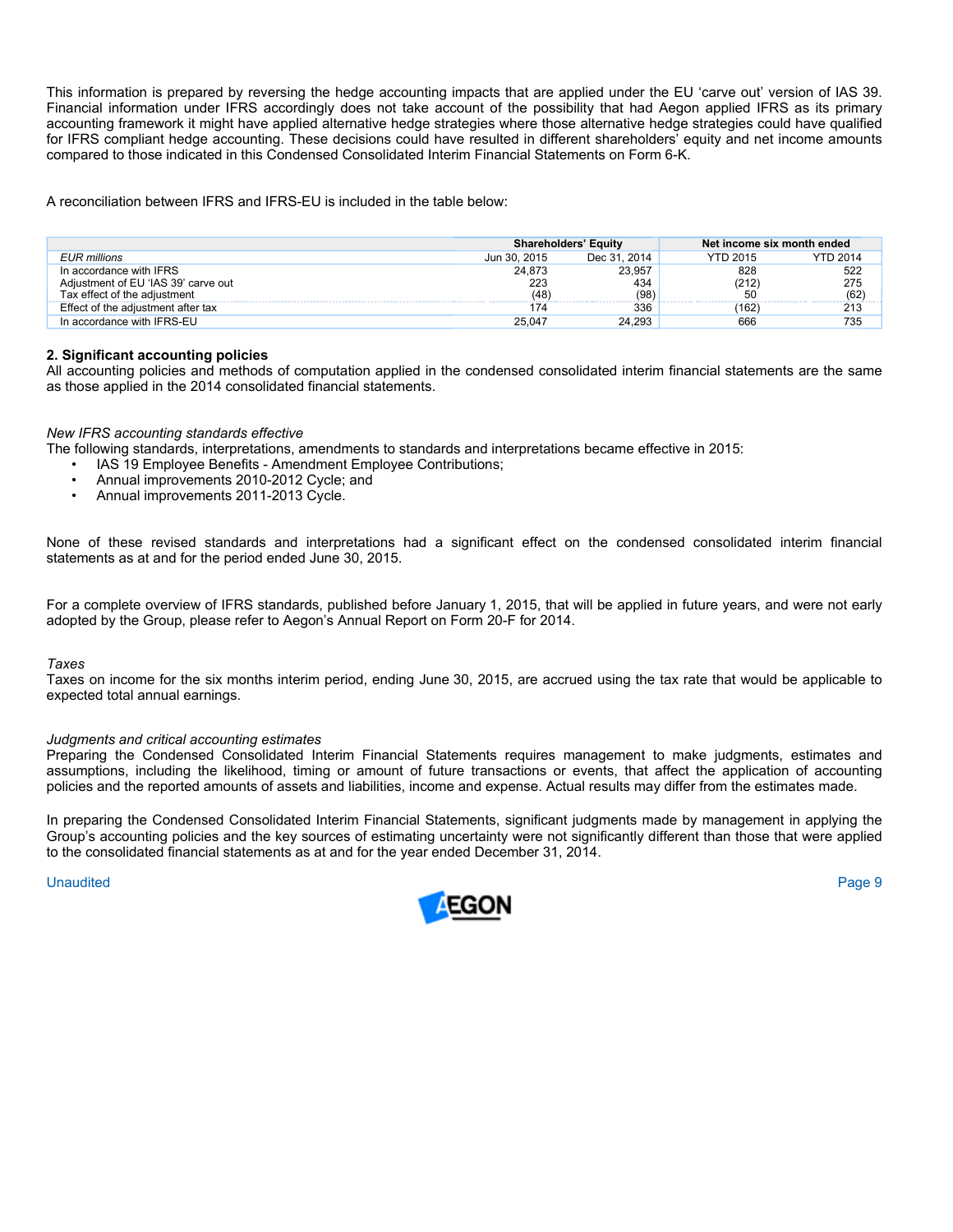## *Exchange rates*

Assets and liabilities are translated at the closing rates on the balance sheet date. Income, expenses and capital transactions (such as dividends) are translated at average exchange rates or at the prevailing rates on the transaction date, if more appropriate. The following exchange rates are applied for the condensed consolidated interim financial statements:

Closing exchange rates

|                          |     | <b>JSD</b> | GBP         |
|--------------------------|-----|------------|-------------|
| 2015<br>June 30.         | EUR | 1142<br>44 | .7085       |
| 2014<br>- 21<br>⊃ecember | EUR | .2101      | 7760<br>.or |

|  | Weighted average exchange rates |  |
|--|---------------------------------|--|
|  |                                 |  |

|                                |            | USD  | GBP   |
|--------------------------------|------------|------|-------|
| Six months ended June 30, 2015 | EUR        | 1162 | יממיד |
| Six months ended June 30, 2014 | <b>EUR</b> | 3704 | .821  |

# *Aegon Funding Company LLC*

Aegon Funding Company LLC (AFC) is an indirect wholly owned subsidiary of Aegon that was established as a financing vehicle to raise funds for the US subsidiaries of Aegon. AFC has been fully consolidated in the financial statements of Aegon under IFRS. If AFC issues debt securities, Aegon will fully and unconditionally guarantee the due and punctual payment of the principal, any premium and any interest on those debt securities when and as these payments become due and payable, whether at maturity, upon redemption or declaration of acceleration, or otherwise. The guarantees of senior debt securities will constitute an unsecured, unsubordinated obligation of Aegon and will rank equally with all other unsecured and unsubordinated obligations of Aegon. The guarantees of subordinated debt securities will constitute an unsecured obligation of Aegon and will be subordinated in right of payment to all senior indebtedness of Aegon.

# **3. Segment information**

Aegon conducts its operations through five primary reporting segments:

- 1. Aegon Americas: Covers business units in the United States, Canada, Brazil and Mexico, including any of the units' activities located outside these countries;
- 2. Aegon the Netherlands: Covers businesses operating in the Netherlands;
- 3. Aegon UK: Covers businesses operating in the United Kingdom;
- 4. New Markets: Covers businesses operating in Central & Eastern Europe; Asia, Spain and Portugal, as well as Aegon's variable annuities activities in Europe and Aegon Asset Management that are aggregated as one reportable segment due to their respective size;
- 5. Holding and other activities: Includes financing, employee and other administrative expenses of holding companies.

These segments are based on the business as presented in internal reports that are regularly reviewed by the Executive Board which is regarded as the chief operating decision maker.

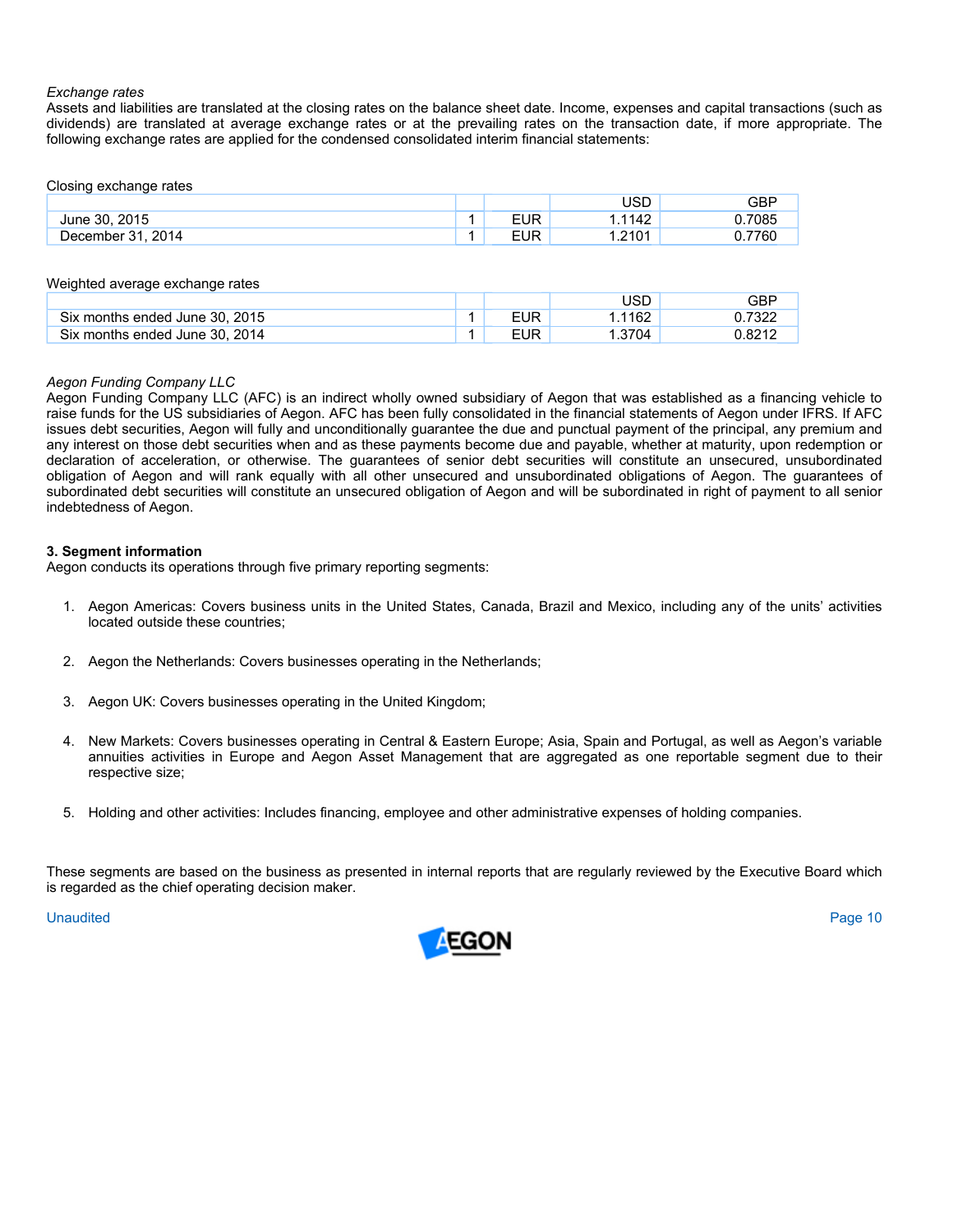Aegon's segment information is prepared by consolidating on a proportionate basis Aegon's joint ventures and associated companies.

### *Performance Measure*

A performance measure of reporting segments utilized by the Company is underlying earnings before tax. Underlying earnings before tax reflects Aegon's profit from underlying business operations and excludes components that relate to accounting mismatches that are dependent on market volatility or relate to events that are considered outside the normal course of business.

Aegon believes that its performance measure underlying earnings before tax provides meaningful information about the underlying results of Aegon's business, including insight into the financial measures that Aegon's senior management uses in managing the business. Among other things, Aegon's senior management is compensated based in part on Aegon's results against targets using underlying earnings before tax. While many other insurers in Aegon's peer group present substantially similar performance measures, the performance measures presented in this document may nevertheless differ from the performance measures presented by other insurers. There is no standardized meaning to these measures under IFRS or any other recognized set of accounting standards.

The reconciliation from underlying earnings before tax to income before tax, being the most comparable IFRS measure, is presented in the tables in this note.

The items that are excluded from underlying earnings before tax as described further below are: fair value items, realized gain or losses on investments, impairment charges/reversals, other income or charges, run-off businesses and share in earnings of joint ventures and associates.

## *Fair value items*

Fair value items include the over- or underperformance of investments and guarantees held at fair value for which the expected longterm return is included in underlying earnings before tax. Changes to these long-term return assumptions are also included in the fair value items.

In addition, hedge ineffectiveness on hedge transactions, fair value changes on economic hedges without natural offset in earnings and for which no hedge accounting is applied and fair value movements on real estate are included under fair value items.

Certain assets held by Aegon Americas, Aegon the Netherlands and Aegon UK are carried at fair value and managed on a total return basis, with no offsetting changes in the valuation of related liabilities. These include assets such as investments in hedge funds, private equities, real estate (limited partnerships), convertible bonds and structured products. Underlying earnings before tax exclude any over- or underperformance compared to management's long-term expected return on assets. Based on current holdings and asset returns, the long-term expected return on an annual basis is 8-10%, depending on asset class, including cash income and market value changes. The expected earnings from these asset classes are net of deferred policy acquisition costs (DPAC) where applicable.

In addition, certain products offered by Aegon Americas contain guarantees and are reported on a fair value basis, including the segregated funds offered by Aegon Canada and the total return annuities and guarantees on variable annuities of Aegon USA. The earnings on these products are impacted by movements in equity markets and risk-free interest rates. Short-term developments in the financial markets may therefore cause volatility in earnings. Included in underlying earnings before tax is a long-term expected return on these products and excluded is any over- or underperformance compared to management's expected return.

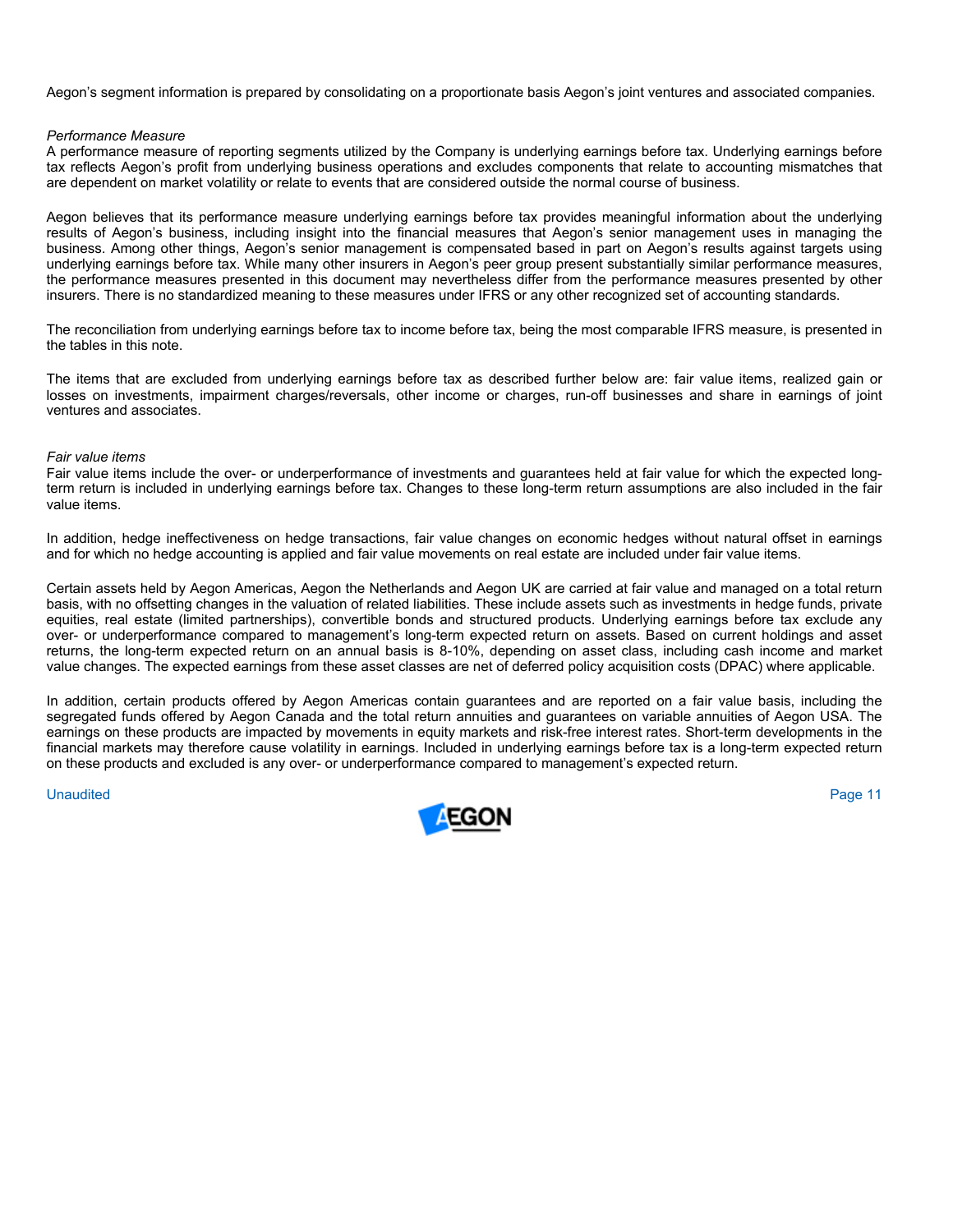The fair value movements of certain guarantees and the fair value change of derivatives that hedge certain risks on these guarantees of Aegon the Netherlands and Variable Annuities Europe (included in New Markets) are excluded from underlying earnings before tax, and the long-term expected return for these guarantees is set at zero.

Holding and other activities include certain issued bonds that are held at fair value through profit or loss (FVTPL). The interest rate risk on these bonds is hedged using swaps. The fair value movement resulting from changes in Aegon's credit spread used in the valuation of these bonds are excluded from underlying earnings before tax and reported under fair value items.

#### *Realized gains or losses on investments*

Includes realized gains and losses on available-for-sale investments, mortgage loans and other loan portfolios.

#### *Impairment charges/reversals*

Impairment charges include impairments on available-for-sale debt securities, shares including the effect of deferred policyholder acquisition costs, mortgage loans and other loan portfolios at amortized cost, joint ventures and associates. Impairment reversals include reversals on available-for-sale debt securities.

#### *Other income or charges*

Other income or charges is used to report any items which cannot be directly allocated to a specific line of business. Also items that are outside the normal course of business are reported under this heading.

Other charges include restructuring charges that are considered other charges for segment reporting purposes because they are outside the normal course of business. In the condensed consolidated interim financial statements, these charges are included in operating expenses.

#### *Run-off businesses*

Includes underlying results of business units where management has decided to exit the market and to run-off the existing block of business. Currently, this line includes results related to the run-off of the institutional spread-based business, structured settlements blocks of business, bank-owned and corporate-owned life insurance (BOLI/COLI) business, and the sale of the life reinsurance business in the United States. Aegon has other blocks of business for which sales have been discontinued and of which the earnings are included in underlying earnings before tax.

#### *Share in earnings of joint ventures and associates*

Earnings from Aegon's joint ventures in the Netherlands, Mexico, Spain, Portugal, China and Japan and Aegon's associates in India, Brazil, the Netherlands, United Kingdom, Mexico and France are reported on an underlying earnings before tax basis.

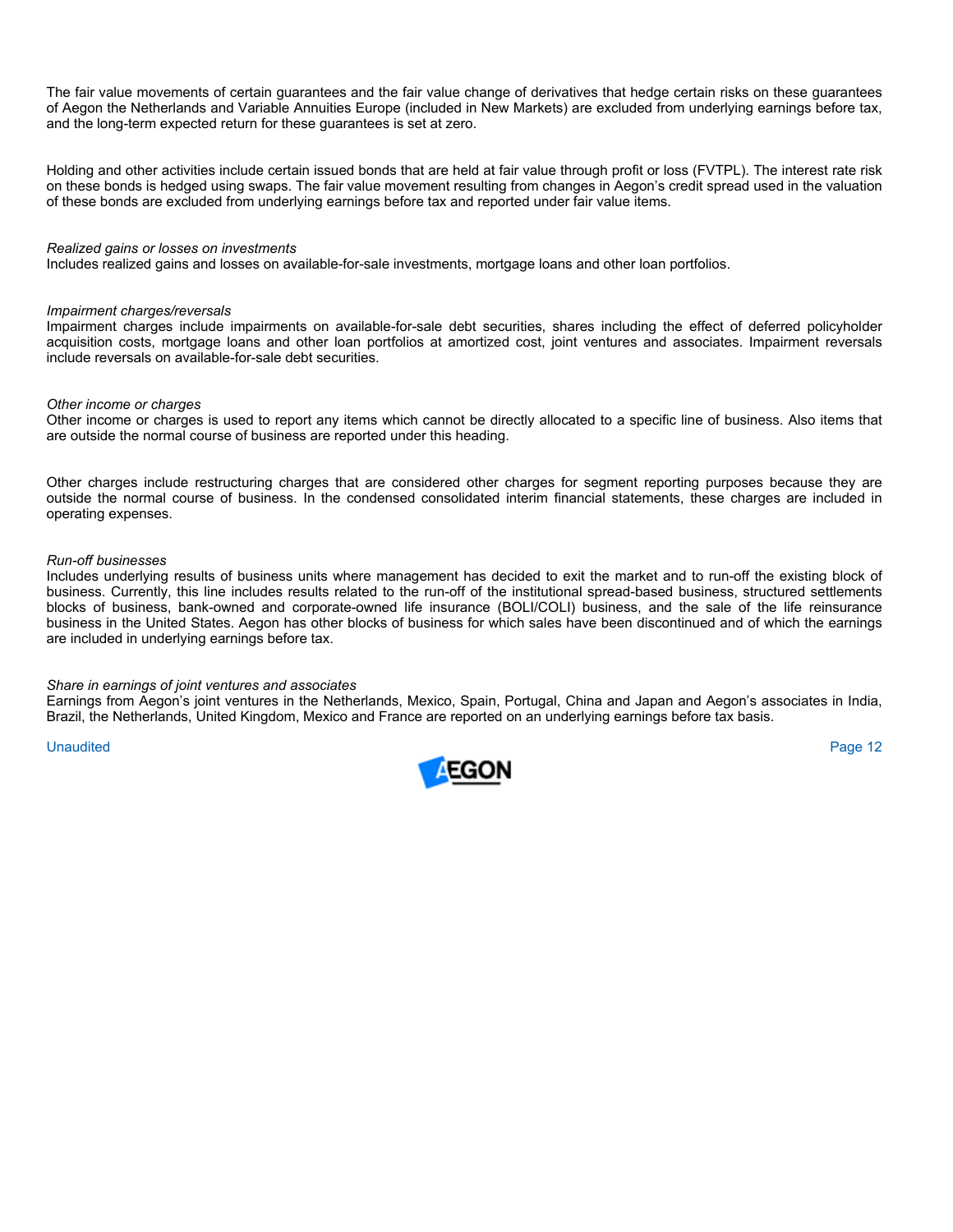# **3.1 Income statement**

| <b>EUR</b> millions                                                                                                                                                                                           | Americas                                 | The<br>Netherlands                     | United<br>Kingdom      | <b>New</b><br>Markets  | Holding and<br>other<br>activities | Eliminations           | Segment<br>Total                                  | Joint<br>ventures<br>and<br>associates<br>eliminations | Consolidated                                      |
|---------------------------------------------------------------------------------------------------------------------------------------------------------------------------------------------------------------|------------------------------------------|----------------------------------------|------------------------|------------------------|------------------------------------|------------------------|---------------------------------------------------|--------------------------------------------------------|---------------------------------------------------|
| Six months ended June 30, 2015                                                                                                                                                                                |                                          |                                        |                        |                        |                                    |                        |                                                   |                                                        |                                                   |
| Underlying earnings before tax geographically<br>Fair value items<br>Realized gains / (losses) on investments<br>Impairment charges<br>Impairment reversals<br>Other income / (charges)<br>Run-off businesses | 648<br>(379)<br>(54)<br>(21)<br>26<br>11 | 267<br>246<br>241<br>(11)<br>3<br>(22) | 72<br>(30)<br>56<br>10 | 113<br>(8)<br>9<br>(1) | (83)<br>(69)                       | (1)                    | 1,018<br>(239)<br>252<br>(32)<br>28<br>(11)<br>11 | 3<br>(16)<br>(5)<br>$\overline{\phantom{a}}$           | 1,020<br>(255)<br>247<br>(32)<br>28<br>(11)<br>11 |
| Income/ (loss) before tax                                                                                                                                                                                     | 230                                      | 725                                    | 109                    | 114                    | (152)                              | (1)                    | 1,026                                             | (18)                                                   | 1,007                                             |
| Income tax (expense) / benefit                                                                                                                                                                                | (4)                                      | (168)                                  | (16)                   | (46)                   | 37                                 |                        | (198)                                             | 18                                                     | (180)                                             |
| Net income/ (loss)                                                                                                                                                                                            | 226                                      | 557                                    | 93                     | 67                     | (115)                              | (1)                    | 828                                               |                                                        | 828                                               |
| Inter-segment underlying earnings                                                                                                                                                                             | (110)                                    | (27)                                   | (33)                   | 164                    | 6                                  |                        |                                                   |                                                        |                                                   |
| <b>Revenues</b>                                                                                                                                                                                               |                                          |                                        |                        |                        |                                    |                        |                                                   |                                                        |                                                   |
| Life insurance gross premiums                                                                                                                                                                                 | 3,443                                    | 1,413                                  | 2,890                  | 1,372                  | 2                                  | (51)                   | 9,069                                             | (219)                                                  | 8,851                                             |
| Accident and health insurance                                                                                                                                                                                 | 1,135                                    | 166                                    | 25                     | 96                     | 3                                  | (3)                    | 1,421                                             | (12)                                                   | 1,410                                             |
| General insurance                                                                                                                                                                                             |                                          | 279                                    |                        | 122                    |                                    |                        | 401                                               | (39)                                                   | 362                                               |
| <b>Total gross premiums</b><br>Investment income<br>Fee and commission income<br>Other revenues                                                                                                               | 4,578<br>1,826<br>849                    | 1,858<br>1,185<br>172                  | 2,915<br>1,235<br>21   | 1,590<br>142<br>403    | 5<br>192<br>$\overline{2}$         | (54)<br>(192)<br>(138) | 10,892<br>4,388<br>1,307<br>14                    | (270)<br>(28)<br>(100)<br>(5)                          | 10,622<br>4,360<br>1,208                          |
| <b>Total revenues</b>                                                                                                                                                                                         | 7,260                                    | 3,216                                  | 4,171                  | 2,139                  | 199                                | (384)                  | 16,601                                            | (402)                                                  | 16,199                                            |
| Inter-segment revenues                                                                                                                                                                                        | 12                                       |                                        |                        | 176                    | 195                                |                        |                                                   |                                                        |                                                   |

| <b>EUR</b> millions                                                                                                                                                                                           | Americas                                          | <b>The</b><br>Netherlands              | United<br>Kingdom        | <b>New</b><br>Markets        | Holding and<br>other<br>activities | Eliminations           | Segment<br>Total                                  | Joint<br>ventures<br>and<br>associates<br>eliminations | Consolidated                                      |
|---------------------------------------------------------------------------------------------------------------------------------------------------------------------------------------------------------------|---------------------------------------------------|----------------------------------------|--------------------------|------------------------------|------------------------------------|------------------------|---------------------------------------------------|--------------------------------------------------------|---------------------------------------------------|
| Six months ended June 30, 2014                                                                                                                                                                                |                                                   |                                        |                          |                              |                                    |                        |                                                   |                                                        |                                                   |
| Underlying earnings before tax geographically<br>Fair value items<br>Realized gains / (losses) on investments<br>Impairment charges<br>Impairment reversals<br>Other income / (charges)<br>Run-off businesses | 633<br>(167)<br>60<br>(12)<br>31<br>$^{(8)}_{13}$ | 259<br>(443)<br>131<br>(9)<br>4<br>(8) | 58<br>(16)<br>113<br>(2) | 123<br>8<br>4<br>(24)<br>(1) | (63)<br>(36)<br>(1)                |                        | 1,012<br>(654)<br>308<br>(45)<br>35<br>(20)<br>13 | (8)<br>5<br>(1)<br>(1)                                 | 1,004<br>(649)<br>306<br>(45)<br>35<br>(21)<br>13 |
| Income/ (loss) before tax                                                                                                                                                                                     | 550                                               | (65)                                   | 154                      | 109                          | (101)                              |                        | 649                                               | (5)                                                    | 644                                               |
| Income tax (expense) / benefit<br>Net income/ (loss)                                                                                                                                                          | (115)<br>435                                      | 26<br>(38)                             | (36)<br>118              | (32)<br>77                   | 29<br>(71)                         |                        | (127)<br>522                                      | 5<br>۰                                                 | (122)<br>522                                      |
| Inter-segment underlying earnings                                                                                                                                                                             | (83)                                              | (29)                                   | (28)                     | 130                          | 10                                 |                        |                                                   |                                                        |                                                   |
| <b>Revenues</b><br>Life insurance gross premiums<br>Accident and health insurance<br>General insurance                                                                                                        | 3,026<br>871                                      | 2,039<br>170<br>290                    | 2.391<br>29              | 859<br>90<br>114             | $\overline{2}$                     | (36)<br>(2)            | 8,280<br>1,160<br>404                             | (173)<br>(9)<br>(38)                                   | 8,107<br>1,151<br>367                             |
| <b>Total gross premiums</b><br>Investment income<br>Fee and commission income<br>Other revenues                                                                                                               | 3,897<br>1,601<br>641                             | 2,498<br>1,320<br>158                  | 2,420<br>1,072<br>20     | 1,064<br>113<br>290          | 158<br>$\sim$                      | (38)<br>(156)<br>(113) | 9,844<br>4,108<br>995                             | (220)<br>(20)<br>(42)<br>(1)                           | 9,625<br>4,088<br>953                             |
| <b>Total revenues</b>                                                                                                                                                                                         | 6.140                                             | 3,976                                  | 3,512                    | 1,468                        | 163                                | (308)                  | 14,952                                            | (283)                                                  | 14,669                                            |
| Inter-segment revenues                                                                                                                                                                                        | 8                                                 |                                        |                          | 141                          | 159                                |                        |                                                   |                                                        |                                                   |

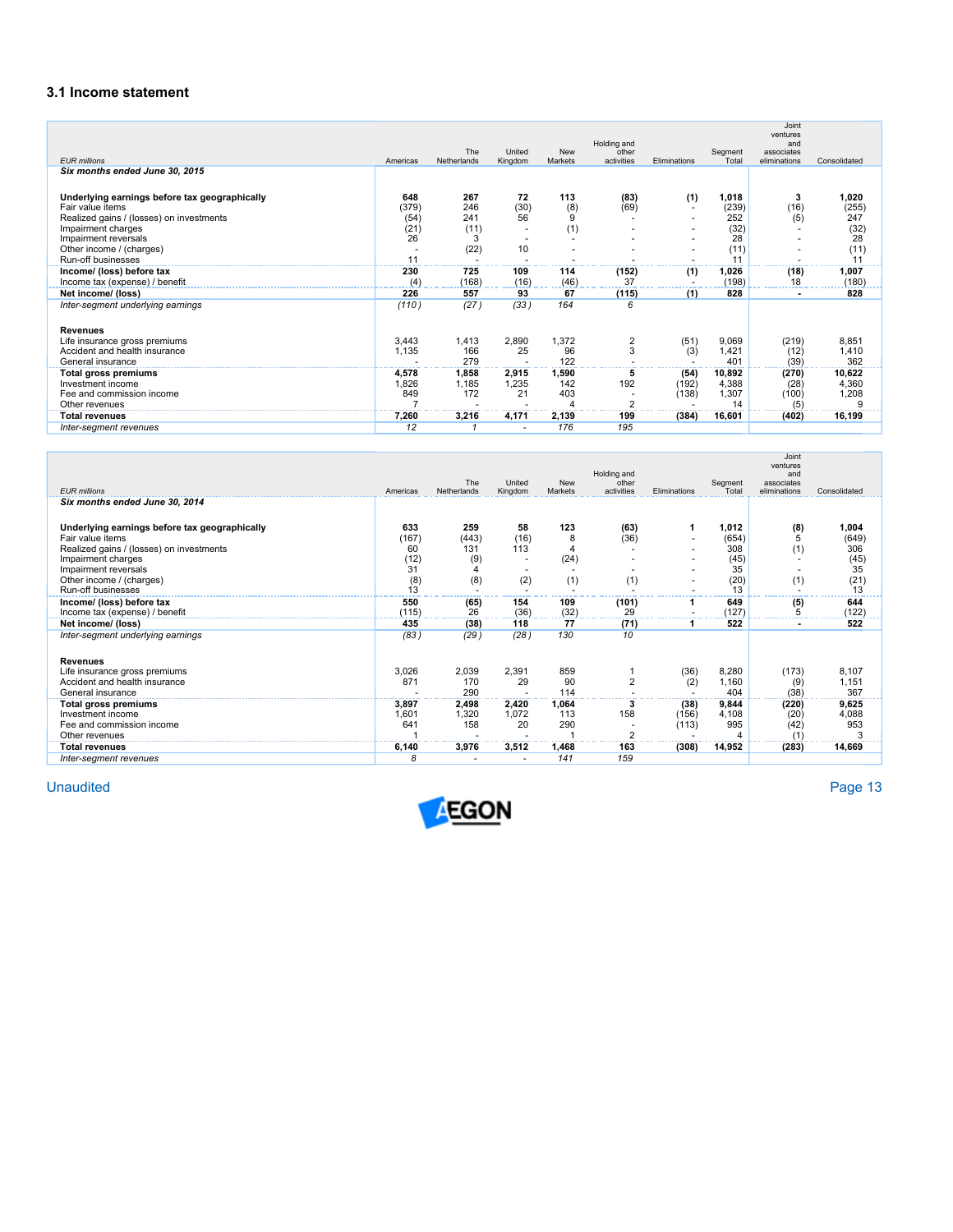# **3.2 Investments geographically**

Amounts included in the tables on investments geographically are presented on an IFRS-basis.

|                     | United              |                                                       |              |              |         |                | Holding        | EUR millions (unless otherwise stated) |                 |
|---------------------|---------------------|-------------------------------------------------------|--------------|--------------|---------|----------------|----------------|----------------------------------------|-----------------|
| Americas            | Kingdom             |                                                       |              | The          | United  | New            | & other        |                                        | Total           |
| <b>USD millions</b> | <b>GBP</b> millions | June 30, 2015                                         | Americas     | Netherlands  | Kingdom | Markets        | activities     | Eliminations                           | <b>EUR</b>      |
|                     |                     | Investments                                           |              |              |         |                |                |                                        |                 |
| 739                 | 108                 | <b>Shares</b>                                         | 663          | 153          | 153     | 49             | 130            | (1)                                    | 1,148           |
| 73.175              | 9.612               | Debt securities                                       | 65,675       | 23.612       | 13.566  | 5,026          |                |                                        | 107,878         |
| 10,729              | $\sim$<br>289       | Loans                                                 | 9.629        | 27,564       |         | 446<br>27      | 78             |                                        | 37,718          |
| 10,286<br>846       |                     | Other financial assets<br>Investments in real estate  | 9,231<br>759 | 346<br>1.118 | 408     | $\overline{2}$ | 99             |                                        | 10,110<br>1.879 |
| 95.774              | 10,009              | Investments general account                           | 85,957       | 52,793       | 14.128  | 5,549          | 307            | (1)                                    | 158,733         |
|                     | 12,981              | Shares                                                |              | 9,225        | 18.322  | 283            |                | (10)                                   | 27,821          |
| 5,500               | 9,269               | Debt securities                                       | 4.936        | 18,101       | 13.083  | 217            |                |                                        | 36,338          |
| 107,490             | 23,123              | Unconsolidated investment funds                       | 96,473       |              | 32,637  | 6,891          |                |                                        | 136,000         |
| 25                  | 2,893               | Other financial assets                                | 22           | 374          | 4,083   | 19             |                |                                        | 4.499           |
|                     | 882                 | Investments in real estate                            |              |              | 1.245   |                |                |                                        | 1,245           |
| 113,015             | 49,149              | Investments for account of policyholders              | 101.431      | 27,700       | 69.371  | 7,410          |                | (10)                                   | 205,903         |
|                     |                     |                                                       |              |              |         |                |                |                                        |                 |
| 208,788             | 59,159              | Investments on balance sheet                          | 187,389      | 80,493       | 83,498  | 12,960         | 307            | (11)                                   | 364,637         |
| 175.691             | 540                 | Off balance sheet investments third parties           | 157.684      | 831          | 762     | 120.881        |                |                                        | 280.158         |
| 384.480             | 59,698              | Total revenue generating investments                  | 345.072      | 81,325       | 84.260  | 133,841        | 307            | (11)                                   | 644.795         |
|                     |                     | <b>Investments</b>                                    |              |              |         |                |                |                                        |                 |
| 79.419              | 9,800               | Available-for-sale                                    | 71.279       | 22.779       | 13.832  | 5.021          | 18             |                                        | 112,930         |
| 10.729              | ٠                   | Loans                                                 | 9.629        | 27.564       |         | 446            | 78             |                                        | 37,718          |
| 117,795             | 48,476              | Financial assets at fair value through profit or loss | 105,721      | 29,031       | 68.421  | 7,490          | 211            | (11)                                   | 210,864         |
| 846                 | 882                 | Investments in real estate                            | 759          | 1.118        | 1.245   | $\overline{2}$ |                |                                        | 3.124           |
| 208.788             | 59.159              | Total investments on balance sheet                    | 187.389      | 80.493       | 83.498  | 12.960         | 307            | (11)                                   | 364,637         |
|                     |                     |                                                       |              |              |         |                |                |                                        |                 |
| 10                  | $\sim$              | Investments in joint ventures                         | 9            | 803          |         | 739            | $\overline{2}$ |                                        | 1,553           |
| 98                  | 17                  | Investments in associates                             | 88           | 21           | 24      | 122            |                |                                        | 256             |
| 38,930              | 4,751               | Other assets                                          | 34,940       | 29,346       | 6,706   | 4,341          | 35,411         | (36,600)                               | 74,144          |
| 247.827             | 63.927              | <b>Consolidated total assets</b>                      | 222.426      | 110.664      | 90.229  | 18.161         | 35.720         | (36, 611)                              | 440.590         |

|                     | United              |                                                       |          |             |         |                | Holding &  | EUR millions (unless otherwise stated) |            |
|---------------------|---------------------|-------------------------------------------------------|----------|-------------|---------|----------------|------------|----------------------------------------|------------|
| Americas            | Kingdom             |                                                       |          | The         | United  | New            | other      |                                        | Total      |
| <b>USD millions</b> | <b>GBP</b> millions | December 31, 2014                                     | Americas | Netherlands | Kingdom | <b>Markets</b> | activities | Eliminations                           | <b>EUR</b> |
|                     |                     | Investments                                           |          |             |         |                |            |                                        |            |
| 770                 | 150                 | Shares                                                | 636      | 161         | 193     | 28             | 105        | (1)                                    | 1.122      |
| 76,393              | 9,832               | Debt securities                                       | 63,130   | 23,250      | 12,670  | 4,274          |            |                                        | 103,324    |
| 11,117              | $\sim$              | Loans                                                 | 9,187    | 26,618      |         | 487            | 11         |                                        | 36,303     |
| 11,914              | 267                 | Other financial assets                                | 9,845    | 366         | 344     | 16             | 107        |                                        | 10,678     |
| 873                 |                     | Investments in real estate                            | 721      | 1.069       |         | $\overline{2}$ |            |                                        | 1.792      |
| 101,067             | 10,249              | Investments general account                           | 83,519   | 51,463      | 13,208  | 4,806          | 224        | (1)                                    | 153,219    |
|                     | 13,287              | Shares                                                |          | 9.487       | 17.122  | 420            |            | (10)                                   | 27.019     |
| 5.549               | 10,026              | Debt securities                                       | 4.585    | 19,320      | 12,920  | 244            |            |                                        | 37,070     |
| 104,704             | 22,769              | Unconsolidated investment funds                       | 86,525   |             | 29,341  | 6,293          |            |                                        | 122,159    |
| 34                  | 2,851               | Other financial assets                                | 28       | 401         | 3,674   | 13             |            |                                        | 4,117      |
|                     | 855                 | Investments in real estate                            |          |             | 1.101   |                |            |                                        | 1,101      |
| 110,287             | 49,788              | Investments for account of policyholders              | 91.138   | 29,209      | 64,159  | 6,971          |            | (10)                                   | 191,467    |
|                     |                     |                                                       |          |             |         |                |            |                                        |            |
| 211,353             | 60,037              | Investments on balance sheet                          | 174,658  | 80,672      | 77,367  | 11.777         | 224        | (11)                                   | 344.686    |
| 168.561             | 443                 | Off balance sheet investments third parties           | 139,295  | 868         | 570     | 72.474         |            |                                        | 213.208    |
| 379.914             | 60,479              | Total revenue generating investments                  | 313,953  | 81,540      | 77.937  | 84.251         | 224        | (11)                                   | 557.894    |
|                     |                     | Investments                                           |          |             |         |                |            |                                        |            |
| 84,527              | 9,998               | Available-for-sale                                    | 69,851   | 23,197      | 12.884  | 4.284          | 12         | $\overline{\phantom{a}}$               | 110.229    |
| 11,117              |                     | Loans                                                 | 9,187    | 26,618      |         | 487            | 11         |                                        | 36,303     |
| 114,836             | 49,184              | Financial assets at fair value through profit or loss | 94,898   | 29,788      | 63,381  | 7,005          | 200        | (11)                                   | 195,261    |
| 873                 | 855                 | Investments in real estate                            | 721      | 1.069       | 1.101   |                |            |                                        | 2.893      |
| 211.353             | 60.037              | Total investments on balance sheet                    | 174.658  | 80,672      | 77.367  | 11.777         | 224        | (11)                                   | 344.686    |
|                     |                     |                                                       |          |             |         |                |            |                                        |            |
| 11                  | $\sim$              | Investments in joint ventures                         | 9        | 789         |         | 670            |            |                                        | 1,468      |
| 110                 | 18                  | Investments in associates                             | 91       | 19          | 24      | 6              |            |                                        | 140        |
| 39.994              | 4,740               | Other assets                                          | 33,050   | 34,737      | 6.108   | 4.067          | 36.448     | (36, 238)                              | 78.172     |
| 251.468             | 64.795              | <b>Consolidated total assets</b>                      | 207.808  | 116.217     | 83.498  | 16.519         | 36.674     | (36, 249)                              | 424.467    |
|                     |                     |                                                       |          |             |         |                |            |                                        |            |

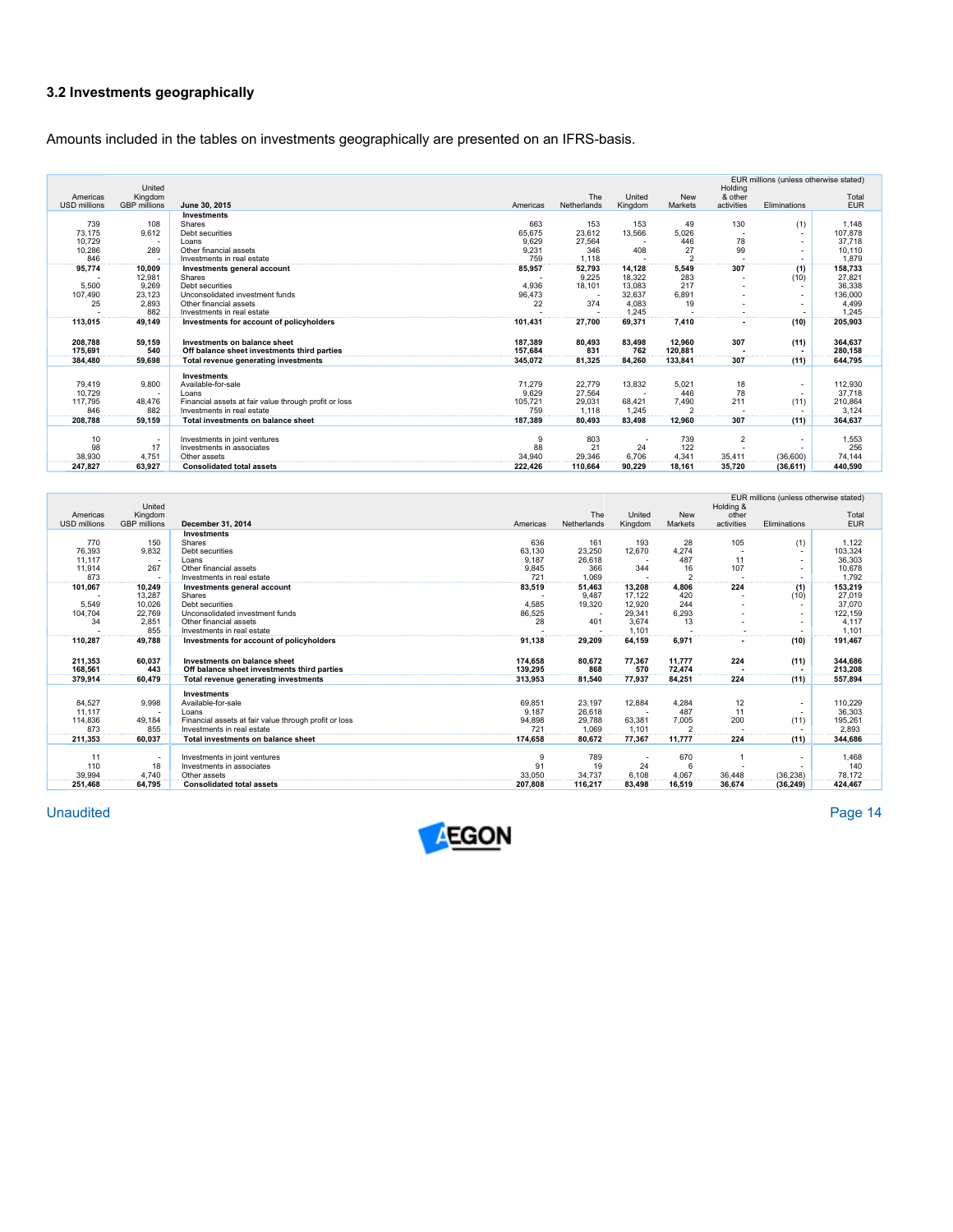# **4. Premium income and premiums paid to reinsurers**

| <b>EUR</b> millions                                                                            | <b>YTD 2015</b> | <b>YTD 2014</b> |
|------------------------------------------------------------------------------------------------|-----------------|-----------------|
|                                                                                                |                 |                 |
| Gross                                                                                          |                 |                 |
| Life                                                                                           | 8,851           |                 |
| Non-Life                                                                                       | 1.771           | 8,107<br>1,518  |
| <b>Total</b>                                                                                   | 10,622          | 9,625           |
|                                                                                                |                 |                 |
| Reinsurance 1                                                                                  |                 |                 |
| Life                                                                                           | 1,298           | 319,ا           |
| Non-Life                                                                                       | 138             | 152             |
| <b>Total</b>                                                                                   | 1.436           | 1.471           |
| Premiums paid to reinsurers are recorded within Benefits and expenses in the income statement. |                 |                 |

# **5. Investment income**

| <b>EUR</b> millions                                                                            | <b>YTD 2015</b>    | <b>YTD 2014</b>   |
|------------------------------------------------------------------------------------------------|--------------------|-------------------|
|                                                                                                |                    |                   |
| Interest income<br>Dividend income<br>Rental income                                            | 3,538<br>754<br>68 | 642<br>67         |
| <b>Total investment income</b>                                                                 | 4.360              | 4.088             |
|                                                                                                |                    |                   |
| Investment income related to general account<br>Investment income for account of policyholders | 3,032              | 2.80 <sup>.</sup> |
|                                                                                                | 1.328              | ⊟287              |
| Total                                                                                          | 4.360              |                   |

# **6. Results from financial transactions**

| EUR millions                                                                                   | <b>YTD 2015</b> | <b>YTD 2014</b> |
|------------------------------------------------------------------------------------------------|-----------------|-----------------|
|                                                                                                |                 |                 |
| Net fair value change of general account financial investments at FVTPL other than derivatives | 48              | 161             |
| Realized gains /(losses) on financial investments                                              | 268             | 307             |
| Gains /(losses) on investments in real estate                                                  |                 | (14)            |
| Net fair value change of derivatives                                                           | (405)           | 60              |
| Net fair value change on for account of policyholder financial assets at FVTPL                 | 3.011           | 5,867           |
| Net fair value change on investments in real estate for account of policyholders               |                 | 28              |
| Net foreign currency gains /(losses)                                                           | (28)            | (12)            |
| Net fair value change on borrowings and other financial liabilities                            |                 | (4)             |
| Realized gains /(losses) on repurchased debt                                                   |                 |                 |
| Total                                                                                          | 2.937           | 6.397           |

The decrease of the net fair value change on for account of policyholder financial assets at FVTPL in Q2 2015 compared to Q2 2014 is mainly driven by interest rates and equity markets movements.

Net fair value change on for accounts of policyholder financial assets at FVTPL is offset by amounts in the Claims and benefits line reported in note 7 - Benefits and expenses.

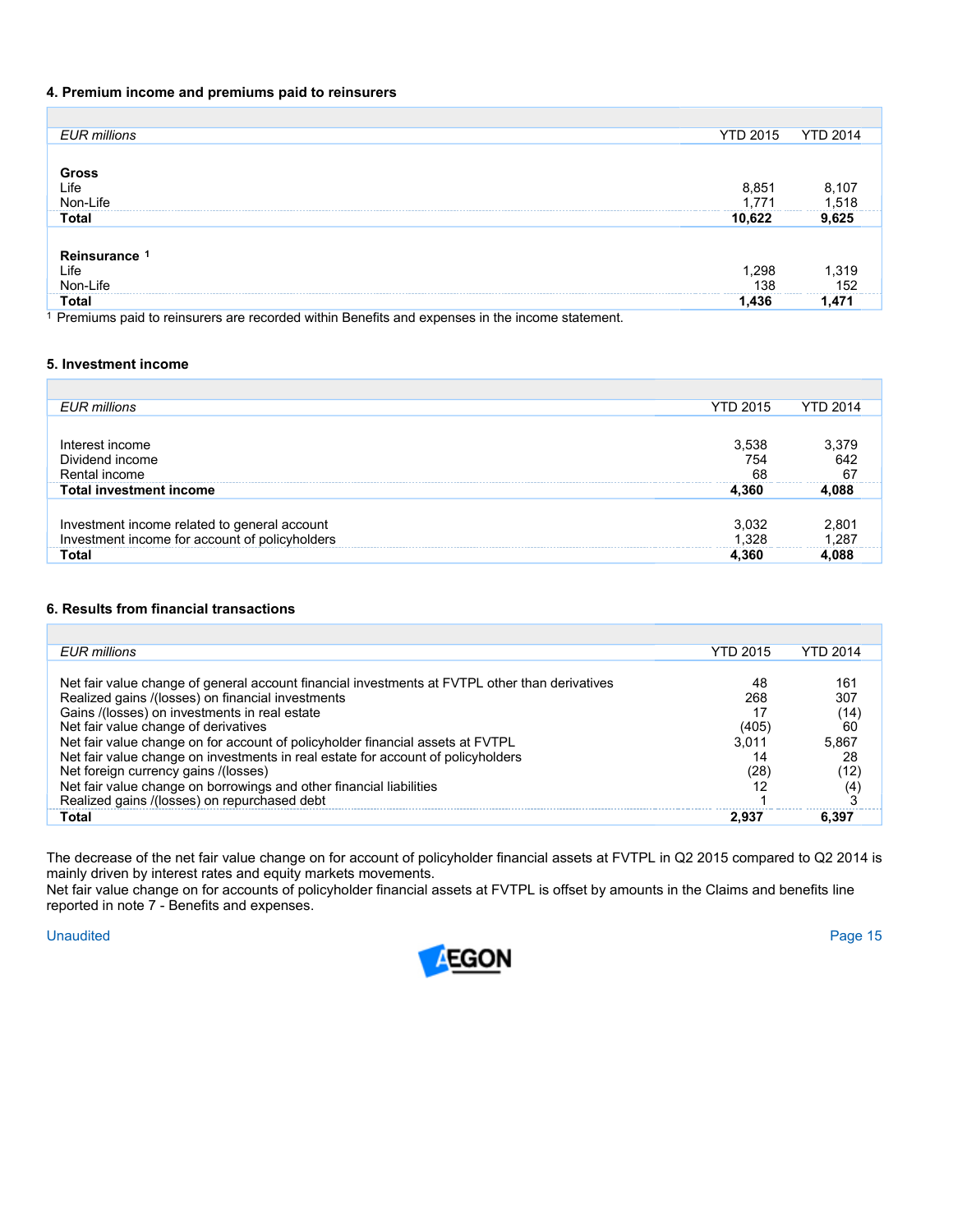## **7. Benefits and expenses**

| <b>EUR</b> millions     | <b>YTD 2015</b> | <b>YTD 2014</b>                     |
|-------------------------|-----------------|-------------------------------------|
|                         |                 |                                     |
| Claims and benefits     | 17,867          | 20,338<br>982<br>552<br>656)<br>493 |
| Employee expenses       | 1,125           |                                     |
| Administration expenses | 612             |                                     |
| Deferred expenses       | (795)           |                                     |
| Amortization charges    | 657             |                                     |
| <b>Total</b>            | 19,466          | 21.708                              |

Claims and benefits includes claims and benefits in excess of account value for products for which deposit accounting is applied, and the change in valuation of liabilities for insurance and investment contracts. In addition, commissions and expenses and premiums paid to reinsurers are included. Claims and benefits fluctuate mainly as a result of changes in technical provisions resulting from fair value changes on for account of policyholder financial assets included in Results from financial transactions (note 6).

## **8. Impairment charges/(reversals)**

| EUR millions                                                                                                                                                  | <b>YTD 2015</b> | <b>YTD 2014</b> |
|---------------------------------------------------------------------------------------------------------------------------------------------------------------|-----------------|-----------------|
|                                                                                                                                                               |                 |                 |
| Impairment charges / (reversals) comprise:                                                                                                                    |                 |                 |
| Impairment charges on financial assets, excluding receivables 1                                                                                               | 35              | 49              |
| Impairment reversals on financial assets, excluding receivables 1                                                                                             | (28)            | (35)            |
| Impairment charges / (reversals) on non-financial assets and receivables                                                                                      |                 |                 |
| Total                                                                                                                                                         |                 | 16              |
| Impairment charges on financial assets, excluding receivables, from:<br><b>Shares</b><br>Debt securities and money market instruments                         |                 | 12              |
| Loans<br>Total                                                                                                                                                | 15<br>35        | 35<br>49        |
| Impairment reversals on financial assets, excluding receivables, from:<br>Debt securities and money market instruments<br>Loans                               | (24)<br>(4)     | (29)<br>(5)     |
| Total                                                                                                                                                         | (28)            | (35)            |
| Impairment charges / (reversals) on financial assets, excluding receivables, are excluded from underlying earnings before tax for segment reporting (refer to |                 |                 |

1 Impairment charges / (reversals) on financial assets, excluding receivables, are excluded from underlying earnings before tax for segment reporting (refer to note 3).

# **9. Intangible assets**

| <b>EUR millions</b>                          | Jun. 30, 2015 | Dec. 31, 2014           |
|----------------------------------------------|---------------|-------------------------|
|                                              |               |                         |
|                                              | 228           |                         |
| Goodwill<br>VOBA                             | .653          | 216<br>546,<br>55<br>50 |
| Future servicing rights<br>Software<br>Other | 267           |                         |
|                                              | 58            |                         |
|                                              | 10            |                         |
| <b>Total intangible assets</b>               | 2.216         |                         |

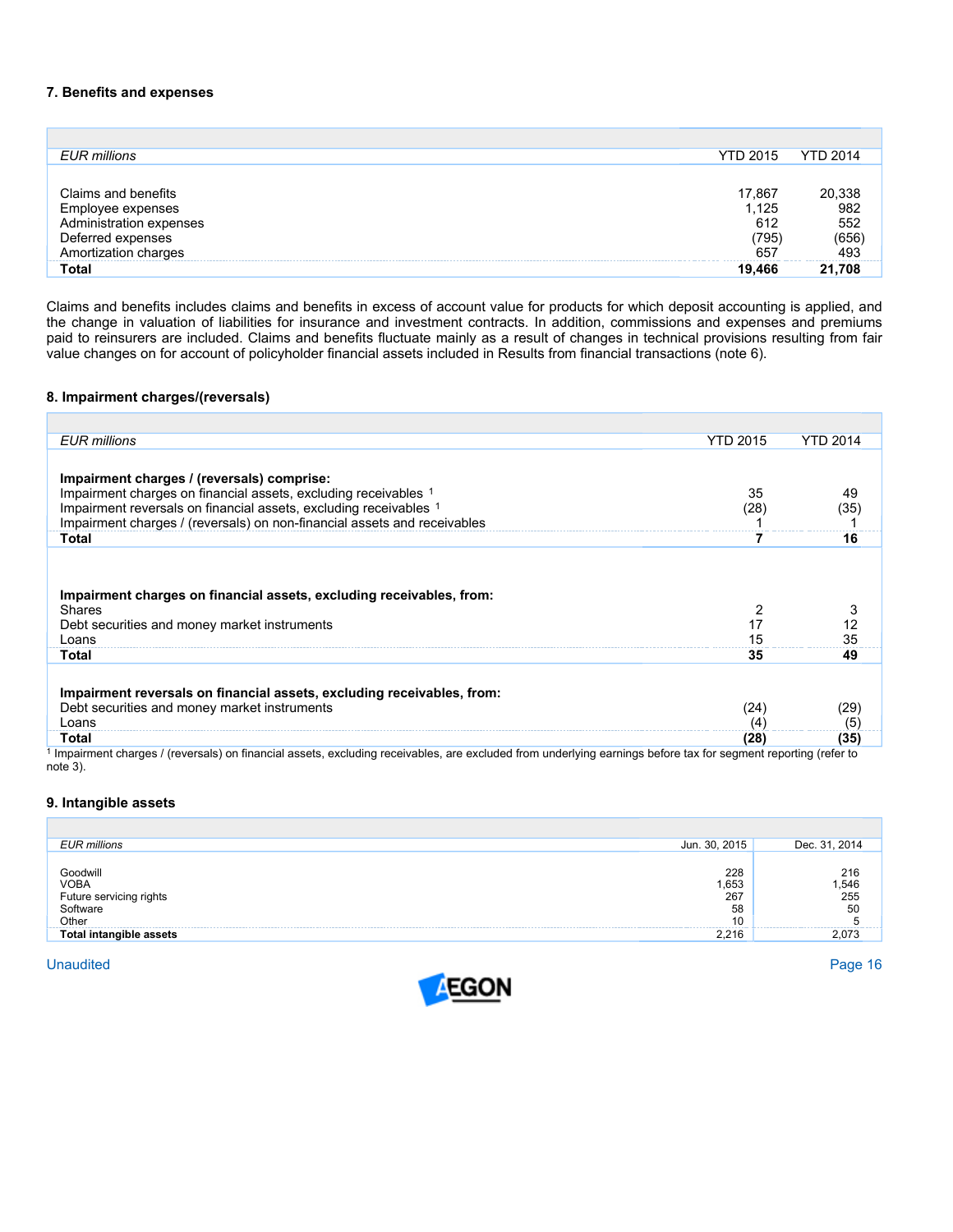Intangible assets, except for goodwill, are predominantly impacted by periodic amortization of balances and changes in exchange rates.

# **10. Investments**

| EUR millions                                                  | Jun. 30, 2015 | Dec. 31, 2014 |
|---------------------------------------------------------------|---------------|---------------|
|                                                               |               |               |
| Available-for-sale (AFS)                                      | 112.930       | 110,229       |
| Loans                                                         | 37.718        | 36,303        |
| Financial assets at fair value through profit or loss (FVTPL) | 6.206         | 4.895         |
| Financial assets, for general account, excluding derivatives  | 156.854       | 151,427       |
| Investments in real estate                                    | 1.879         | .792          |
| Total investments for general account, excluding derivatives  | 158.733       | 153.219       |

# **Total financial assets, excluding derivatives**

|                                               | <b>AFS</b> | <b>FVTPL</b> | Loans                    | Total   |
|-----------------------------------------------|------------|--------------|--------------------------|---------|
|                                               |            |              |                          |         |
|                                               |            |              |                          |         |
| Shares                                        | 636        | 512          | $\overline{\phantom{a}}$ | 1,148   |
| Debt securities                               | 105,182    | 2,696        |                          | 107,878 |
| Money market and other short-term investments | 5,795      | 553          |                          | 6,348   |
| Mortgages loans                               |            |              | 32,616                   | 32,616  |
| Private Ioans                                 |            |              | 2,626                    | 2,626   |
| Deposits with financial institutions          |            |              | 105                      | 105     |
|                                               |            |              |                          |         |
| Policy loans                                  |            |              | 2,166                    | 2,166   |
| Other                                         | 1,317      | 2,445        | 206                      | 3,968   |
| June 30, 2015                                 | 112,930    | 6,206        | 37,718                   | 156,854 |
|                                               | <b>AFS</b> | <b>FVTPL</b> | Loans                    | Total   |
| <b>Shares</b>                                 | 623        | 499          | $\overline{\phantom{a}}$ | 1,122   |
| Debt securities                               | 101,498    | 1,826        | $\overline{\phantom{a}}$ | 103,324 |
| Money market and other short-term investments | 6,799      | 500          |                          | 7,299   |
|                                               |            |              | 31,729                   |         |
| Mortgages loans                               |            |              |                          | 31,729  |
| Private Ioans                                 |            |              | 2,058                    | 2,058   |
| Deposits with financial institutions          |            |              | 349                      | 349     |
| Policy loans                                  |            |              | 2,028                    | 2,028   |
| Other                                         | 1,310      | 2,070        | 139                      | 3,519   |
|                                               |            |              |                          |         |

# **11. Investments for account of policyholders**

| EUR millions                                                                                                                                             | Jun. 30, 2015                                        | Dec. 31, 2014                                      |
|----------------------------------------------------------------------------------------------------------------------------------------------------------|------------------------------------------------------|----------------------------------------------------|
| Shares<br>Debt securities<br>Money market and short-term investments<br>Deposits with financial institutions<br>Unconsolidated investment funds<br>Other | 27.821<br>36.338<br>1.684<br>2.431<br>136,000<br>384 | 27,019<br>37,070<br>795<br>2,908<br>122,159<br>415 |
| Total investments for account of policyholders at fair value through profit or loss, excluding derivatives<br>Investment in real estate                  | 204.658<br>1.245                                     | 190,366<br>.101                                    |
| Total investments for account of policyholders                                                                                                           | 205.903                                              | 191.467                                            |

#### **12. Derivatives**

The movements in derivative balances mainly result from changes in interest rates and other market movements during the period.

Unaudited Page 17

г

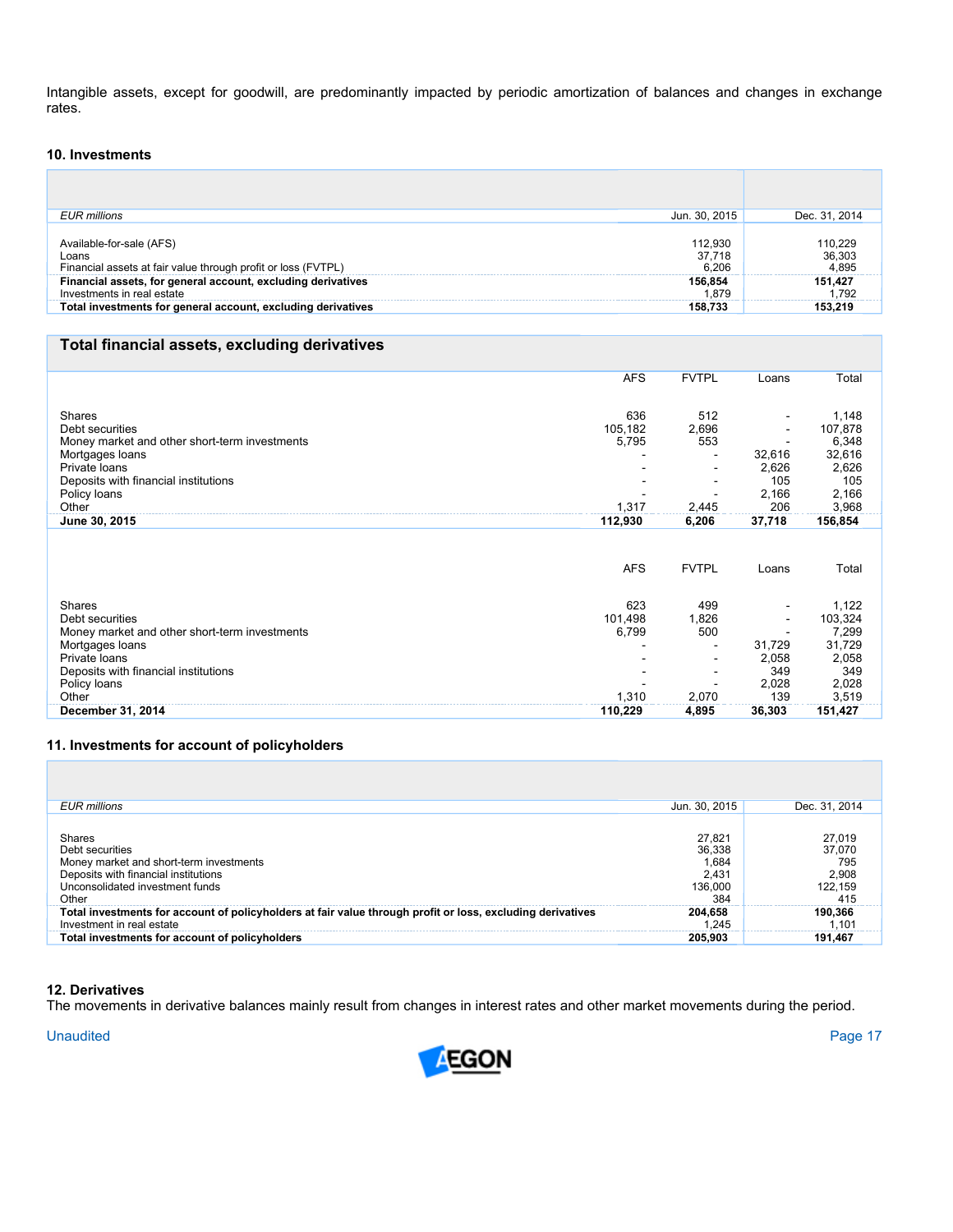# **13. Fair value**

The following tables provide an analysis of financial instruments recorded at fair value on a recurring basis by level of the fair value hierarchy:

| <b>Fair value hierarchy</b>                                                       |                |              |           |              |
|-----------------------------------------------------------------------------------|----------------|--------------|-----------|--------------|
| <b>EUR</b> millions                                                               | Level I        | Level II     | Level III | Total        |
| As at June 30, 2015                                                               |                |              |           |              |
| Financial assets carried at fair value<br>Available-for-sale investments          |                |              |           |              |
| Shares                                                                            | 22             | 314          | 300       | 636          |
| Debt securities                                                                   | 28,203         | 72,848       | 4,131     | 105,182      |
| Money markets and other short-term instruments                                    |                | 5,795        |           | 5,795        |
| Other investments at fair value<br><b>Total Available-for-sale investments</b>    | 33             | 348          | 936       | 1,317        |
|                                                                                   | 28,258         | 79,305       | 5.368     | 112,930      |
|                                                                                   |                |              |           |              |
| Fair value through profit or loss                                                 |                |              |           |              |
| Shares                                                                            | 263            | 249          |           | 512          |
| Debt securities                                                                   | 17<br>81       | 2.671<br>472 | 8         | 2,696        |
| Money markets and other short-term instruments<br>Other investments at fair value | $\overline{2}$ | 1.245        | 1.198     | 553<br>2,445 |
| Investments for account of policyholders 1                                        | 124,158        | 78.787       | 1.713     | 204,658      |
| Derivatives                                                                       | 40             | 21.722       | 175       | 21,937       |
| Total Fair value through profit or loss                                           | 124,560        | 105.147      | 3,095     | 232,801      |
| Total financial assets at fair value                                              | 152.818        | 184.452      | 8.462     | 345.732      |
|                                                                                   |                |              |           |              |
| Financial liabilities carried at fair value                                       |                |              |           |              |
| Investment contracts for account of policyholders 2                               | 17,440         | 23.885       | 156       | 41.481       |
| Borrowings <sup>3</sup>                                                           |                | 601          |           | 601          |
| Derivatives                                                                       | 17             | 18.015       | 2,634     | 20.666       |
| Total financial liabilities at fair value                                         | 17,457         | 42.501       | 2,790     | 62,748       |
|                                                                                   |                |              |           |              |

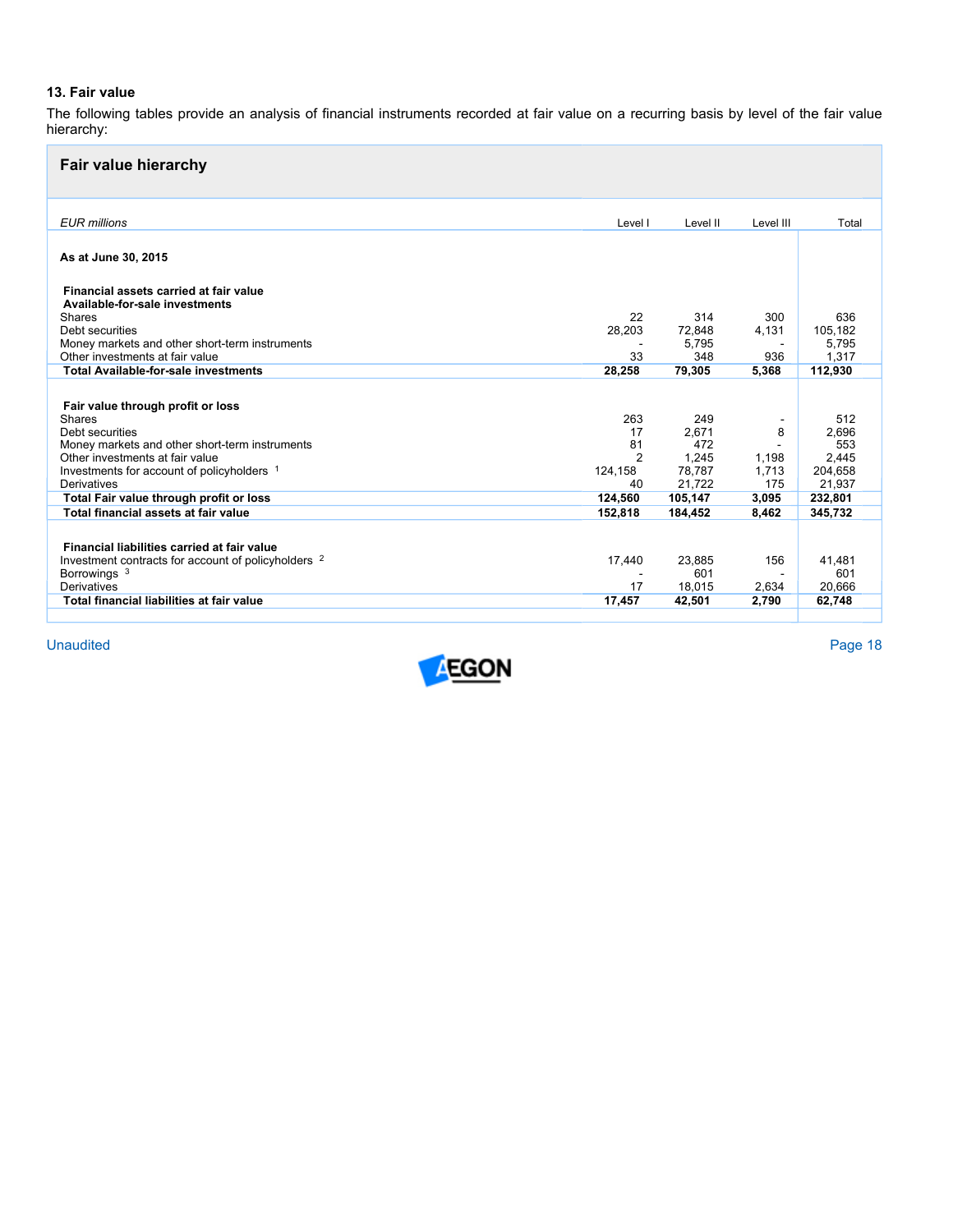# **Fair value hierarchy**

| <b>EUR</b> millions                                                                           | Level I         | Level II                | Level III    | Total                   |
|-----------------------------------------------------------------------------------------------|-----------------|-------------------------|--------------|-------------------------|
| As at December 31, 2014                                                                       |                 |                         |              |                         |
| Financial assets carried at fair value<br>Available-for-sale investments                      |                 |                         |              |                         |
| Shares                                                                                        | 26              | 316                     | 280          | 623                     |
| Debt securities                                                                               | 27,491          | 70,203                  | 3,803        | 101.497                 |
| Money markets and other short-term instruments                                                |                 | 6,799                   | ÷            | 6,799                   |
| Other investments at fair value                                                               | 31              | 345                     | 934          | 1.310                   |
| <b>Total Available-for-sale investments</b>                                                   | 27,548          | 77,662                  | 5,018        | 110,229                 |
| Fair value through profit or loss<br>Shares<br>Debt securities                                | 217<br>48<br>95 | 282<br>1.761<br>405     | 17           | 499<br>1,826<br>500     |
| Money markets and other short-term instruments<br>Other investments at fair value             |                 | 832                     | 1.237        | 2,070                   |
| Investments for account of policyholders 1                                                    | 114,490         | 73,919                  | 1,956        | 190,366                 |
| Derivatives                                                                                   | 52              | 27.642                  | 320          | 28.014                  |
| Total Fair value through profit or loss                                                       | 114,903         | 104.842                 | 3,530        | 223,275                 |
| Total financial assets at fair value                                                          | 142,451         | 182,504                 | 8,548        | 333,503                 |
| Financial liabilities carried at fair value                                                   |                 |                         |              |                         |
| Investment contracts for account of policyholders 2<br>Borrowings <sup>3</sup><br>Derivatives | 15,371<br>31    | 22,683<br>571<br>23,007 | 165<br>3,010 | 38,220<br>571<br>26,048 |
| Total financial liabilities at fair value                                                     | 15.403          | 46.261                  | 3.175        | 64.839                  |
|                                                                                               |                 |                         |              |                         |

<sup>1</sup> The investments for account of policyholders included in the table above represents only those investments carried at fair value through profit or loss.<br><sup>2</sup> The investment contracts for account of policyholders include

#### **Significant transfers between Level I, Level II and Level III**

Aegon's policy is to record transfers of assets and liabilities between Level I, Level II and Level III at their fair values as of the beginning of each reporting period.

The table below shows transfers between Level I and II for financial assets and financial liabilities recorded at fair value on a recurring basis during the six-month period ended June 30, 2015.

| Fair value transfers                                                                                                       |                                     |                                     |                                     |                                     |
|----------------------------------------------------------------------------------------------------------------------------|-------------------------------------|-------------------------------------|-------------------------------------|-------------------------------------|
| EUR millions                                                                                                               |                                     | <b>YTD 2015</b>                     |                                     | Full Year 2014                      |
|                                                                                                                            | Transfers<br>Level I to<br>Level II | Transfers<br>Level II to<br>Level I | Transfers<br>Level I to<br>Level II | Transfers<br>Level II to<br>Level I |
| Financial assets carried at fair value Available-for-sale investments<br>Available-for-sale investments<br>Debt securities | 8                                   | 39                                  |                                     | 45                                  |
| Total                                                                                                                      | 8                                   | 39                                  |                                     | 45                                  |
| Fair value through profit or loss                                                                                          |                                     |                                     |                                     |                                     |
| Shares                                                                                                                     |                                     | 39                                  |                                     |                                     |
| Investments for account of policyholders                                                                                   |                                     | 196                                 | 163                                 |                                     |
| Total                                                                                                                      |                                     | 235                                 | 163                                 |                                     |
| Total financial assets at fair value                                                                                       | 8                                   | 274                                 | 163                                 | 46                                  |

Transfers are identified based on transaction volume and frequency, which are indicative of an active market.

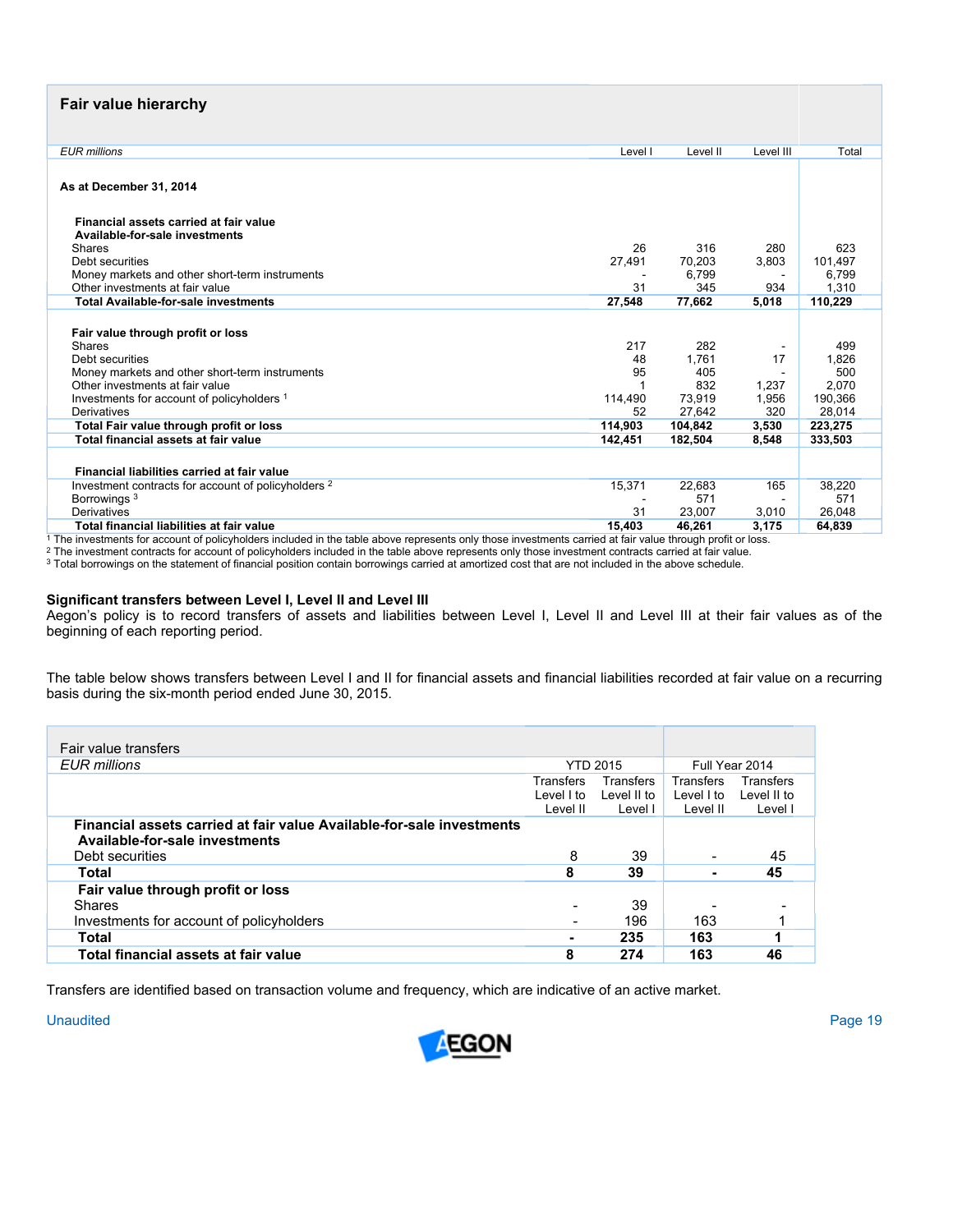## *Movements in Level III financial instruments measured at fair value*

The following table summarizes the change of all assets and liabilities measured at estimated fair value on a recurring basis using significant unobservable inputs ('Level III'), including realized and unrealized gains (losses) of all assets and liabilities and unrealized gains (losses) of all assets and liabilities still held at the end of the respective period.

| Roll forward of Level III financial instruments                                                                                                                               |                             |                                                                |                                                |                          |                            |                                                           |                                                |                                 |                                                                  |                                         |                             |                                                                                                                           |
|-------------------------------------------------------------------------------------------------------------------------------------------------------------------------------|-----------------------------|----------------------------------------------------------------|------------------------------------------------|--------------------------|----------------------------|-----------------------------------------------------------|------------------------------------------------|---------------------------------|------------------------------------------------------------------|-----------------------------------------|-----------------------------|---------------------------------------------------------------------------------------------------------------------------|
| <b>EUR</b> millions                                                                                                                                                           | January 1.<br>2015          | Total gains /<br>losses in<br>income<br>statement <sup>1</sup> | Total gains<br>/ losses in<br>OCI <sup>2</sup> | Purchases                | Sales                      | Settlements                                               | Net<br>exchange<br>differences                 | Reclassification                | Transfers<br>from Level I<br>and Level II                        | Transfers to<br>Level I and<br>Level II | June 30.<br>2015            | Total unrealized<br>gains and losses for<br>the period recorded<br>in the P&L for<br>instruments held at<br>June 30, 2015 |
| Financial assets carried at fair valueavailable-for-sale investments                                                                                                          |                             |                                                                |                                                |                          |                            |                                                           |                                                |                                 |                                                                  |                                         |                             |                                                                                                                           |
| Shares                                                                                                                                                                        | 280                         | $\mathbf{Q}$                                                   | 12                                             | 36                       | (49)                       | $\overline{\phantom{a}}$                                  | 12                                             |                                 | $\overline{\phantom{a}}$                                         | $\overline{\phantom{a}}$                | 300                         |                                                                                                                           |
| Debt securities                                                                                                                                                               | 3.803                       | (4)                                                            | 33                                             | 542                      | (161)                      | (76)                                                      | 165                                            |                                 | 110                                                              | (281)                                   | 4,131                       |                                                                                                                           |
| Other investments at fair value                                                                                                                                               | 934                         | (76)                                                           | (1)                                            | 55                       | (41)                       | (13)                                                      | 78                                             | $\overline{\phantom{a}}$        | $\overline{\phantom{a}}$                                         |                                         | 936                         | ٠                                                                                                                         |
|                                                                                                                                                                               | 5.018                       | (71)                                                           | 44                                             | 633                      | (251)                      | (89)                                                      | 255                                            |                                 | 110                                                              | (281)                                   | 5.368                       | . .                                                                                                                       |
| Fair value through profit or loss<br>Debt securities<br>Other investments at fair value<br>Investments for account of policyholders<br>Derivatives                            | 17<br>1,237<br>1,956<br>320 | $\blacksquare$<br>$\overline{1}$<br>104<br>(210)               | $\overline{\phantom{a}}$                       | ٠.<br>72<br>193<br>×     | ٠.<br>(194)<br>(544)<br>48 | $\overline{\phantom{a}}$<br>$\overline{\phantom{a}}$<br>٠ | 106<br>41<br>18                                | $\overline{\phantom{a}}$        | $\overline{\phantom{a}}$<br>74<br>٠.<br>$\overline{\phantom{a}}$ | (9)<br>(97)<br>(36)                     | 8<br>1.198<br>1,713<br>175  | $\mathbf{3}$<br>86<br>(211)                                                                                               |
|                                                                                                                                                                               | 3.530                       | (105)                                                          | $\blacksquare$                                 | 264                      | (691)                      | $\overline{\phantom{a}}$                                  | 166                                            | $\overline{\phantom{a}}$        | 74                                                               | (143)                                   | 3.095                       | (121)                                                                                                                     |
| Financial liabilities carried at fair value<br>Investment contracts for account of policyholders<br>Derivatives                                                               | 165<br>3,010<br>3.175       | 5<br>(480)<br>(475)                                            | $\overline{\phantom{a}}$<br>$\blacksquare$     | 9<br>×<br>$\overline{9}$ | (29)<br>5<br>(24)          | $\overline{\phantom{a}}$<br>٠<br>$\overline{\phantom{a}}$ | 11<br>98<br>110                                | . .<br>$\overline{\phantom{a}}$ | $\overline{\phantom{a}}$<br>$\sim$<br>$\blacksquare$             | (5)<br>٠.<br>(5)                        | 156<br>2,634<br>2,790       | $\overline{4}$<br>(480)<br>(476)<br><b>Total unrealized</b><br>gains and losses for                                       |
|                                                                                                                                                                               |                             | Total gains<br>losses in                                       | Total gains                                    |                          |                            |                                                           | Net<br>exchange                                |                                 | Transfers                                                        | Transfers to                            |                             | the period recorded<br>in the P&L for<br>instruments held at                                                              |
| <b>EUR</b> millions                                                                                                                                                           | January 1,<br>2014          | income<br>statement <sup>1</sup>                               | / losses in<br>OCI <sub>2</sub>                | Purchases                | Sales                      | Settlements                                               | differences                                    | Reclassification                | from Level<br>and Level II                                       | Level I and<br>Level II                 | June 30.<br>2014            | June 30, 2014 <sup>°</sup>                                                                                                |
| Financial assets carried at fair valueavailable-for-sale investments<br>Shares<br>Debt securities                                                                             | 322<br>3.162                | 36<br>13                                                       | (14)<br>`79 <sup>´</sup>                       | 29<br>665                | (101)<br>(157)             | (95)                                                      | -1<br>12                                       | $\overline{\phantom{a}}$        | 123                                                              | $(1)$<br>(503)                          | 271<br>3.299                |                                                                                                                           |
| Other investments at fair value                                                                                                                                               | 826                         | (51)                                                           | (12)                                           | 72                       | (29)                       | (4)                                                       | 5                                              | $\overline{\phantom{a}}$        | 17                                                               |                                         | 824                         | ÷.                                                                                                                        |
|                                                                                                                                                                               | 4.310                       | (2)                                                            | 53                                             | 765                      | (287)                      | (99)                                                      | 18                                             | $\overline{\phantom{a}}$        | 140                                                              | (503)                                   | 4,395                       | $\overline{\phantom{a}}$                                                                                                  |
| Fair value through profit or loss<br>Debt securities<br>Other investments at fair value<br>Investments for account of policyholders<br>Derivatives                            | 17<br>1,217<br>1,989<br>328 | $\overline{1}$<br>49<br>45<br>(62)                             |                                                | 20<br>16<br>224<br>٠     | (145)<br>(258)<br>(14)     | (9)<br>٠<br>×,<br>٠                                       | $\mathbf{a}$<br>$\mathbf{Q}$<br>$\overline{4}$ | 44                              | 64<br>98<br>$\overline{\phantom{a}}$                             | (14)<br>(161)                           | 30<br>1,195<br>1,947<br>299 | $\overline{c}$<br>49<br>42<br>(79)                                                                                        |
|                                                                                                                                                                               | 3.552                       | 33                                                             | $\overline{\phantom{a}}$                       | 261                      | (417)                      | (9)                                                       | 20                                             | 44                              | 162                                                              | (175)                                   | 3.471                       | 14                                                                                                                        |
| Financial liabilities carried at fair value<br>Investment contracts for account of policyholders<br>Derivatives                                                               | 114<br>1,431                | $\overline{2}$<br>421                                          |                                                | ٠                        | 16                         | ٠                                                         | $\overline{1}$                                 | 44                              | $\overline{a}$                                                   | $\sim$                                  | 117<br>1,913                | $\overline{\phantom{a}}$<br>412                                                                                           |
| 1 Includes impairments and movements related to fair value hedges. Gains and losses are recorded in the line item results from financial transactions of the income statement | 1.545                       | 423                                                            |                                                |                          | 16                         |                                                           | $\overline{2}$                                 | 44                              |                                                                  | $\overline{\phantom{a}}$                | 2.030                       | 414                                                                                                                       |

1 Includes impairments and movements related to fair value hedges. Cains and losses are recorded in the line item results from financial transactions of the income statement.<br>2 Total gains and losses are recorded in ine th

During the first six months of 2015, Aegon transferred certain financial instruments from Level II to Level III of the fair value hierarchy. The reason for the change in level was that the market liquidity for these securities decreased, which led to a change in market observability of prices. Prior to transfer, the fair value for the Level II securities was determined using observable market transactions or corroborated broker quotes respectively for the same or similar instruments. The amount of assets and liabilities transferred to Level III was EUR 184 million (full year 2014: EUR 485 million). Since the transfer, all such assets have been valued using valuation models incorporating significant non market-observable inputs or uncorroborated broker quotes.

Similarly, during the first six months of 2015, Aegon transferred EUR 429 million (full year 2014: EUR 712 million) of financial instruments from Level III to other levels of the fair value hierarchy. The change in level was mainly the result of a return of activity in the market for these securities and that for these securities the fair value could be determined using observable market transactions or corroborated broker quotes for the same or similar instruments.

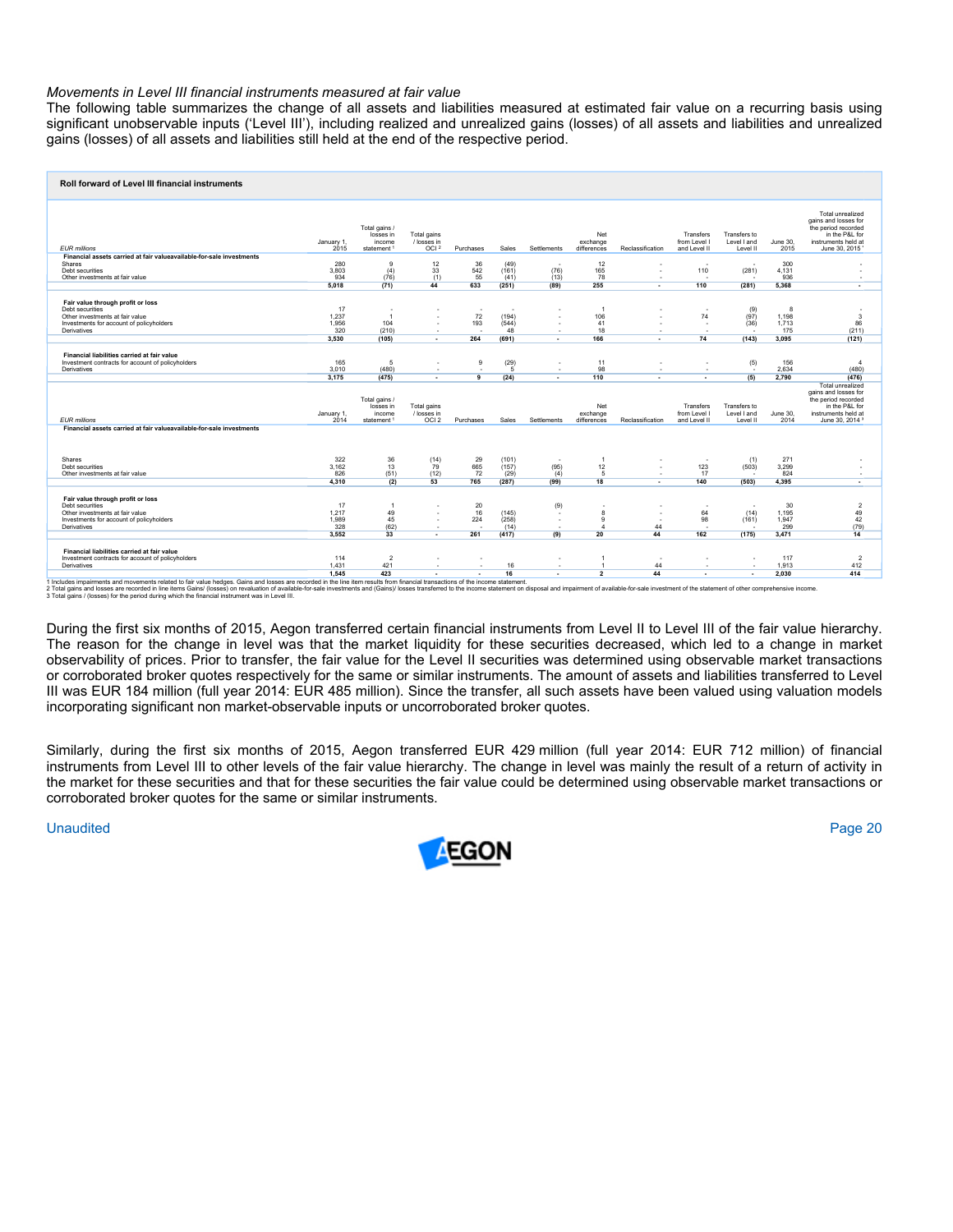The table below presents information about the significant unobservable inputs used for recurring fair value measurements for certain Level III financial instruments.

| Overview of significant unobservable inputs                           |                                  |                       |                                     |                           |
|-----------------------------------------------------------------------|----------------------------------|-----------------------|-------------------------------------|---------------------------|
|                                                                       |                                  |                       |                                     |                           |
|                                                                       |                                  |                       |                                     |                           |
| <b>EUR</b> millions                                                   | Carrying amount<br>June 30, 2015 | Valuation technique 1 | Significant unobservable<br>input 2 | Range (weighted average)  |
| Financial assets carried at fair value available-for-sale investments |                                  |                       |                                     |                           |
| Shares                                                                | 159                              | Broker quote          | n.a.                                | n.a.                      |
|                                                                       | 141<br>300                       | Other                 | n.a.                                | n.a.                      |
|                                                                       |                                  |                       |                                     |                           |
| Debt securities                                                       |                                  |                       |                                     |                           |
|                                                                       | 3,548                            | Broker quote          | n.a.                                | n.a.                      |
|                                                                       | 214                              | Discounted cash flow  | Credit spread                       | 1.65% - 3.46% (2.69%)     |
|                                                                       | 369                              | Other                 | n.a.                                | n.a.                      |
|                                                                       | 4,131                            |                       |                                     |                           |
|                                                                       |                                  |                       |                                     |                           |
| Other investments at fair value<br>Tax credit investments             | 777                              | Discounted cash flow  | Discount rate                       | 8.44%                     |
| Investment funds                                                      | 112                              | Net asset value       | n.a.                                | n.a.                      |
| Other                                                                 | 47                               | Other                 | n.a.                                | n.a.                      |
| June 30, 2015                                                         | 936                              |                       |                                     |                           |
|                                                                       |                                  |                       |                                     |                           |
|                                                                       |                                  |                       |                                     |                           |
| Fair value through profit or loss<br>Debt securities                  | 8                                | Other                 | n.a.                                | n.a.                      |
|                                                                       | $\overline{\mathbf{8}}$          |                       |                                     |                           |
|                                                                       |                                  |                       |                                     |                           |
| Other investments at fair value                                       |                                  |                       |                                     |                           |
| Investment funds                                                      | 1,192                            | Net asset value       | n.a.                                | n.a.                      |
| Other                                                                 | $\overline{7}$                   | Other                 | n.a.                                | n.a.                      |
|                                                                       | 1,198                            |                       |                                     |                           |
|                                                                       |                                  |                       |                                     |                           |
| Derivatives <sup>3</sup>                                              |                                  |                       |                                     |                           |
| Longevity swap                                                        | 104                              | Discounted cash flow  | Mortality                           | n.a.                      |
| Other                                                                 | (36)                             | Other                 | n.a.                                | n.a.                      |
| June 30, 2015                                                         | 68                               |                       |                                     |                           |
|                                                                       |                                  |                       |                                     |                           |
| Financial liabilities carried at fair value<br>Derivatives            |                                  |                       |                                     |                           |
| Embedded derivatives in insurance contracts                           | 2,431                            | Discounted cash flow  | Credit spread                       | $0.30\% - 0.35\%$ (0.32%) |
| Other                                                                 | 203                              | Other                 | n.a.                                | n.a.                      |
| Total financial liabilities at fair value                             | 2.634                            |                       |                                     |                           |

1 Other in the table above (column Valuation technique) includes investments for which the fair value is uncorroborated and no broker quote is received.

2 Not applicable (n.a.) has been included when no significant unobservable assumption has been identified and used.

3 Investments for account of policyholders are excluded from the table above and from the disclosure regarding reasonably possible alternative assumptions. Policyholder assets, and their returns,<br>belong to policyholders an amounting to EUR 107 million.

The description of Aegon's methods of determining fair value is included in Aegon's Annual Report on Form 20-F 2014. For reference purposes, the valuation techniques included in the table above are described in more detail on the following pages.

#### *Shares*

When available, Aegon uses quoted market prices in active markets to determine the fair value of its investments in shares. Fair values for unquoted shares are estimated using observations of the price/earnings or price/cash flow ratios of quoted companies considered comparable to the companies being valued. Valuations are adjusted to account for company-specific issues and the lack of liquidity inherent in an unquoted investment. Adjustments for illiquidity are generally based on available market evidence. In addition, a variety of other factors are reviewed by management, including, but not limited to, current operating performance, changes in market outlook and the third-party financing environment.

Available-for-sale shares include shares in a Federal Home Loan Bank (FHLB) for an amount of EUR 117 million (December 31, 2014: EUR 107 million) that are measured at par, which are reported as part of Other in the column Valuation technique. A FHLB has implicit financial support from the United States government. The redemption value of the shares is fixed at par and they can only be redeemed by the FHLB.

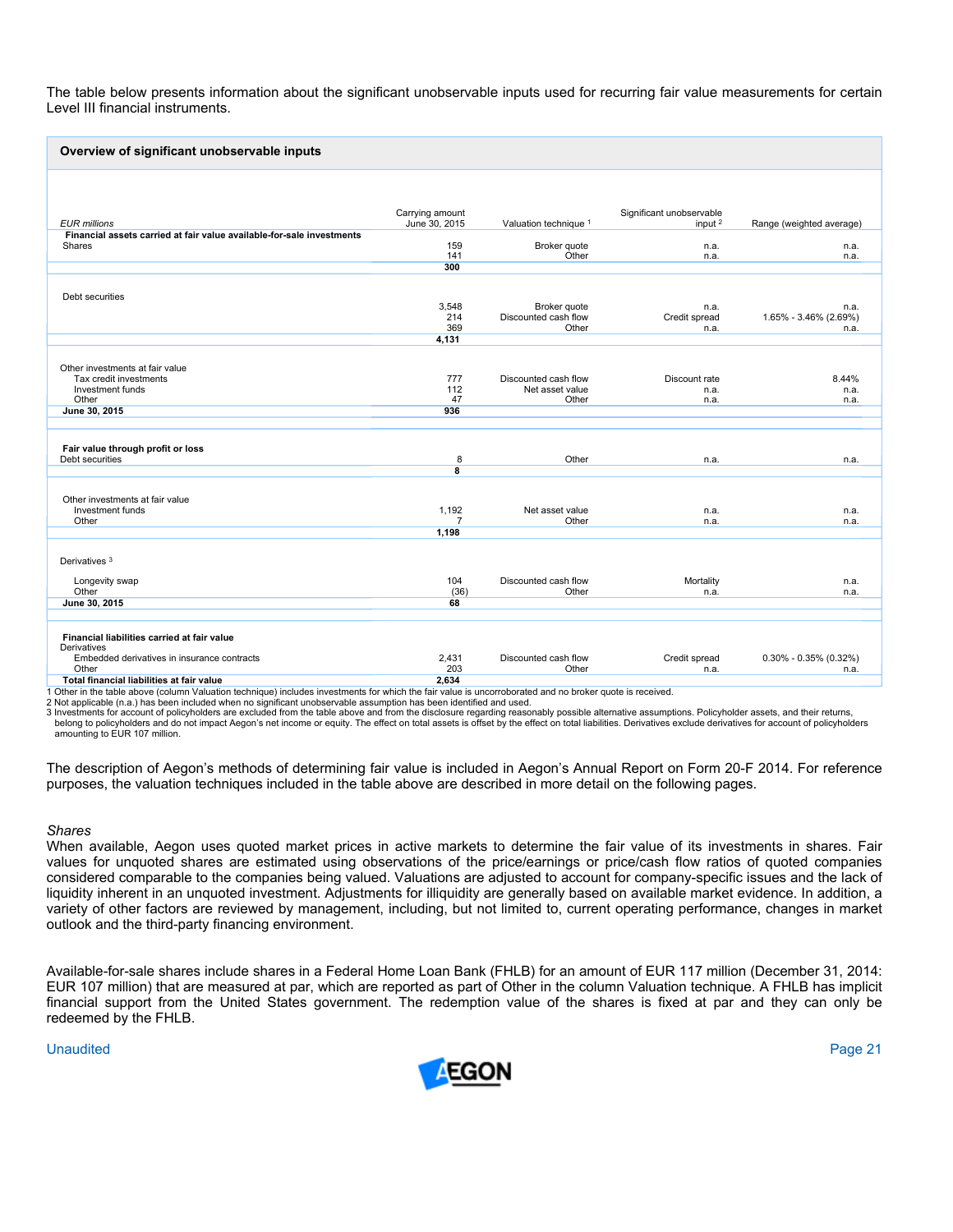#### *Debt securities*

Aegon's portfolio of debt securities can be subdivided in Residential mortgage-backed securities (RMBS), Commercial mortgagebacked securities (CMBS), Asset-backed securities (ABS), Corporate bonds and Sovereign debt. Below relevant details in the valuation methodology for these specific types of debt securities are described.

Valuations of RMBS, CMBS and ABS are monitored and reviewed on a monthly basis. Valuations per asset type are based on a pricing hierarchy which uses a waterfall approach that starts with market prices from indices and follows with third-party pricing services or brokers. The pricing hierarchy is dependent on the possibilities of corroboration of the market prices. If no market prices are available, Aegon uses internal models to determine fair value. Significant inputs included in the internal models are generally determined based on relative value analyses, which incorporate comparisons to instruments with similar collateral and risk profiles. Market standard models may be used to model the specific collateral composition and cash flow structure of each transaction.

Valuations of corporate bonds are monitored and reviewed on a monthly basis. The pricing hierarchy is dependent on the possibility of corroboration of market prices when available. If no market prices are available, valuations are determined by a discounted cash flow methodology using an internally calculated yield. The yield is comprised of a credit spread over a given benchmark. In all cases, the benchmark is an observable input. The credit spread contains both observable and unobservable inputs. Aegon starts by taking an observable credit spread from a similar bond of the given issuer, and then adjusts this spread based on unobservable inputs. These unobservable inputs may include subordination, liquidity and maturity differences. The weighted average credit spread used in valuation of corporate bonds has increased to 2.69% (December 31, 2014: 2.67%).

If available, Aegon uses quoted market prices in active markets to determine the fair value of its sovereign debt investments. If Aegon cannot make use of quoted market prices, market prices from indices or quotes from third-party pricing services or brokers are used.

#### *Tax credit investments*

The fair value of tax credit investments is determined by using a discounted cash flow valuation technique. This valuation technique takes into consideration projections of future capital contributions and distributions, as well as future tax credits and the tax benefits of future operating losses. The present value of these cash flows is calculated by applying a discount rate. In general, the discount rate is determined based on the cash outflows for the investments and the cash inflows from the tax credits/tax benefits (and the timing of those cash flows). These inputs are unobservable in the market place. The discount rate used in valuation of tax credit investments has decreased to 8.4% (December 31, 2014: 8.5%).

#### *Investment funds*

Investment funds include real estate funds, private equity funds and hedge funds. The fair values of investments held in non-quoted investment funds are determined by management after taking into consideration information provided by the fund managers. Aegon reviews the valuations each month and performs analytical procedures and trending analyses to ensure the fair values are appropriate.

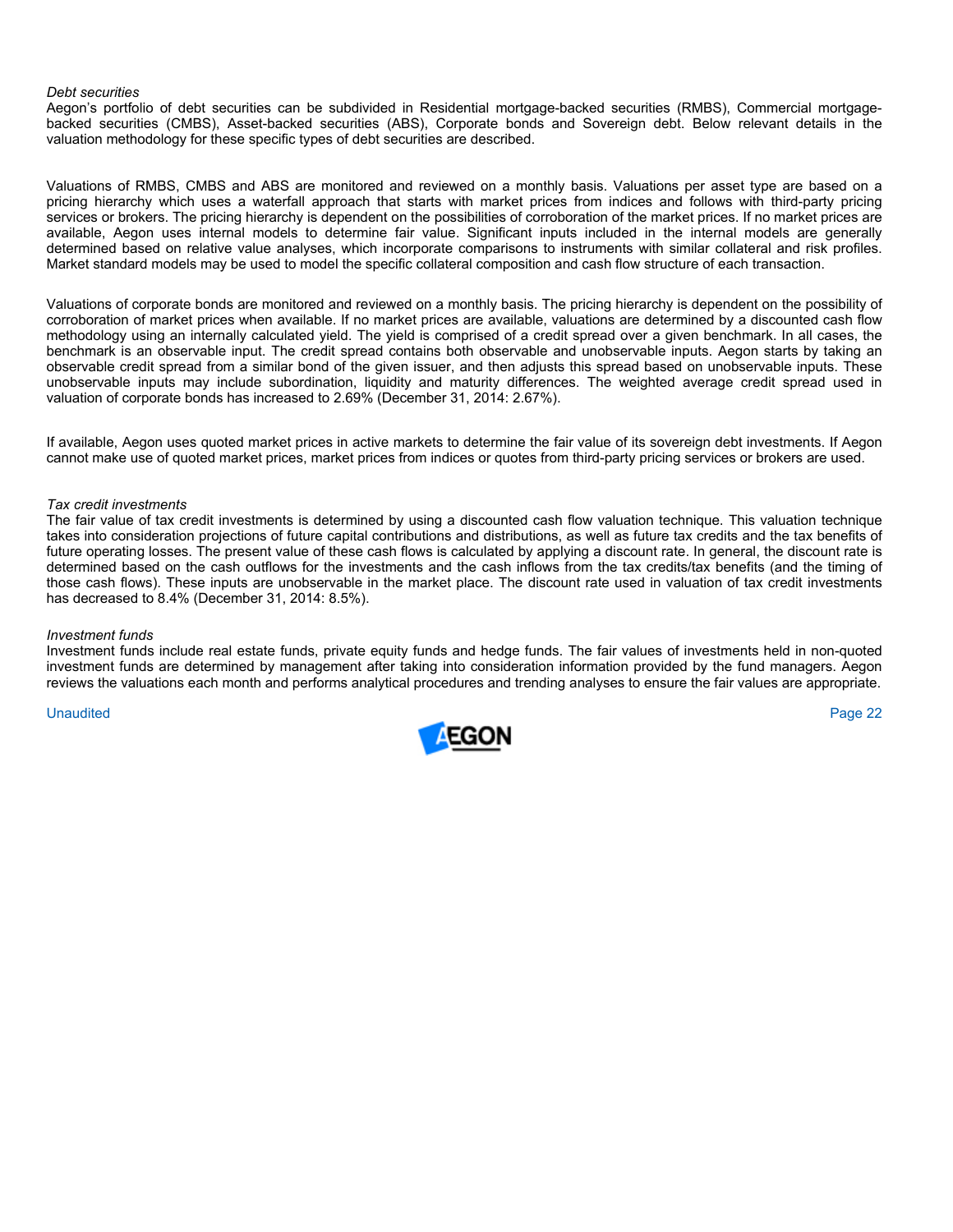### *Derivatives*

Where quoted market prices are not available, other valuation techniques, such as option pricing or stochastic modeling, are applied. The valuation techniques incorporate all factors that a typical market participant would consider and are based on observable market data when available. Models are validated before they are used and calibrated to ensure that outputs reflect actual experience and comparable market prices.

Fair values for exchange-traded derivatives, principally futures and certain options, are based on quoted market prices in active markets. Fair values for over-the-counter ("OTC") derivatives represent amounts estimated to be received from or paid to a third party in settlement of these instruments. These derivatives are valued using pricing models based on the net present value of estimated future cash flows, directly observed prices from exchange-traded derivatives, other OTC trades, or external pricing services. Most valuations are derived from swap and volatility matrices, which are constructed for applicable indices and currencies using current market data from many industry standard sources. Option pricing is based on industry standard valuation models and current market levels, where applicable. The pricing of complex or illiquid instruments is based on internal models or an independent third party. For long-dated illiquid contracts, extrapolation methods are applied to observed market data in order to estimate inputs and assumptions that are not directly observable. To value OTC derivatives, management uses observed market information, other trades in the market and dealer prices.

Some OTC derivatives are so-called longevity derivatives. The payout of longevity derivatives is linked to publicly available mortality tables. The derivatives are measured using the present value of the best estimate of expected payouts of the derivative plus a risk margin. The best estimate of expected payouts is determined using best estimate of mortality developments. Aegon determined the risk margin by stressing the best estimate mortality developments to quantify the risk and applying a cost-of-capital methodology. The most significant unobservable input for these derivatives is the (projected) mortality development.

Aegon normally mitigates counterparty credit risk in derivative contracts by entering into collateral agreements where practical and in ISDA master netting agreements for each of the Group's legal entities to facilitate Aegon's right to offset credit risk exposure. Changes in the fair value of derivatives attributable to changes in counterparty credit risk were not significant.

## *Embedded derivatives in insurance contracts including guarantees*

All bifurcated guarantees for minimum benefits in insurance and investment contracts are carried at fair value. These guarantees include guaranteed minimum withdrawal benefits (GMWB) in the United States, United Kingdom and Japan which are offered on some variable annuity products and are also assumed from a ceding company; minimum investment return guarantees on insurance products offered in the Netherlands, including group pension and traditional products; variable annuities sold in Europe and Japan.

Since the price of these guarantees is not quoted in any market, the fair values of these guarantees are based on discounted cash flows calculated as the present value of future expected payments to policyholders less the present value of assessed rider fees attributable to the guarantees. Given the complexity and long-term nature of these guarantees which are unlike instruments available in financial markets, their fair values are determined by using stochastic models under a variety of market return scenarios. A variety of factors are considered including credit spread, expected market rates of return, equity and interest rate volatility, correlations of market returns, discount rates and actuarial

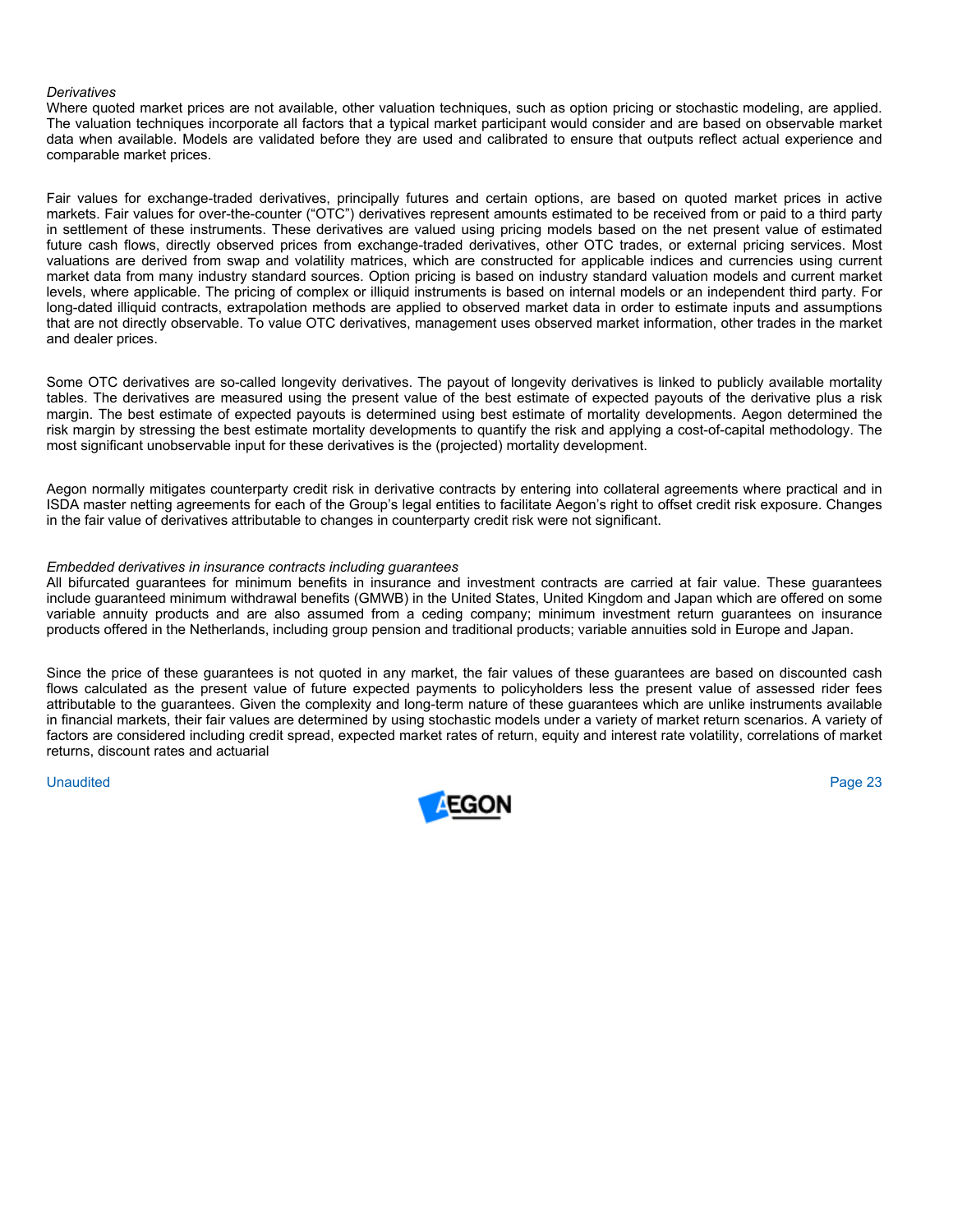assumptions. The most significant unobservable factor is credit spread. The credit spread used in the valuations of embedded derivatives in insurance contracts increased to 0.32% (December 31, 2014: 0.30%).

The expected returns are based on risk-free rates. Aegon added a premium to reflect the credit spread as required. The credit spread is set by using the credit default swap (CDS) spreads of a reference portfolio of life insurance companies (including Aegon), adjusted to reflect the subordination of senior debt holders at the holding company level to the position of policyholders at the operating company level (who have priority in payments to other creditors). Aegon's assumptions are set by region to reflect differences in the valuation of the guarantee embedded in the insurance contracts.

Since many of the assumptions are unobservable and are considered to be significant inputs to the liability valuation, the liability included in future policy benefits has been reflected within Level III of the fair value hierarchy.

#### *Effect of reasonably possible alternative assumptions*

The effect of changes in unobservable inputs on fair value measurement as reported in the 2014 consolidated financial statements of Aegon has not changed significantly as per June 30, 2015.

#### **Fair value information about financial instruments not measured at fair value**

The following table presents the carrying values and estimated fair values of financial assets and liabilities, excluding financial instruments which are carried at fair value on a recurring basis.

| Fair value information about financial instruments not measured at fair value                                                                                                                                            |                                  |                                             |                                      |                                                 |  |
|--------------------------------------------------------------------------------------------------------------------------------------------------------------------------------------------------------------------------|----------------------------------|---------------------------------------------|--------------------------------------|-------------------------------------------------|--|
| EUR millions                                                                                                                                                                                                             | Carrying amount June 30,<br>2015 | Total estimated fair value<br>June 30, 2015 | Carrying amount<br>December 31, 2014 | Total estimated fair value<br>December 31, 2014 |  |
| Assets<br>Mortgage loans - held at amortized cost<br>Private loans - held at amortized cost<br>Other loans - held at amortized cost                                                                                      | 32.616<br>2.626<br>2,477         | 36,646<br>2.914<br>2,477                    | 31.729<br>2.058<br>2.516             | 36,692<br>2,454<br>2,516                        |  |
| <b>Liabilities</b><br>Trust pass-through securities - held at amortized cost<br>Subordinated borrowings - held at amortized cost<br>Borrowings - held at amortized cost<br>Investment contracts - held at amortized cost | 152<br>755<br>13,734<br>16.720   | 138<br>829<br>14.107<br>17.234              | 143<br>747<br>13.588<br>14.985       | 139<br>828<br>14,056<br>15,492                  |  |

#### **Financial instruments for which carrying value approximates fair value**

Certain financial instruments that are not carried at fair value are carried at amounts that approximate fair value, due to their short-term nature and generally negligible credit risk. These instruments include cash and cash equivalents, short-term receivables and accrued interest receivable, short-term liabilities, and accrued liabilities. These instruments are not included in the table above.

#### **14. Deferred expenses**

| EUR millions                                                                                                                                                                                     | Jun. 30, 2015        | Dec. 31, 2014       |
|--------------------------------------------------------------------------------------------------------------------------------------------------------------------------------------------------|----------------------|---------------------|
| DPAC for insurance contracts and investment contracts with discretionary participation features<br>Deferred cost of reinsurance<br>Deferred transaction costs for investment management services | 11,030<br>445<br>455 | 9,523<br>441<br>409 |
| <b>Total deferred expenses</b>                                                                                                                                                                   | 11.930               | 10,373              |

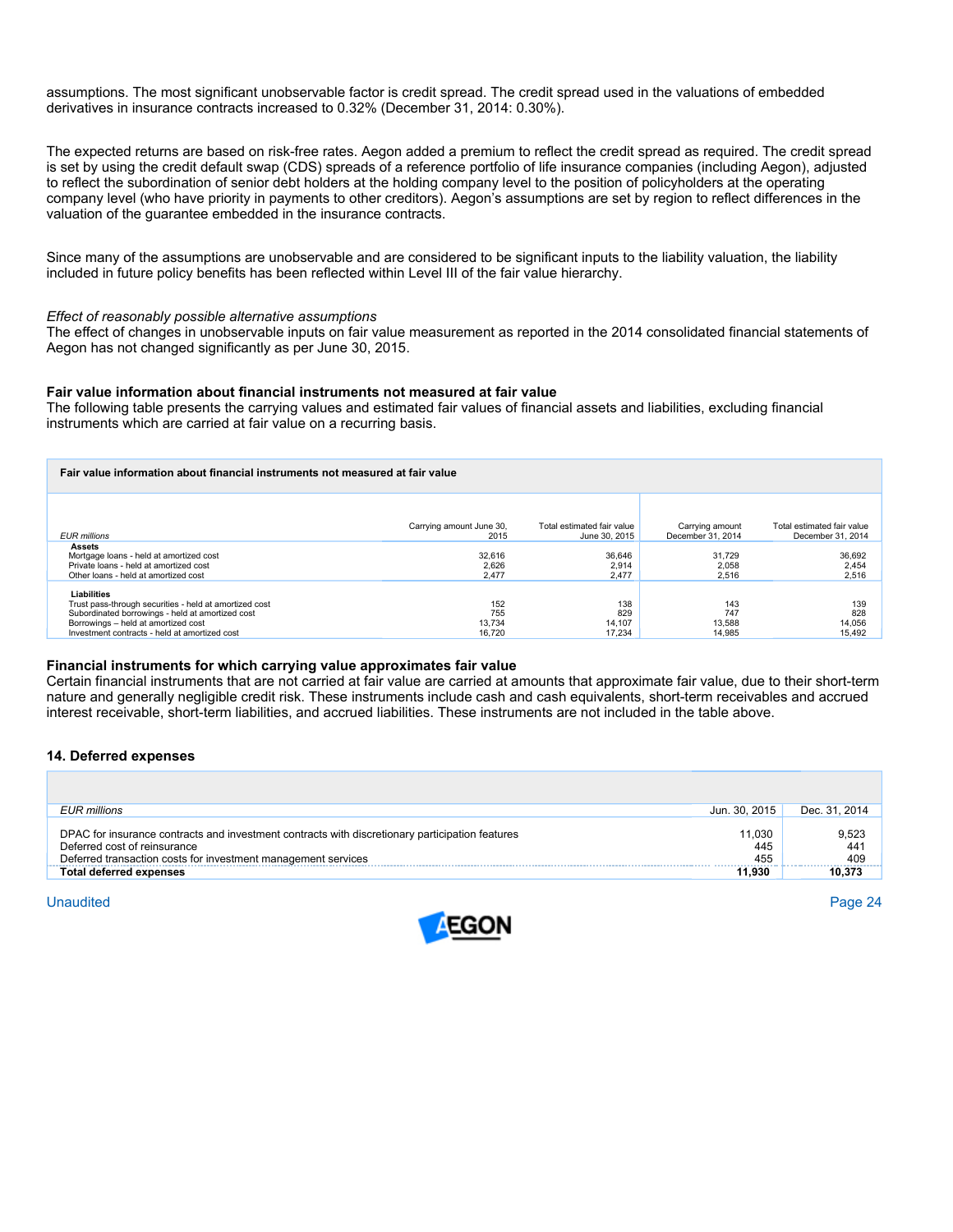## **15. Share capital**

| Jun. 30, 2015<br><b>EUR</b> millions                                       | Dec. 31, 2014                |
|----------------------------------------------------------------------------|------------------------------|
| 328<br>Share capital - par value<br>8,162<br>Share premium                 | 327<br>$\frac{8,270}{8,597}$ |
| <b>Total share capital</b><br>8,490                                        |                              |
| Share capital - par value<br>Balance at January 1<br>327<br>Share dividend | 325                          |
| 328<br><b>Balance</b>                                                      | 327                          |
| Share premium<br>Balance at January 1<br>8,270<br>Share dividend<br>(108)  | 8.375<br>(106)               |
| 8.162<br><b>Balance</b>                                                    | 8.270                        |

### *Basic and diluted earnings per share*

| <b>YTD 2015</b><br><b>EUR</b> millions                                      | YTD 2014 |
|-----------------------------------------------------------------------------|----------|
|                                                                             |          |
| <b>Earnings per share (EUR per share)</b>                                   |          |
| 0.36<br>Basic earnings per common share                                     | 0.21     |
| Basic earnings per common share B<br>0.01                                   | 0.01     |
| Diluted earnings per common share<br>0.36                                   | 0.21     |
| Diluted earnings per common share B<br>0.01                                 | 0.01     |
|                                                                             |          |
| Earnings per share calculation                                              |          |
| Net income attributable to equity holders of Aegon N.V.<br>827              | 522      |
| Coupons on other equity instruments<br>(68)                                 | (83)     |
| Earnings attributable to common shares and common shares B<br>760           | 438      |
|                                                                             |          |
| Earnings attributable to common shareholders<br>755                         | 435      |
| Earnings attributable to common shareholders B<br>5                         | 3        |
|                                                                             |          |
| Weighted average number of common shares outstanding (in millions)<br>2.097 | 2,092    |
| Weighted average number of common shares B outstanding (in millions)<br>582 | 579      |

Diluted earnings per share is calculated by adjusting the average number of shares outstanding for share options. During the six months ended June 30, 2015 and during 2014, the average share price did not exceed the exercise price of these options. As a result, diluted earnings per share do not differ from basic earnings per share.

Dividend

The Annual General Meeting of Shareholders on May 20, 2015, approved a final dividend for 2014 of EUR 0.12 per common share payable in either cash or stock related to the second half of 2014, paid in the first half of 2015. This results in a total dividend for the financial year 2014 of EUR 0.23 per common share. The cash dividend amounted to EUR 0.12 per common share, the stock dividend amounted to one new Aegon common share for every 55 common shares held. The stock dividend and cash dividend are approximately equal in value.

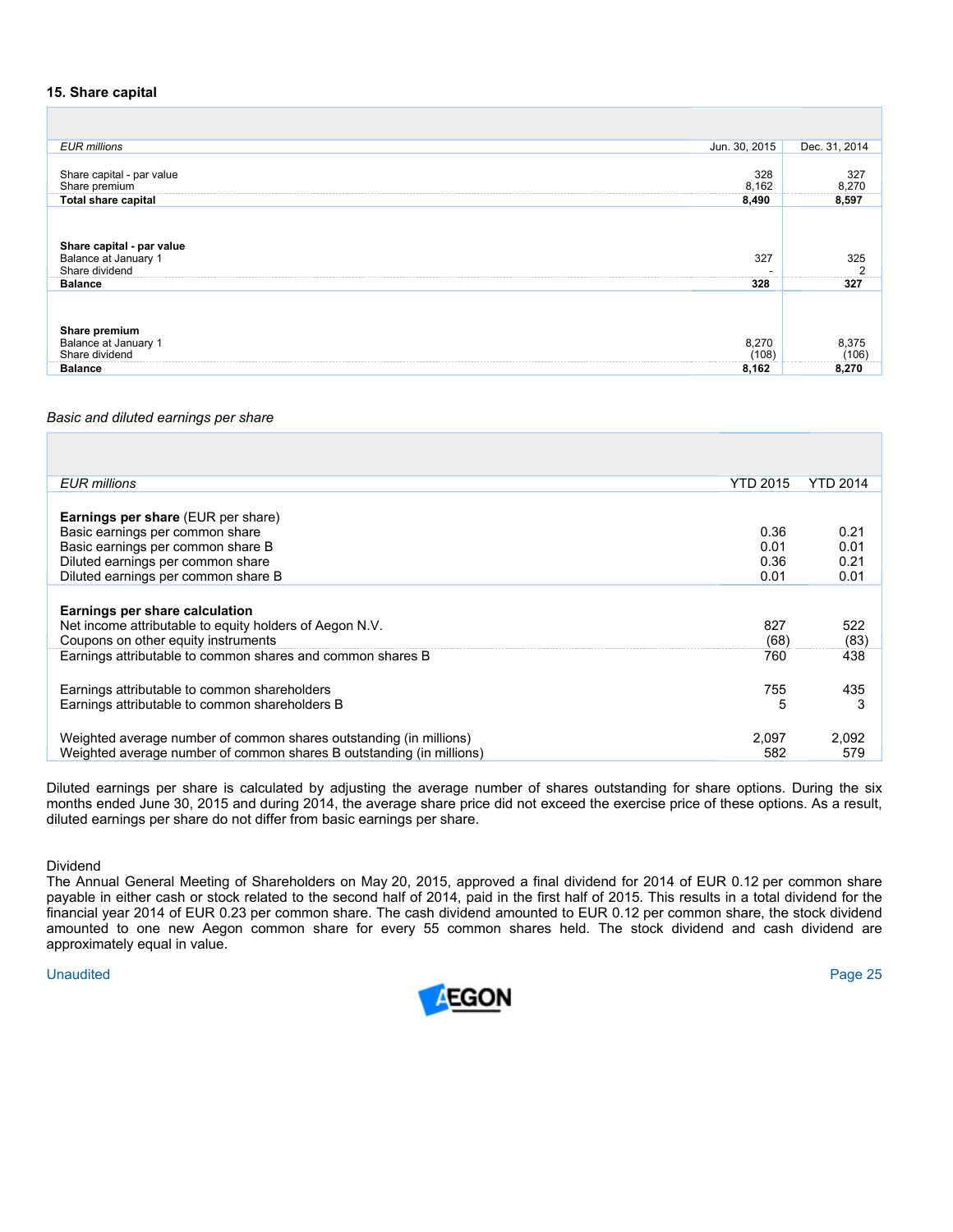Dividend paid on common shares B amounted to 1/40th of the dividend paid on common shares. 42% of shareholders elected to receive the stock dividend. The remaining 58% opted for cash dividend. The average share price calculated on this basis amounted to EUR 6.62. The stock dividend and the cash dividend are approximately equal in value.

Aegon executed a share buyback program to repurchase 16,279,933 common shares. Between June 17, 2015, and July 14, 2015, these common shares were repurchased at an average price of EUR 6.63 per share. This program neutralized the dilutive effect of the 2014 final dividend paid in shares. The repurchased shares will be held as treasury shares and will be used to cover future stock dividends.

At June 30, 2015, Aegon had repurchased 8,062,402 common shares at an average price of EUR 6.64. The liability for the repurchase of the remaining 8,217,531 shares, valued at the closing share price of EUR 6.59 at June 30, 2015, amounted to EUR 54 million.

## **16. Borrowings**

| <b>EUR</b> millions                    | Jun. 30, 2015   | Dec. 31, 2014   |
|----------------------------------------|-----------------|-----------------|
| Capital funding<br>Operational funding | 2,482<br>11.853 | 2,338<br>11,821 |
| <b>Total borrowings</b>                | 14,335          | 14,158          |

Included in borrowings is EUR 601 million relating to borrowings measured at fair value (December 31, 2014: EUR 571 million).

## *Operational funding*

During the first six months of 2015, Aegon redeemed EUR 1,500 million ECB LTRO with a floating coupon. On February 26, 2015, Aegon borrowed EUR 1,000 million under a new ECB LTRO program with a short-term life with a coupon of 0.05% (5bp).

# **17. Assets and liabilities held for sale**

#### *Canada*

On October 15, 2014, Aegon reached an agreement to sell its Canadian operations for a total consideration of CAD 600 million (EUR 417 million). The transaction was closed on July 31, 2015 after obtaining regulatory approval. At June 30, 2015, the Canadian operations of Aegon continued to be classified as a disposal group held for sale. The sale resulted in a book loss (excluding valuation reserves) of approximately EUR 760 million, that will be recognized as a result on disposal in the third quarter.

The Canadian operations are included in the Americas segment (note 3).

#### *La Mondiale Participations*

La Mondiale Participations was classified as held for sale per December 31, 2014. On March 3, 2015, Aegon completed the sale and therefore La Mondiale Participations is no longer reported as held for sale.

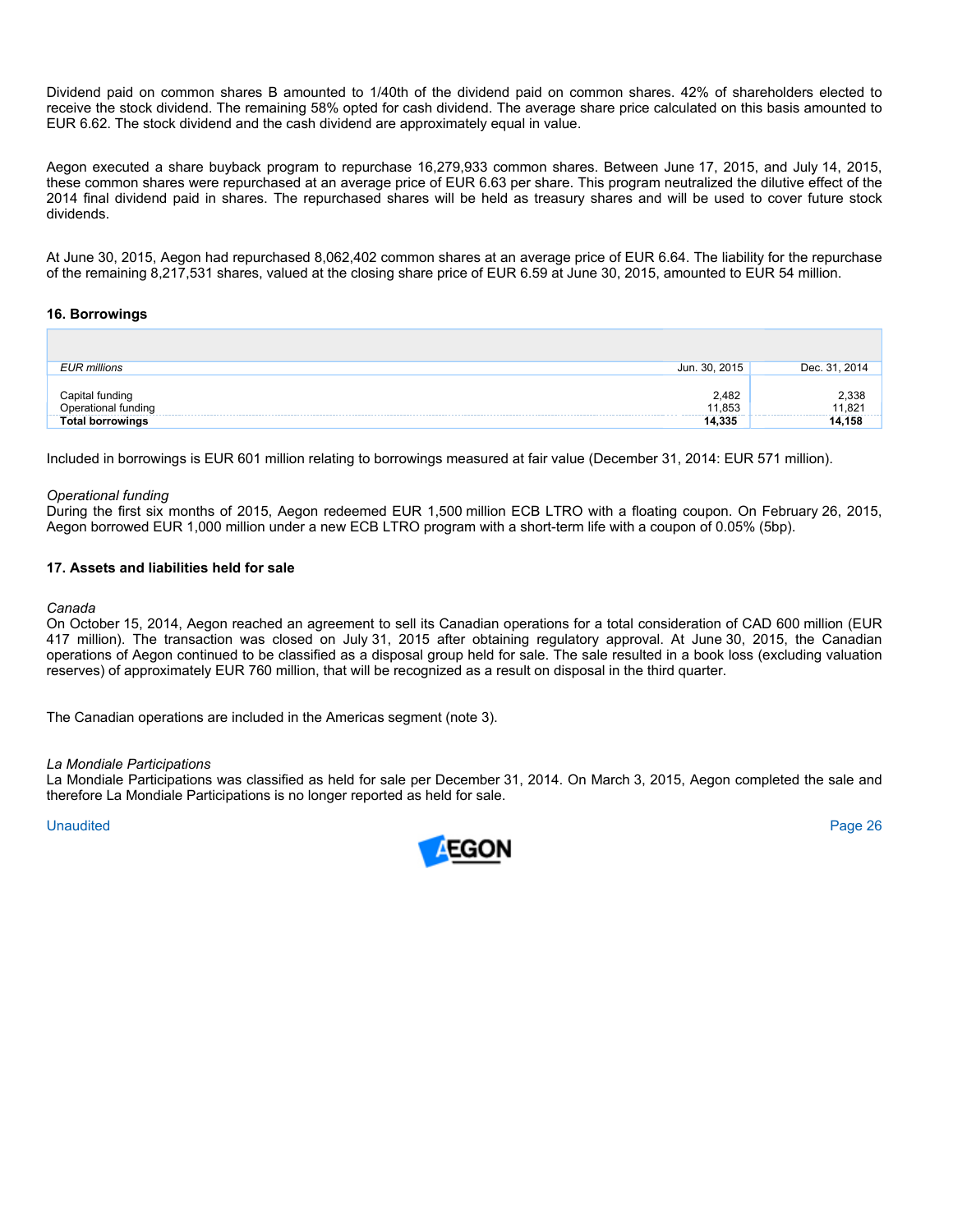The table below presents the major types of assets and liabilities included in assets and liabilities classified as held for sale on the consolidated statement of financial position.

| Statement of financial position entities held for sale                                                                                                                                                                             | Jun. 30,<br>2015                                   | Dec. 31,<br>2014                                          |
|------------------------------------------------------------------------------------------------------------------------------------------------------------------------------------------------------------------------------------|----------------------------------------------------|-----------------------------------------------------------|
| <b>EUR</b> millions                                                                                                                                                                                                                |                                                    |                                                           |
| <b>Assets</b><br>Intangible assets<br>Investments<br>Investments for account of policyholders<br>Investments in associates<br>Reinsurance assets<br>Deferred expenses<br>Other assets and receivables<br>Cash and cash equivalents | 205<br>5,700<br>1,508<br>1,022<br>863<br>281<br>45 | 203<br>5,646<br>1,496<br>347<br>1,015<br>853<br>278<br>43 |
| <b>Total assets</b>                                                                                                                                                                                                                | 9,625                                              | 9,881                                                     |
| Insurance contracts<br>Insurance contracts for account of policyholders<br>Investment contracts<br>Investment contracts for account of policyholders<br>Derivatives<br>Other liabilities                                           | 5,184<br>1,385<br>57<br>123<br>35<br>1,097         | 5,136<br>1,375<br>57<br>122<br>35<br>1,086                |
| <b>Total liabilities</b>                                                                                                                                                                                                           | 7,881                                              | 7,810                                                     |
|                                                                                                                                                                                                                                    |                                                    |                                                           |

As of June 30, 2015, there are EUR 481 million of unrealized gains relating to non-current assets and disposal groups classified as held for sale included in other comprehensive income (December 31, 2014: EUR 477 million).

The fair value hierarchy of financial assets and liabilities (measured at fair value), which are presented as held for sale is included below. The fair value hierarchy consists of three levels. Reference is made to the annual report 2014, note 3 Critical accounting estimates and judgement in applying accounting policies, for more details on the fair value hierarchy.

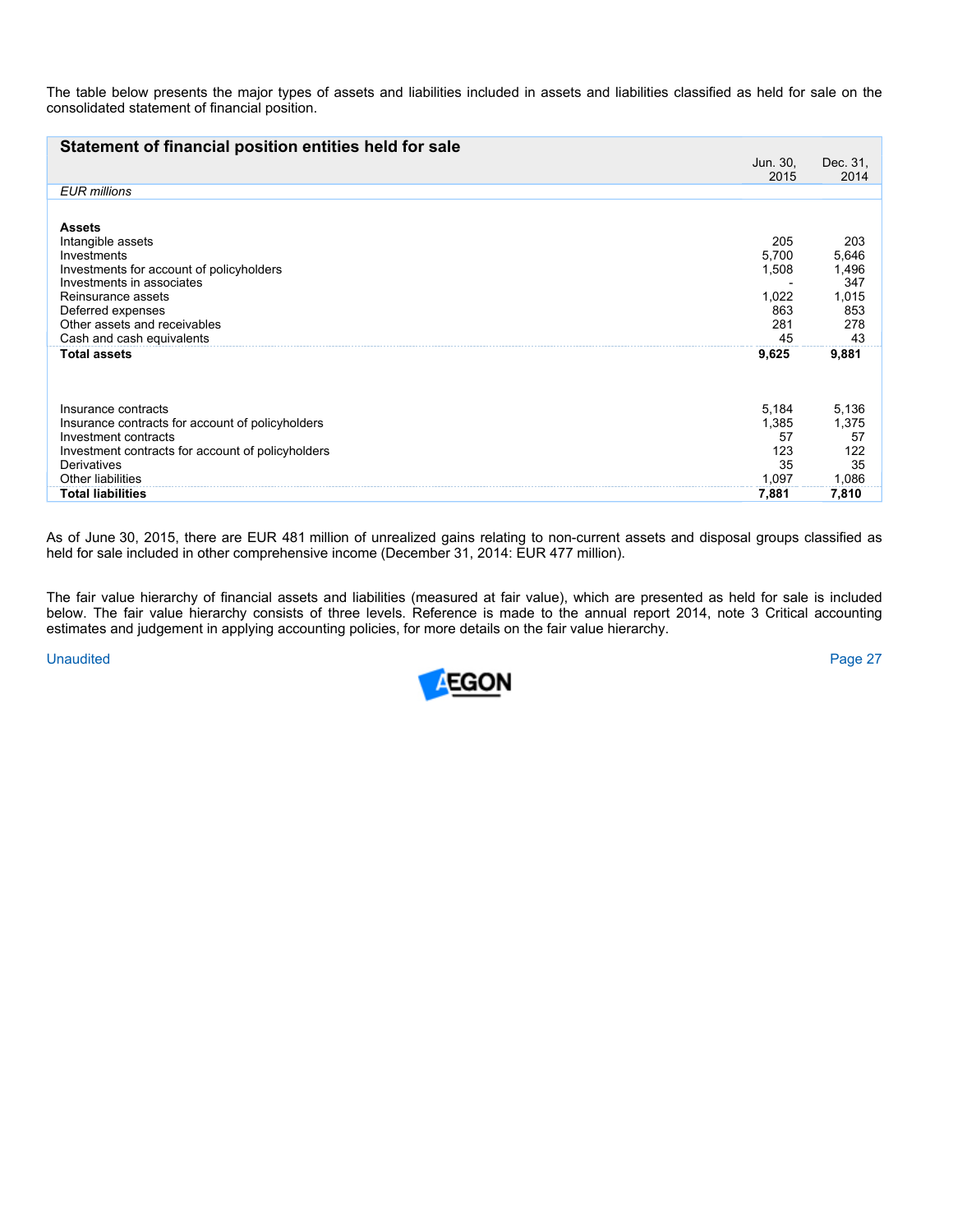| Fair value hierarchy                                                                |                |                       |                                                      |                |
|-------------------------------------------------------------------------------------|----------------|-----------------------|------------------------------------------------------|----------------|
|                                                                                     |                |                       |                                                      |                |
| <b>EUR</b> millions                                                                 | Level I        | Level II              | Level III                                            | Total          |
|                                                                                     |                |                       |                                                      |                |
| As at June 30, 2015                                                                 |                |                       |                                                      |                |
|                                                                                     |                |                       |                                                      |                |
| Financial assets carried at fair value<br>Available-for-sale investments            |                |                       |                                                      |                |
| Debt securities                                                                     | 1,721          | 2,193                 | 63                                                   | 3,976          |
| Money markets and other short-term instruments<br>Other investments at fair value   | $\sim$         | 162                   | $\overline{\phantom{a}}$<br>$\mathbf{1}$             | 162<br>-1      |
| <b>Total Available-for-sale investments</b>                                         | 1,721          | 2,354                 | 64                                                   | 4,140          |
|                                                                                     |                |                       |                                                      |                |
| Fair value through profit or loss                                                   |                |                       |                                                      |                |
| <b>Shares</b><br>Debt securities                                                    | 1,051<br>50    | 26                    |                                                      | 1,051<br>76    |
| Money markets and other short-term instruments                                      | $\overline{a}$ | 315                   |                                                      | 315            |
| Investments for account of policyholders<br>Total Fair value through profit or loss | 1,508<br>2,609 | $\overline{a}$<br>341 | $\overline{\phantom{a}}$<br>$\overline{\phantom{a}}$ | 1,508<br>2,950 |
| Total financial assets at fair value                                                | 4,330          | 2,696                 | 64                                                   | 7,090          |
|                                                                                     |                |                       |                                                      |                |
| Financial liabilities carried at fair value                                         |                |                       |                                                      |                |
| Investment contracts for account of policyholders<br>Derivatives                    | 123            | 1                     | $\sim$<br>34                                         | 123<br>35      |
| Total financial liabilities at fair value                                           | 123            | 1                     | 34                                                   | 157            |
| Fair value hierarchy                                                                |                |                       |                                                      |                |
|                                                                                     |                |                       |                                                      |                |
|                                                                                     |                |                       |                                                      |                |
|                                                                                     |                |                       |                                                      |                |
| <b>EUR</b> millions                                                                 | Level I        | Level II              | Level III                                            | Total          |
| As at December 31, 2014                                                             |                |                       |                                                      |                |
|                                                                                     |                |                       |                                                      |                |
| Financial assets carried at fair value                                              |                |                       |                                                      |                |
| Available-for-sale investments<br>Debt securities                                   | 1,706          | 2,168                 | 62                                                   | 3,937          |
| Money markets and other short-term instruments                                      | $\overline{a}$ | 159                   | $\sim$                                               | 159            |
| Other investments at fair value<br><b>Total Available-for-sale investments</b>      |                |                       | $\mathbf{1}$<br>63                                   | 1<br>4,097     |
|                                                                                     | 1,706          | 2,328                 |                                                      |                |
| Fair value through profit or loss                                                   |                |                       |                                                      |                |
| Shares                                                                              | 1,043          |                       |                                                      | 1,043          |
|                                                                                     |                |                       |                                                      |                |
| Debt securities<br>Money markets and other short-term instruments                   | 50             | 26<br>313             | $\blacksquare$<br>$\overline{\phantom{a}}$           | 75<br>313      |
| Investments for account of policyholders                                            | 1,496          |                       |                                                      | 1,496          |
| Total Fair value through profit or loss                                             | 2,589          | 339                   | $\blacksquare$                                       | 2,928          |
| Total financial assets at fair value                                                | 4,295          | 2,666                 | 63                                                   | 7,025          |
| Financial liabilities carried at fair value                                         |                |                       |                                                      |                |
| Investment contracts for account of policyholders                                   | 122            |                       | $\overline{\phantom{a}}$                             | 122            |
| Derivatives<br>Total financial liabilities at fair value                            | 122            | 1<br>1                | 34<br>34                                             | 35<br>156      |

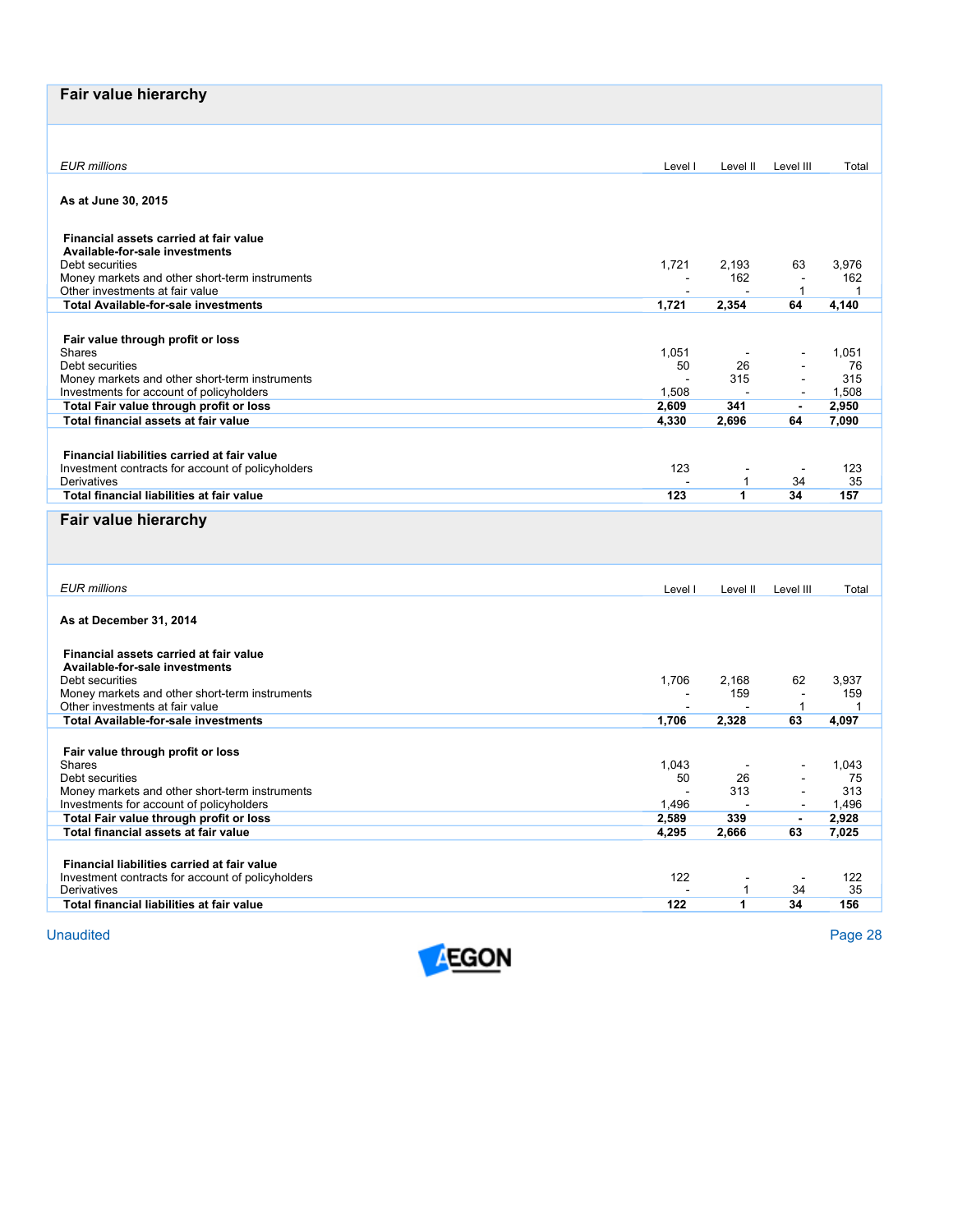### **18. Commitments and contingencies**

On January 13, 2015, the Dutch court approved a request filed jointly by Aegon and BPHV to remove restrictions on the capital of the harbour workers' former pension fund Optas. On April 21, 2015 the appeal period expired, after which Aegon made the agreed payment to BPHV of EUR 80 million and the restrictions on the capital were removed. In addition Aegon will contribute up to EUR 20 million to help mitigate the effect of an announced reduction in the tax-free pension allowance in the Netherlands.

There have been no other material changes in contingent assets and liabilities as reported in the 2014 consolidated financial statements of Aegon.

### **19. Acquisitions / divestments**

#### *Acquisitions*

On June 4, 2015 Aegon completed a strategic asset management partnership with La Banque Postale. Under the terms of the agreement, Aegon has acquired a 25% stake in La Banque Postale Asset Management (LBPAM) for a consideration of EUR 117 million.

#### *Divestments*

On March 3, 2015, Aegon completed the sale of its 35% share in La Mondiale Participations following the granting of approval by the French Competition Authority (Autorité de la Concurrence). The agreement to sell Aegon's stake in La Mondiale Participations to La Mondiale for EUR 350 million was announced on November 24, 2014. Proceeds from the sale were added to Aegon's excess capital buffer, and increased the group's Insurance Group Directive (IGD) solvency ratio by over 4 percentage points at the time of the sale.

#### **20. Events after the balance sheet date**

On July 10, 2015, Aegon announced that it has reached an agreement to sell Clark Consulting, its Bank-Owned Life Insurance (BOLI) distribution and servicing unit in the US, for an amount of USD 177.5 million (EUR 160 million). The transaction is expected to close in the third quarter of 2015, subject to regulatory approvals. The impact on net income from the sale of Clark Consulting is expected to be immaterial as tax benefits from the recognition of a tax loss largely offset the loss on sale.

On July 31, 2015, Aegon completed the sale of its Canadian life insurance business following regulatory approval. The agreement to sell Aegon's Canadian life insurance business for an amount of CAD 600 million (EUR 417 million) was announced on October 16, 2014. The transaction results in a book loss of CAD 1,158 million (EUR 760 million), which will be recorded in the third quarter of 2015. Aegon has earmarked the proceeds of this transaction for the redemption of the USD 500 million 4.625% senior bond, due December 2015.

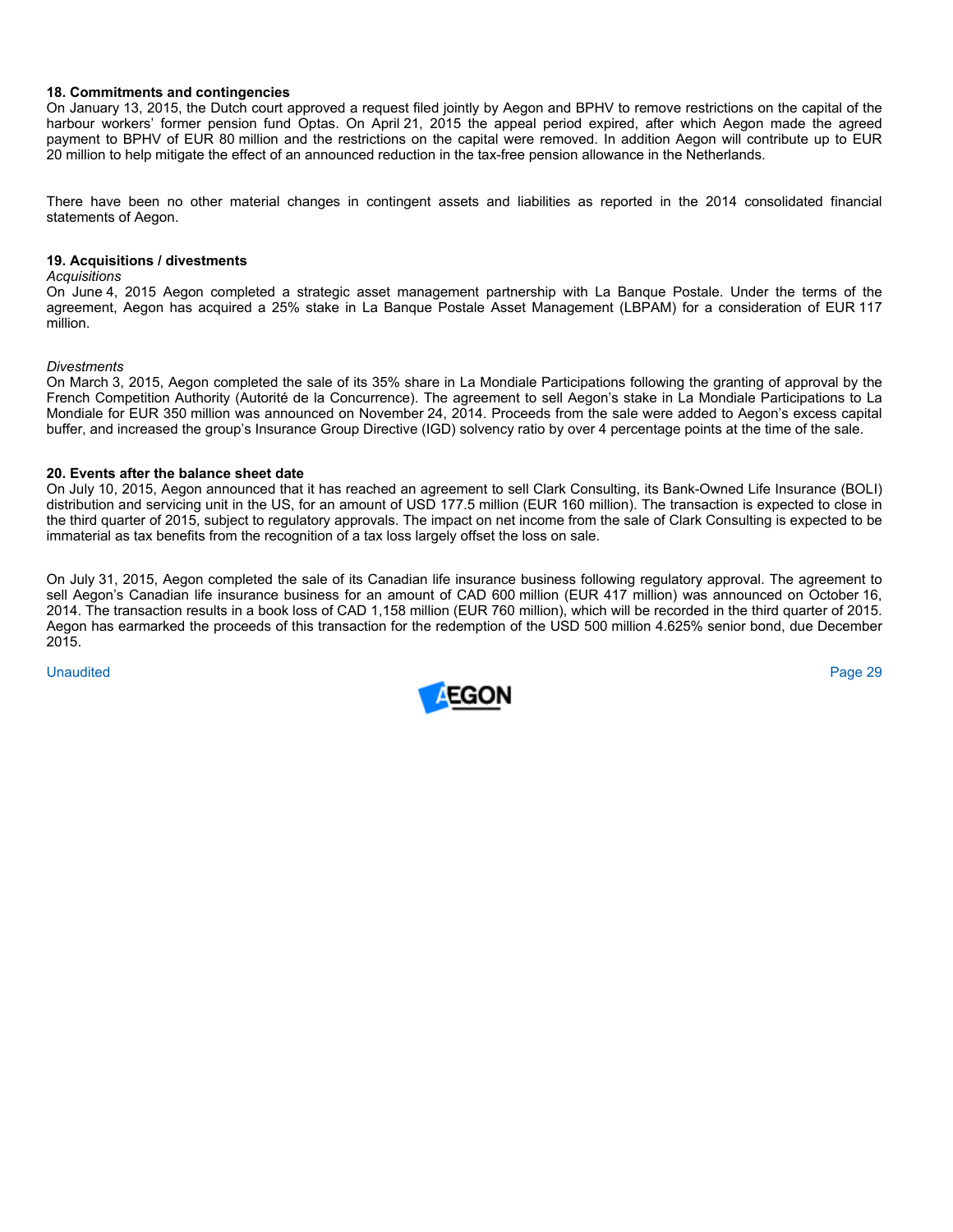# **ITEM 2: OPERATING AND FINANCIAL REVIEW AND PROSPECTS**

## **2.1 Introduction**

Aegon is committed to providing information on key factors that drive its business and affect its financial condition, results and value. Aegon's disclosure practices have been developed over many years with due consideration of the needs and requirements of its stakeholders, including regulators, investors and research analysts. Aegon has substantive supplemental information in its annual and quarterly accounts to provide transparency of its financial results. Aegon has provided insight into its critical accounting policies and the methodologies Aegon applies to manage its risks. For a discussion of critical accounting policies see "Application of Critical Accounting Policies – IFRS Accounting Policies". For a discussion of Aegon's risk management methodologies see Item 11, "Quantitative and Qualitative Disclosures About Market Risk" as included in the Cross reference table Form 20-F in Aegon's 2014 Annual Report on Form 20-F filed with the SEC on March 20, 2015.

## **2.2 Application of Critical Accounting Policies - IFRS Accounting Policies**

The Operating and Financial Review and Prospects are based upon Aegon's consolidated financial statements, which have been prepared in accordance with IFRS as issued by the International Accounting Standards Board (IFRS). Application of the accounting policies in the preparation of the financial statements requires management to apply judgment involving assumptions and estimates concerning future results or other developments, including the likelihood, timing or amount of future transactions or events. There can be no assurance that actual results will not differ materially from those estimates. Accounting policies that are critical to the financial statement presentation and that require complex estimates or significant judgment are described in the following sections. The description of Aegon's methods of determining fair value and fair value hierarchy is included in Aegon's Annual Report on Form 20-F 2014 (i.e. note 3 and note 47 of the notes to the consolidated financial statements). For reference purposes, note 13 of the notes to the condensed consolidated interim financial statements in Item 1 includes more detail on the valuation techniques for certain Level III financial instruments.

## **i Valuation of assets and liabilities arising from life insurance contracts**

The liability for life insurance contracts with guaranteed or fixed account terms is generally based on current assumptions or on the assumptions established at the inception of the contract. All contracts are subject to liability adequacy testing which reflects management's current estimates of future cash flows (including investment returns). To the extent that the liability is based on current assumptions, a change in assumptions will have an immediate impact on the income statement. Also, if a change in assumption results in not passing the liability adequacy test, the entire deficiency is recognized in the income statement. To the extent that the deficiency relates to unrealized gains and losses on available-for-sale investments, the additional liability is recognized in the revaluation reserve in equity.

Some insurance contracts without a guaranteed or fixed contractual term contain guaranteed minimum benefits. Depending on the nature of the guarantee, it may either be bifurcated and presented as a derivative or be reflected in the value of the insurance liability in accordance with local accounting principles. Given the dynamic and complex nature of these guarantees, stochastic techniques under a variety of market return scenarios are often used for measurement purposes. Such models require management to make numerous estimates based on historical experience and market expectations. Changes in these estimates will immediately affect the income statement.

In addition, certain acquisition costs related to the sale of new policies and the purchase of policies already in force are recorded as DPAC and VOBA assets respectively, and are amortized to the income

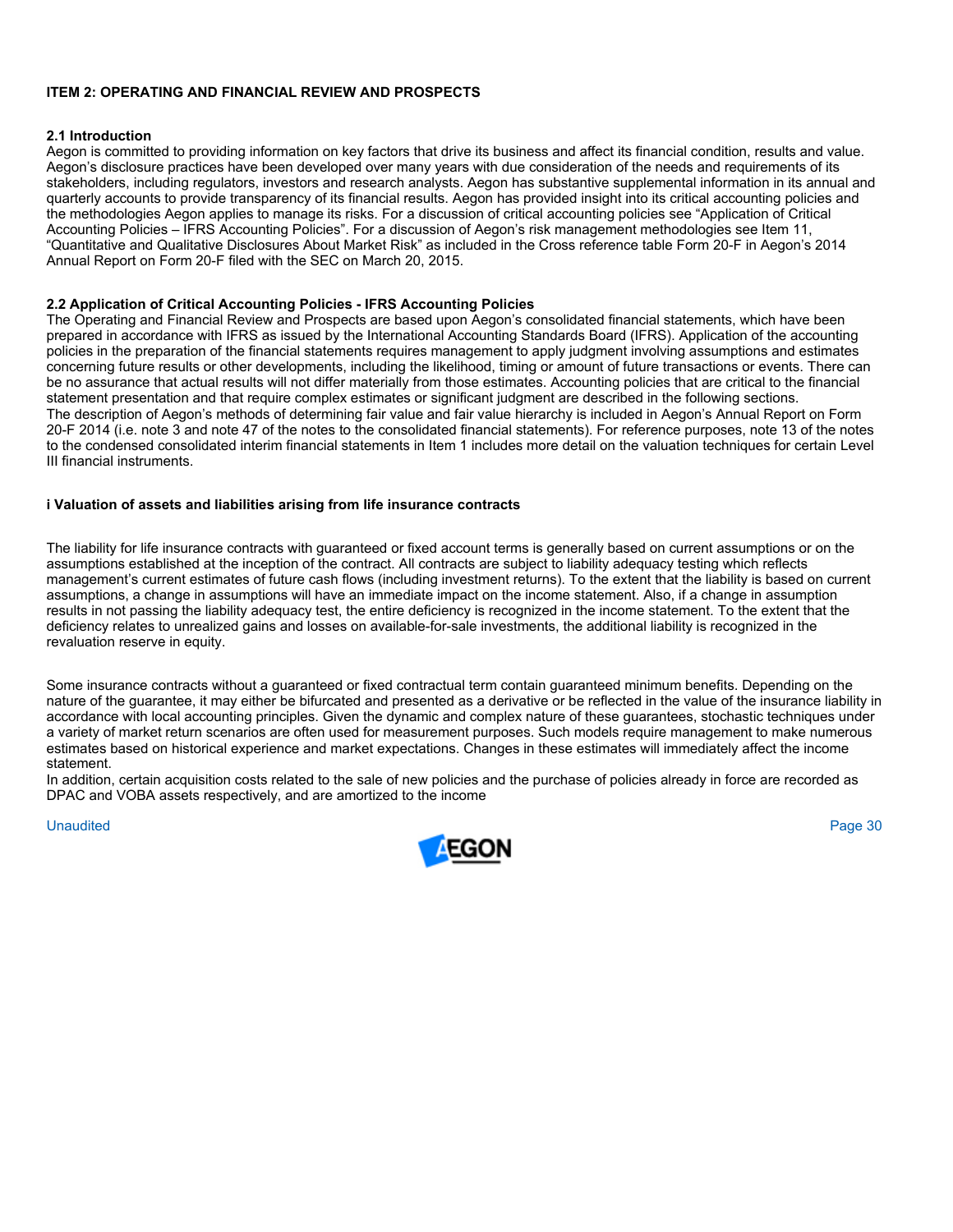statement over time. If the assumptions relating to the future profitability of these policies are not realized, the amortization of these costs could be accelerated and may even require write-offs due to unrecoverability.

## **ii Actuarial and economic assumptions**

The main assumptions used in measuring DPAC, VOBA and the liabilities for life insurance contracts with fixed or guaranteed terms relate to mortality, morbidity, investment return and future expenses. Depending on local accounting principles, surrender rates may be considered.

Mortality tables applied are generally developed based on a blend of company experience and industry wide studies, taking into consideration product characteristics, own risk selection criteria, target market and past experience. Mortality experience is monitored through regular studies, the results of which are fed into the pricing cycle for new products and reflected in the liability calculation when appropriate. For contracts insuring survivorship, allowance may be made for further longevity improvements. Morbidity assumptions are based on own claims severity and frequency experience, adjusted where appropriate for industry information.

Investment assumptions are prescribed by the local regulator, market observable or based on management's future expectations. In the latter case, the anticipated future investment returns are set by management on a countrywide basis, considering available market information and economic indicators. A significant assumption related to estimated gross profits on variable annuities and variable life insurance products in the United States and some of the smaller countries, is the annual long-term growth rate of the underlying assets. The reconsideration of this assumption may affect the original DPAC or VOBA amortization schedule, referred to as DPAC or VOBA unlocking. The difference between the original DPAC or VOBA amortization schedule and the revised schedule, which is based on estimates of actual and future gross profits, is recognized in the income statement as an expense or a benefit in the period of determination.

Assumptions on future expenses are based on the current level of expenses, adjusted for expected expense inflation if appropriate.

Surrender rates depend on product features, policy duration and external circumstances such as the interest rate environment and competitor and policyholder behavior. For policies with account value guarantees based on equity market movements, a dynamic lapse assumption is utilized to reflect policyholder behavior based on whether the guarantee is in the money. Own experience, as well as industry published data, are used in establishing assumptions.

#### *Actuarial assumption and model updates*

Assumptions are reviewed periodically, typically in the third quarter, based on historical experience and observable market data, including market transactions such as acquisitions and reinsurance transactions. Similarly, the models and systems used for determining our liabilities are reviewed periodically and, if deemed necessary, updated based on emerging best practices and available technology.

During 2014, Aegon implemented model and assumption updates resulting in a net EUR 352 million charge to income before tax.

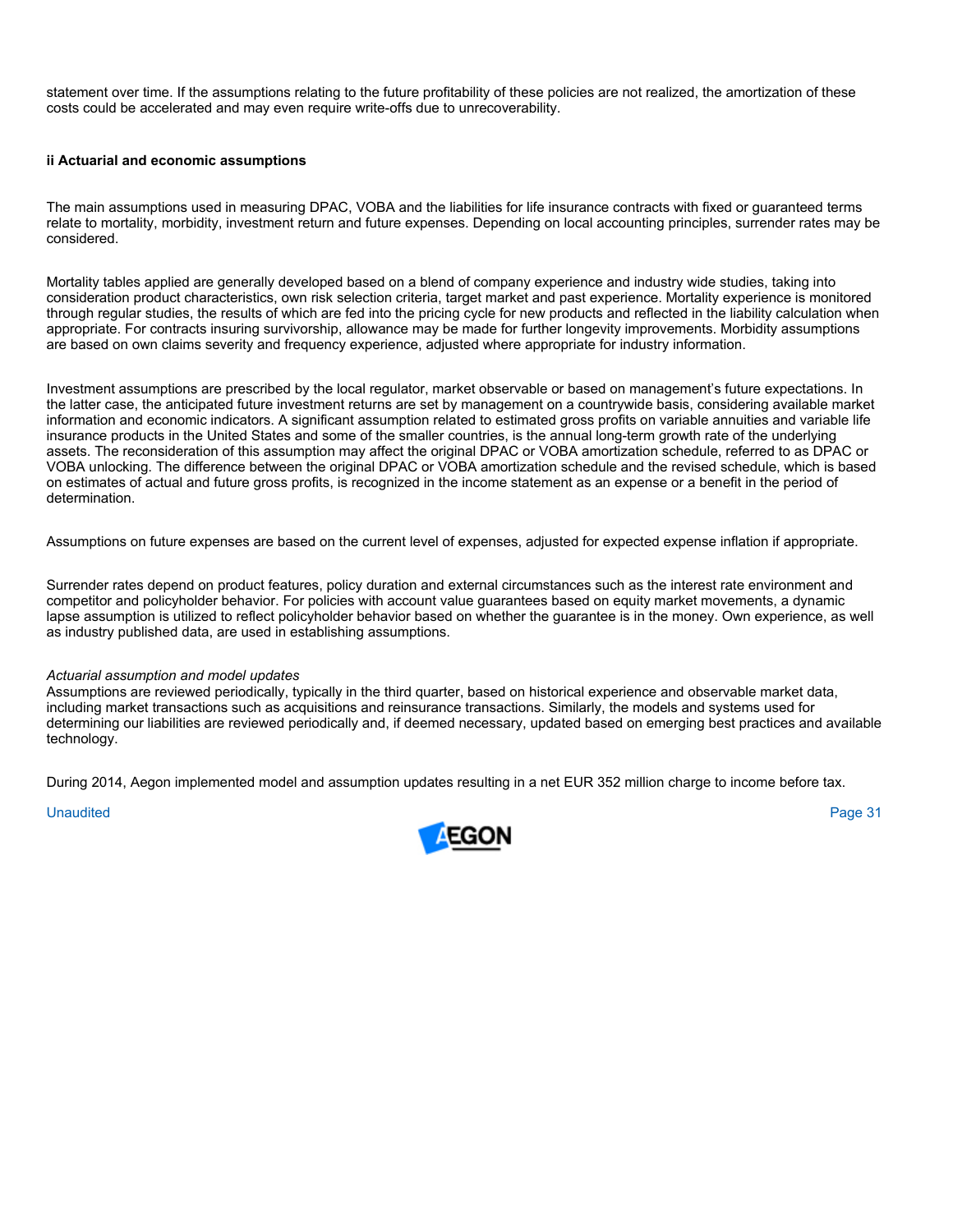Charges arising from assumption and model updates included in underlying earnings before tax amounted to EUR 221 million:

A charge for actuarial assumption updates in the Americas Life & Protection business amounted to EUR 265 million, and was primarily related to updated mortality assumptions for the older ages. Model updates, including changes to modeled premium persistency, had a negative impact of EUR 29 million; and

Actuarial assumption changes and model updates in the Americas Individual Savings & Retirement business resulted in a gain of EUR 100 million. Updated assumptions in variable annuities related to policyholder behavior on partial withdrawals accounted for the majority of an aggregated EUR 129 million benefit. A EUR 29 million charge was mainly caused by updated assumptions for the asset portfolio at fixed annuities.

Actuarial assumption changes and model updates not included in underlying earnings before tax had an adverse impact on income before tax of EUR 131 million. They consisted of a charge of EUR 118 million in the Americas, mainly caused by adjusting the modeled hedging costs for the GMWB variable annuity book, improving the hedging models for indexed universal life products and updating the discount rate on reserves in the run-off life reinsurance book, and a charge of EUR 13 million in the Netherlands from model updates.

For the first half of 2015, Aegon kept its long-term equity market return assumption for the estimated gross profits on variable life and variable annuity products in the Americas at 8% (December 31, 2014: 8%). The long-term assumption for 10-year US Treasury yields remains at 4.25% and the uniform grading period is 10 years. Aegon's assumed returns for US separate account bond fund remain at 4% over the next 10 years and 6% thereafter. The 90-day Treasury yield is 0.01% at June 30, 2015 and 0.04% at December 31, 2014, and is assumed to remain level for the next two years followed by an eight year grade to 2.5%. On a quarterly basis, the estimated gross profits are updated for the difference between the estimated market return and the actual market return.

# *Sensitivity on variable annuities and variable life insurance products in the United States*

A 1% decrease in the expected long-term equity growth rate with regard to Aegon's variable annuities and variable life insurance products in the United States would result in a decrease in DPAC and VOBA balances and reserve strengthening of approximately EUR 142 million (December 31, 2014: EUR 130 million). The DPAC and VOBA balances for these products in the United States amounted to EUR 3.0 billion at June 30, 2015 (December 31, 2014: EUR 2.6 billion).

For the fixed annuities and fixed universal life insurance products, the estimated gross profits (EGP) calculations include a net interest rate margin, which Aegon assumes will remain practically stable under any reasonably likely interest rate scenario.

A relative increase ranging from 5% to 10% to the mortality assumption, dependent on the block of business, would reduce net income by approximately EUR 74 million (December 31, 2014: EUR 63 million). A relative 20% increase in the lapse rate assumption would increase net income by approximately EUR 84 million (December 31, 2014: EUR 71 million).

Any reasonably possible changes in the other assumptions Aegon uses to determine EGP margins (i.e. maintenance expenses, inflation and disability) would reduce net income by less than EUR 24 million (per assumption change) (December 31, 2014: EUR 32 million).

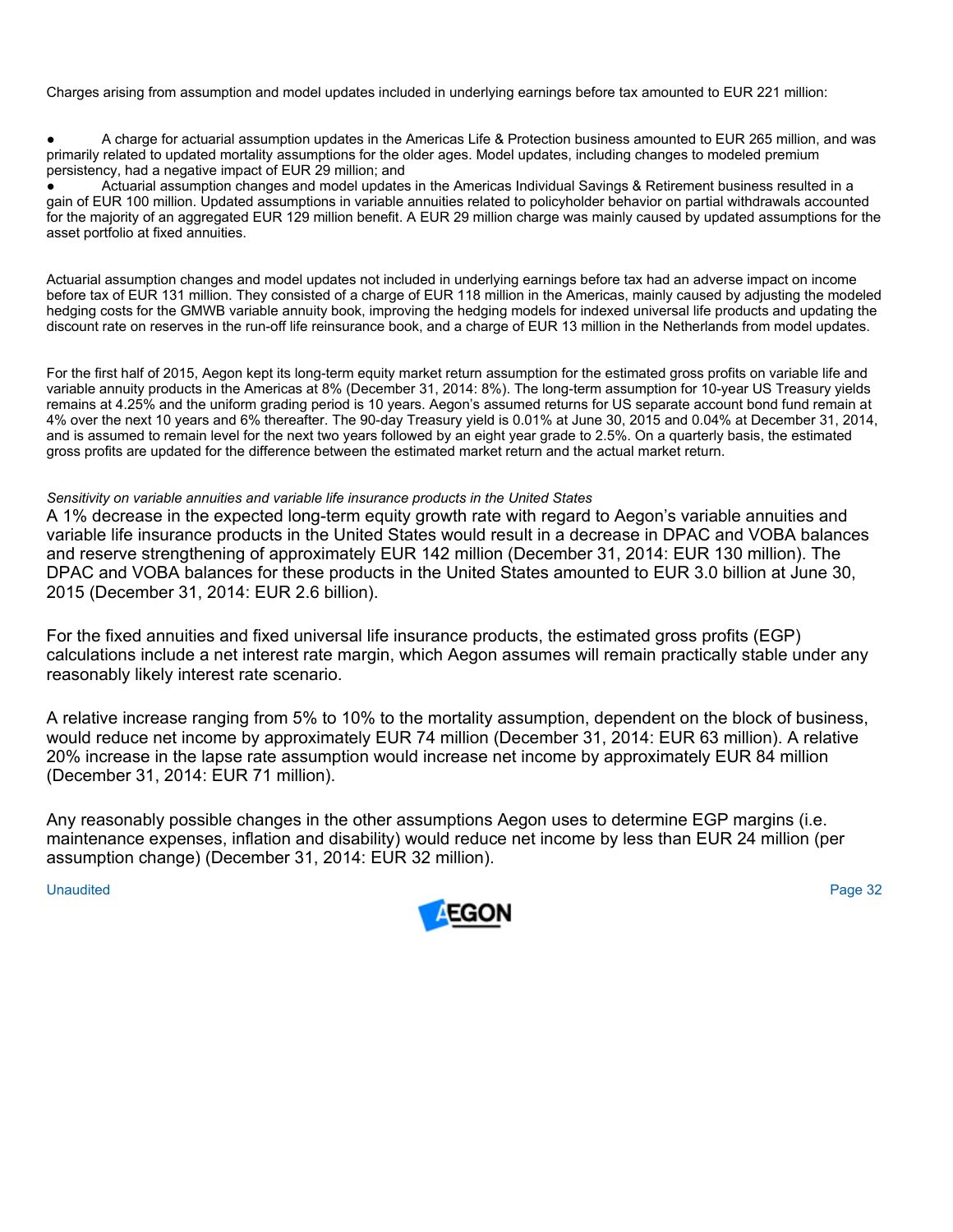## *Deferred expenses*

For further details refer to note 14 of the interim financial statements. The movements in DPAC and deferred cost of reinsurance over the first six months of 2015 compared to the first six months of 2014 can be summarized and compared as follows:

|                                                |             | Deferred costs of | Deferred          |
|------------------------------------------------|-------------|-------------------|-------------------|
| <b>EUR</b> millions                            | <b>DPAC</b> | reinsurance       | transaction costs |
|                                                |             |                   |                   |
| Balance at January 1, 2015                     | 9.523       | 441               | 409               |
| Costs deferred/rebates granted during the year | 770         |                   | 25                |
| Amortizations through income statement         | (520        | (34               | (16)              |
| Shadow accounting adjustments                  | 434         |                   |                   |
| Net exchange differences                       | 822         | 38                | 36                |
| Other                                          |             |                   |                   |
| At June 30, 2015                               | 11.030      | 445               | 455               |

| EUR millions                                                                                                                                                                                 | <b>DPAC</b>                                 | Deferred costs of<br>reinsurance | Deferred<br>transaction costs |
|----------------------------------------------------------------------------------------------------------------------------------------------------------------------------------------------|---------------------------------------------|----------------------------------|-------------------------------|
| Balance at January 1, 2015<br>Costs deferred/rebates granted during the year<br>Amortizations through income statement<br>Shadow accounting adjustments<br>Net exchange differences<br>Other | 9.229<br>639<br>(402)<br>(430)<br>131<br>(5 | 421<br>20<br>$\sqrt{2}$          | 356<br>(13)                   |
| At June 30, 2014                                                                                                                                                                             | 9.161                                       | 404                              | 365                           |

DPAC per strategic business unit is as follows per June 30, 2015 and December 31, 2014:

|                                            |          | <b>The</b>         | United  | <b>New</b>               |        |
|--------------------------------------------|----------|--------------------|---------|--------------------------|--------|
| <b>EUR</b> millions                        | Americas | <b>Netherlands</b> | Kingdom | markets                  | Total  |
| Life                                       | 5,260    | 40                 | 164     | 767                      | 6,230  |
| Individual savings and retirement products | 1.949    |                    |         | 43                       | 1,991  |
| Pensions                                   |          | 64                 | 2,399   | $\overline{\phantom{a}}$ | 2,464  |
| <b>Run-off business</b>                    | 345      |                    |         |                          | 345    |
| At June 30, 2015                           | 7,553    | 104                | 2,563   | 809                      | 11,030 |
|                                            |          |                    |         |                          |        |
|                                            |          |                    |         |                          |        |
|                                            |          | The                | United  | <b>New</b>               |        |
| <b>EUR millions</b>                        | Americas | Netherlands        | Kingdom | markets                  | Total  |
| Life                                       | 4,479    | 48                 | 147     | 613                      | 5,287  |
| Individual savings and retirement products | 1,587    |                    |         | 39                       | 1,626  |
| Pensions                                   |          | 66                 | 2.231   | $\overline{\phantom{a}}$ | 2,297  |
| Run-off businesses                         | 313      |                    |         |                          | 313    |
| At December 31, 2014                       | 6,379    | 114                | 2,378   | 653                      | 9,523  |

Unaudited Page 33

г

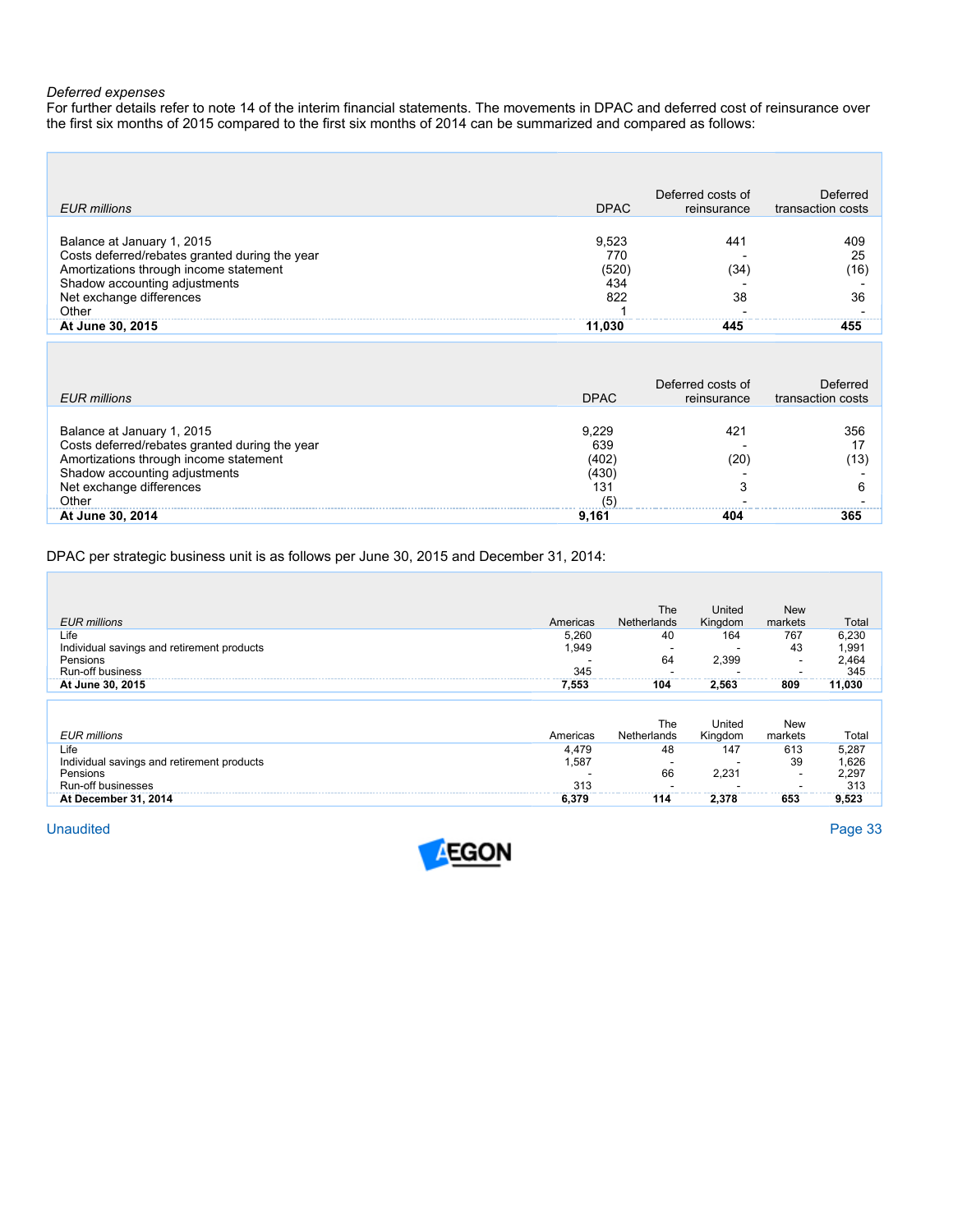### *VOBA*

For further details refer to note 9 of the interim financial statements. The movement in VOBA over the first six months of 2015 compared to the first six months of 2014 can be summarized and compared as follows:

| EUR millions                                                                                                    | 2015      | 2014         |
|-----------------------------------------------------------------------------------------------------------------|-----------|--------------|
| At January 1<br>Additions                                                                                       | .546      | .768         |
| Amortization/depreciation through income statement<br>Shadow accounting adjustments<br>Net exchange differences | '78<br>53 | '52<br>'115) |
| Other                                                                                                           | 132       | 21           |
| At June 30                                                                                                      |           |              |

# VOBA per strategic business unit is as follows per June 30, 2015 and December 31, 2014:

| <b>EUR millions</b>                                                                                  | Americas               | The<br>Netherlands | United<br>Kingdom       | <b>New</b><br>markets | <b>Total 2015</b>            |
|------------------------------------------------------------------------------------------------------|------------------------|--------------------|-------------------------|-----------------------|------------------------------|
| Life<br>Individual savings and retirement products<br>Pensions<br>Distribution<br>Run off businesses | 984<br>185<br>11<br>29 | 29<br>9            | $\sim$<br>396<br>$\sim$ | 10                    | 994<br>185<br>436<br>9<br>29 |
| At June 30, 2015                                                                                     | 1,209                  | 38                 | 396                     | 10                    | 1,653                        |
|                                                                                                      |                        |                    |                         |                       |                              |

| EUR millions                                                                                                | Americas         | The<br>Netherlands | United<br>Kingdom | New<br>markets                                                                         | <b>Total 2014</b>             |
|-------------------------------------------------------------------------------------------------------------|------------------|--------------------|-------------------|----------------------------------------------------------------------------------------|-------------------------------|
| Life<br>Individual savings and retirement products<br>Pensions<br><b>Distribution</b><br>Run off businesses | 909<br>179<br>22 | -<br>31<br>11<br>- | 373               | 10<br>$\overline{\phantom{a}}$<br>$\overline{\phantom{a}}$<br>$\overline{\phantom{0}}$ | 919<br>179<br>415<br>11<br>22 |
| At December 31, 2014                                                                                        | 1.121            | 42                 | 373               | 10                                                                                     | 1.546                         |

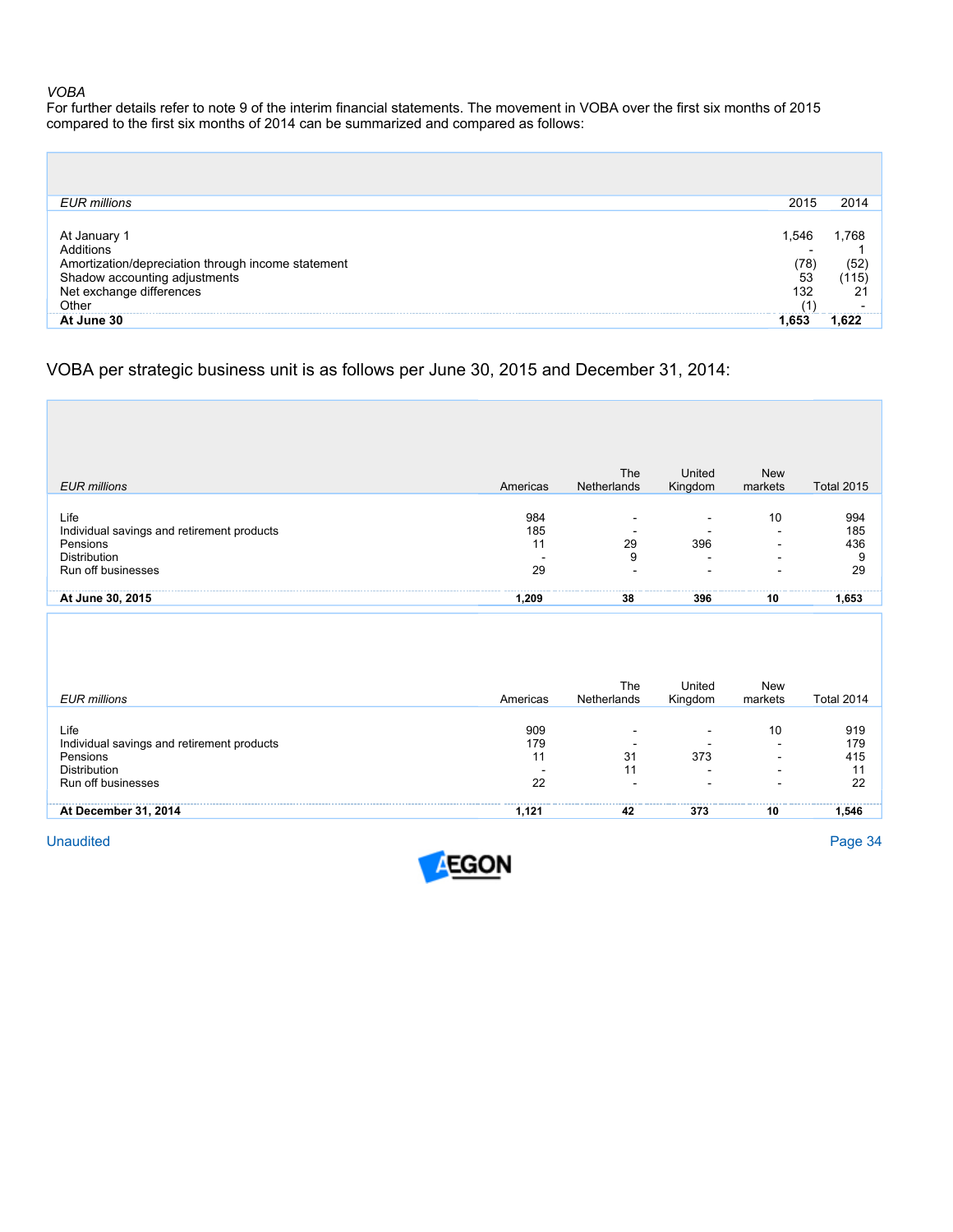# **2.3 Guarantees in insurance contracts**

For financial reporting purposes Aegon distinguishes between the following types of minimum guarantees:

- a. Financial guarantees: these life contingent guarantees are treated as bifurcated embedded derivatives, valued at fair value and presented as derivatives;
- b. Total return annuities: these guarantees are not bifurcated from their host contracts because they are valued at fair value and presented as part of insurance contracts;
- c. Life contingent guarantees in the United States: these guarantees are not bifurcated from their host contracts, valued in accordance with insurance accounting and presented together with insurance contracts; and
- d. Minimum investment return guarantees in the Netherlands: these guarantees are not bifurcated from their host contracts, valued at fair value and presented together with the underlying insurance contracts.

In addition to the guarantees mentioned above, Aegon has traditional life insurance contracts that include minimum guarantees that are not valued explicitly; however, the adequacy of all insurance liabilities, net of VOBA and DPAC, are assessed periodically.

## **a. Financial guarantees**

In the United States and New Markets (variable annuities sold in United Kingdom), a guaranteed minimum withdrawal benefit (GMWB) is offered directly on some variable annuity products Aegon issues and is also assumed from a ceding company. Variable annuities allow a customer to provide for the future on a tax-deferred basis and to participate in equity or bond market performance. Variable annuities allow a customer to select pay-out options designed to help meet the customer's need for income upon maturity, including lump sum payment or income for life or for a period of time. This benefit guarantees that a policyholder can withdraw a certain percentage of the account value, starting at a certain age or duration, for either a fixed period or during the life of the policyholder.

In the Netherlands, individual variable unit-linked products have a minimum benefit guarantee if premiums are invested in certain funds. The sum insured at maturity or upon the death of the beneficiary has a minimum guaranteed return (in the range of 3% to 4%) if the premium has been paid for a consecutive period of at least ten years and is invested in a mixed fund and/or fixed-income funds. No guarantees are given for equity investments only.

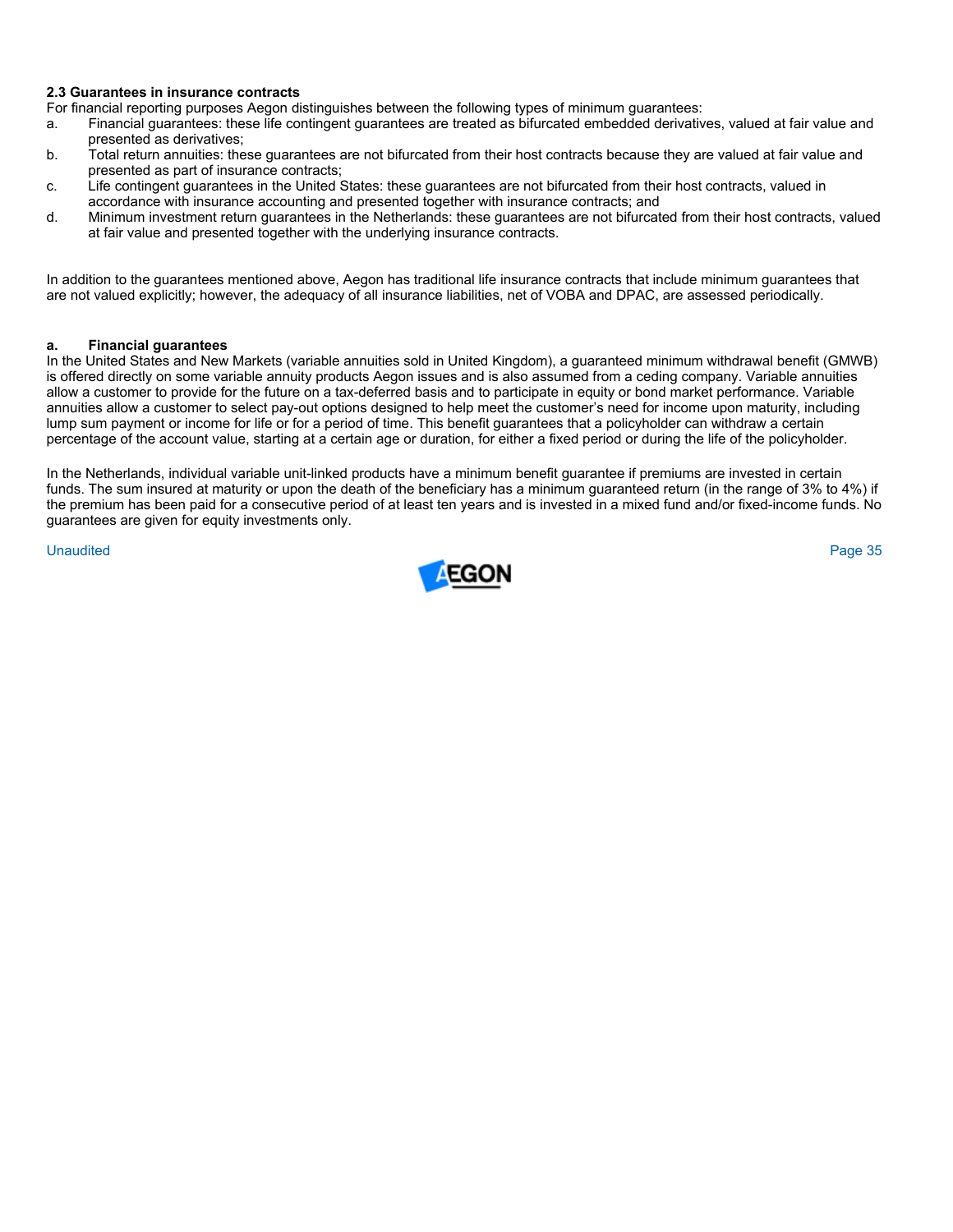The following table provides information on the liabilities for financial guarantees for minimum benefits, net of present value of the expected future premiums that are received to cover these guarantees:

| Liabilities for financial guarantees for minimum benefits                            |                               |                                                      |                                 |                                                      |                     |                               |                     |                                 |                       |                            |
|--------------------------------------------------------------------------------------|-------------------------------|------------------------------------------------------|---------------------------------|------------------------------------------------------|---------------------|-------------------------------|---------------------|---------------------------------|-----------------------|----------------------------|
| <b>EUR millions</b>                                                                  | United<br>States <sup>1</sup> | Canada                                               | The<br>Netherlands <sup>2</sup> | <b>New</b><br>Markets                                | 2015<br>Total $3$   | United<br>States <sup>1</sup> | Canada <sup>1</sup> | The<br>Netherlands <sup>2</sup> | <b>New</b><br>Markets | 2014<br>Total <sup>3</sup> |
| At january 1<br>Incurred guarantee benefits <sup>4</sup><br>Net exchange differences | 1.087<br>(261<br>93           | $\overline{\phantom{a}}$<br>$\overline{\phantom{a}}$ | .733<br>(327)                   | 53<br>$\overline{\phantom{a}}$                       | 2.873<br>(589<br>93 | (72)<br>369                   |                     | ,181<br>221                     | (4)                   | 1,112<br>595<br><b>.</b>   |
| At June 30                                                                           | 919                           | $\sim$                                               | 1.405                           | 53                                                   | 2.378               | 297                           | 12                  | 1.402                           | (4)                   | 1.707                      |
| <b>Balance at June 30</b><br>Account value 5<br>Net amount at risk <sup>6</sup>      | 32.443<br>101                 | $\overline{\phantom{a}}$<br>$\overline{\phantom{a}}$ | 7.916<br><b>.476</b>            | $\overline{\phantom{a}}$<br>$\overline{\phantom{a}}$ | 40.359<br>.57       | 22.352<br>47                  | 1.413<br>14         | 9.395<br>l.305                  |                       | 33.159<br>1,365            |

1 Guaranteed minimum accumulation and withdrawal benefits.

2 Fund plan and unit-linked guarantees.

3 Balances are included in the derivatives liabilities on the face of the statement of financial position.

4 Incurred guarantee benefits mainly comprise the effect of guarantees from new contracts, releases related to expired out-of-the-money guarantees and fair value movements during the reporting year.<br>5 Account value reflect

<sup>6</sup> The net amount at risk represents the sum of the positive differences between the discounted maximum amount payable under the quarantees and the account value.

The decrease of incurred guarantee benefits mainly relates to fair value movements due to increasing interest rates, partly offset by increased equity markets and tightening own credit spread.

Aegon Americas reinsures the elective guaranteed minimum withdrawal benefit rider issued with a ceding company's variable annuity contracts. The rider is essentially a return of premium guarantee, which is payable over a period of at least 14 years from the date that the policyholder elects to start withdrawals. At contract inception, the guaranteed remaining balance is equal to the premium payment. The periodic withdrawal is paid by the ceding company until the account value is insufficient to cover additional withdrawals. Once the account value is exhausted, Aegon pays the periodic withdrawals until the guaranteed remaining balance is exhausted. At June 30, 2015, the reinsured account value was EUR 2.7 billion (December 2014: EUR 2.6 billion) and the guaranteed remaining balance was EUR 1.8 billion (December 2014: EUR 1.7 billion).

The reinsurance contract is accounted for as a derivative and is carried in Aegon's statement of financial position at fair value. At June 30, 2015, the contract had a value of EUR 55 million (December 31, 2014: EUR 59 million). Aegon entered into a derivative program to mitigate the overall exposure to equity market and interest rate risks associated with the reinsurance contract. This program involves selling equity futures contracts (S&P 500, Nasdaq, FTSE100 and NKY225 in accordance with Aegon's exposure) to mitigate the effect of equity market movement on the reinsurance contract and the purchase of over-the-counter interest rate swaps to mitigate the effect of movements in interest rates on the reinsurance contracts.

### **b. Total return annuities**

Total Return Annuity (TRA) is an annuity product in the United States which provides customers with a pass-through of the total return on an underlying portfolio of investment securities (typically a mix of corporate and convertible bonds) subject to a cumulative minimum guarantee. Both the assets and liabilities are carried at fair value, however, due to the minimum guarantee not all of the changes in the market value of the asset will be offset in the valuation of the liability. This product exists in both the fixed annuity and life reinsurance lines of business and in both cases represents closed blocks. The reinsurance contract is in the form of modified coinsurance, so only the liability for the minimum guarantee is recorded on Aegon's books.

Product balances as of June 30, 2015, were EUR 387 million in fixed annuities (December 31, 2014: EUR 380 million) and EUR 127 million in life reinsurance (December 31, 2014: EUR 118 million).

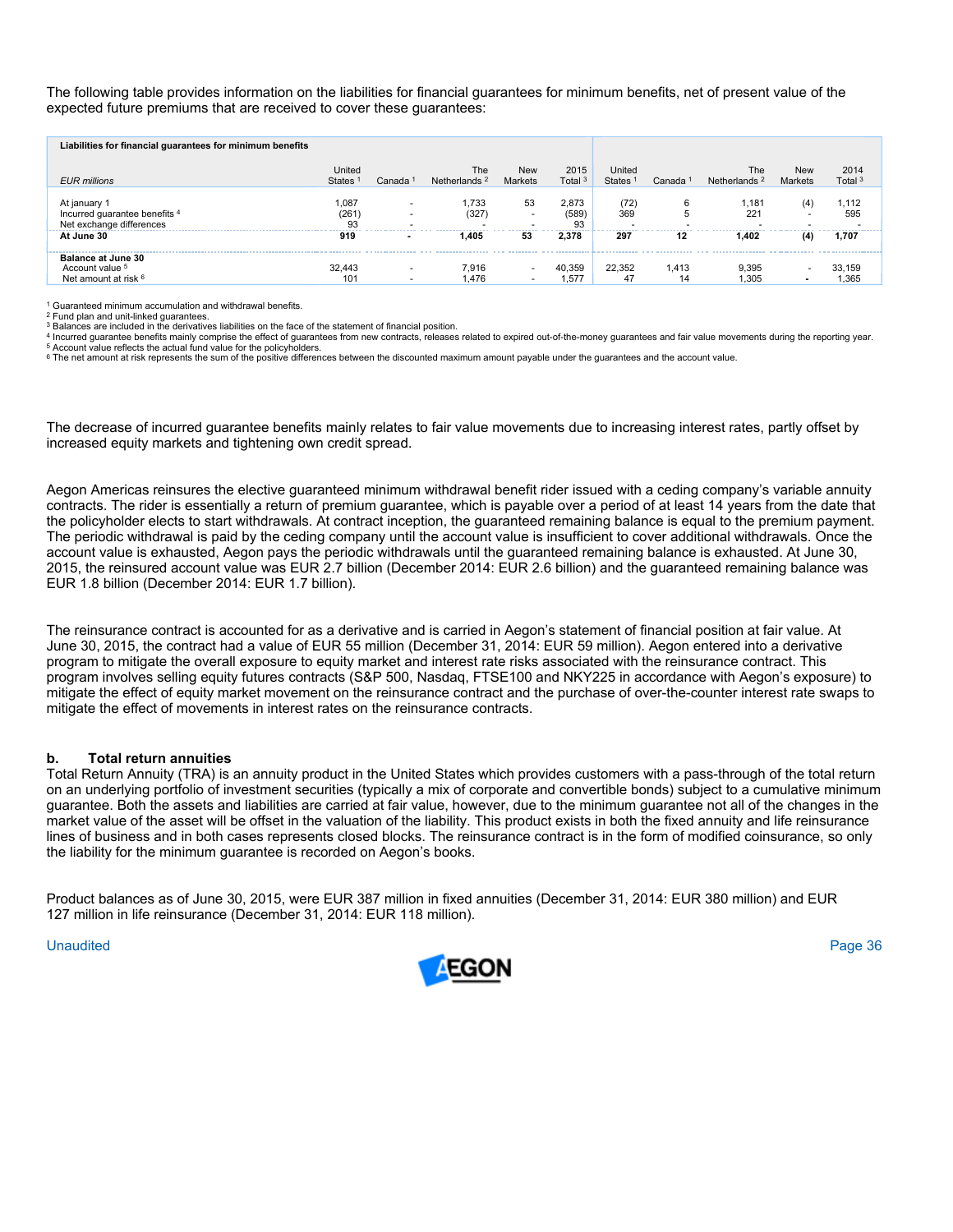# **c. Life contingent guarantees in the United States**

Certain variable insurance contracts in the United States also provide guaranteed minimum death benefits (GMDB) and guaranteed minimum income benefits (GMIB). Under a GMDB, the beneficiaries receive the greater of the account balance or the guaranteed amount upon the death of the insured. The net amount at risk for GMDB contracts is defined as the current GMDB in excess of the capital account balance at the balance sheet date.

The GMIB feature provides for minimum payments if the contract holder elects to convert to an immediate pay-out annuity. The guaranteed amount is calculated using the total deposits made by the contract holder, less any withdrawals and sometimes includes a roll-up or step-up feature that increases the value of the guarantee with interest or with increases in the account value.

The additional liability for guaranteed minimum benefits that are not bifurcated are determined each period by estimating the expected value of benefits in excess of the projected account balance and recognizing the excess over the accumulation period based on total expected assessments. The estimates are reviewed regularly and any resulting adjustment to the additional liability is recognized in the income statement. The benefits used in calculating the liabilities are based on the average benefits payable over a range of stochastic scenarios. Where applicable, the calculation of the liability incorporates a percentage of the potential annuitizations that may be elected by the contract holder. In the table below, no significant movements are shown for incurred guarantee benefits due to differences in measurement compared to financial guarantees and life contingent guarantees in the Netherlands.

The following table provides information on the liabilities for guarantees for minimum benefits that are included in the valuation of the host contracts:

| <b>Liabilities for guarantees Americas</b>                                                                                 |                            |                            |                             |                            |                            |                        |
|----------------------------------------------------------------------------------------------------------------------------|----------------------------|----------------------------|-----------------------------|----------------------------|----------------------------|------------------------|
| <b>EUR</b> millions                                                                                                        | GMDB <sup>1</sup>          | GMIB <sup>2</sup>          | 2015<br>Total 4             | GMDB <sup>1</sup>          | GMIB <sup>2</sup>          | 2014<br>Total 4        |
| At january 1<br>Incurred guarantee benefits 5<br>Paid quarantee benefits<br>Net exchange differences                       | 419<br>44<br>(34<br>36     | 782<br>(116)<br>(7<br>67   | 1,201<br>(72)<br>(41)<br>93 | 323<br>21<br>(27)          | 644<br>35<br>(11)          | 967<br>56<br>(38)<br>6 |
| At June 30                                                                                                                 | 466<br>GMDB <sup>1,3</sup> | 726<br>GMIR <sup>2,3</sup> | 1,192                       | 319<br>GMDB <sup>1,3</sup> | 672<br>GMIR <sup>2,3</sup> | 991                    |
| <b>Balance at June 30</b><br>Account value <sup>6</sup><br>Net amount at risk 7<br>Average attained age of contractholders | 52,647<br>1.942<br>69      | 6,338<br>535<br>69         |                             | 40,789<br>1.487<br>69      | 6,088<br>421<br>69         |                        |

1 Guaranteed minimum death benefit in the United States.

2 Guaranteed minimum income benefit in the United States.

<sup>3</sup> Note that the variable annuity contracts with guarantees may offer more than one type of guarantee in each contract; Therefore, the amounts listed are not

mutually exclusive.<br><sup>4</sup> Balances are included in the insurance liabilities on the face of the statement of financial position.<br><sup>5</sup> Incurred guarantee benefit mainly comprise the effect of guarantees from new contracts, rel

<sup>6</sup> Account value reflects the actual fund value for the policyholders.<br><sup>7</sup> The net amount at risk is defined as the present value of the minimum guaranteed annuity payments available to the contract holder determined in accordance with the terms of the contract in excess of the current account balance.

# **d. Minimum investment return guarantees in the Netherlands**

The traditional life and pension products offered by Aegon in the Netherlands include various products that accumulate a cash value. Premiums are paid by customers at inception or over the term of the contract. The accumulation products pay benefits on the policy maturity date, subject to survival of the

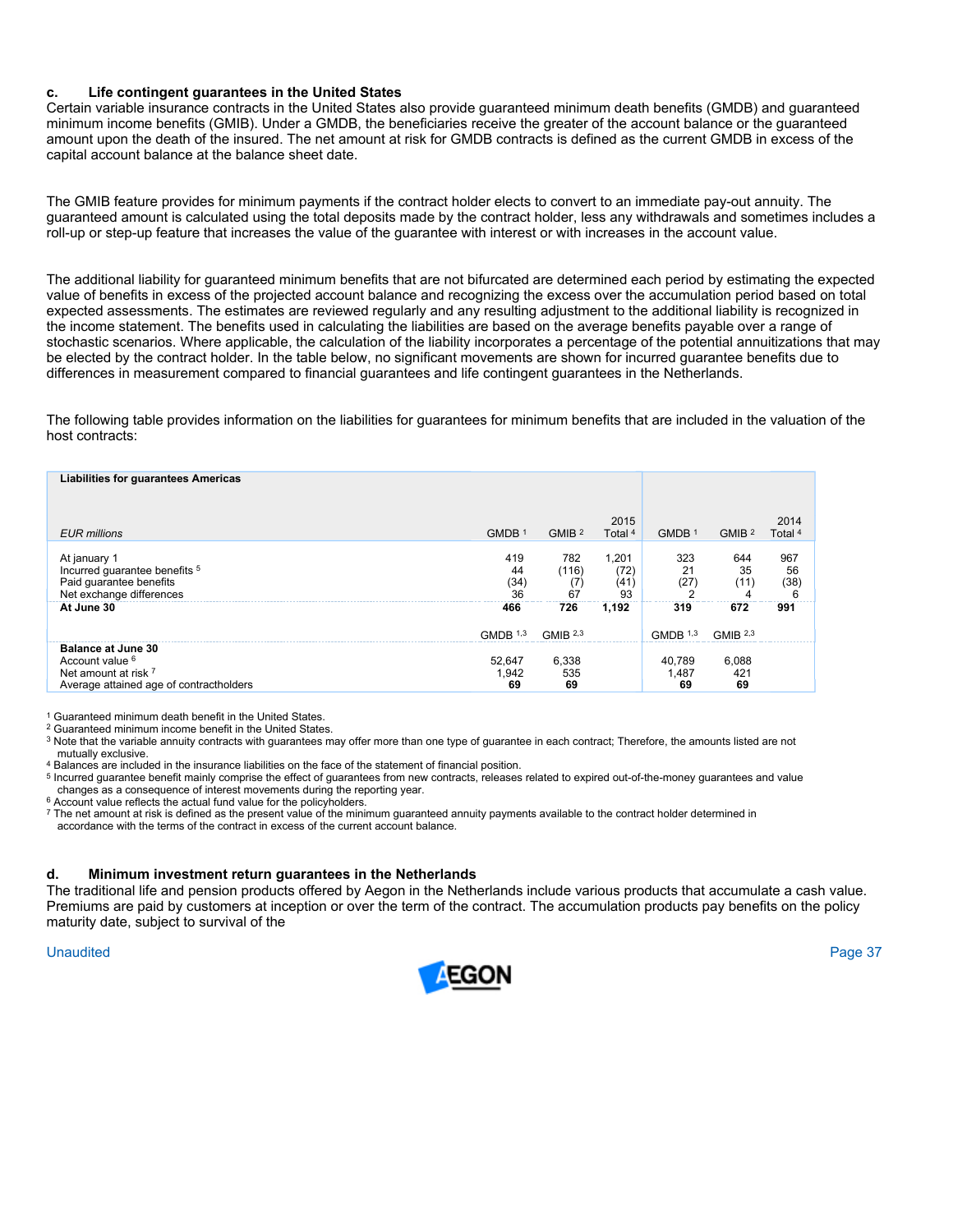insured. In addition, most policies also pay death benefits if the insured dies during the term of the contract. The death benefits may be stipulated in the policy or depend on the gross premiums paid to date. Premiums and amounts insured are established at inception of the contract. The amount insured can be increased as a result of profit sharing, if provided for under the terms and conditions of the product. Minimum interest guarantees exist for all generations of traditional accumulation products written. Older generations contain a 4% guarantee; in recent years the guarantee has decreased to 3%.

The traditional group pension contracts offered by Aegon in the Netherlands include large group insurance contracts that have an individually determined asset investment strategy underlying the pension contract. The guarantee given is that the profit sharing is the maximum of 0% and the realized return on an asset portfolio specified in the policy conditions, adjusted for technical interest rates ranging from 3% to 4%. If the adjusted return is negative, the 0% minimum is effective, but the loss in any given year is carried forward to be offset against any future surpluses within the contract period. In general, a guarantee is given for the life of the underlying employees so that their pension benefit is guaranteed. Large group contracts also share technical results (mortality risk and disability risk). The contract period is typically five years and the premiums are fixed over this period.

These guarantees are valued at fair value and are included as part of insurance liabilities with the underlying host insurance contracts.

The following table provides information on the liabilities for guarantees that are included in the valuation of the host contracts, net of the present value of the expected future premiums that are received to cover these guarantees:

| Liabilities for guarantees The Netherlands                           |                         |                            |
|----------------------------------------------------------------------|-------------------------|----------------------------|
| <b>EUR</b> millions                                                  | 2015<br>GMI $1,2$       | 2014<br>GMI <sup>1,2</sup> |
| At january 1<br>Incurred quarantee benefits 3<br>At June 30          | 5.433<br>(981)<br>4.451 | 2.462<br>1.008<br>3.470    |
| <b>Balance at June 30</b><br>Account value 4<br>Net amount at risk 5 | 18,116<br>3,793         | 15,534<br>3.065            |

1 Guaranteed minimum investment return in the Netherlands.

<sup>2</sup> Balances are included in the insurance liabilities on the face of the statement of financial position.<br><sup>3</sup> Incurred guarantee benefits mainly comprise the effect of guarantees from new contracts, releases related to ex

movements during the reporting year.<br>4 Account value reflects the liability value of the insurance contracts as a whole.<br>5 The net amount at risk represents the sum of the differences between the guaranteed and actual amou positive differences are included, for Group pensions contracts carry forwards of negative differences are recognized.

# **Fair value measurement of guarantees in insurance contracts**

The fair values of guarantees mentioned above (with the exception of life contingent guarantees in the United States) are calculated as the present value of future expected payments to policyholders less the present value of assessed rider fees attributable to the guarantees. For further details refer to note 13 of the interim financial statements.

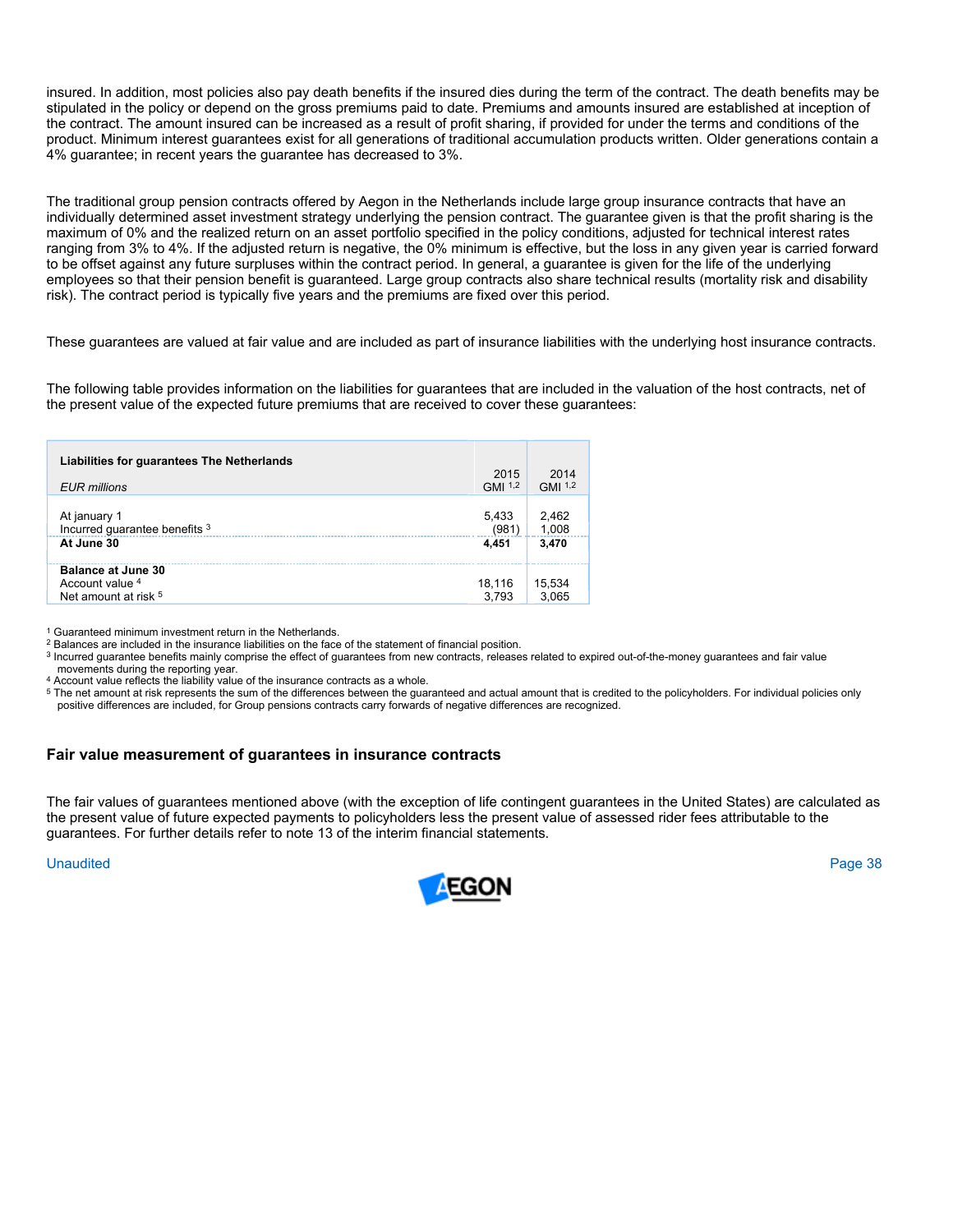For equity volatility, Aegon uses a term structure assumption with market-based implied volatility inputs for the first five years and a long-term forward rate assumption of 25% thereafter. The volume of observable option trading from which volatilities are derived generally declines as the contracts' term increases, therefore, the volatility curve grades from implied volatilities for five years to the ultimate rate. The resulting volatility assumption in year 20 for the S&P 500 index (expressed as a spot rate) was 24.3% at June 30, 2015, and 24.3% at December 31, 2014. Correlations of market returns across underlying indices are based on historical market returns and their inter-relationships over a number of years preceding the valuation date. Assumptions regarding policyholder behavior, such as lapses, included in the models are derived in the same way as the assumptions used to measure insurance liabilities.

Had Aegon used a long-term equity implied volatility assumption that was five volatility points higher or lower, the impact on income before tax would have been a decrease of EUR 110 million or an increase of EUR 100 million, respectively, in IFRS income before tax for the first six months of 2014 (2014 full year: EUR 106 million decrease and EUR 96 million increase).

These assumptions are reviewed at each valuation date, and updated based on historical experience and observable market data, including market transactions such as acquisitions and reinsurance transactions.

Aegon utilizes different risk management strategies to mitigate the financial impact of the valuation of these guarantees on the results including asset and liability management and derivative hedging strategies to hedge certain aspects of the market risks embedded in these guarantees. Guarantees valued at fair value contributed a net loss before tax of EUR 55 million for the six months ended June 30, 2015 (six months ended June 30, 2014: loss of EUR 85 million), to earnings. The main drivers of this loss before tax are negative results of EUR 8 million related to increases in equity volatilities (six months ended June 30, 2014: EUR 35 million gain), partly offset by positive results related to increases in risk free rates of EUR 1,083 million (six months ended June 30, 2014: EUR 1,814 million loss), EUR 8 million related to increasing own credit spread (six months ended June 30, 2014: EUR 193 million loss) and EUR 104 million related to an increase in equity markets (six months ended June 30, 2014: EUR 324 million gain). Hedges related to these guarantee reserves contributed fair value losses of EUR 1,466 million to income before tax for the six months ended June 30, 2015 (six months ended June 30, 2014: gain of EUR 1,417 million) while DPAC offset and other contributed a gain of EUR 223 million (six months ended June 30, 2014: EUR 146 million gain).

Guarantee reserves decreased EUR 1,497 million in the first six months of 2015 (six months ended June 30, 2014: increase of EUR 1,617 million).

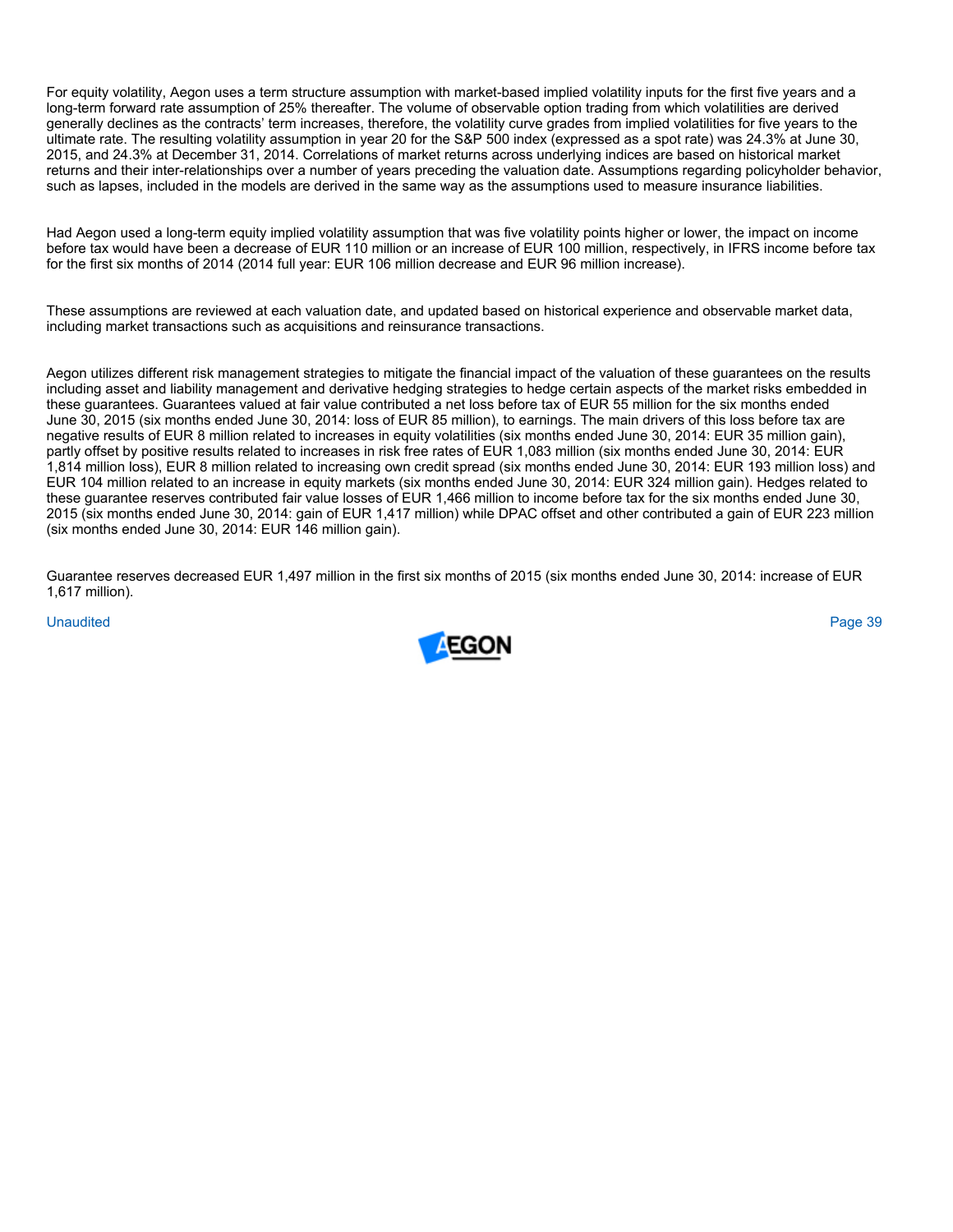# **2.4 Additional information on credit risk, unrealized losses and impairments**

# **Debt instruments**

The amortized cost and fair value of debt securities, money market investments and other, included in Aegon's available-for-sale (AFS) portfolios, are as follows as of June 30, 2015, and December 31, 2014:

| <b>EUR</b> millions                        | Amortized<br>cost | Unrealized<br>gains | Unrealized<br>losses     | Total fair<br>value | Fair value<br>instruments of<br>with unrealized<br>gains | Fair value<br>instruments of<br>with unrealized<br>losses |
|--------------------------------------------|-------------------|---------------------|--------------------------|---------------------|----------------------------------------------------------|-----------------------------------------------------------|
| June 30, 2015                              |                   |                     |                          |                     |                                                          |                                                           |
| Debt securities                            |                   |                     |                          |                     |                                                          |                                                           |
| United States Government                   | 8,218             | 783                 | (112)                    | 8,890               | 6,385                                                    | 2,505                                                     |
| Dutch Government                           | 4,318             | 752                 | (1                       | 5,069               | 4,956                                                    | 113                                                       |
| <b>Other Government</b>                    | 14.369            | 2,198               | (21)                     | 16.545              | 15,405                                                   | 1,141                                                     |
| Mortgage backed securities                 | 10,338            | 587                 | (150)                    | 10.775              | 7,416                                                    | 3,359                                                     |
| Asset backed securities                    | 8,493             | 655                 | (99)                     | 9,048               | 6,493                                                    | 2,555                                                     |
| Corporate                                  | 50,945            | 4,621               | (711)                    | 54,855              | 43,886                                                   | 10.968                                                    |
| Money market investments                   | 5,795             |                     | $\overline{\phantom{a}}$ | 5.795               | 5,795                                                    |                                                           |
| Other                                      | 1.143             | 209                 | (35)                     | 1.317               | 1.194                                                    | 123                                                       |
| Total                                      | 103.618           | 9,805               | (1, 129)                 | 112.294             | 91,531                                                   | 20,763                                                    |
|                                            |                   |                     |                          |                     |                                                          |                                                           |
| Of which held by Aegon Americas, NL and UK | 98,775            | 9,553               | (1,062)                  | 107,266             | 88,353                                                   | 18.913                                                    |

| <b>EUR</b> millions                        | Amortized<br>cost | Unrealized<br>gains | Unrealized<br>losses | <b>Total fair</b><br>value | Fair value<br>instruments of<br>with unrealized<br>gains | Fair value<br>instruments of<br>with unrealized<br>losses |
|--------------------------------------------|-------------------|---------------------|----------------------|----------------------------|----------------------------------------------------------|-----------------------------------------------------------|
| December 31, 2014                          |                   |                     |                      |                            |                                                          |                                                           |
| Debt securities                            |                   |                     |                      |                            |                                                          |                                                           |
| United States Government                   | 6,731             | 1,092               | (22)                 | 7,801                      | 6,693                                                    | 1,108                                                     |
| Dutch Government                           | 4,705             | 1,025               |                      | 5.729                      | 5.707                                                    | 23                                                        |
| <b>Other Government</b>                    | 13,439            | 2,559               | (29)                 | 15.969                     | 15,510                                                   | 459                                                       |
| Mortgage backed securities                 | 10,017            | 637                 | (124)                | 10,530                     | 8,559                                                    | 1,971                                                     |
| Asset backed securities                    | 8,011             | 696                 | (123)                | 8,584                      | 5,672                                                    |                                                           |
| Corporate                                  | 47.561            | 5.758               | (435)                | 52,884                     | 46,566                                                   | 2,912<br>6,318                                            |
| Money market investments                   | 6.799             |                     |                      | 6.799                      | 6.799                                                    |                                                           |
| Other                                      | 1.136             | 204                 | (30)                 | 1.310                      | 1.140                                                    | 170                                                       |
| Total                                      | 98,399            | 11,971              | (764)                | 109,606                    | 96.646                                                   | 12,960                                                    |
|                                            |                   |                     |                      |                            |                                                          |                                                           |
| Of which held by Aegon Americas, NL and UK | 94,409            | 11,656              | (743)                | 105,323                    | 93,142                                                   | 12,181                                                    |

# **Unrealized losses by sector**

The composition by industry category of Aegon's available-for-sale debt securities and money market investments in an unrealized loss position at June 30, 2015 and December 31, 2014, is presented in the following table:

| Unrealized losses - debt securities and money market investments             |                                       |                     |                                       |                     |  |
|------------------------------------------------------------------------------|---------------------------------------|---------------------|---------------------------------------|---------------------|--|
|                                                                              |                                       |                     |                                       |                     |  |
|                                                                              |                                       |                     |                                       |                     |  |
|                                                                              |                                       |                     |                                       |                     |  |
| <b>EUR</b> millions                                                          | Jun. 30, 2015                         |                     | Dec. 31, 2014                         |                     |  |
|                                                                              |                                       |                     |                                       |                     |  |
|                                                                              | Carrying value of<br>instruments with | Gross<br>unrealized | Carrying value of<br>instruments with | Gross<br>unrealized |  |
|                                                                              | unrealized losses                     | losses              | unrealized losses                     | losses              |  |
| Residential mortgage-backed securities (RMBSs)                               | 1,981                                 | (158)               | 1,249                                 | (145)               |  |
| Commercial mortgage-backed securities (CMBSs)                                | 1,517                                 | (27)                | 987                                   | (18)                |  |
| Asset-backed securities (ABSs) - CDOs backed by ABS, Corp. bonds, Bank loans | .336                                  | (33)                | 1,552                                 |                     |  |
| ABSs - Other                                                                 | 793                                   | (24)                | 980                                   | $(54)$<br>$(26)$    |  |
| Financial Industry - Banking                                                 | 1,919                                 | (177)               | 1,228                                 | (179)               |  |
| Financial Industry - Insurance                                               | 577                                   | (32)                | 242                                   | (15)                |  |
| Financial Industry - Other                                                   | 573                                   | (23)                | 325                                   | (15)                |  |
| Industrial                                                                   | 5,881                                 | (382)               | 3,835                                 | (197)               |  |
| Utility                                                                      | 716                                   | (42)                | 239                                   | (11)                |  |
| Sovereign                                                                    | 3,497                                 | (130)               | 1,375                                 | (51)                |  |
| Total held by Aegon Americas, NL and UK                                      | 18.791                                | (1,028)             | 12.011                                | (713)               |  |
| Held by other segments                                                       | 1.850                                 | (66)                | 779                                   | (21)                |  |
| Total                                                                        | 20.641                                | (1,094)             | 12.790                                | (734)               |  |

As of June 30, 2015, there are EUR 9,345 million (December 31, 2014: EUR 11,452 million) of gross unrealized gains and EUR 1,028 million (December 31, 2014: EUR 713 million) of gross unrealized

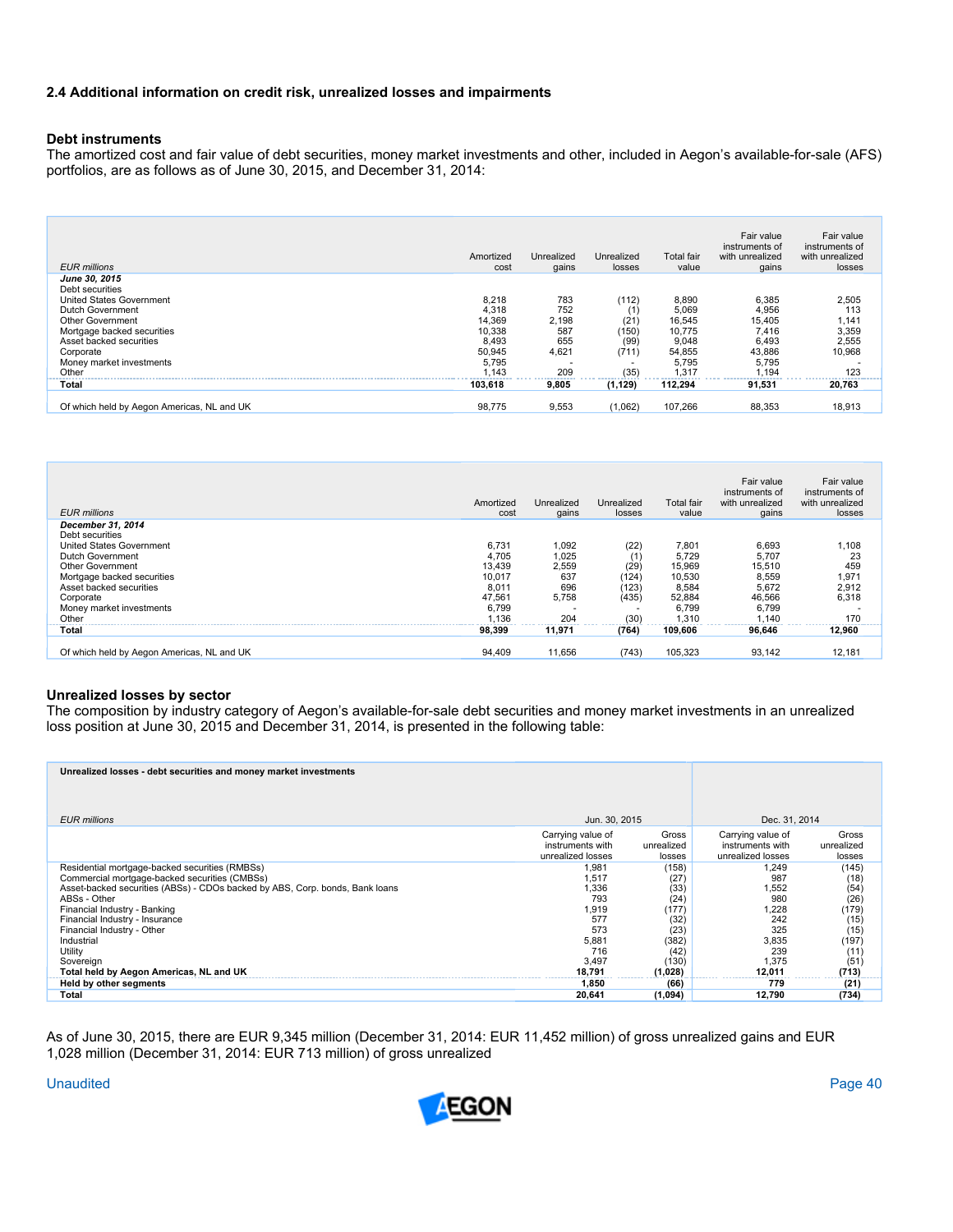losses in the AFS debt securities portfolio of Aegon Americas, Aegon the Netherlands and Aegon UK. One issuer represents more than 4% of the total unrealized loss position. The unrealized loss is EUR 112 and relates to securities issued by the government of the United States of America and is primarily from rising interest rates.

Financial and credit market conditions were mixed during the first half of 2015. Developed-world growth remains positive, but generally below potential, frustrating policy-makers' efforts to generate a strong recovery. European sovereign debt yields have risen significantly from their very low levels reached earlier in the first half of the year. US equity markets had moderately positive returns, while many other global markets were stronger. The US Federal Reserve maintained a Fed Funds rate near zero, but has actively debated the timing of potential tightening over the coming months. US Treasury rates rose. Corporate default rates have remained low due largely to readily available access to funding and strong corporate balance sheet fundamentals. However, credit spreads were mixed during the first half of 2015, with Investment Grade spreads wider but High Yield spreads tighter. Commodity prices were mixed, as oil prices rebounded from lows reached early in 2015. The increase in US Treasury rates caused the market values of fixed income holdings to decrease relative to their carrying values.

# **Impairment of financial assets**

Aegon regularly monitors industry sectors and individual debt securities for indicators of impairment. These indicators may include one or more of the following: 1) deteriorating market to book ratio, 2) increasing industry risk factors, 3) deteriorating financial condition of the issuer, 4) covenant violations by the issuer, 5) high probability of bankruptcy of the issuer, or 6) internationally recognized credit rating agency downgrades. Additionally, for asset-backed securities, cash flow trends and underlying levels of collateral are monitored. A security is impaired if there is objective evidence that a loss event has occurred after the initial recognition of the asset that has a negative impact on the estimated future cash flows. A specific security is considered to be impaired when it is determined that not all amounts due (both principal and interest) will be collected as contractually scheduled.

In the sections below a description is provided on the composition of the categories of debt securities and money market investments. Individual issuers rated below investment grade in any sector which have unrealized loss positions greater than EUR 25 million are disclosed separately. Furthermore, quality ratings of investment portfolios are based on a composite of the main rating agencies (S&P, Moody's and Fitch) and Aegon's internal rating of the counterparty.

# **Residential mortgage-backed securities**

Aegon Americas, Aegon the Netherlands and Aegon UK hold EUR 5,476 million (December 31, 2014: EUR 5,449 million) of residential mortgage- backed securities (RMBS), of which EUR 4,580 million (December 31, 2014: EUR 4,499 million) is held by Aegon Americas, EUR 873 million (December 31, 2014: EUR 932 million) by Aegon the Netherlands and EUR 23 million (December 31, 2014: EUR 21 million) by Aegon UK. Residential mortgage-backed securities are securitizations of underlying pools of non-commercial mortgages on real estate. The underlying residential mortgages have varying credit characteristics and are pooled together and sold in tranches. The following table shows the breakdown of Aegon USA's RMBS available-for-sale portfolio. Additionally, Aegon USA has investments in RMBS of EUR 86 million (December 31, 2014: EUR 88 million), which are classified as fair value through profit or loss.

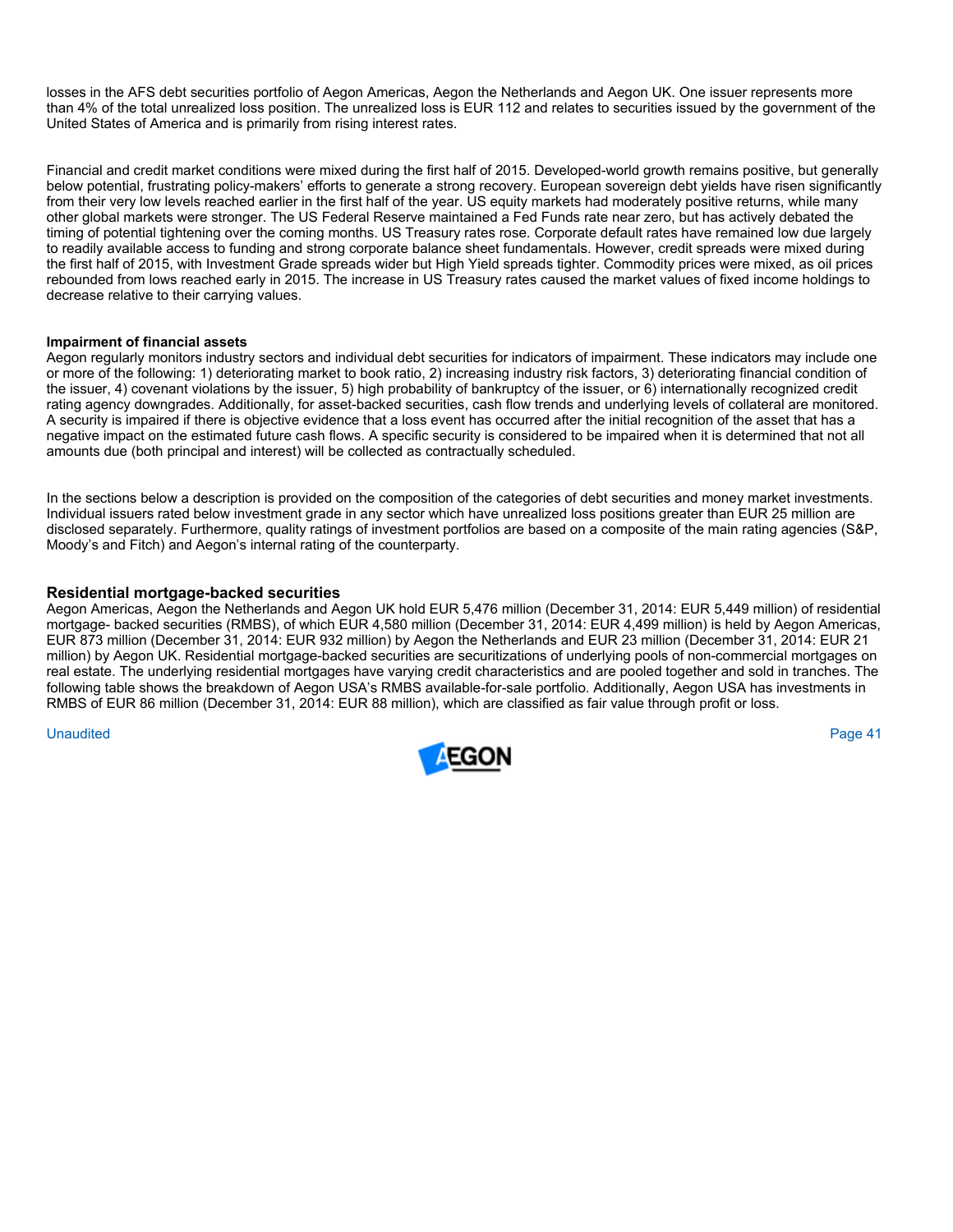| AFS RMBS by quality            |                          |                          |                          |            |         |                |                   |
|--------------------------------|--------------------------|--------------------------|--------------------------|------------|---------|----------------|-------------------|
|                                |                          |                          |                          |            |         | Total          | <b>Total fair</b> |
| <b>EUR</b> millions            | AAA                      | AA                       | A                        | <b>BBB</b> | $<$ BBB | amortized cost | value             |
| <b>GSE</b> guaranteed          | 1,656                    |                          |                          |            |         | 1,656          | 1,685             |
| Prime jumbo                    |                          |                          |                          | 14         | 218     | 234            | 246               |
| Alt-A                          | $\overline{\phantom{a}}$ | $\overline{\phantom{0}}$ | 31                       | 3          | 499     | 533            | 638               |
| Negative amortization floaters |                          | $\overline{\phantom{0}}$ |                          |            | 777     | 778            | 850               |
| Reverse mortgage RMBS          |                          |                          | $\overline{\phantom{0}}$ | 146        | 102     | 248            | 178               |
| Subprime mortgage              | 2                        | 52                       | 172                      | 103        | 518     | 848            | 945               |
| Manufactured housing           |                          | -                        |                          | 14         | 21      | 36             | 37                |
| Other housing                  | ົ                        |                          |                          |            |         |                | ົ                 |
| At June 30, 2015               | 1,661                    | 54                       | 205                      | 281        | 2,135   | 4.335          | 4,580             |
|                                |                          |                          |                          |            |         |                |                   |
| Of which insured               |                          | $\overline{\phantom{a}}$ | 146                      |            | 221     | 369            | 357               |
|                                |                          |                          |                          |            |         |                |                   |

| AFS RMBS by quality            |                          |                          |                          |            |         |                         |                     |
|--------------------------------|--------------------------|--------------------------|--------------------------|------------|---------|-------------------------|---------------------|
| <b>EUR</b> millions            | AAA                      | AA                       | A                        | <b>BBB</b> | $<$ BBB | Total<br>amortized cost | Total fair<br>value |
|                                |                          |                          |                          |            |         |                         |                     |
| <b>GSE</b> guaranteed          | 1,564                    | $\overline{\phantom{0}}$ |                          |            |         | 1,564                   | 1,615               |
| Prime jumbo                    |                          |                          |                          | 14         | 221     | 238                     | 244                 |
| Alt-A                          | $\overline{\phantom{a}}$ |                          | 31                       | 3          | 489     | 523                     | 632                 |
| Negative amortization floaters | $\overline{\phantom{a}}$ | $\overline{\phantom{a}}$ | $\overline{\phantom{a}}$ | 15         | 745     | 760                     | 850                 |
| Reverse mortgage RMBS          | $\overline{\phantom{0}}$ |                          | $\overline{\phantom{a}}$ | 141        | 102     | 243                     | 175                 |
| Subprime mortgage              | 6                        | 57                       | 168                      | 96         | 536     | 864                     | 944                 |
| Manufactured housing           |                          |                          |                          | 14         | 21      | 36                      | 37                  |
| Other housing                  | ົ                        |                          |                          |            |         | ົ                       | ົ                   |
| At December 31, 2014           | 1,573                    | 58                       | 201                      | 283        | 2.114   | 4.230                   | 4,499               |
|                                |                          |                          |                          |            |         |                         |                     |
| Of which insured               | $\overline{\phantom{a}}$ | $\overline{\phantom{0}}$ | 146                      |            | 224     | 372                     | 355                 |
|                                |                          |                          |                          |            |         |                         |                     |

RMBS of Aegon USA are monitored and reviewed on a monthly basis. Detailed cash flow models using the current collateral pool and capital structure on the portfolio are updated and reviewed quarterly. Model output is generated under base and stress-case scenarios. Aegon's RMBS asset specialists utilize widely recognized industry modeling software to perform a loan-by-loan, bottom-up approach to modeling. Key assumptions used in the models are projected defaults, loss severities, and prepayments. Each of these key assumptions varies greatly based on the significantly diverse characteristics of the current collateral pool for each security. Loan-tovalue, loan size, and borrower credit history are some of the key characteristics used to determine the level of assumption that is utilized. Defaults were estimated by identifying the loans that are in various delinquency buckets and defaulting a certain percentage of them over the near-term and long-term. Assumed defaults on delinquent loans are dependent on the specific security's collateral attributes and historical performance.

Loss severity assumptions were determined by obtaining historical rates from broader market data and by adjusting those rates for vintage, specific pool performance, collateral type, mortgage insurance and estimated loan modifications. Prepayments were estimated by examining historical averages of prepayment activity on the underlying collateral. Quantitative ranges of significant assumptions within Aegon's modeling process for Prime Jumbo, Alt-A and Negative Amortization RMBS are as follows: prepayment assumptions range from approximately 0.5% to 37% with a weighted average of approximately 4.8% (December 31, 2014: 4.8%), assumed defaults on delinquent loans range from 50% to 100% with a weighted average of approximately 86.8% (December 31, 2014: 86.3%), assumed defaults on current loans are dependent on the specific security's collateral attributes and historical performance, while loss severity assumptions range from approximately 13.9% to 75%, with a weighted average of approximately 54.9% (December 31, 2014: 54.7%). Additionally, quantitative ranges of significant assumptions within Aegon's modeling process for the RMBS subprime mortgage

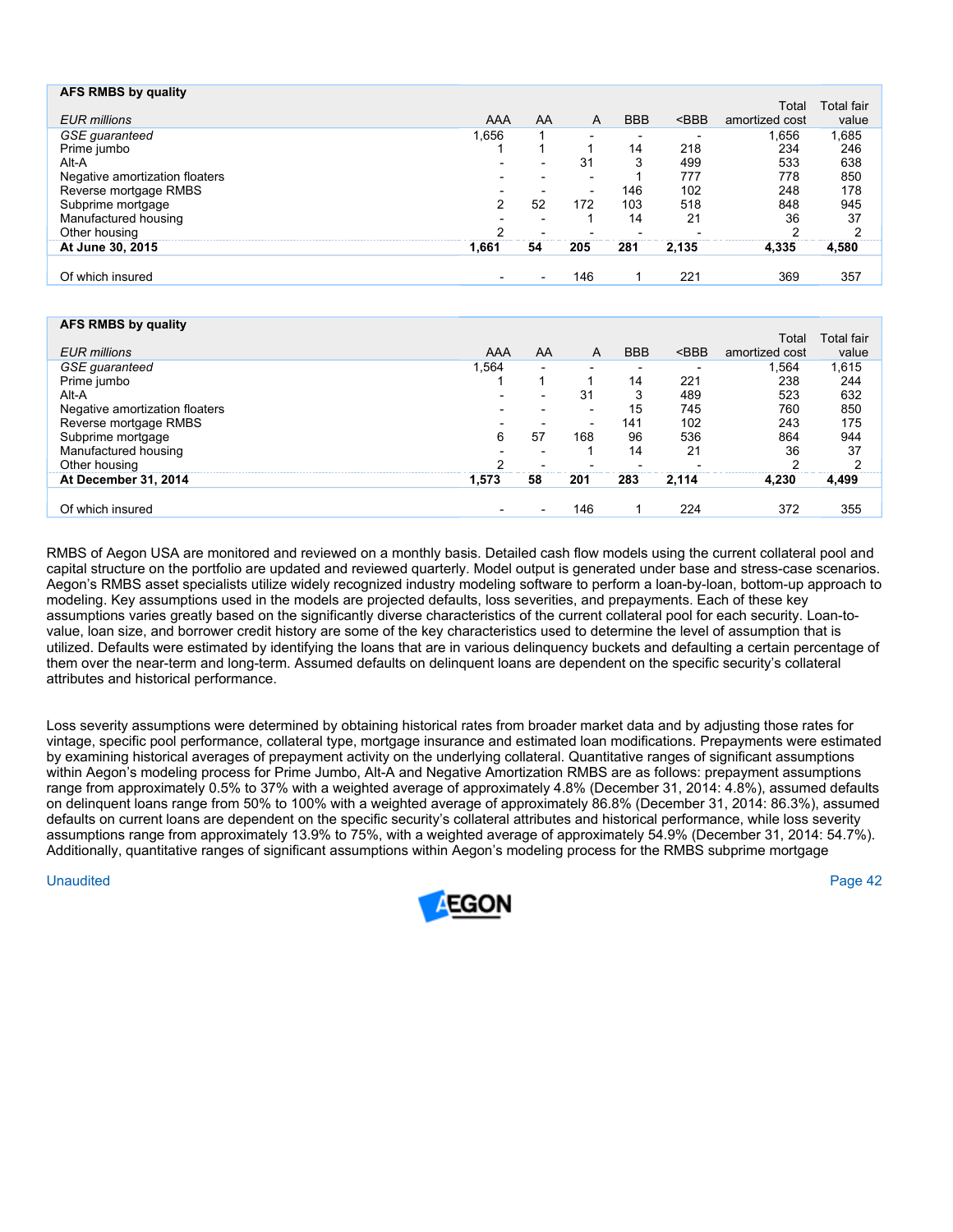portfolio are as follows: prepayment assumptions range from approximately 3% to 15% with a weighted average of approximately 6.2% (December 31, 2014: 6.2%), assumed defaults on delinquent loans range from 72% to 100% with a weighted average of approximately 90.4% (December 31, 2014: 89.9%), assumed defaults on current loans are dependent on the specific security's collateral attributes and historical performance, while loss severity assumptions range from approximately 20% to 103%, with a weighted average of approximately 72.6% (December 31, 2014: 73.3%).

Once the entire pool is modeled, the results are closely analyzed by Aegon's asset specialists to determine whether or not Aegon's particular tranche or holding is at risk for not collecting all contractual cash flows taking into account the seniority and other terms of the tranches held. Aegon impairs its particular tranche to fair value where it would not be able to receive all contractual cash flows.

The total gross unrealized loss on AFS RMBS of Aegon Americas, Aegon the Netherlands and Aegon UK amounts to EUR 158 million (December 31, 2014: 145 million), of which EUR 152 million (December 31, 2014: EUR 142 million) relates to positions of Aegon USA, and the total net unrealized gain on available-for-sale RMBS is EUR 279 million (December 31, 2014: EUR 309 million), including a EUR 246 million (December 31, 2014: EUR 269 million) net unrealized gain relating to positions of Aegon USA. The housing market in the United States has continued to improve as evidenced by rising home prices and sales volume. The pace of improvement has slowed considerably from the rapid pace seen post-financial crisis, and is expected continue to moderate in the coming years. However, the positive trends in the housing market have led to improvements in borrower delinquencies and prepayment rates as well as liquidation timelines. Loss severities on liquidated properties remain elevated for subprime loans but are starting to show signs of improvement for other RMBS sectors. The improving housing market and underlying loan credit performance has led to credit spread tightening across the asset class for the past few years, but the upside going forward is limited.

There are no individual issuers rated below investment grade in this RMBS sector which have an unrealized loss position greater than EUR 25 million.

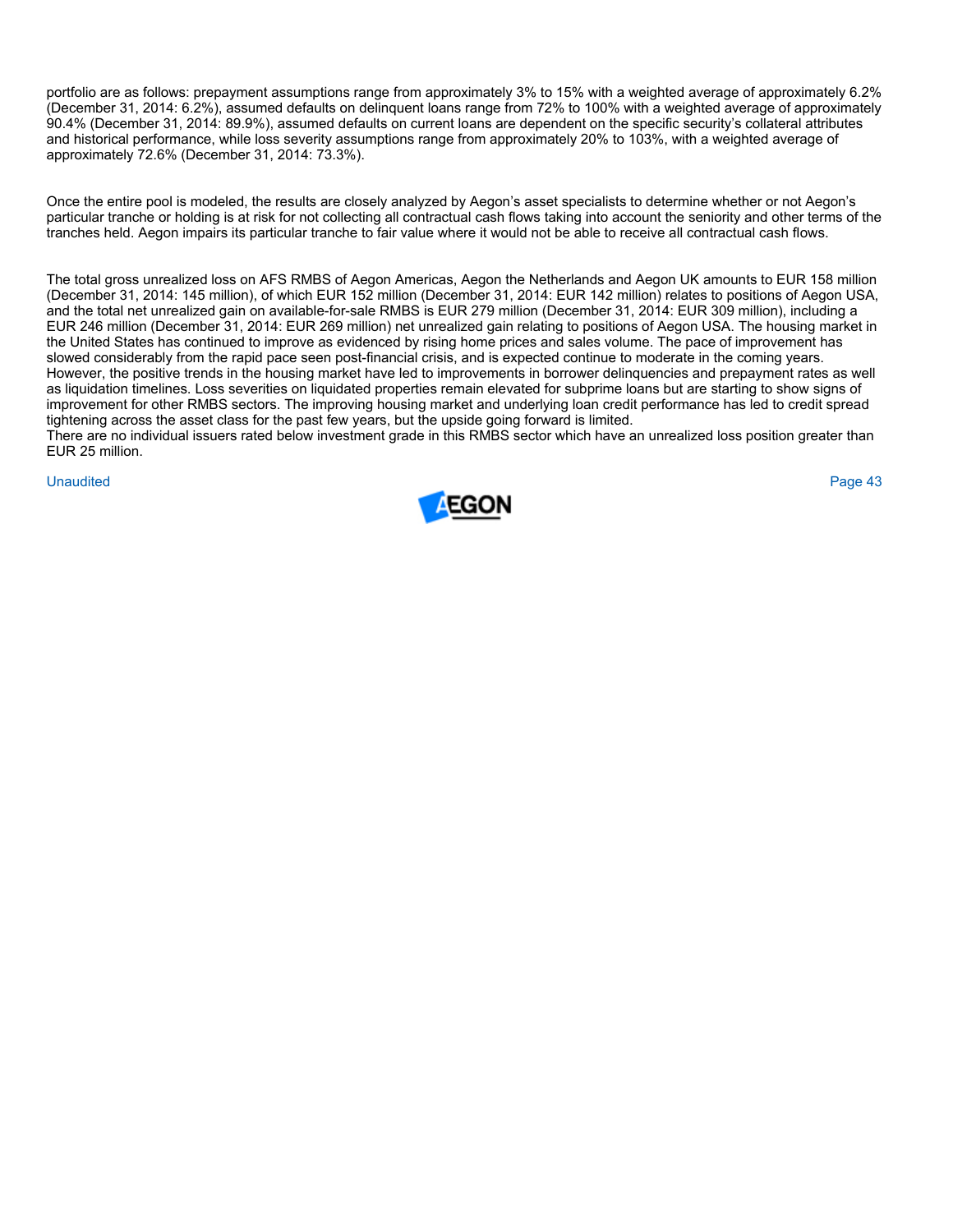The fair values of Aegon USA's RMBS instruments were determined as follows:

|              |          |           | Jun. 30. |          |           | Dec. 31. |
|--------------|----------|-----------|----------|----------|-----------|----------|
| EUR millions | Level II | Level III | 2015     | Level II | Level III | 2014     |
| <b>RMBS</b>  | 4.397    | 269       | 4.666    | 4.320    | 264       | 4.584    |

## **Commercial mortgage-backed securities**

As of June, 30, 2015, Aegon Americas, Aegon the Netherlands and Aegon UK hold EUR 5,839 million (December 31, 2014: EUR 5,701 million) of AFS commercial mortgage-backed securities (CMBS), of which EUR 5,151 million (December 31, 2014: EUR 5,149 million) is held by Aegon USA, EUR 604 million (December 31, 2014: EUR 434 million) by Aegon UK and EUR 84 million (December 31, 2014: EUR 118 million) by Aegon the Netherlands. CMBS are securitizations of underlying pools of mortgages on commercial real estate. The underlying mortgages have varying risk characteristics and are pooled together and sold in different rated tranches. The company's CMBS include conduit, large loan, single borrower, commercial real estate collateralized debt obligations (CRE CDOs), collateralized debt obligations (CDOs), government agency, and franchise loan receivable trusts.

The total gross unrealized loss on AFS CMBS of Aegon Americas, Aegon the Netherlands and Aegon UK amounts to EUR 27 million as of June 30, 2015 (December 31, 2014: EUR 18 million). All gross unrealized losses relate to positions held by Aegon USA. The total net unrealized gain on the available-for-sale CMBS as of June 30, 2015, is EUR 251 million (December 31, 2014: EUR 275 million), of which EUR 121 million (December 31, 2014: EUR 167 million) relates to positions of Aegon USA, followed by Aegon UK at EUR 129 million (December 31, 2014: EUR 104 million) and Aegon the Netherlands at EUR 2 million (December 31, 2014: EUR 3 million). Throughout 2015, CMBS fundamentals continued to improve as the pace of credit deterioration moderated, commercial real estate valuations continued to improve and there was a greater availability of financing. Liquidity has improved within the CMBS market; however, credit spreads on many legacy subordinate CMBS tranches remain at wide levels.

The tables below summarize the credit quality of Aegon USA's AFS CMBS portfolio. Additionally, Aegon USA has investments in CMBS of EUR 31 million (December 31, 2014: EUR 29 million), which are classified as fair value through profit or loss.

| <b>CMBS by quality</b><br>EUR millions<br><b>CMBS</b><br>At June 30, 2015 | AAA<br>4,040<br>4,040 | AA<br>617<br>617 | $\overline{A}$<br>119<br>119 | <b>BBB</b><br>91<br>91 | $<$ BBB<br>163<br>163 | Total<br>amortized<br>cost<br>5.030<br>5,030 | <b>Total fair</b><br>value<br>5,151<br>5,151 |
|---------------------------------------------------------------------------|-----------------------|------------------|------------------------------|------------------------|-----------------------|----------------------------------------------|----------------------------------------------|
| <b>CMBS by quality</b><br><b>EUR</b> millions                             | AAA                   | AA               | A                            | <b>BBB</b>             | $<$ BBB               | Total<br>amortized<br>cost                   | <b>Total fair</b><br>value                   |

CMBS of Aegon USA are monitored and reviewed on a monthly basis. Detailed cash flow models using the current collateral pool and capital structure on the portfolio are updated and reviewed quarterly. Model output is generated under base and several stress-case scenarios by Aegon's internal CMBS asset specialists. For conduit securities, a widely recognized industry modeling software is used to perform a loan-by-loan, bottom-up approach. For non-conduit securities, a CMBS asset specialist works closely with Aegon's real estate valuation group to determine underlying asset

*CMBS* 4,038 548 103 119 173 4,981 5,149 **At December 31, 2014 4,038 548 103 119 173 4,981 5,149** 

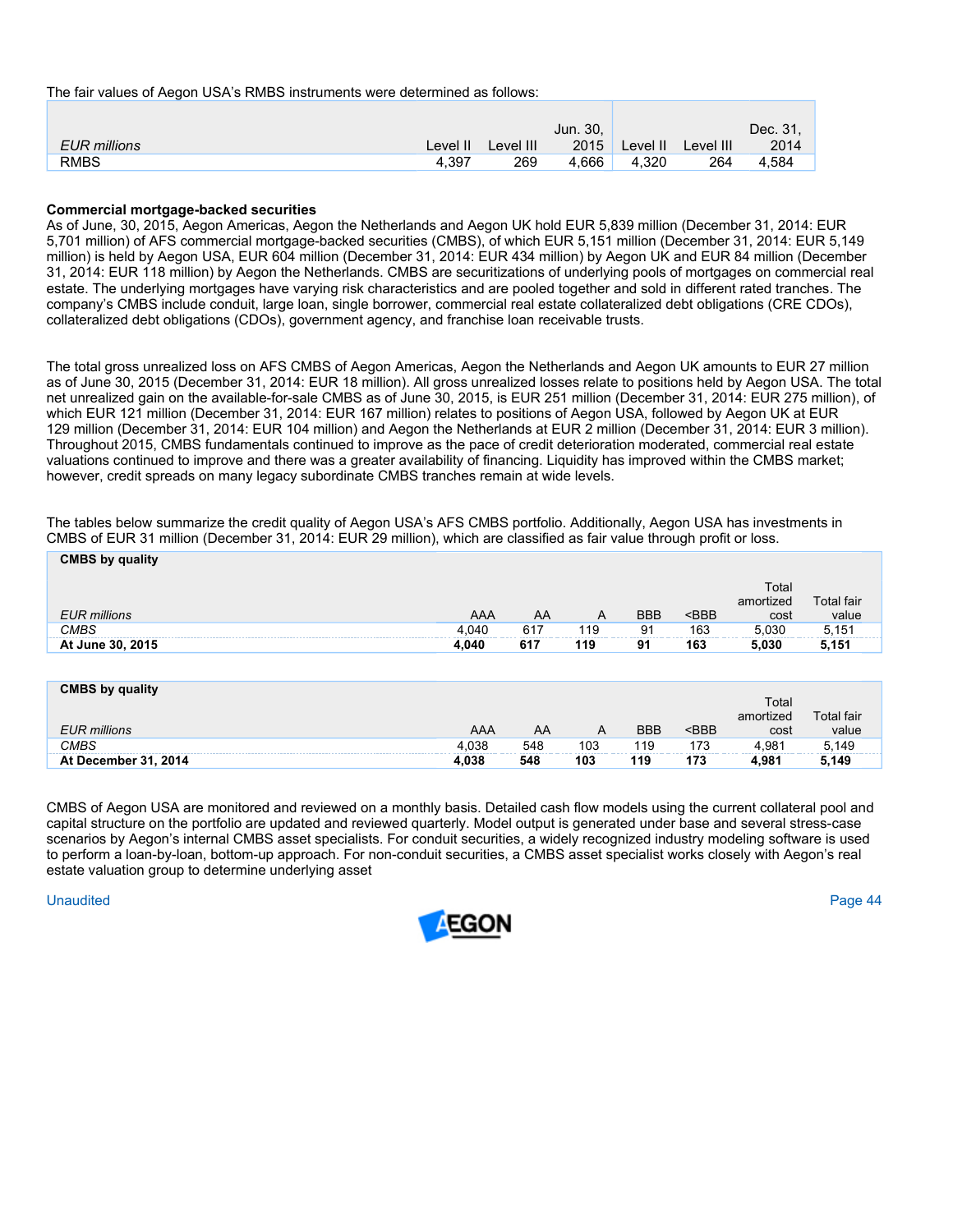valuation and risk. Both methodologies incorporate external estimates on the property market, capital markets, property cash flows, and loan structure. Results are then closely analyzed by the asset specialist to determine whether or not a principal or interest loss is expected to occur.

Securities are impaired to fair value when Aegon expects that it will not receive all contractual cash flows on its tranches. As the remaining unrealized losses in the CMBS portfolio relate to holdings where Aegon expects to receive full principal and interest, Aegon does not consider the underlying investments to be impaired as of June 30, 2015.

There are no individual issuers rated below investment grade in the CMBS sector which have unrealized loss position greater than EUR 25 million.

The fair values of Aegon USA's CMBS instruments were determined as follows:

|                     |                   |           | Jun. 30, |          |           | Dec. 31. |
|---------------------|-------------------|-----------|----------|----------|-----------|----------|
| <b>EUR</b> millions | Level II          | Level III | 2015     | Level II | Level III | 2014     |
| <b>CMBS</b>         | 5.12 <sup>4</sup> |           | 5.182    | 5,119    | 59        | .178     |

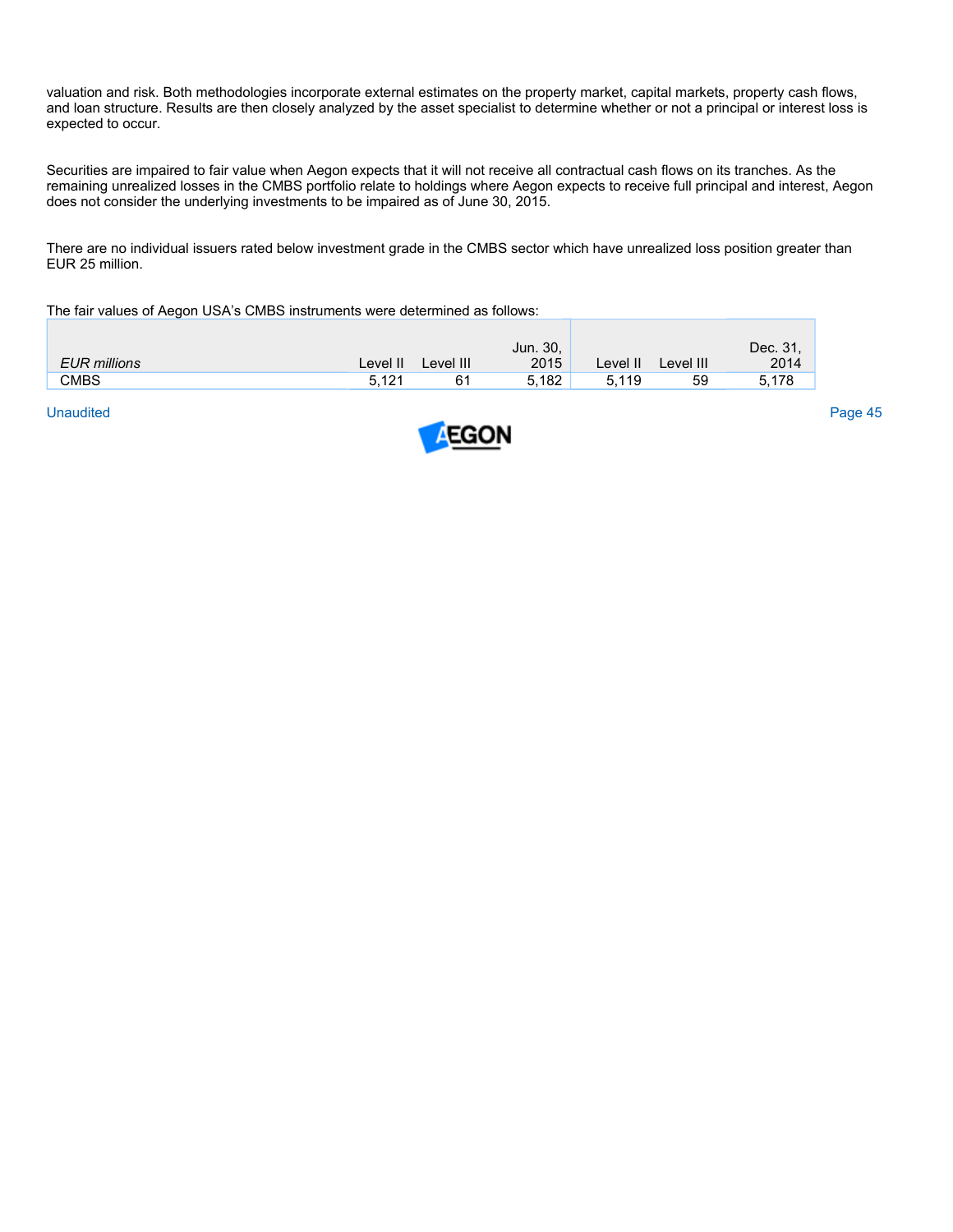## **Asset-backed securities**

Aegon Americas, Aegon the Netherlands and Aegon UK hold EUR 7,809 million (December 31, 2014: EUR 7,420 million) of AFS ABS instruments of which EUR 3,103 million (December 31, 2014: EUR 2,997 million) is held by Aegon USA, EUR 2,544 million (December 31, 2014: EUR 2,300 million) by Aegon the Netherlands and EUR 2,171 million (December 31, 2014: EUR 2,124 million) by Aegon UK. Additionally, Aegon Americas has investments in ABS of EUR 23 million (December 31, 2014: EUR 16 million), which are classified as fair value through profit or loss. ABS are securitizations of underlying pools of credit card receivables, auto financing loans, small business loans, bank loans, and other receivables. The underlying assets of the asset backed securities have been pooled together and sold in tranches with varying credit ratings.

The total gross unrealized loss on AFS ABS of Aegon Americas, Aegon the Netherlands and Aegon UK amounts to EUR 57 million as of June 30, 2015 (December 31, 2014: EUR 80 million). Aegon USA has EUR 32 million (December 31, 2014: EUR 38 million) of this gross unrealized loss, followed by Aegon the Netherlands at EUR 24 million (December 31, 2014: EUR 41 million) and Aegon UK at EUR 1 million (December 31, 2014: EUR 1 million). The stronger financial and economic conditions have helped stabilize in the US, and improve in Europe, the performance of the underlying collateral backing many of these securities. The European ABS market is well supported by the following strong technicals: the ABS purchase program from the ECB, the shortage of supply and the search for yield. The combination of these factors has led to a decrease in credit spreads through June 2015. In the United States, increasing investor demand has been met with new issuance in the asset-backed sector. The combination of these factors has led to varied performance by sector with most sectors exhibiting wider credit spreads over the course of the year.

The breakdown by quality of the available-for-sale ABS portfolio of Aegon USA, Aegon the Netherlands and Aegon UK is as follows:

| <b>AFS ABS by quality</b>                   |            |       |       |            |         |           |                   |
|---------------------------------------------|------------|-------|-------|------------|---------|-----------|-------------------|
|                                             |            |       |       |            |         | Total     |                   |
|                                             |            |       |       |            |         | amortized | Total fair        |
| EUR millions                                | <b>AAA</b> | AA    | A     | <b>BBB</b> | $<$ BBB | cost      | value             |
| Credit cards                                | 366        | 48    | 50    |            |         | 464       | 481               |
|                                             |            |       |       |            |         |           |                   |
| Autos                                       | 163        | 50    | 17    | 21         |         | 250       | 251               |
| Small business loans                        |            | 4     | 23    | 49         | 107     | 183       | 181               |
| CDOs backed by ABS, Corp. bonds, Bank loans | 1,668      | 776   | 360   | 134        | 129     | 3,068     | 3,056             |
| Other ABS                                   | 733        | 439   | 1,817 | 337        | 61      | 3.387     | 3,839             |
| At June 30, 2015                            | 2,930      | 1,317 | 2,267 | 541        | 296     | 7,352     | 7,809             |
|                                             |            |       |       |            |         |           |                   |
| AFS ABS by quality                          |            |       |       |            |         |           |                   |
|                                             |            |       |       |            |         | Total     |                   |
|                                             |            |       |       |            |         | amortized | <b>Total fair</b> |
| <b>EUR</b> millions                         | <b>AAA</b> | AA    | A     | <b>BBB</b> | $<$ BBB | cost      | value             |
| Credit cards                                | 382        | 36    | 77    | 42         | -       | 536       | 556               |
| Autos                                       | 220        | 11    | 15    | 4          |         | 251       | 252               |
| Small business loans                        |            | 5     | 23    | 51         | 114     | 193       | 187               |
| CDOs backed by ABS, Corp. bonds, Bank loans | 1,277      | 750   | 357   | 117        | 179     | 2,680     | 2,643             |
|                                             |            |       |       |            |         |           |                   |
| Other ABS                                   | 771        | 442   | 1,657 | 367        | 34      | 3,271     | 3,782             |
| At December 31, 2014                        | 2,650      | 1,243 | 2,129 | 581        | 327     | 6,931     | 7,420             |

There were no individual issuers rated below investment grade in this ABS sector that have unrealized loss positions greater than EUR 25 million.

The fair values of Aegon USA, Aegon the Netherlands and Aegon UK ABS instruments were determined as follows:

|                     |          |           | Jun. 30, |         |           | Dec. 31. |
|---------------------|----------|-----------|----------|---------|-----------|----------|
| <b>EUR</b> millions | Level II | Level III | 2015     | Level I | Level III | 2014     |
| <b>ABSs</b>         | 4597     | 3,244     | 7,840    | 4,467   | 2,969     | 7,436    |

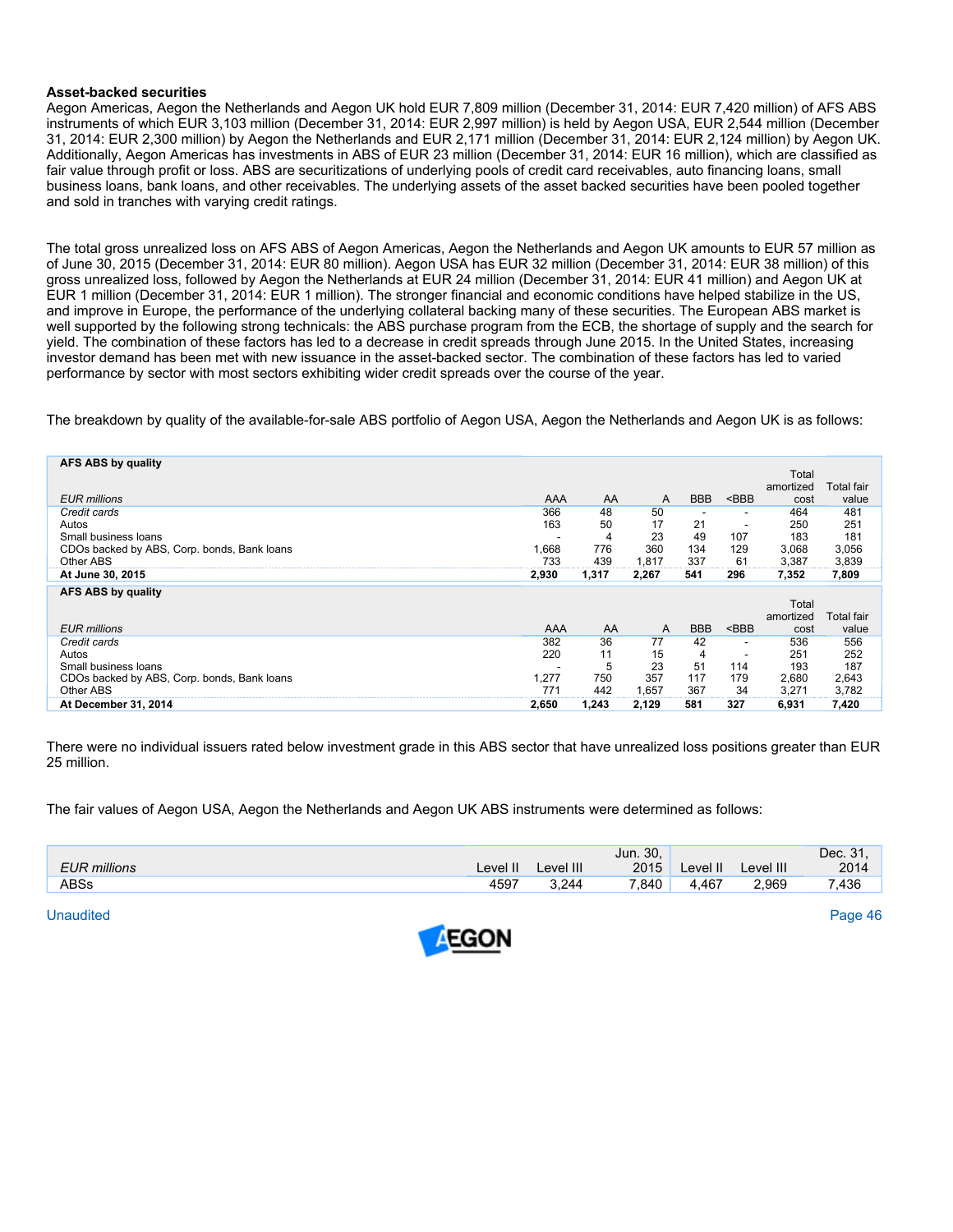## **Corporate - Financial sector**

The Corporate - Financial sector is further subdivided into banking, brokerage, insurance, REIT's and Financial - Other sub-sectors. A majority of the gross unrealized loss in Aegon's available-for-sale portfolio is from the banking sub-sector.

# **Corporate – Financial Sector – Banking Sub-Sector**

The banking sub-sector in Aegon's portfolio is relatively large, diverse, and of high quality. Aegon holds EUR 10,086 million (December 31, 2014: EUR 9,458 million) of AFS bonds issued by banks. In aggregate, the gross unrealized loss on these bonds amounted to EUR 191 million (December 31, 2014: EUR 181 million) and the net unrealized gain on these bonds amounts to EUR 362 million (December 31, 2014: EUR 489 million).

Bank regulators are implementing a wide array of reforms designed to strengthen capital levels, reduce balance sheet risk and improve liquidity in an attempt to reduce systemic risk. Many banks already meet new capital and liquidity requirements, well ahead of regulatory deadlines. In addition, regulators and central governments are adopting new bank guidelines, which are designed to reduce systemic risk by tapping loss-absorbing capital, as needed, to recapitalize or resolve a bank without using taxpayer money. Globally, risk concentrations on bank balance sheets continue to exist, and ratings for some banks remain under pressure, but central banks are accommodative and confidence in the sector has increased materially since the financial crisis.

Within the banking sub-sector, Aegon holds EUR 1,335 million (December 31, 2014: EUR 1,230 million) of deeply subordinated securities with deferrable coupons that have an associated unrealized loss of EUR 105 million (December 31, 2014 EUR 114 million). There is one individual issuer rated below investment grade in the banking sub-sector that has unrealized loss greater than EUR 25 million.

|                          |          |            | Unrealized |        | Aging of        |
|--------------------------|----------|------------|------------|--------|-----------------|
| EUR millions             | Category | Fair value | loss       | Rating | unrealized Loss |
| Belfius Bank & Insurance | Banking  | 88         | 35         | BB+    | $> 24$ months   |

Aegon's available-for-sale debt securities for Belfius Bank SA have a fair value of EUR 88 million as of June 30, 2015 (December 31, 2014: EUR 74 million). These below investment grade securities had gross unrealized losses of EUR 35 million as of June 30, 2015 (December 31, 2014: EUR 39 million).

Belfius Bank SA was created subsequent to the restructuring of Dexia SA. Dexia's reliance on short-term wholesale funding caused a near-collapse as funding markets froze in 2008 and 2009. Capital injections from Belgium, France and Luxembourg along with guarantees on Dexia's funding provided sufficient access to funding markets until the Sovereign debt crisis in 2011 put too much strain on Dexia's large funding needs. In November 2011, a new restructuring plan was put in place for Dexia SA and 100% of Dexia Bank Belgium was sold to the Belgian state. Aegon's bonds now form part of the capital structure of that entity which was rebranded as Belfius Bank SA during the first half of 2012. Payments continue to be made on Aegon's holdings in accordance with the original bond agreements.

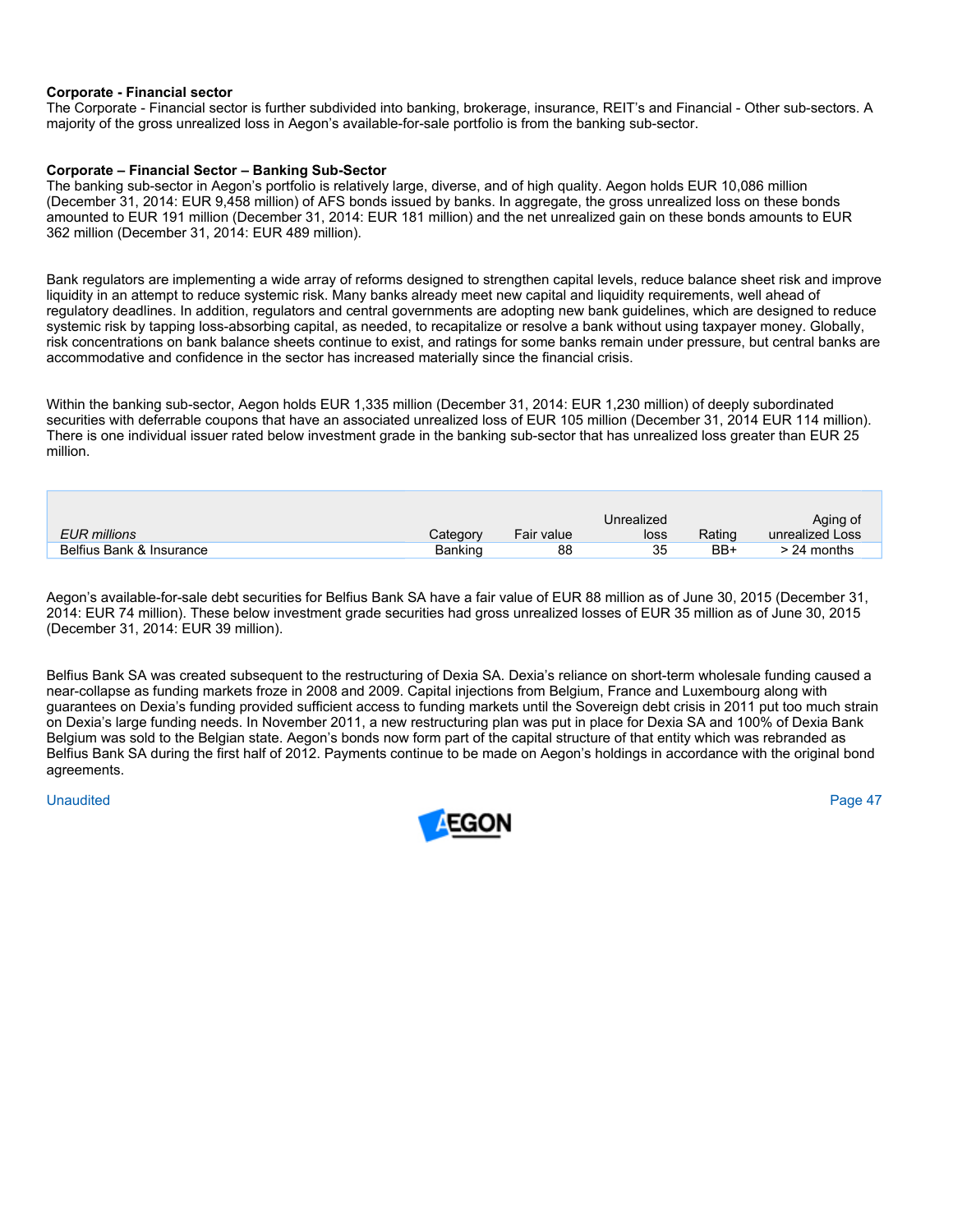Aegon evaluated the near-term prospects of the issuer and it believes that the contractual terms of these investments will be met and these investments are not impaired as of June 30, 2015.

# **Corporate - Industrial sector**

The Corporate - Industrial sector is further subdivided into various sub-sectors. A majority of Aegon's available-for-sale portfolio gross unrealized loss is in the Basic Industry and Consumer non-cyclical sub-sectors.

The Basic Industry sector encompasses various sub-sectors including metals and mining, chemicals and paper and forest products with the majority of the gross unrealized loss relating to metals and mining. Fundamentals for the metals and mining industry have been negatively impacted by falling prices for base metals, ferrous metals, precious metals, iron ore and coal. Slowing economic data out of China has resulted in reduced demand for the base metals and bulk steel-making commodities as the country comprises from 40%-60% of global consumption for most of these commodities. A lack of a material response on the supply side for these commodities has driven significant pricing pressure. Chemicals have been positively impacted by continued low natural gas prices within the US, but given the global scale of most players in the industry, they have also been harmed by a slowdown in global growth as well as volatility in raw material costs, increasing competition from global peers and the potential for lower margins given falling oil prices. Paper and forest products have shown some improvement as the housing recovery takes hold in the United States, but more traditional paper products, such as newsprint, remain challenged. Aegon evaluated the near-term prospects of the issuers in relation to the severity and duration of the unrealized loss and does not consider those investments to be impaired as of June 30, 2015

The Consumer non-cyclical sub-sector encompasses various industries ranging from consumer products to supermarkets. The more significant of these sub-sectors from an unrealized loss perspective are food and beverage and pharmaceuticals. Food and beverage balance sheets continue to be solid as the slow growth environment remains in place. Modest price increases, tight cost controls and cost savings programs have helped offset continued volume weakness, but with the low hanging fruit gone mergers/acquisitions and shareholder friendly activities have increased. While showing signs of stabilization, the Pharmaceutical sector continues to deal with some patent cliff issues. As drugs roll off patent, generic competition takes market share and pulls down margins. Additionally, shareholder friendly activities in the form of increased dividends and share repurchases continue. Merger and acquisition activity continues to be prevalent in the sector, at times resulting in additional leverage. Finally, some companies have analyzed their business models and decided to spin off business lines, in an effort to concentrate on their core competencies. In certain instances, this has resulted in smaller, less diversified companies. Aegon evaluated the near-term prospects of the issuers and it is believed that the contractual terms of these investments will be met and these investments are not impaired as of June 30, 2015.

There are no individual issuers rated below investment grade in the corporate – industrial sector which have unrealized loss positions greater than EUR 25 million.

### **Corporate - Energy industry sector**

The Corporate - Energy Industry sector encompasses various sub-sectors including integrated oil and gas producers, independent oil and gas producers, midstream processing and transport, oil field services and drilling, and refining. The majority of the gross unrealized loss relates to independent oil and gas producers, as well as oil field services and drilling. Falling oil prices, and continued low natural gas prices, have reduced cash flow for upstream oil and gas producers. Oil field service and drilling

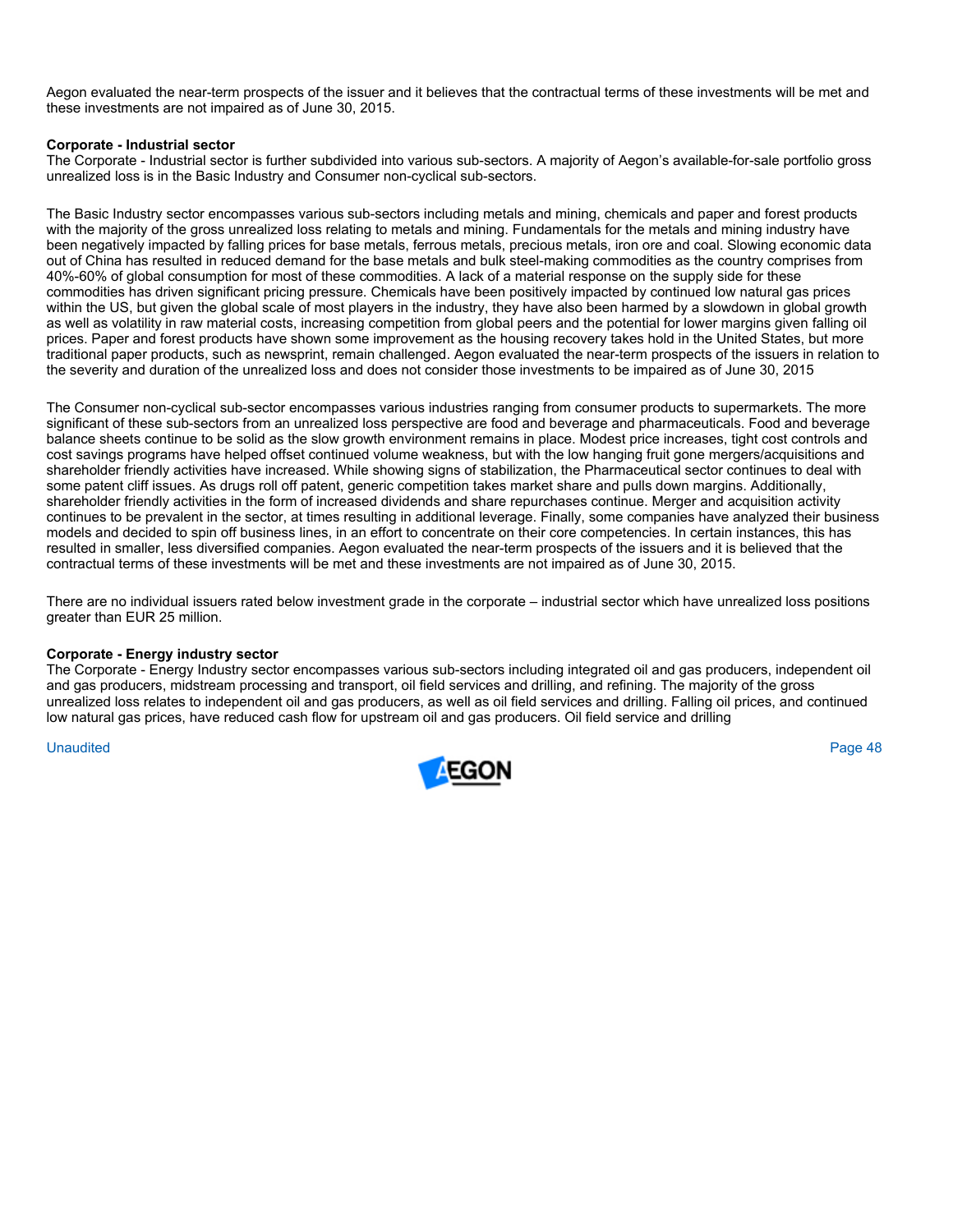companies have been pressured by the prospect of margin pressure resulting from new capacity additions and the prospect of lower capital spending by their upstream client base. Commodity price pressure stem from strong non-OPEC supply growth, softening global demand, and shifting OPEC policy. Midstream processing and transport companies have thus far not been materially pressured by falling commodity prices, although reduced upstream capital spending would impact volume growth. Refiners have seen positive near term impacts from lower feedstock costs. Aegon evaluated the near-term prospects of the issuers in relation to the severity and duration of the unrealized loss and does not consider those investments to be impaired as of June 30, 2015.

There are no individual issuers rated below investment grade in the corporate – energy industry sector which have unrealized loss positions greater than EUR 25 million.

## **Sovereign**

Aegon Americas, Aegon the Netherlands and Aegon UK's government issued available-for-sale debt securities include emerging market sovereign bonds, US Treasury bonds, agency and state bonds. Aegon evaluated the near-term prospects of the issuers and it is believed that the contractual terms of these investments will be met and these investments are not impaired as of June 30, 2015.

There are no individual issuers rated below investment grade in the sovereign sector which have unrealized loss positions greater than EUR 25 million.

### **Unrealized loss by maturity**

The table below shows the composition by maturity of all available-for-sale debt securities in an unrealized loss position held by Aegon Americas, Aegon the Netherlands and Aegon UK.

|                         | Jun. 30, 2015                          |         | Dec. 31, 2014                          |        |
|-------------------------|----------------------------------------|---------|----------------------------------------|--------|
|                         | Carrying value of                      |         | Carrying value of                      |        |
|                         | securities with gross Gross unrealized |         | securities with gross Gross unrealized |        |
| <b>EUR</b> millions     | unrealized losses                      | losses  | unrealized losses                      | losses |
| One year or less        | 614                                    | (8)     | 674                                    | (6)    |
| Over 1 through 5 years  | 3,527                                  | (134)   | 3.178                                  | (136)  |
| Over 5 through 10 years | 5,657                                  | (179)   | 3,891                                  | (145)  |
| Over 10 years           | 8.992                                  | (707)   | 4.268                                  | (425)  |
| Total                   | 18.791                                 | (1.028) | 12.011                                 | (713)  |

# **Unrealized loss by credit quality**

The table below shows the composition by credit quality of debt securities, available-for-sale, in an unrealized loss position held by Aegon Americas, Aegon the Netherlands and Aegon UK.

|                                   | Jun. 30, 2015         |                 | Dec. 31, 2014         |              |
|-----------------------------------|-----------------------|-----------------|-----------------------|--------------|
| EUR millions                      | Carrying value of     | Gross           | Carrying value of     | Gross        |
|                                   | securities with gross | unrealized      | securities with gross | unrealized   |
|                                   | unrealized losses     | losses          | unrealized losses     | losses       |
| AAA                               | 5,495                 | (154)           | 2.980                 | (44)         |
| AA                                | 2,116                 | (43)            | .209                  | (25)         |
| Α                                 | 3,619                 | (186)           | 2,080                 | (93)         |
| <b>BBB</b>                        | 5.422                 | (386)           | 3,570                 | (250)        |
| <b>BB</b>                         | .146                  | (155)           | 060.                  | (172         |
| в                                 | 476                   | (34)            | 615                   | (41          |
| <b>Below B</b><br>Treasury Agency | 516<br>18.791         | (70)<br>(1,028) | 498<br>12.011         | (89<br>(713) |

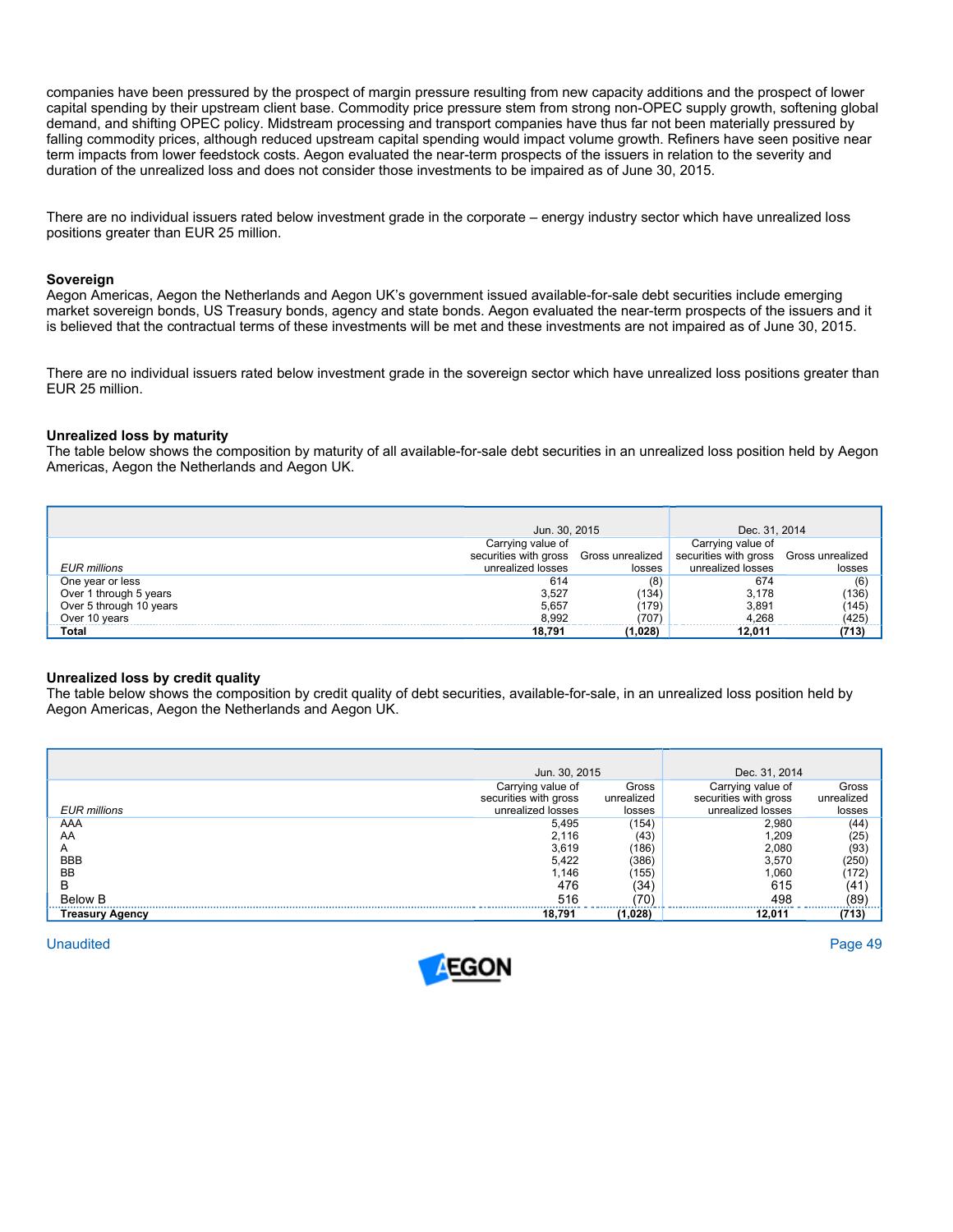The table below provides the length of time an available-for-sale security has been below cost and the respective unrealized loss.

|                                                    |                                                                                     | Jun. 30, 2015                                                                             |                                           |                                                 |
|----------------------------------------------------|-------------------------------------------------------------------------------------|-------------------------------------------------------------------------------------------|-------------------------------------------|-------------------------------------------------|
| EUR millions                                       | Investment grade<br>carrying value of<br>securities with gross<br>unrealized losses | Below investment grade<br>carrying value of<br>securities with gross<br>unrealized losses | Investment<br>grade<br>unrealized<br>loss | Below<br>investment<br>grade<br>unrealized loss |
| $0 - 6$ months<br>$6 - 12$ months<br>$> 12$ months | 12,032<br>1.467<br>3.153                                                            | 686<br>457<br>996                                                                         | (421)<br>(64<br>(283)                     | (25)<br>(37)<br>(197                            |
| Total                                              | 16,652                                                                              | 2.139                                                                                     | (769)                                     | (259)                                           |

|                                                    |                                                                                     | Dec. 31, 2014                                                                             |                                           |                                                        |
|----------------------------------------------------|-------------------------------------------------------------------------------------|-------------------------------------------------------------------------------------------|-------------------------------------------|--------------------------------------------------------|
| <b>EUR</b> millions                                | Investment grade<br>carrying value of<br>securities with gross<br>unrealized losses | Below investment grade<br>carrying value of<br>securities with gross<br>unrealized losses | Investment<br>grade<br>unrealized<br>loss | <b>Below</b><br>investment<br>grade<br>unrealized loss |
| $0 - 6$ months<br>$6 - 12$ months<br>$> 12$ months | 4.799<br>637<br>4.403                                                               | 1.058<br>104<br>1 011                                                                     | (104<br>(21<br>(286                       | (58)<br>(9)<br>(234)                                   |
| Total                                              | 9,839                                                                               | 2.173                                                                                     | (411)                                     | (302)                                                  |

The unrealized loss improved significantly during 2014 due to declining interest rates. Credit spreads widened during 2014, which partially offset this improvement.

# **Aging and severity unrealized losses**

The table below provides the length of time a below investment grade security has been in an unrealized loss and the percentage of carrying value (CV) to amortized cost in Aegon Americas, Aegon the Netherlands and Aegon UK.  $\overline{\phantom{a}}$ 

| Aging and severity unrealized losses |                |                   |                |                   |
|--------------------------------------|----------------|-------------------|----------------|-------------------|
|                                      |                | Jun. 30, 2015     |                | Dec. 31, 2014     |
| <b>EUR</b> millions                  | Carrying value | Unrealized losses | Carrying value | Unrealized losses |
| CV 70-100% of amortized cost         | 685            | (24)              | 1,054          | (55)              |
| CV 40-70% of amortized cost          |                | (1)               |                | (3)               |
| $CV < 40\%$ of amortized cost        |                |                   |                |                   |
| 0-6 months                           | 686            | (25)              | 1,058          | (58)              |
|                                      |                |                   |                |                   |
| CV 70-100% of amortized cost         | 449            | (32)              | 104            | (9)               |
| CV 40-70% of amortized cost          |                | (3)               |                |                   |
| CV < 40% of amortized cost           |                | (2)               |                |                   |
| 6-12 months                          | 457            | (37)              | 104            | (9)               |
|                                      |                |                   |                |                   |
| CV 70-100% of amortized cost         | 129            | (11)              | 137            | (9)               |
| CV 40-70% of amortized cost          | 9              | (7)               | 17             | (14)              |
| $CV < 40\%$ of amortized cost        |                |                   |                | (1)               |
| 12-24 months                         | 138            | (18)              | 154            | (24)              |
|                                      |                |                   |                |                   |
| CV 70-100% of amortized cost         | 842            | (154)             | 713            | (118)             |
| CV 40-70% of amortized cost          |                | (8)               | 136            | (76)              |
| $CV < 40\%$ of amortized cost        |                | (16)              |                | (16)              |
| > 24 months                          | 858            | (179)             | 857            | (210)             |
|                                      |                |                   |                |                   |
| Total                                | 2,139          | (259)             | 2,173          | (302)             |

There is one individual issuer, Belfius Bank SA, rated below investment grade that has an unrealized loss greater than EUR 25 million. This issuer has been separately disclosed above in the Corporate – Financial Sector – Banking Sub-Sector.

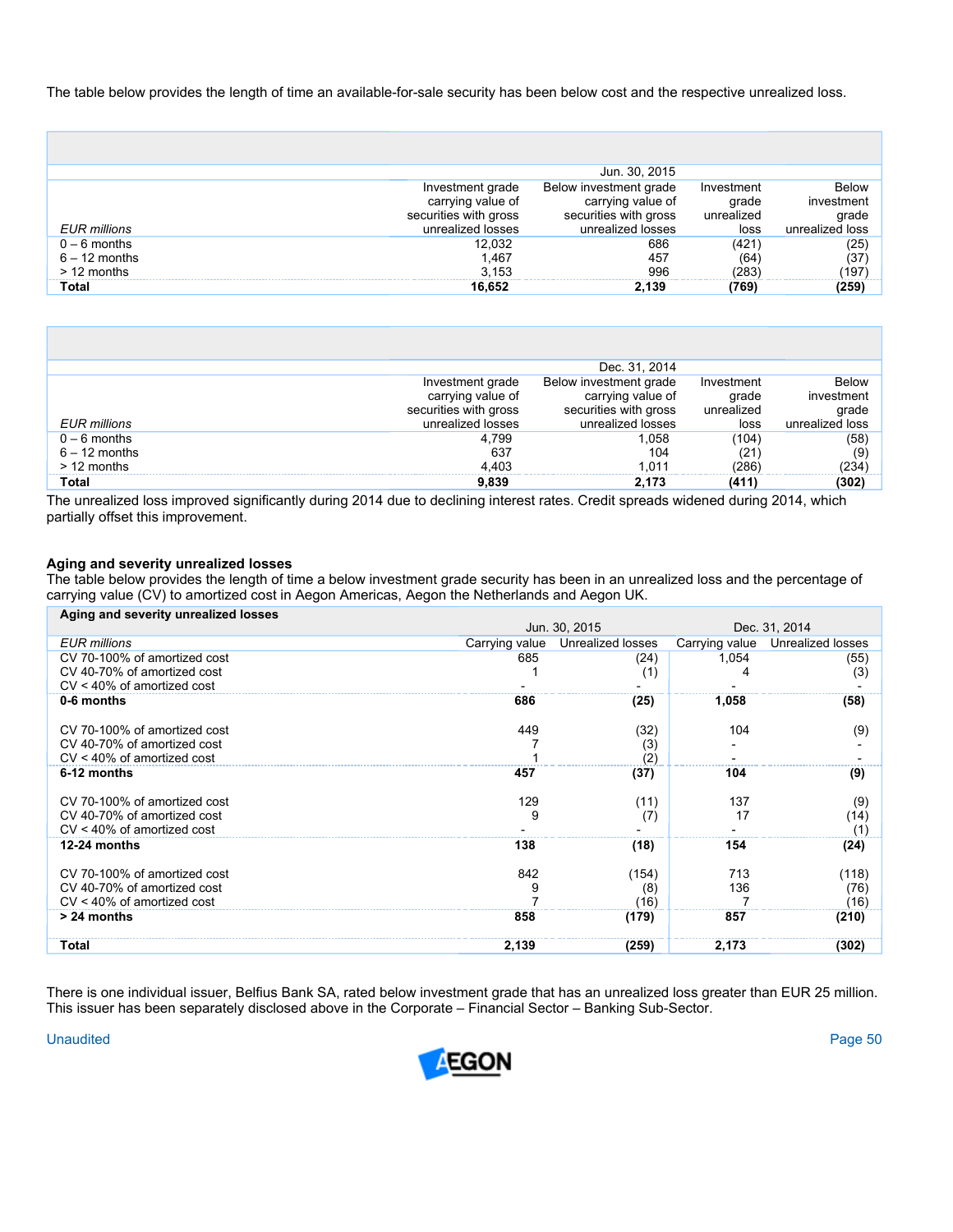# **Realized gains and losses on debt securities of Aegon Americas, Aegon the Netherlands and Aegon UK**

The following table provides the realized gains and losses on the debt securities of Aegon Americas, Aegon the Netherlands and Aegon UK for the six months ended June 30, 2015, and June 30, 2014.

| <b>Gross realized losses</b>                     |     |                                            |
|--------------------------------------------------|-----|--------------------------------------------|
| <b>EUR</b> millions                              |     | Gross realized gains Gross realized losses |
| June 30, 2015                                    |     |                                            |
| Debt securities                                  | 368 | 16                                         |
| June 30, 2014<br>------------------------------- |     |                                            |
| Debt securities                                  | 219 | エク<br>ັບ∠                                  |

The table below provides the length of time the security was below cost prior to the sale and the respective realized loss for assets not considered impaired.

| <b>Gross realized losses</b> |                 |            |       |
|------------------------------|-----------------|------------|-------|
| <b>EUR</b> millions          | $0 - 12$ months | >12 months | Total |
| June 30, 2015                |                 |            |       |
| Debt securities              | (81)            | (35)       | 116)  |
| June 30, 2014                |                 |            |       |
| Debt securities              | (31             | (21        |       |

# **Impairment losses and recoveries**

The composition of Aegon Americas, Aegon the Netherlands and Aegon UK's bond impairment losses and recoveries by issuer for the six months ended June 30, 2015 and June 30, 2014 is presented in the table below. Those issuers with impairments or recoveries above EUR 25 million are specifically noted.

|                                                                                          | Jun. 30,<br>2015         | Jun. 30,<br>2014         |
|------------------------------------------------------------------------------------------|--------------------------|--------------------------|
| EUR millions                                                                             | (impairment)<br>Recovery | (impairment)<br>Recovery |
| Impairments:<br>Other (none individually greater than EUR 25 million)<br><b>Subtotal</b> | (33)<br>(33)             | (12)<br>(12)             |
| <b>Recoveries:</b><br><b>Total recoveries</b><br><b>Subtotal</b>                         | (28)<br>(28)             | 29<br>29                 |
| Net (impairments) and recoveries                                                         | (5)                      | 18                       |

# **Net (impairments) and recoveries**

Net impairments for the six months ended June 30, 2015, totaled EUR (5) million (six months ended June 30, 2014: EUR 18 million net recoveries).

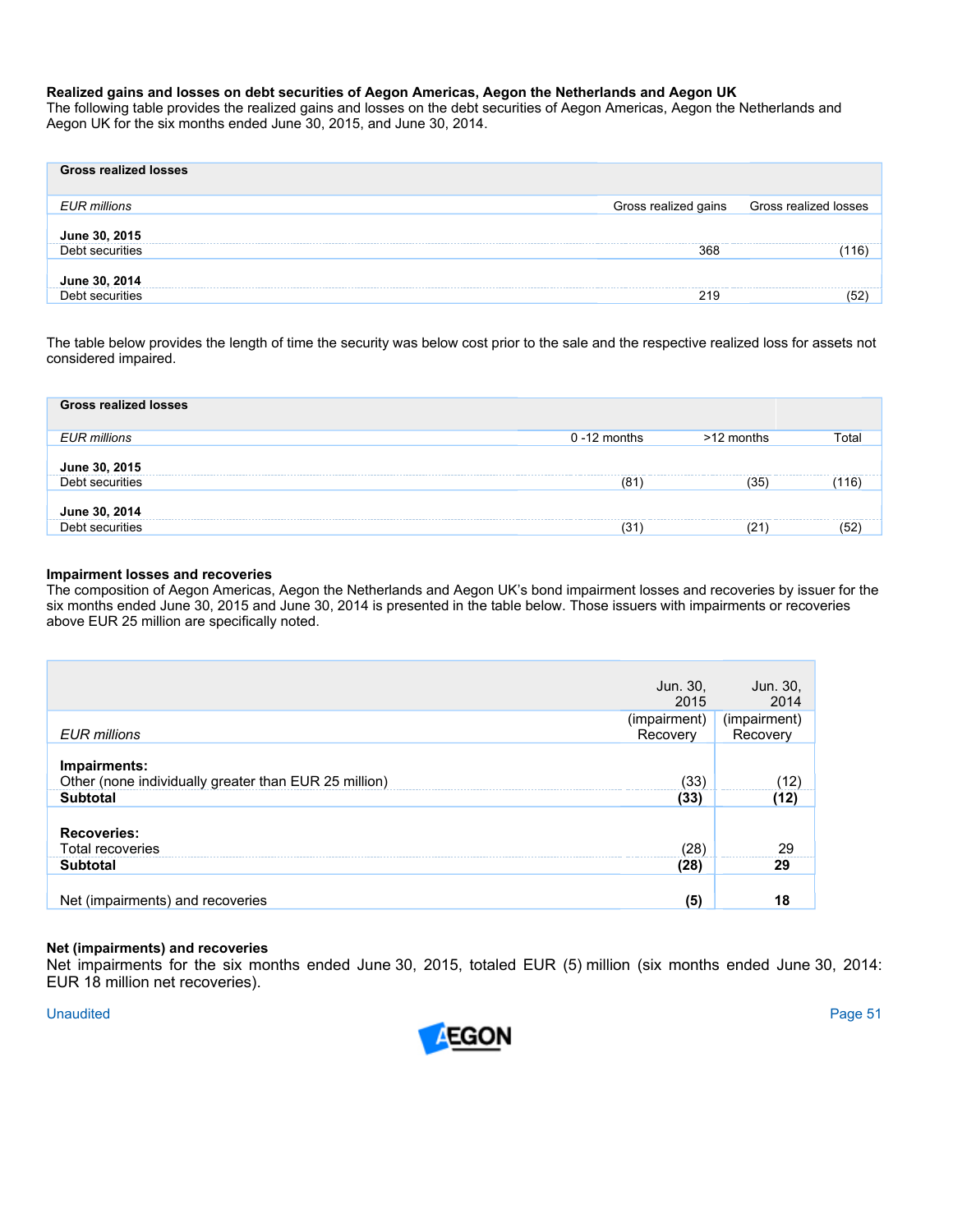For the six months ended June 30, 2015, Aegon recognized EUR 28 million (six months ended June 30, 2014: EUR 29 million) in recoveries on previously impaired securities. In each case where a recovery was taken on structured securities, improvements in underlying cash flows for the security were documented and modeling results improved significantly. Recoveries on non-structured securities were supported by documented credit events combined with significant market value improvements.

## **Equity instruments classified as available-for-sale**

Objective evidence of impairment of an investment in an equity instrument classified as available-for-sale includes information about significant changes with an adverse effect that have taken place in the technological, market, economic or legal environment in which the issuer operates, and indicates that the cost of the investment in the equity instrument may not be recovered. A significant or prolonged decline in the fair value of an investment in an equity instrument below its cost is also objective evidence of impairment. Significant or prolonged decline is generally defined within Aegon as an unrealized loss position for more than six months or a fair value of less than 80% of the cost price of the investment. Additionally, as part of an ongoing process, the equity analysts actively monitor earnings releases, company fundamentals, new developments and industry trends for any signs of possible impairment.

These factors typically require significant management judgment. The impairment review process has resulted in EUR 2 million of impairment charges for the six months ended June 30, 2015 (six months ended June 30, 2014: EUR 2 million) for Aegon Americas, Aegon the Netherlands and Aegon UK.

As of June 30, 2015, there are EUR 98 million of gross unrealized gains and no gross unrealized losses in the equity portfolio of Aegon (December 31, 2014: EUR 239 million of gross unrealized gains and EUR 8 million of gross unrealized losses). There are no securities held by Aegon with an unrealized loss above EUR 5 million. The table below represents the unrealized gains and losses on share positions held by Aegon Americas, Aegon the Netherlands and Aegon UK.

| Unrealized losses on shares |       |                        |                                          |                                                                   |                              |                                                                    |                               |
|-----------------------------|-------|------------------------|------------------------------------------|-------------------------------------------------------------------|------------------------------|--------------------------------------------------------------------|-------------------------------|
| <b>EUR</b> millions         | basis | Cost Carrying<br>value | Net<br>unrealized<br>gains /<br>(losses) | Carrying value<br>of securities with<br>gross unrealized<br>qains | Gross<br>unrealized<br>gains | Carrying value of<br>securities with<br>gross unrealized<br>losses | Gross<br>unrealized<br>losses |
| June 30, 2015               |       |                        |                                          |                                                                   |                              |                                                                    |                               |
| Shares                      | 435   | 625                    | 190                                      | 553                                                               | 200                          | 71                                                                 | (10)                          |
| December 31, 2014           |       |                        |                                          |                                                                   |                              |                                                                    |                               |
| Shares                      | 444   | 610                    | 166                                      | 538                                                               | 177                          | 72                                                                 |                               |
|                             |       |                        |                                          |                                                                   |                              |                                                                    |                               |

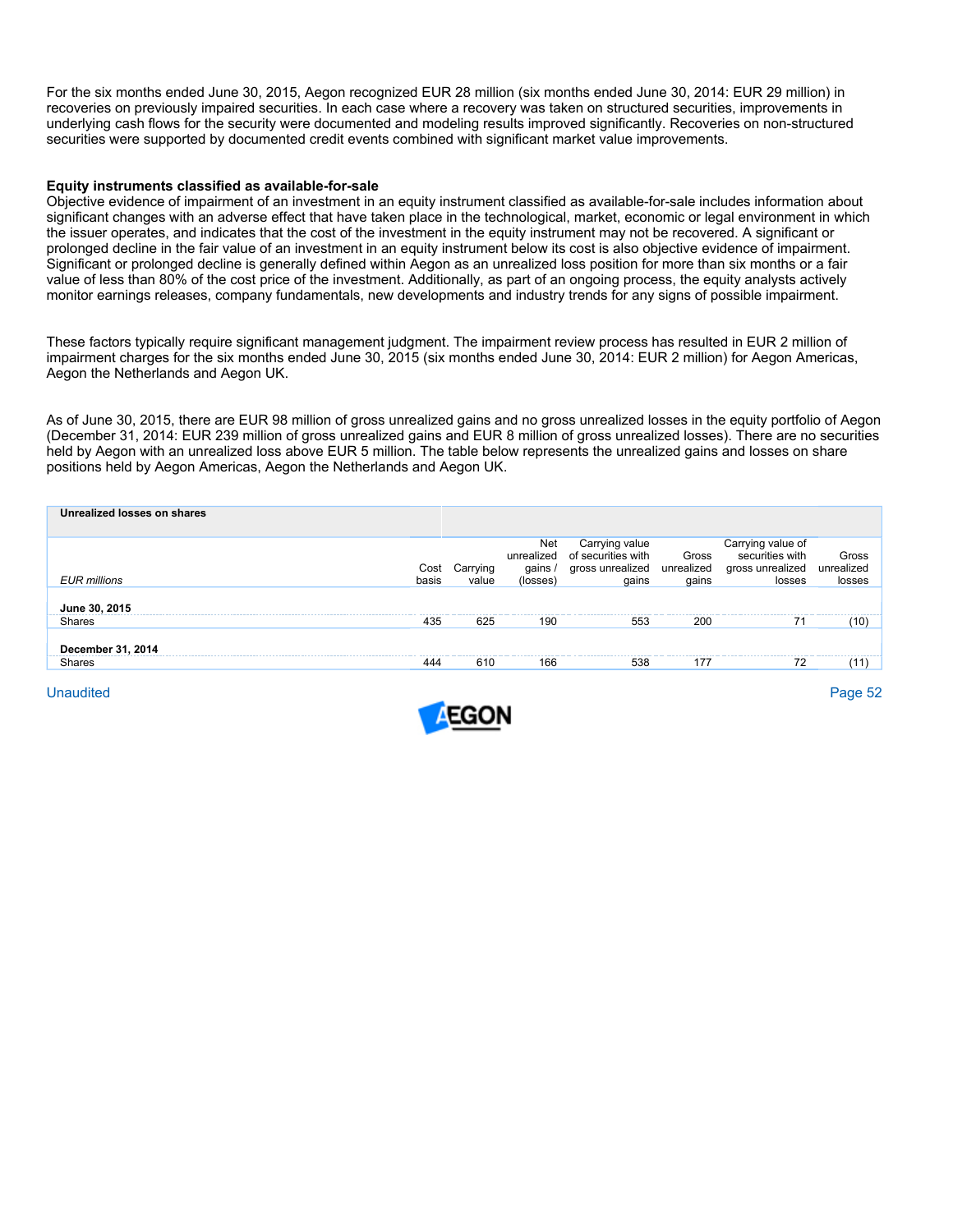The composition of shares by industry sector in an unrealized loss position held by Aegon Americas, Aegon the Netherlands and Aegon UK at June 30, 2014, and December 31, 2014 is presented in the table below.

| Unrealized losses on shares                     |                                                               |                               |                                                               |                               |  |
|-------------------------------------------------|---------------------------------------------------------------|-------------------------------|---------------------------------------------------------------|-------------------------------|--|
|                                                 | Jun. 30, 2015                                                 |                               | Dec. 31, 2014                                                 |                               |  |
| EUR millions                                    | Carrying value<br>of instruments<br>with unrealized<br>losses | Gross<br>unrealized<br>losses | Carrying value<br>of instruments<br>with unrealized<br>losses | Gross<br>unrealized<br>losses |  |
| Consumer<br><b>Financials</b><br>Funds<br>Other | 13<br>54                                                      | (10)                          | 12<br>54<br>5                                                 |                               |  |
| Total                                           | 71                                                            | (10)                          | 72                                                            |                               |  |

# **Impairment losses on shares**

The table below provides the length of time the shares held by Aegon Americas, Aegon the Netherlands and Aegon UK were below cost prior to impairment during the first six months of 2015 and during the first six months of 2014.

| Impairment losses on shares |                 |             |       |
|-----------------------------|-----------------|-------------|-------|
| <b>EUR millions</b>         | $0 - 12$ months | > 12 months | Гоtal |
| 2015                        |                 |             |       |
| Shares                      | רי              |             |       |
| 2014                        |                 |             |       |
| Shares                      |                 | -           |       |
|                             |                 |             |       |

**Unaudited** Unaudited Page 53

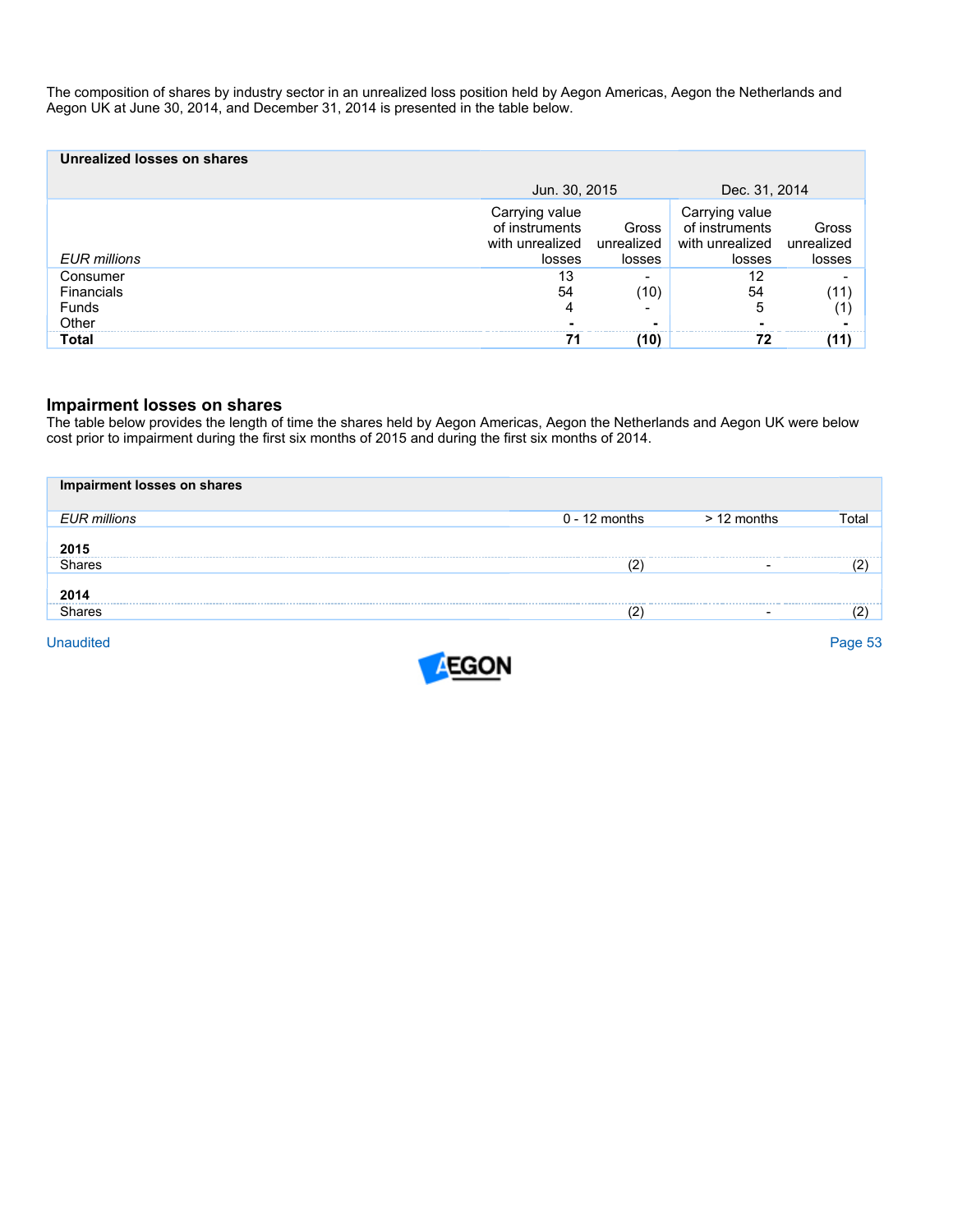# **2.5 Results of Operations – first six months 2015 compared to first six months 2014 i GENERAL**

|                                                                                                                  | Six months ended June 30 |             |                |
|------------------------------------------------------------------------------------------------------------------|--------------------------|-------------|----------------|
| <b>EUR millions</b>                                                                                              | 2015                     | 2014        | %              |
| Net underlying earnings                                                                                          | 777                      | 752         | 3              |
| tax on underlying earnings                                                                                       | 240                      | 260         | (8)            |
| Underlying earnings before tax geographically                                                                    | 1,018                    | 1,012       | 1              |
|                                                                                                                  | 648                      | 633         | $\overline{c}$ |
| Americas<br>The Netherlands                                                                                      | 267                      | 259         | 3              |
| United Kingdom                                                                                                   | 72                       | 58          | 24             |
| <b>New Markets</b>                                                                                               | 113                      | 123         | (8)            |
| Holding and other                                                                                                | (83)                     | (62)        | (34)           |
| Underlying earnings before tax                                                                                   | 1,018                    | 1,012       | 1              |
| Fair value items                                                                                                 | (239)                    | (654)       | 63             |
| Realized gains/(losses) on investments                                                                           | 252                      | 308         | (18)           |
| Net impairments                                                                                                  | (4)                      | (11)        | 65             |
| Other income/(charges)<br>Run-off businesses                                                                     | (11)<br>11               | (20)<br>13  | 43<br>(20)     |
| Income before tax (excluding income tax from certain proportionately consolidated joint ventures and associates) | 1,026                    | 649         | 58             |
| Income tax from certain proportionately consolidated associates and joint ventures included in income before tax | 18                       | 5           |                |
| Income tax                                                                                                       | (198)                    | (127)       | 56             |
| Of which income tax from certain proportionately consolidated joint ventures and associates                      | (18)                     | (5)         |                |
| Net income                                                                                                       | 828                      | 522         | 59             |
| Net income / (loss) attributable to:                                                                             |                          |             |                |
| Equity holders of AEGON N.V.                                                                                     | 827                      | 522         | 59             |
| Non-controlling interests                                                                                        |                          |             |                |
| Commissions and expenses                                                                                         | 3,474                    | 2,898       | 20             |
| of which operating expenses                                                                                      | 1,825                    | 1,589       | 15             |
|                                                                                                                  |                          |             |                |
| New life sales<br>Life single premiums                                                                           | 2,483                    | 2.309       | 8              |
| Life recurring premiums annualized                                                                               | 820                      | 739         | 11             |
| Total recurring plus 1/10 single                                                                                 | 1.068                    | 970         | 10             |
| <b>New life sales</b>                                                                                            |                          |             |                |
| Americas                                                                                                         | 298                      | 241         | 24             |
| The Netherlands                                                                                                  | 62                       | 69          | (10)           |
| United Kingdom                                                                                                   | 531                      | 527         | 1              |
| New Markets                                                                                                      | 177                      | 133         | 33             |
| Total recurring plus 1/10 single                                                                                 | 1,068                    | 970         | 10             |
| New premium production accident and health insurance                                                             | 535                      | 497         | 8              |
| New premium production general insurance                                                                         | 42                       | 35          | 21             |
|                                                                                                                  |                          |             |                |
| Gross deposits (on and off balance sheet)<br>Americas                                                            | 20,619                   | 17,032      | 21             |
| The Netherlands                                                                                                  | 2,678                    | 1,077       |                |
| United Kingdom                                                                                                   | 168                      | 124         | 36             |
| <b>New Markets</b>                                                                                               | 11.994                   | 8,272       | 45             |
| <b>Total gross deposits</b>                                                                                      | 35,460                   | 26,504      | 34             |
|                                                                                                                  |                          |             |                |
| Net deposits (on and off balance sheet)                                                                          |                          |             |                |
| Americas                                                                                                         | 6.317                    | 5.215       | 21             |
| The Netherlands                                                                                                  | 1,150                    | 309         | 47             |
| United Kingdom<br>New Markets                                                                                    | 96<br>3,250              | 66<br>(240) |                |
| Total net deposits excluding run-off businesses                                                                  | 10,814                   | 5,350       |                |
| Run-off businesses                                                                                               | (324)                    | (782)       | (59)           |
| <b>Total net deposits</b>                                                                                        | 10,490                   | 4,568       |                |

**Unaudited** Unaudited Page 54

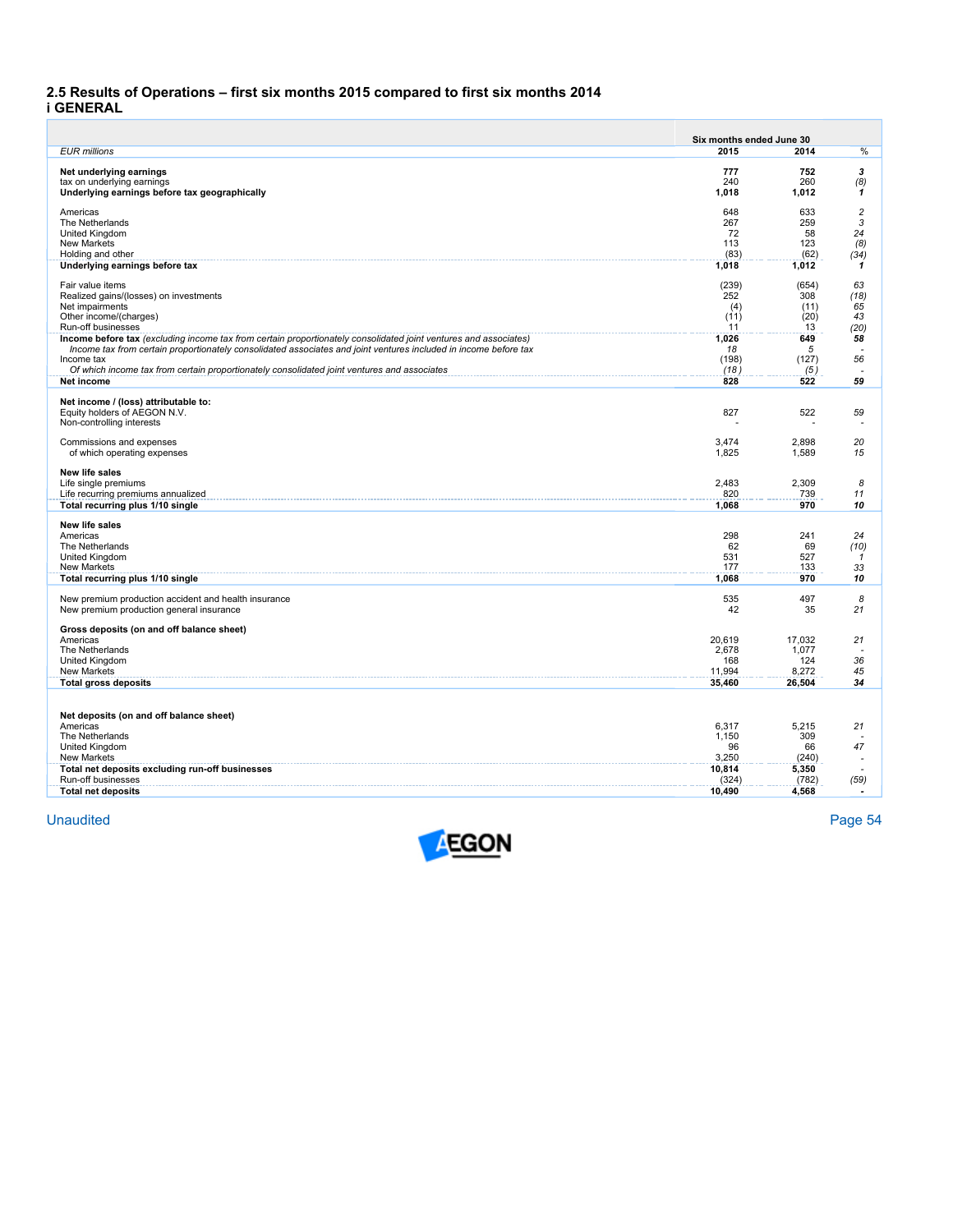# **Revenues geographically first six months 2015**

| FUR millions                                                                                                | Americas              | The<br>Netherlands    | United<br>Kingdom    | <b>New</b><br>Markets | Holdings<br>and other<br>activities | Eliminations       | Segment<br><b>Total</b>                       | Joint venture<br>& Associate<br>eliminations | Consolidated             |
|-------------------------------------------------------------------------------------------------------------|-----------------------|-----------------------|----------------------|-----------------------|-------------------------------------|--------------------|-----------------------------------------------|----------------------------------------------|--------------------------|
| Total life insurance gross premiums<br>Accident and health insurance premiums<br>General insurance premiums | 3.443<br>1.135        | 1.413<br>166<br>279   | 2,890<br>25<br>. .   | 1,372<br>96<br>122    |                                     | (51)               | 9,069<br>1.42 <sup>2</sup><br>40 <sup>°</sup> | (219)<br>(12)<br>(39)                        | 8,85'<br>1.410<br>362    |
| Total gross premiums<br>Investment income<br>Fees and commission income<br>Other revenues                   | 4.578<br>1.826<br>849 | 1.858<br>',185<br>172 | 2.915<br>1,235<br>21 | 1,590<br>142<br>403   | 192                                 | (54)<br>192<br>138 | 10.892<br>4.388<br>1.307                      | (270)<br>(28)<br>(100)                       | 10,622<br>4.360<br>1.208 |
| <b>Total revenues</b>                                                                                       | 7.260                 | 3.216                 | 4.171                | 2.139                 | 199                                 | (384)              | 16.601                                        | (402)                                        | 16.199                   |
| Number of employees, including agent-employees                                                              | 12.581                | 4,490                 | 2,555                | 8.314                 | 301                                 |                    | 28.24'                                        |                                              | 28,241                   |

# **Segment information**

Aegon conducts its operations through five primary reporting segments:

- 1. Aegon Americas: Covers business units in the United States, Canada, Brazil and Mexico, including any of the units' activities located outside these countries;
- 2. Aegon the Netherlands: Covers businesses operating in the Netherlands;
- 3. Aegon UK: Covers businesses operating in the United Kingdom;
- 4. New Markets: Covers businesses operating in Central & Eastern Europe; Asia, Spain and Portugal, as well as Aegon's variable annuity activities in Europe and Aegon Asset Management that are aggregated as one reportable segment due to their respective size;
- 5. Holding and other activities: Includes financing, employee and other administrative expenses of holding companies.

These segments are based on the business as presented in internal reports that are regularly reviewed by the Executive Board which is regarded as the chief operating decision maker.

Aegon's segment information is prepared by consolidating on a proportionate basis Aegon's joint ventures and associated companies.

### *Performance Measure*

A performance measure of reporting segments utilized by the Company is underlying earnings before tax. Underlying earnings before tax reflects Aegon's profit from underlying business operations and excludes components that relate to accounting mismatches that are dependent on market volatility or relate to events that are considered outside the normal course of business.

Aegon believes that its performance measure underlying earnings before tax provides meaningful information about the underlying results of Aegon's business, including insight into the financial measures that Aegon's senior management uses in managing the business. Among other things, Aegon's senior management is compensated based in part on Aegon's results against targets using underlying earnings before tax. While many other insurers in Aegon's peer group present substantially similar performance measures, the performance measures presented in this document may nevertheless differ from the performance measures presented by other insurers. There is no standardized meaning to these measures under IFRS or any other recognized set of accounting standards.

The reconciliation from underlying earnings before tax to income before tax, being the most comparable IFRS measure, is presented in the tables in this note.

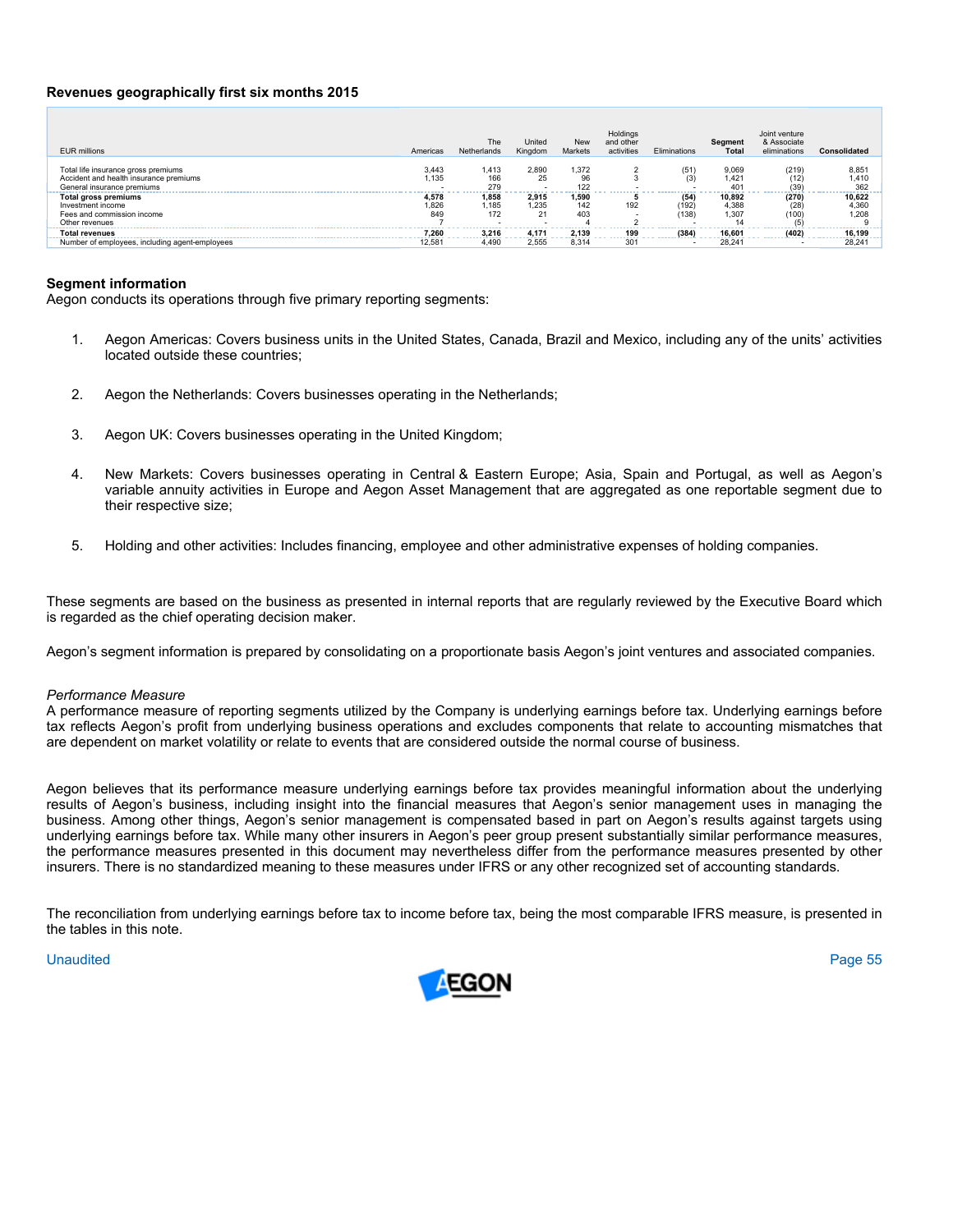#### **Net income**

Net income increased to EUR 828 million compared to the first half of 2014 mainly due to a lower loss on fair value items.

#### **Underlying earnings before tax**

Aegon's underlying earnings before tax in the first half of 2015 increased 1% to EUR 1,018 million compared to the first half of 2014. Favorable currency exchange rates and growth in variable annuity, pension in the United States and asset management balances more than offset adverse claims experience, negative persistency and the negative impact related to lower than anticipated reinvestment yields in the United States and Asia, divestments and the reduction in recurring earnings resulting from the assumption changes and model updates implemented in the United States the third quarter of 2014.

Underlying earnings before tax from the Americas increased 2% to EUR 648 million compared to the first half of 2014. Favorable currency movements and growth in variable annuity and pension balances more than offset adverse claims experience, the negative impact related to lower than anticipated reinvestment yields, lower fixed annuity earnings, divestments and the reduction in recurring earnings resulting from the assumption changes and model updates implemented in the third quarter of 2014.

In the Netherlands, underlying earnings before tax increased 3% to EUR 267 million compared to the first half of 2014. This was mainly driven by lower funding costs and favorable mortality results, which were partly offset by higher non-life claims and lower investment income.

Underlying earnings before tax from Aegon's operations in the United Kingdom were up 24% to EUR 72 million in the first half of 2015 compared to the first half of 2014, primarily due to favorable market movements and lower expenses.

Underlying earnings before tax from New Markets declined 8% to EUR 113 million compared to the first half of 2014. Higher asset management and performance fees, which were mainly driven by an increase in third-party business, were more than offset by higher surrenders in Poland following product changes implemented in the fourth quarter of 2014 and divestments in France and Spain.

Total holding costs increases 34% to EUR 83 million compared to the first half of 2014. This was primarily the result of higher net interest costs following a debt issuance to refinance a perpetual bond in the second quarter of 2014, the cost of which was previously directly accounted for through shareholders' equity. In addition, higher Solvency II related expenses and the non-recurrence of a gain from interest on taxes recorded in the first quarter of 2014 also had a negative impact.

#### *Fair value items*

The loss from fair value items improved to EUR 239 million compared to the first half of 2014. This improvement was mainly driven by a lower loss on the mortgage hedging program in the Netherlands, which was impacted by declining interest rates in the first half of 2014.

#### *Realized gains on investments*

Realized gains on investments declined to EUR 252 million compared to the first half of 2014. These were primarily related to portfolio rebalancing in the Netherlands in a low rate environment.

#### *Impairment charges*

Impairments remained low as a result of the favorable credit environment and amounted to EUR 4 million negative.

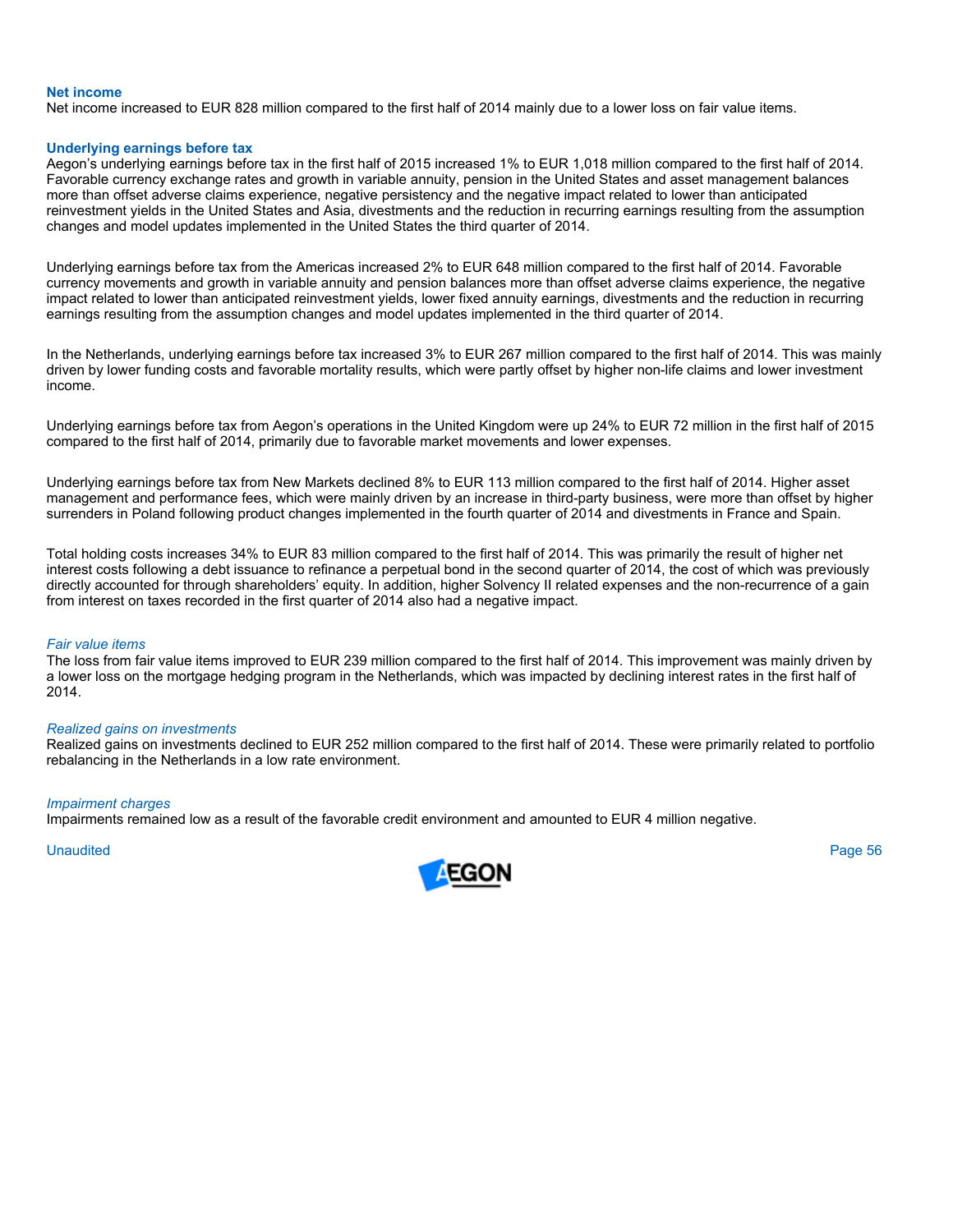#### *Other charges*

Other charges amounted to EUR 11 million, the result of charges for policyholder taxes in the United Kingdom, which were offset by an equal amount in the income tax line.

#### *Run-off businesses*

The result from run-off businesses decreased to EUR 11 million compared to the first half of 2014.

#### *Income tax*

Income tax amounted to a loss of EUR 198 million in the first half of 2015. The effective tax rate on underlying earnings before tax was 31%, mainly driven by tax credits related to solar energy investments in the United States.

# **Operating expenses**

In the first half, operating expenses increased 15% to EUR 1.8 billion compared to the first half of 2014 driven by a stronger US dollar, higher investments in technology-related initiatives, higher Solvency II costs and an increase in defined benefit expenses. At constant currencies, the increase was 3%.

#### **Sales**

Gross deposits increased by 34% compared to the first half of 2014, driven by higher deposits in Aegon Asset Management and growth in bank deposits in the Netherlands. Net deposits, excluding run-off businesses, more than doubled to EUR 10.8 billion compared to the first half of 2014. A rise of inflows in Aegon Asset Management more than offset lower net inflows in variable annuities, which resulted from the enhanced alternative lump sum offer for the legacy GMIB block.

New life sales increased 10% compared to the first half of 2014, mainly due to increased sales of universal life products in the United States and Asia, and favorable currency movements.

New premium production for accident & health insurance increased 8% to EUR 535 million compared to the first half of 2014, as a lower contribution from portfolio acquisitions was more than offset by higher supplemental health sales and a stronger US dollar.

#### **Capital management**

Shareholders' equity increased EUR 0.9 billion compared to the end of 2014 to EUR 24.9 billion at June 30, 2015. This was primarily driven by retained earnings and favorable currency movements, which more than offset lower revaluation reserves on the fixed income portfolio as a result of higher interest rates and credit spreads. The revaluation reserves declined by EUR 1.1 billion to EUR 7.2 billion. Aegon's shareholders' equity, excluding revaluation reserves and defined benefit plan remeasurements, amounted to EUR 19.1 billion - or EUR 9.01 per common share at the end of the first half.

The gross leverage ratio improved to 27.7% in the first half of 2015, well within the target range of 26-30%, driven by earnings generated in the first half of 2015, net of payment of the final dividend. Excess capital in the holding increased to EUR 1.5 billion, as dividends paid to the holding and the proceeds of the divestment of La Mondiale Participations more than offset the payment of the final dividend for 2014, interest payments, the effect of currency hedges and operating expenses.

At June 30, 2015, Aegon's Insurance Group Directive (IGD) ratio amounted to 206%. The capital in excess of the S&P AA threshold in the United States remained above the target level at USD 1.0 billion, despite higher dividends paid to the holding than earnings generated over the period. The IGD ratio, excluding Aegon Bank, in the Netherlands increased to ~225%, due to earnings generated in the first half of 2015. The Pillar I ratio in the United Kingdom, including the with-profit fund, declined to ~135%, resulting from the negative impact of downgrades in the investment portfolio.

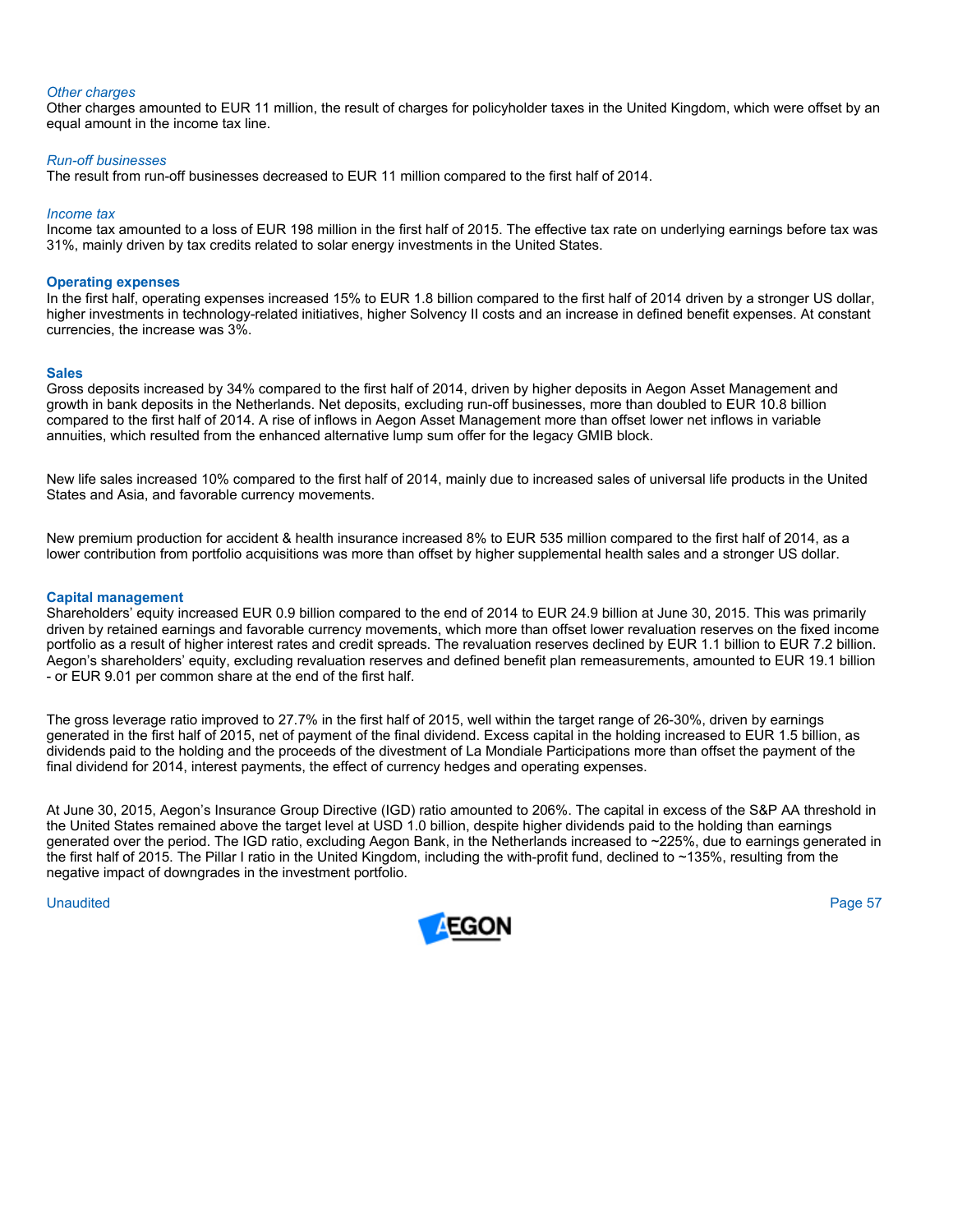# **ii AMERICAS**

|                                                                                                                                        |                       | Six months ended June 30 |                   |                    |                      |                         |
|----------------------------------------------------------------------------------------------------------------------------------------|-----------------------|--------------------------|-------------------|--------------------|----------------------|-------------------------|
| In millions                                                                                                                            | 2015                  | 2014                     | $\frac{0}{6}$     | 2015               | 2014                 | %                       |
|                                                                                                                                        | <b>USD</b>            | <b>USD</b>               |                   | <b>EUR</b>         | <b>EUR</b>           |                         |
| Net underlying earnings                                                                                                                | 543                   | 608                      | (11)              | 487                | 443                  | 10                      |
| Tax on underlying earnings                                                                                                             | 180                   | 260                      | (31)              | 161                | 190                  | (15)                    |
| Underlying earnings before tax by line of business                                                                                     | 723                   | 868                      | (17)              | 648                | 633                  | $\overline{2}$          |
| Life insurance                                                                                                                         | 69                    | 178                      | (61)              | 62                 | 130                  | (53)                    |
| Accident & health insurance                                                                                                            | 95                    | 131                      | (28)              | 85                 | 96                   | (11)                    |
| Life & Protection                                                                                                                      | 164                   | 309                      | (47)              | 147                | 226                  | (35)                    |
| Retirement plans<br>Mutual funds                                                                                                       | 140<br>21             | 126<br>23                | 11                | 126<br>19          | 92<br>17             | 36<br>15                |
| Variable annuities                                                                                                                     | 284                   | 229                      | (6)<br>$\dot{24}$ | 254                | 167                  | 52                      |
| <b>Fixed annuities</b>                                                                                                                 | 65                    | 110                      | (41)              | 58                 | 80                   | (27)                    |
| Stable value solutions                                                                                                                 | 51                    | 55                       | (8)<br>3          | 45                 | 40                   | 13                      |
| Investment & retirement<br>Canada                                                                                                      | 561                   | 543<br>14                |                   | 502                | 396<br>10            | 27                      |
| Latin America                                                                                                                          | (1)                   | $\overline{2}$           |                   | (1)                | -1                   |                         |
| Underlying earnings before tax                                                                                                         | 723                   | 868                      | (17)              | 648                | 633                  | $\overline{\mathbf{2}}$ |
|                                                                                                                                        | (423)                 | (229)                    |                   | (379)              | (167)                |                         |
| Fair value items<br>Realized gains/(losses) on investments                                                                             | (60)                  | 82                       | (85)              | (54)               | 60                   | (127)                   |
| Net impairments                                                                                                                        | 5                     | 25                       | (79)              | 5                  | 18                   | (74)                    |
| Other income/(charges)                                                                                                                 |                       | (11)                     |                   |                    | (8)                  |                         |
| Run-off businesses<br>Income before tax (excluding income tax from certain proportionately consolidated joint ventures and associates) | 12<br>257             | 18<br>754                | (35)<br>(66)      | 11<br>230          | 13<br>550            | (20)<br>(58)            |
| Income tax from certain proportionately consolidated associates and joint ventures included in income before tax                       | $\overline{c}$        | $\overline{2}$           | (23)              | -1                 | 1                    | 37                      |
| Income tax                                                                                                                             | (5)                   | (157)                    | 97                | (4)                | (115)                | 96                      |
| Of which income tax from certain proportionately consolidated joint ventures and associates                                            | (2)                   | (2)                      | 23                | (1)                | (1)                  | (37)                    |
| Net income                                                                                                                             | 252                   | 597                      | (58)              | 226                | 435                  | (48)                    |
| Net income / (loss) attributable to:                                                                                                   |                       |                          |                   |                    |                      |                         |
| Equity holders of AEGON N.V.                                                                                                           | 252                   | 597                      | (58)              | 226                | 435                  | (48)                    |
|                                                                                                                                        | 2.345                 | 2.255                    | $\overline{4}$    | 2.101              | 1.645                | 28                      |
| Commissions and expenses<br>of which operating expenses                                                                                | 903                   | 925                      | (2)               | 809                | 675                  | 20                      |
|                                                                                                                                        |                       |                          |                   |                    |                      |                         |
| New life sales                                                                                                                         |                       |                          |                   |                    |                      |                         |
| Life single premiums                                                                                                                   | 78<br>325             | 146<br>316               | (47)              | 70<br>291          | 106<br>230           | (35)                    |
| Life recurring premiums annualized<br>Total recurring plus 1/10 single                                                                 | 333                   | 330                      | 3<br>$\mathbf{1}$ | 298                | 241                  | 27<br>24                |
|                                                                                                                                        |                       |                          |                   |                    |                      |                         |
| Life & protection                                                                                                                      | 311                   | 277                      | 12                | 278                | 202                  | 38                      |
| Canada<br>Latin America                                                                                                                | 22                    | 34<br>18                 | $20\,$            | 20                 | 25<br>13             | 47                      |
| Total recurring plus 1/10 single                                                                                                       | 333                   | 330                      | 1                 | 298                | 241                  | 24                      |
|                                                                                                                                        |                       |                          |                   |                    |                      |                         |
| New premium production accident and health insurance                                                                                   | 566                   | 647                      | (13)              | 507                | 472                  | $\overline{7}$          |
|                                                                                                                                        |                       |                          |                   |                    |                      |                         |
|                                                                                                                                        |                       |                          |                   |                    |                      |                         |
|                                                                                                                                        |                       | Six months ended June 30 |                   |                    |                      |                         |
| In millions                                                                                                                            | 2015<br><b>USD</b>    | 2014<br><b>USD</b>       | %                 | 2015<br><b>EUR</b> | 2014<br><b>EUR</b>   | %                       |
|                                                                                                                                        |                       |                          |                   |                    |                      |                         |
| Gross deposits (on and off balance sheet) by line of business                                                                          |                       |                          |                   |                    |                      |                         |
| Life & protection                                                                                                                      | $\boldsymbol{\Delta}$ | 4                        | (14)              | -3                 | 3                    | 6                       |
| Retirement plans<br>Mutual funds                                                                                                       | 15,858<br>2,531       | 16,429<br>2,163          | (3)<br>17         | 14,207<br>2,268    | 11,989<br>1,578      | 19<br>44                |
| Variable annuities                                                                                                                     | 4,466                 | 4,513                    | (1)               | 4,001              | 3,293                | 22                      |
| <b>Fixed annuities</b>                                                                                                                 | 151                   | 159                      | (5)               | 135                | 116                  | 16                      |
| Investment & retirement<br>Canada                                                                                                      | 23,006                | 23,263<br>63             | (1)               | 20,611             | 16,976               | 21                      |
| Latin America                                                                                                                          | 6                     | 9                        | (34)              | 5                  | 46<br>$\overline{7}$ | (19)                    |
| <b>Total gross deposits</b>                                                                                                            | 23,015                | 23,340                   | (1)               | 20,619             | 17,032               | 21                      |
|                                                                                                                                        |                       |                          |                   |                    |                      |                         |
| Net deposits (on and off balance sheet) by line of business<br>Life & protection                                                       | (22)                  | (19)                     | (13)              | (19)               | (14)                 | (38)                    |
| Retirement plans                                                                                                                       | 6.651                 | 7,270                    | (9)               | 5.959              | 5.305                | 12                      |
| Mutual funds                                                                                                                           | (49)                  | 357                      |                   | (44)               | 261                  |                         |
| Variable annuities                                                                                                                     | 1.388                 | 2.331                    | (40)              | 1.244              | 1.701                | (27)                    |
| <b>Fixed annuities</b><br>Stable value solutions                                                                                       | (918)                 | (1, 439)<br>(1, 193)     | 36                | (822)              | (1,050)<br>(871)     | 22                      |
| Investment & retirement                                                                                                                | 7,073                 | 7,325                    | (3)               | 6,337              | 5,345                | 19                      |
| Canada                                                                                                                                 |                       | (165)                    |                   |                    | (120)                |                         |
| Latin America<br>Total net deposits excluding run-off businesses                                                                       | 7.051                 | 6<br>7,147               | (1)               | 6.317              | 5.215                | 21                      |
| Run-off businesses                                                                                                                     | (361)                 | (1,072)                  | 66                | (324)              | (782)                | 59                      |
| <b>Total net deposits</b>                                                                                                              | 6,690                 | 6,075                    | 10                | 5,993              | 4,433                | 35                      |

# **Exchange rates**

Closing exchange rates

|                   |            | USD    | CAD    |
|-------------------|------------|--------|--------|
| June 30, 2015     | EUR        | 1.1142 | 1.3910 |
| December 31, 2014 | <b>EUR</b> | 1.3692 | 1.4584 |

# Weighted average exchange rates

|          |     | USD    | CAD   |
|----------|-----|--------|-------|
| YTD 2015 | EUR | 1.1162 | ، ، ن |
| YTD 2014 | EUR | 1.3704 | .5033 |

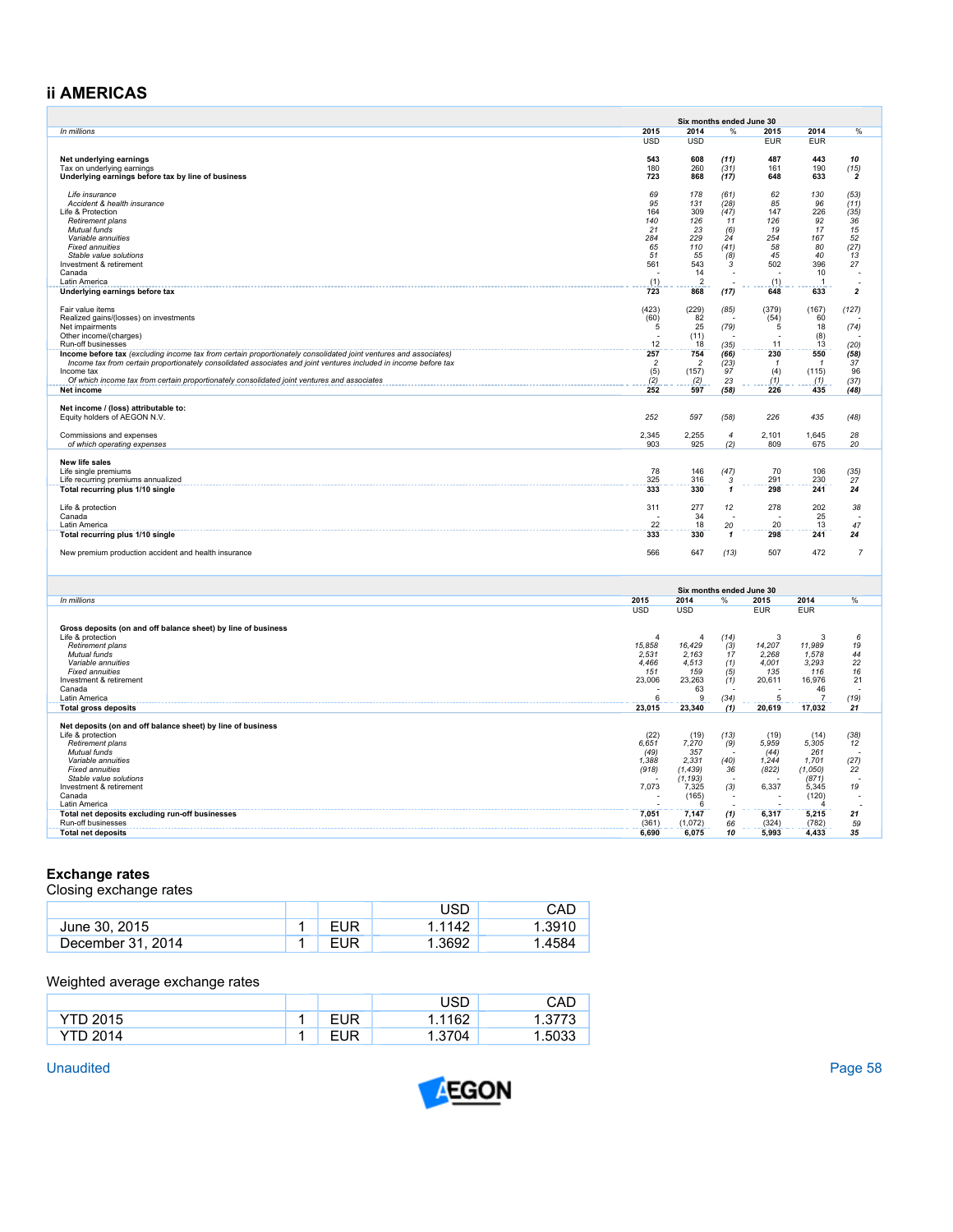#### **Net income**

Net income from Aegon's businesses in the Americas declined to USD 252 million in the first half of 2015 compared to the first half of 2014, driven by lower underlying earnings before tax, higher losses from fair value items and losses on investments.

Realized losses on investments of USD 60 million were primarily driven by an underperformance of oil and gas related investments. Gross impairments remained low and were more than offset by recoveries on residential mortgage-backed securities, resulting in a net positive USD 5 million in the first half of 2015.

The results of run-off businesses declined to USD 12 million compared to the first half of 2014.

### **Underlying earnings before tax**

Underlying earnings before tax from the Americas in the first half of 2015 amounted to USD 723 million. Compared to the first half 2014, higher underlying earnings before tax from growth in the variable annuity and pension balances, driven by both markets and net inflows, were more than offset by adverse claims experience, the impact of the actuarial assumption changes and model updates implemented in the third quarter of 2014, lower fixed annuity underlying earnings before tax and the divestment of Canada.

- Life & Protection underlying earnings before tax declined to USD 164 million compared to the first half of 2014. underlying earnings before tax from life insurance amounted to USD 69 million, which included adverse mortality, adverse persistency and the negative impact related to lower than anticipated reinvestment yields. Part of the unfavorable mortality was caused by normal seasonality; however, both frequency and severity of claims were higher than expected. Accident & health insurance underlying earnings before tax amounted to USD 95 million, driven by adverse claims experience and higher claims in long-term care.
- Underlying earnings before tax from Investments & Retirement increased by 3% to USD 561 million compared to the first half of 2014. Retirement plan earnings increased by 11% to USD 140 million compared to the first half of 2014, due to higher fee income from higher account balances. Variable annuity underlying earnings before tax were up 24% to USD 284 million compared to the first half of 2014, the result of higher fee income from higher account balances and model adjustments. Underlying earnings before tax from retail mutual funds declined slightly to USD 21 million compared to the first half of 2014. Fixed annuity underlying earnings before tax declined to USD 65 million compared to the first half of 2014, driven by the impact of continued balance reduction and an adjustment to the intangible balances that resulted from asset portfolio changes. Underlying earnings before tax from stable value solutions declined to USD 51 million compared to the first half of 2014, due to lower account balances resulting from net outflows.
- Latin America contributed a loss of USD 1 million in underlying earnings before tax.

## **Fair value items**

Results from fair value items amounted to a loss of USD 423 million. Fair value hedges with an accounting match, which include the hedges on Aegon's GMWB variable annuities, contributed a loss of USD 111 million, primarily caused by the tightening of the spread between the swap and treasury curves. The loss on fair value hedges without an accounting match under IFRS, relating to the macro hedge on the GMIB variable annuities block, was USD 228 million. This was driven by an increase in interest rates impacting the death benefit riders on withdrawal benefit contracts, adjustments to the equity hedge program, rising equity markets and losses related to the successful uptake of the enhanced alternative lump sum offering for legacy GMIB products. Fair value investments amounted to a loss of USD 76 million, primarily driven by an underperformance of oil and gas related investments, private equity and hedge funds. Other fair value items amounted to a loss of USD 10 million, mainly resulting from the decline in value of interest rate hedges that protect against low interest rates.

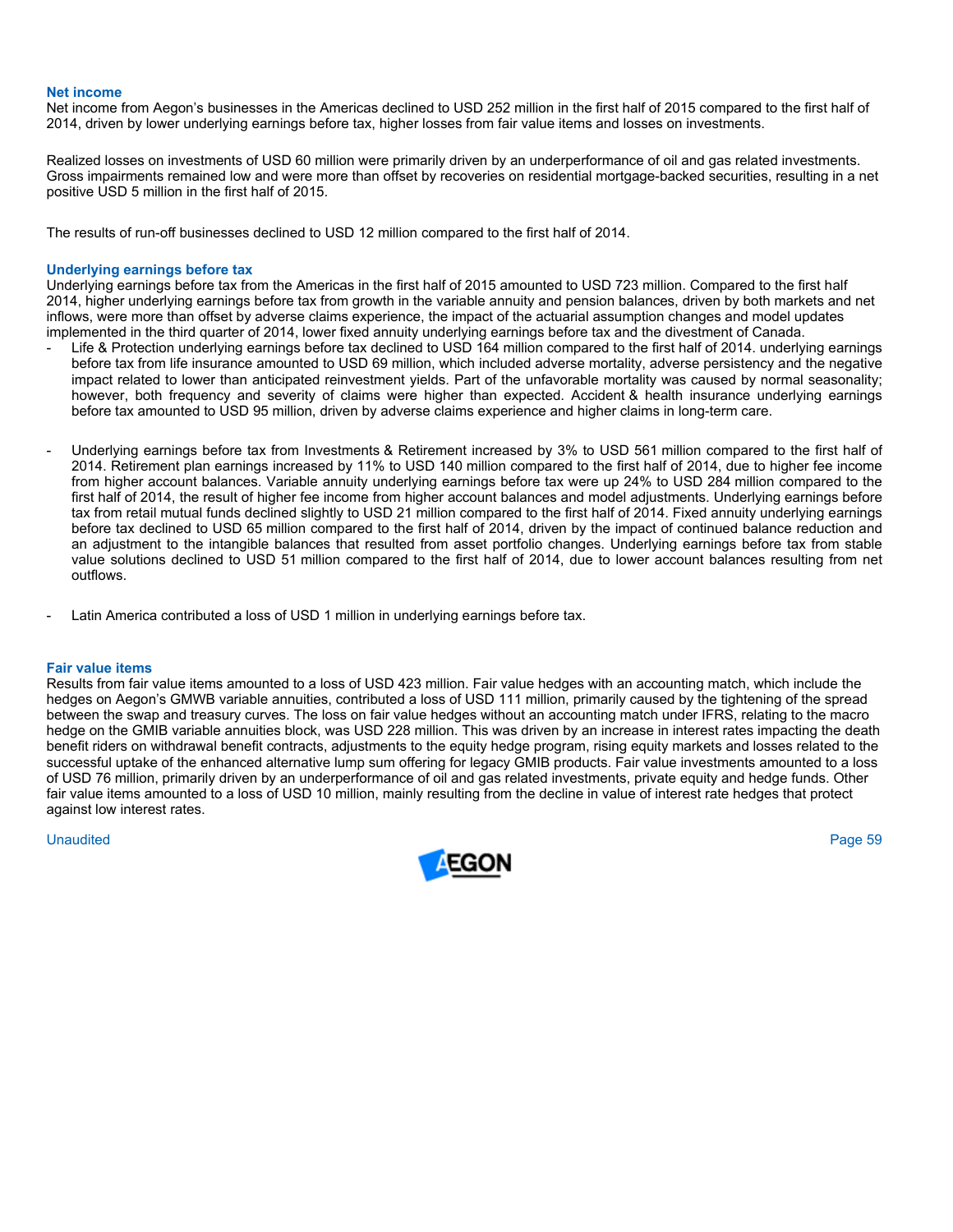# **Operating expenses**

Operating expenses decreased to USD 903 million compared to the first half of 2014, mainly due to the divestment of Canada. Excluding this divestment, expenses increased by 4% compared with the first half of 2014. This was driven by growth of the business, investments in technology and higher employee benefit expenses, the latter being partly related to the drop in interest rates.

# **Sales**

New life sales were up 1% to USD 333 million compared to the first half of 2014, as growth in indexed universal life production more than offset the divestment of Canada and the withdrawal of the universal life secondary guarantee product due to the low interest rate environment. New premium production for accident and health insurance declined to USD 566 million compared to the first half of 2014, mainly resulting from a lower contribution from portfolio acquisitions than in the comparable quarter. Excluding these acquisitions, sales were 2% higher than in the first half of 2014.

Gross deposits amounted to USD 23.0 billion. Gross deposits in pensions declined to USD 15.9 billion compared to the first half of 2014, primarily due to lower takeover deposits. However, recurring deposits increased compared with the first half of 2014, both from new plan participants and higher contributions resulting from the continued focus on retirement readiness. Gross deposits in variable annuities were stable at USD 4.5 billion compared to the first half of 2014, as product adjustments implemented in the previous quarters in response to the low interest rate environment dampened growth. Gross deposits in mutual funds were up 17% to USD 2.5 billion compared to the first half of 2014.

Net deposits, excluding run-off businesses, were stable at USD 7.1 billion compared to the first half of 2014. Net deposits for retirement plans were down to USD 6.7 billion compared to the first half of 2014, driven by lower takeover deposits and higher contract discontinuances. In the first half of 2015, the asset retention rate increased to approximately 13%, up from 11% in the first half of 2014. Net deposits in variable annuities amounted to USD 1.4 billion, mainly due to outflows resulting from the successful enhanced alternative lump sum offer for the legacy GMIB block, which generated outflows of USD 0.8 billion. Net deposits on the core variable annuity block remained approximately USD 2.2 billion. Net outflows in mutual funds were USD 49 million. Fixed annuities experienced net outflows of USD 0.9 billion in line with the strategic repositioning of the business.

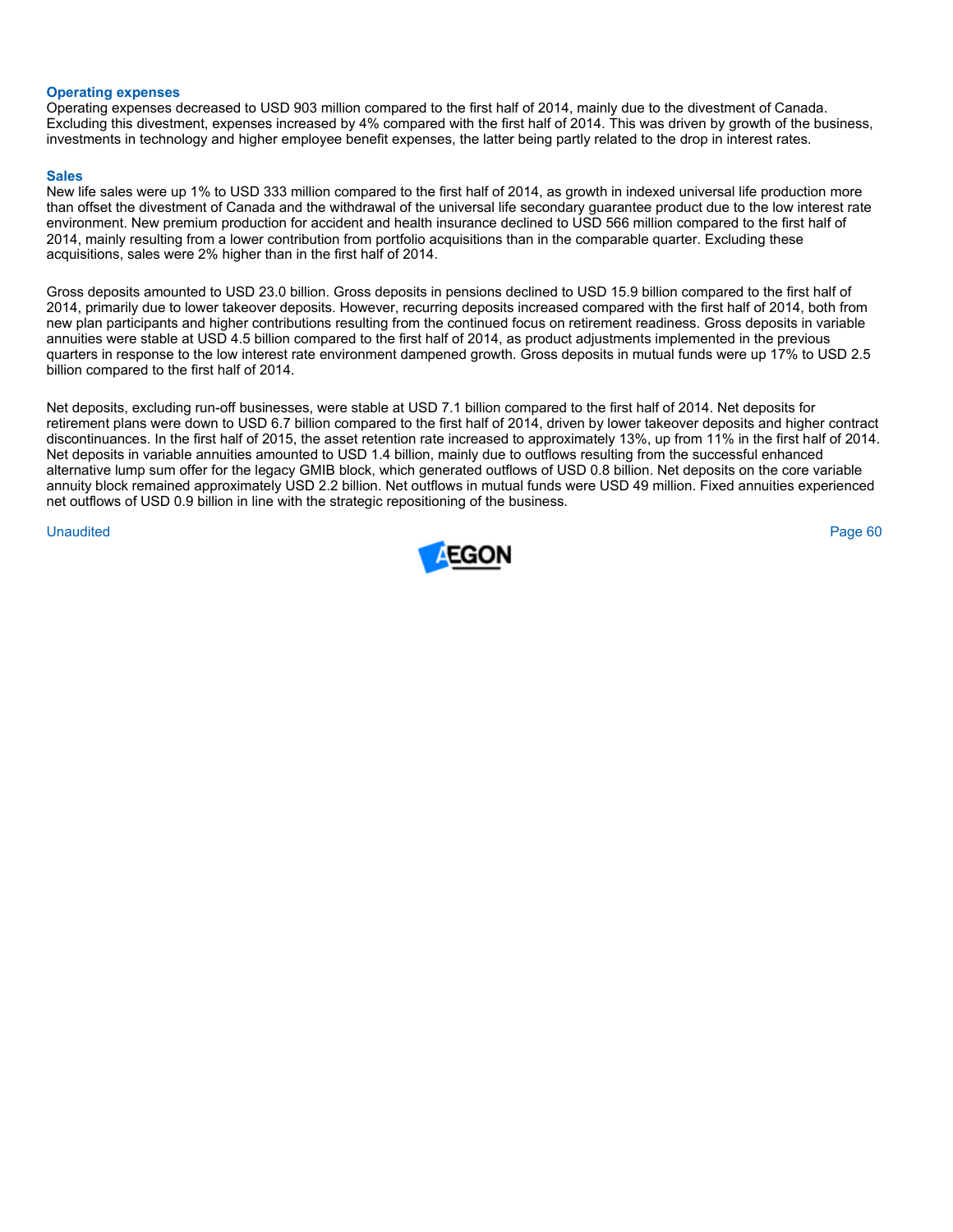## **iii THE NETHERLANDS**

|                                                               | Six months ended June 30 |                |                          |
|---------------------------------------------------------------|--------------------------|----------------|--------------------------|
| <b>EUR</b> millions                                           | 2015                     | 2014           | $\frac{0}{6}$            |
|                                                               |                          |                |                          |
|                                                               | 207                      | 202            | 3                        |
| Net underlying earnings                                       |                          |                |                          |
| Tax on underlying earnings                                    | 60                       | 58             | $\overline{4}$           |
| Underlying earnings before tax by line of business            | 267                      | 259            | 3                        |
|                                                               |                          |                |                          |
| Life and Savings                                              | 162                      | 152            | $\overline{7}$           |
| Pensions                                                      | 106                      | 96             | 11                       |
| Non life                                                      | (10)                     | 4              |                          |
| <b>Distribution</b>                                           | $\overline{7}$           | $\overline{7}$ | (4)                      |
|                                                               |                          | $\mathbf 1$    |                          |
| Share in underlying earnings before tax of associates         | $\overline{2}$           |                | 135                      |
| Underlying earnings before tax                                | 267                      | 259            | 3                        |
|                                                               |                          |                |                          |
| Fair value items                                              | 246                      | (443)          |                          |
| Realized gains/(losses) on investments                        | 241                      | 131            | 84                       |
| Net impairments                                               | (8)                      | (4)            | (79)                     |
| Other income/(charges)                                        |                          |                |                          |
|                                                               | (22)                     | (8)            | (171)                    |
| Income before tax                                             | 725                      | (65)           |                          |
|                                                               |                          |                |                          |
| Income tax                                                    | (168)                    | 26             |                          |
| Net income                                                    | 557                      | (38)           | $\overline{\phantom{0}}$ |
|                                                               |                          |                |                          |
| Net income / (loss) attributable to:                          |                          |                |                          |
|                                                               | 557                      |                |                          |
| Equity holders of AEGON N.V.                                  |                          | (38)           |                          |
|                                                               |                          |                |                          |
| Commissions and expenses                                      | 539                      | 518            | $\overline{4}$           |
| of which operating expenses                                   | 410                      | 380            | 8                        |
|                                                               |                          |                |                          |
| New life sales                                                |                          |                |                          |
| Life single premiums                                          | 401                      | 576            | (30)                     |
|                                                               |                          |                |                          |
| Life recurring premiums annualized                            | 22                       | 12             | 86                       |
| Total recurring plus 1/10 single                              | 62                       | 69             | (10)                     |
|                                                               |                          |                |                          |
| Life and Savings                                              | 19                       | 21             | (13)                     |
| Pensions                                                      | 44                       | 48             | (9)                      |
|                                                               |                          |                |                          |
| Total recurring plus 1/10 single                              | 62                       | 69             | (10)                     |
|                                                               |                          |                |                          |
| New premium production accident and health insurance          | $\overline{7}$           | 7              | $\mathcal I$             |
| New premium general insurance                                 | 15                       | 14             | $\overline{c}$           |
|                                                               |                          |                |                          |
| Gross deposits (on and off balance sheet) by line of business |                          |                |                          |
|                                                               |                          |                |                          |
| Life and Savings                                              | 2,610                    | 1,042          | 150                      |
| Pensions                                                      | 68                       | 35             | 98                       |
| <b>Total gross deposits</b>                                   | 2,678                    | 1,077          | 149                      |
|                                                               |                          |                |                          |
| Net deposits (on and off balance sheet) by line of business   |                          |                |                          |
| Life and Savings                                              | 1,082                    | 275            |                          |
| Pensions                                                      | 68                       |                |                          |
|                                                               |                          | 35             | 98                       |
| <b>Total net deposits</b>                                     | 1,150                    | 309            |                          |

#### **Net income**

Net income from Aegon's businesses in the Netherlands increased to EUR 557 million for the first half of 2015 compared to the first half of 2014. Fair value items amounted to EUR 246 million, mainly a result of the positive impact of rising credit spreads and interest rates in the first half of 2015. Realized gains on investments increased to EUR 241 million compared to the first half of 2014 and were the result of portfolio rebalancing in a low rate environment. Impairments amounted to EUR 8 million negative. Other charges amounted to EUR 22 million and included a EUR 11 million charge for the restructuring of the non-life business.

#### **Underlying earnings before tax**

Underlying earnings before tax from Aegon's operations in the Netherlands increased to EUR 267 million compared to the first half of 2014. This increase was mainly the result of higher investment income, lower funding costs and favorable mortality, which more than offset higher non-life claims.

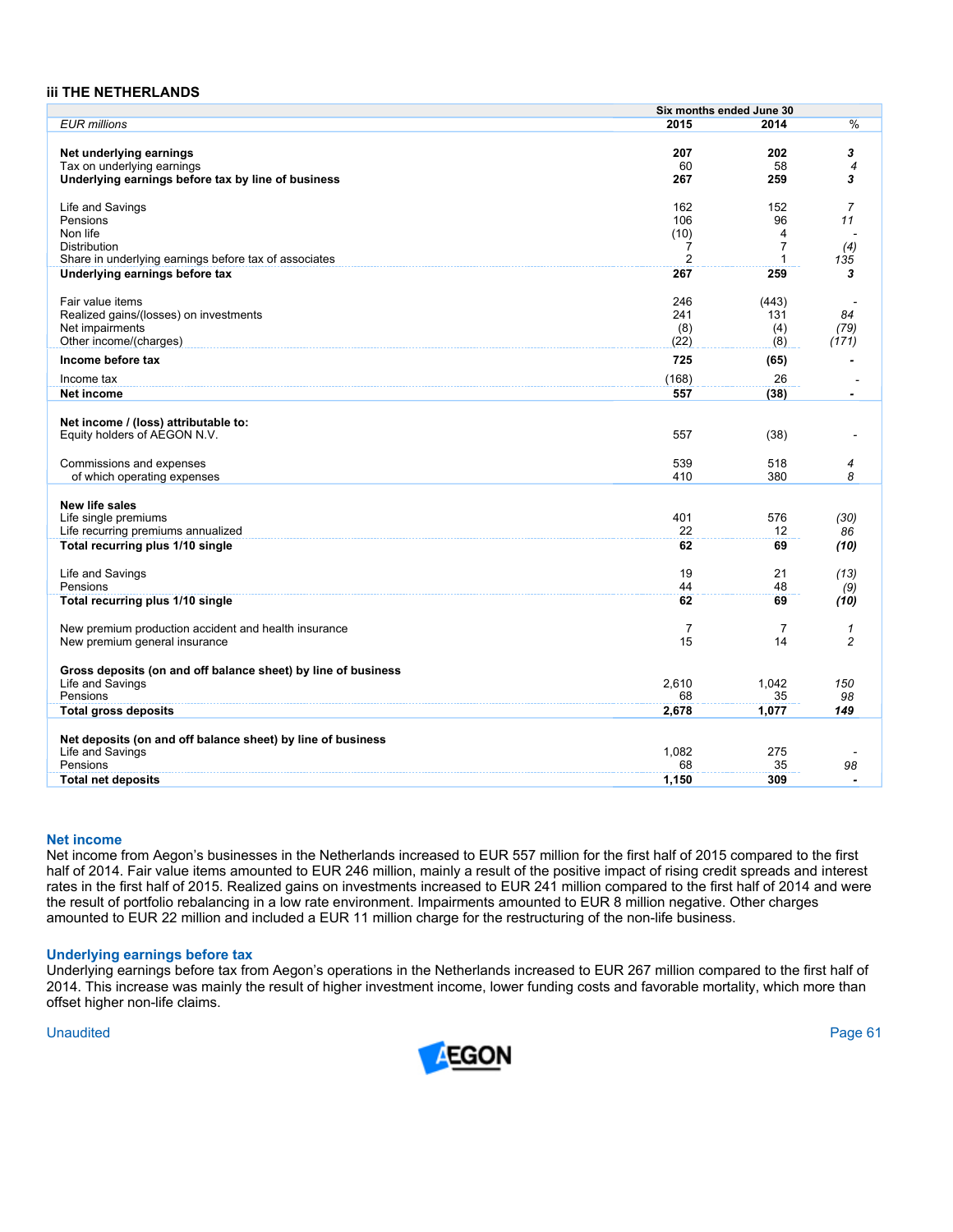- Life & Savings underlying earnings before tax increased to EUR 162 million compared to the first half of 2014. This was mainly driven by higher investment income, primarily generated by profitable mortgage production, and lower funding costs.
- Underlying earnings before tax from the Pension business were up to EUR 106 million compared to the first half of 2014. Favorable mortality more than offset lower investment income. The latter was the result of rebalancing the fixed income portfolio.
- The underlying earnings before tax from the Non-life business amounted to a loss of EUR 10 million. This was driven by a continuation of the high level of claims in the proxy channel and commercial lines. Aegon has taken the decision to restructure its non-life activities and is on track to achieve the announced exits of its proxy channel and commercial lines business before yearend 2015.
- Underlying earnings before tax from the distribution businesses were stable at EUR 7 million compared to the first half of 2014, as lower fee income was offset by lower expenses.

# **Operating expenses**

Operating expenses increased to EUR 410 million compared to the first half of 2014, mainly the result of a EUR 11 million charge related to the non-life business, investments to support the growth of the pension administration business and new ventures. In addition, employee benefit plan expenses increased as a result of the low interest rate environment.

### **Sales and deposits**

New life sales amounted to EUR 62 million. Pension sales declined to EUR 44 million compared to the first half of 2014, due to the absence of pension buyouts in the current low interest rate environment. Individual life sales were down to EUR 19 million compared to the first half of 2014, driven by the competition from bank products.

Gross deposits amounted to EUR 2.7 billion, which was mainly the result of the performance of Knab, Aegon's online bank in the Netherlands.

Production of mortgages amounted to EUR 2.4 billion, of which EUR 1 billion was related to third-party investor demand. Premium production for accident & health and general insurance amounted to EUR 22 million.

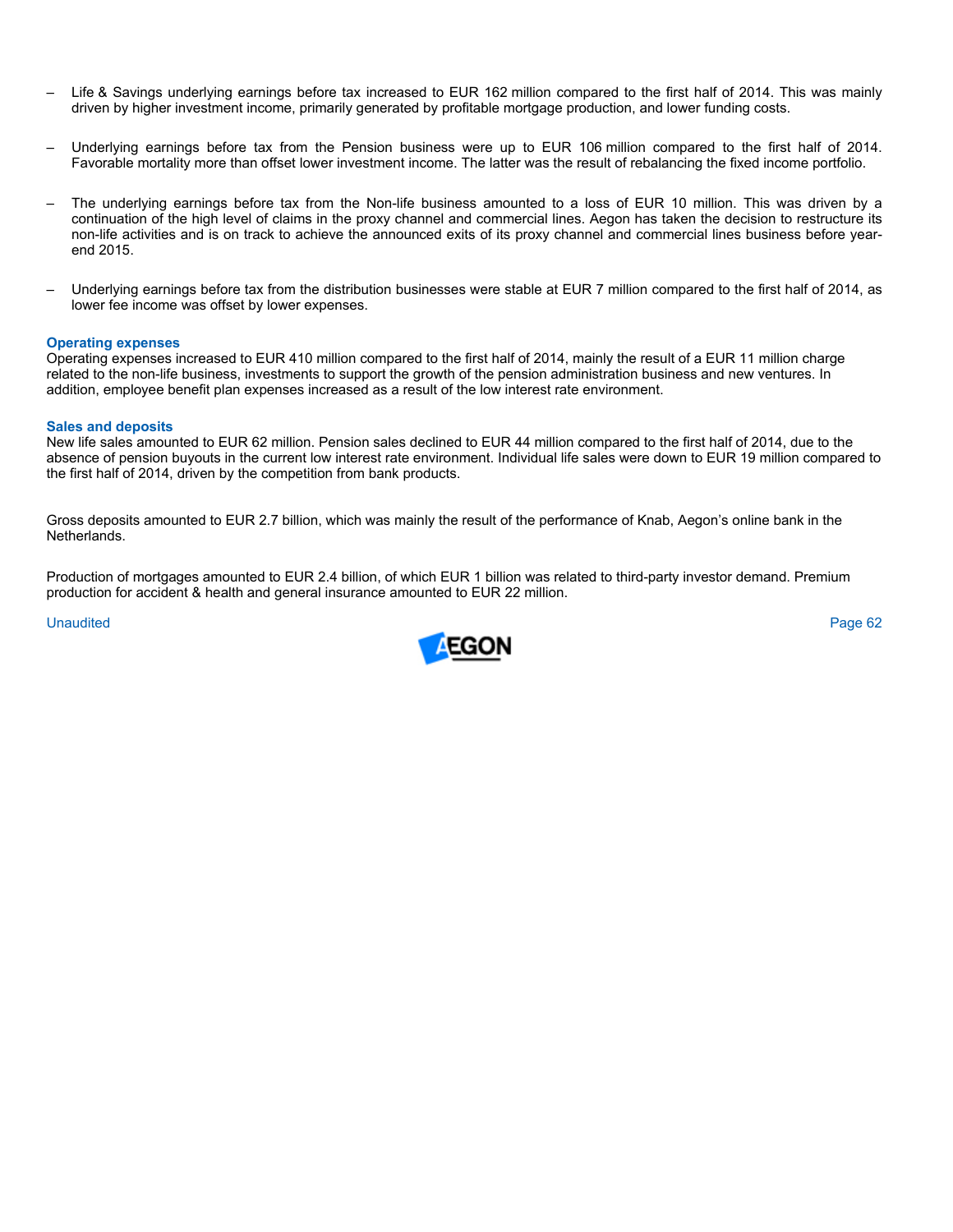# **iv UNITED KINGDOM**

|                                                               |                | Six months ended June 30 |               |                |              |                         |
|---------------------------------------------------------------|----------------|--------------------------|---------------|----------------|--------------|-------------------------|
| In millions                                                   | 2015           | 2014                     | $\frac{9}{6}$ | 2015           | 2014         | %                       |
|                                                               | <b>GBP</b>     | <b>GBP</b>               |               | <b>EUR</b>     | <b>EUR</b>   |                         |
| Net underlying earnings                                       | 53             | 48                       | 11            | 72             | 58           | 24                      |
| Tax on underlying earnings                                    |                |                          |               | $\overline{1}$ | $\mathbf{1}$ |                         |
| Underlying earnings before tax by line of business            | 53             | 48                       | 10            | 72             | 58           | 24                      |
|                                                               |                |                          |               |                |              |                         |
| Life                                                          | 35             | 39                       | (11)          | 47             | 47           |                         |
| Pensions                                                      | 18             | 9                        | 102           | 25             | 11           | 127                     |
| Underlying earnings before tax                                | 53             | 48                       | 10            | 72             | 58           | 24                      |
|                                                               |                |                          |               |                |              |                         |
| Fair value items                                              | (22)           | (13)                     | (68)          | (30)           | (16)         | (88)                    |
| Realized gains/(losses) on investments                        | 41             | 93                       | (56)          | 56             | 113          | (50)                    |
| Other income/(charges)<br>Income before tax                   | $\overline{7}$ | (2)                      |               | 10             | (2)          |                         |
| Income tax attributable to policyholder return                | 80<br>(7)      | 126<br>(16)              | (37)<br>52    | 109<br>(10)    | 154<br>(19)  | (29)<br>46              |
| Income before tax on shareholders return                      | 72             | 111                      | (35)          | 99             | 135          | (27)                    |
| Income tax on shareholders return                             | (4)            | (14)                     | 68            | (6)            | (17)         | 65                      |
| Net income                                                    | 68             | 97                       | (30)          | 93             | 118          | (21)                    |
|                                                               |                |                          |               |                |              |                         |
| Net income / (loss) attributable to:                          |                |                          |               |                |              |                         |
| Equity holders of AEGON N.V.                                  | 68             | 97                       | (30)          | 93             | 118          | (21)                    |
|                                                               |                |                          |               |                |              |                         |
| Commissions and expenses                                      | 260            | 287                      | (9)           | 355            | 350          | $\overline{\mathbf{c}}$ |
| of which operating expenses                                   | 130            | 154                      | (16)          | 178            | 188          | (5)                     |
|                                                               |                |                          |               |                |              |                         |
| New life sales                                                |                |                          |               |                |              |                         |
| Life single premiums                                          | 779            | 907                      | (14)          | 1,064          | 1,104        | (4)                     |
| Life recurring premiums annualized                            | 311            | 342                      | (9)           | 425            | 416          | $\overline{c}$          |
| Total recurring plus 1/10 single                              | 389            | 433                      | (10)          | 531            | 527          | $\mathbf{1}$            |
|                                                               |                |                          |               |                |              |                         |
| Life<br>Pensions                                              | 26<br>363      | 27<br>406                | (3)<br>(11)   | 36<br>496      | 33<br>494    | 9                       |
| Total recurring plus 1/10 single                              | 389            | 433                      | (10)          | 531            | 527          | $\mathbf{1}$            |
|                                                               |                |                          |               |                |              |                         |
| Gross deposits (on and off balance sheet) by line of business |                |                          |               |                |              |                         |
| Pensions                                                      | 123            | 102                      | 21            | 168            | 124          | 36                      |
| <b>Total gross deposits</b>                                   | 123            | 102                      | 21            | 168            | 124          | 36                      |
|                                                               |                |                          |               |                |              |                         |
| Net deposits (on and off balance sheet) by line of business   |                |                          |               |                |              |                         |
| Variable annuities                                            | (29)           | (38)                     | 25            | (39)           | (46)         | 15                      |
| Pensions                                                      | 99             | 92                       | 8             | 135            | 112          | 21                      |
| <b>Total net deposits</b>                                     | 70             | 54                       | 31            | 96             | 66           | 47                      |
|                                                               |                |                          |               |                |              |                         |

# **Exchange rates**

Closing exchange rates

|                   |     | GRP    |
|-------------------|-----|--------|
| June 30, 2015     | FUR | 0.7085 |
| December 31, 2014 | FUR | 0.7760 |

Weighted average exchange rates

|                 |     | GΒ     |
|-----------------|-----|--------|
| <b>YTD 2015</b> | EUR | 7322   |
| <b>YTD 2014</b> | ΠR  | ባ ጸ212 |

## **Net income**

Net income from Aegon's businesses in the UK declined to GBP 68 million for the first half of 2015 compared to the first half of 2014. The loss from fair value items of GBP 22 million resulted from unrealized losses on equity hedges to protect the capital position and a charge relating to investments in inflation-linked bonds caused by a fall in inflation. Realized gains on investments declined to GBP 41 million compared to the first half of 2014 and were the result of portfolio rebalancing actions in order to reduce interest rate risk. Other income amounted to GBP 7 million, mainly driven by charges for policyholder taxes which were offset by an equal amount in the income tax line.

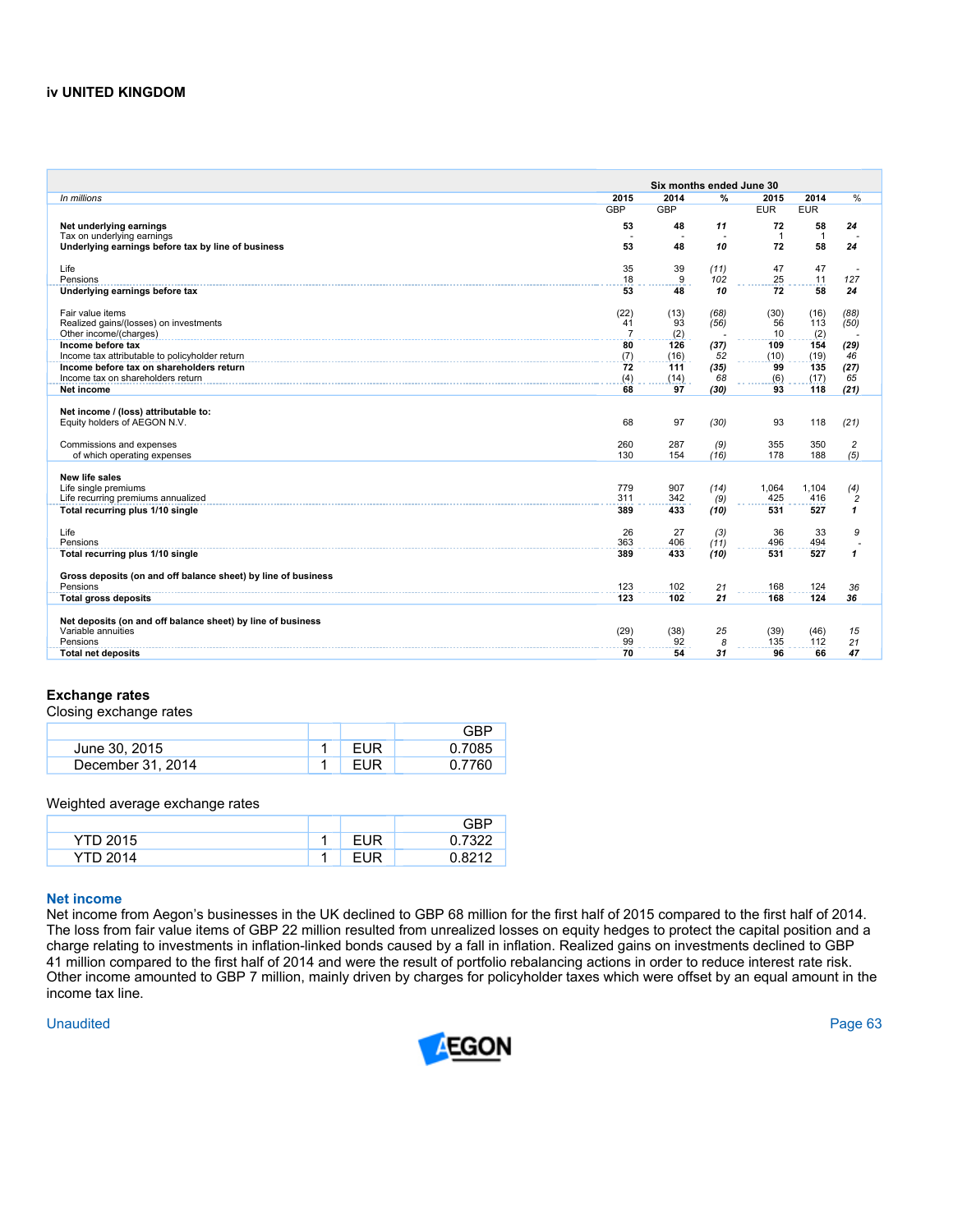#### **Underlying earnings before tax**

Underlying earnings before tax from Aegon's operations in the UK increased to GBP 53 million compared to the first half of 2014. This increase was mainly driven by lower expenses and positive market movements.

- Underlying earnings before tax from Life declined to GBP 35 million compared to the first half of 2014, as selective de-risking of the investment portfolio in order to improve Aegon's capital position under Solvency II was offset by the benefit from model updates.
- Underlying earnings before tax from Pensions were up to GPB 18 million compared to the first half of 2014, primarily driven by lower expenses and positive market movements.

#### **Operating expenses**

Operating expenses declined to GBP 130 million compared to the first half of 2014, driven by the reduction of business transformation costs and cost reduction programs.

#### **Sales and deposits**

The net inflow on Aegon's platform increased to GBP 1.0 billion compared to the first half of 2014, mainly driven by a combination of new money coming in and the upgrading of existing customers. As a result, total assets on the platform grew from the second quarter of 2014 to GBP 4.6 billion at the end of second quarter of 2015.

Total new life sales were down to GBP 389 million compared to the first half of 2014, mainly as a result of lower traditional pension production and lower volumes arising from auto-enrollment.

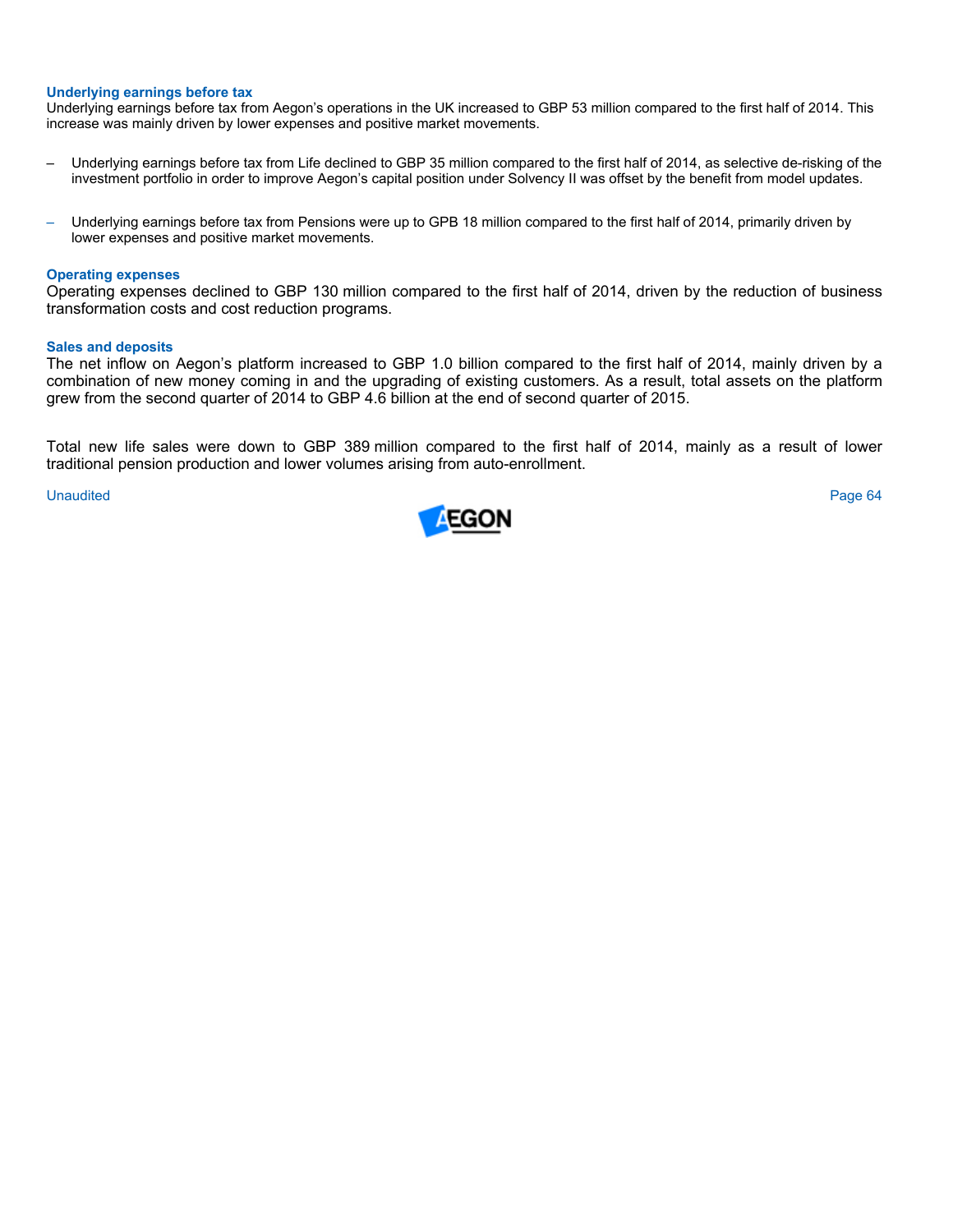# **v New Markets**

|                                                                                                                                            |                                | Six months ended June 30 |                      |
|--------------------------------------------------------------------------------------------------------------------------------------------|--------------------------------|--------------------------|----------------------|
| <b>EUR</b> millions                                                                                                                        | 2015                           | 2014                     | %                    |
| Net underlying earnings                                                                                                                    | 68                             | 89                       | (24)                 |
| Tax on underlying earnings                                                                                                                 | 46                             | 34                       | 35                   |
| Underlying earnings before tax by line of business                                                                                         | 113                            | 123                      | (8)                  |
|                                                                                                                                            |                                |                          |                      |
| Central & Eastern Europe                                                                                                                   | 15                             | 38                       | (60)                 |
| Asia                                                                                                                                       | (1)                            | 6                        |                      |
| Spain & Portugal<br>Variable Annuities Europe                                                                                              | 6<br>ä,                        | 19<br>$\overline{4}$     | (66)                 |
| Aegon Asset Management                                                                                                                     | 92                             | 56                       | (94)<br>64           |
| Underlying earnings before tax                                                                                                             | 113                            | 123                      | (8)                  |
|                                                                                                                                            |                                |                          |                      |
| Fair value items                                                                                                                           | (8)                            | 8                        |                      |
| Realized gains/(losses) on investments                                                                                                     | 9                              | $\overline{4}$           | 147                  |
| Net impairments                                                                                                                            | (1)                            | (24)                     | 97                   |
| Other income/(charges)<br>Income before tax (excluding income tax from certain proportionately consolidated joint ventures and associates) | 114                            | (1)<br>109               | 93<br>4              |
| Income tax from certain proportionately consolidated associates and joint ventures included in income before tax                           | 17                             | (4)                      |                      |
| Income tax                                                                                                                                 | (46)                           | (32)                     | (45)                 |
| Of which income tax from certain proportionately consolidated joint ventures and associates                                                | (17)                           | $\overline{4}$           |                      |
| Net income                                                                                                                                 | 67                             | 77                       | (13)                 |
|                                                                                                                                            |                                |                          |                      |
| Net income / (loss) attributable to:                                                                                                       |                                |                          |                      |
| Equity holders of AEGON N.V.                                                                                                               | 67<br>J.                       | 77<br>÷.                 | (13)                 |
| Non-controlling interests                                                                                                                  |                                |                          |                      |
| Commissions and expenses                                                                                                                   | 592                            | 473                      | 25                   |
| of which operating expenses                                                                                                                | 402                            | 320                      | 26                   |
|                                                                                                                                            |                                |                          |                      |
| New life sales                                                                                                                             |                                |                          |                      |
| Life single premiums                                                                                                                       | 949                            | 522                      | 82                   |
| Life recurring premiums annualized                                                                                                         | 82                             | 81                       | $\mathcal I$         |
| Total recurring plus 1/10 single                                                                                                           | 177                            | 133                      | 33                   |
|                                                                                                                                            |                                |                          |                      |
| Life and Savings<br>Associates                                                                                                             | 172<br>5                       | 130<br>3                 | 32<br>67             |
| Total recurring plus 1/10 single                                                                                                           | 177                            | 133                      | 33                   |
|                                                                                                                                            |                                |                          |                      |
| New premium production accident and health insurance                                                                                       | 22                             | 17                       | 29                   |
| New premium general insurance                                                                                                              | 27                             | 20                       | 35                   |
|                                                                                                                                            |                                |                          |                      |
| Gross deposits (on and off balance sheet) by line of business                                                                              |                                |                          |                      |
| Central & Eastern Europe                                                                                                                   | 109                            | 114                      | (5)                  |
| Asia                                                                                                                                       | 293<br>10                      | 252<br>$\mathbf{1}$      | 16<br>$\overline{a}$ |
| Spain & Portugal<br>Variable Annuities Europe                                                                                              | 180                            | 172                      | 5                    |
| Aegon Asset Management                                                                                                                     | 11,403                         | 7,732                    | 47                   |
| <b>Total gross deposits</b>                                                                                                                | 11,994                         | 8,272                    | 45                   |
|                                                                                                                                            |                                |                          |                      |
| Net deposits (on and off balance sheet) by line of business                                                                                |                                |                          |                      |
| Central & Eastern Europe                                                                                                                   | (13)                           | (1,453)                  | 99                   |
| Asia                                                                                                                                       | 263<br>$\overline{\mathbf{A}}$ | 240                      | 9                    |
| Spain & Portugal<br>Variable Annuities Europe                                                                                              | (73)                           | (2)<br>(30)              | (139)                |
| Aegon Asset Management                                                                                                                     | 3,069                          | 1,006                    |                      |
| <b>Total net deposits</b>                                                                                                                  | 3,250                          | (240)                    |                      |

# **Exchange rates**

Weighted average exchange rates for the currencies of the countries included in the New Markets segment, and which do not report in EUR, are summarized in the table below.

Weighted average exchange rates

|                            |   |            | <b>YTD 2015</b> | <b>YTD 2014</b> |
|----------------------------|---|------------|-----------------|-----------------|
| Czech Republic Krona (CZK) | 4 | <b>EUR</b> | 27.4844         | 27.4224         |
| Hungarian Forint (HUF)     | 1 | <b>EUR</b> | 306.9078        | 306.8401        |
| Indian Rupee (INR)         | 1 | <b>EUR</b> | 70.0807         | 83.0921         |
| New Turkish Lira (TRY)     | 1 | <b>EUR</b> | 2.8604          | 2.9670          |
| Polish Zloty (PLN)         | 1 | <b>EUR</b> | 4.14            | 4.1753          |
| Ren Min Bi Yuan (CNY)      |   | <b>EUR</b> | 6.9498          | 8.4753          |
| Romanian Leu (RON)         | 4 | <b>EUR</b> | 4.4453          | 4.4632          |
| Ukranian Grivna (UAH)      | 4 | <b>EUR</b> | 23.6996         | 14.4913         |

**Unaudited** Unaudited Page 65

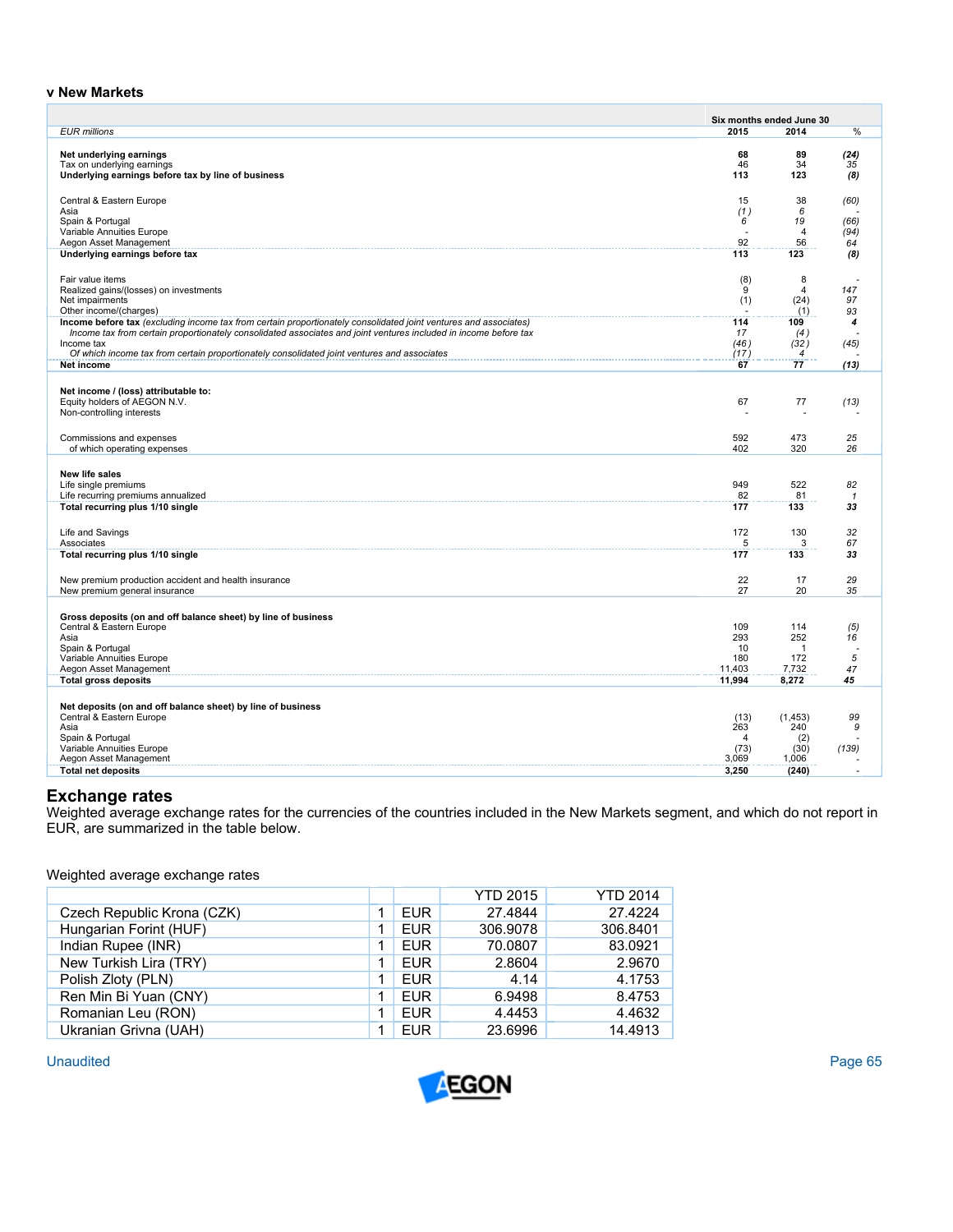#### **Net income**

Aegon's operations in New Markets recorded a net income of EUR 67 million for the first half of 2015. The loss from fair value items amounted to EUR 8 million mainly as a result of differences between the transactional and functional currencies at Variable Annuities Europe. Impairments of EUR 1 million related to the Hungarian mortgage portfolio. Realized gains amounted to EUR 9 million as a result of regular bond trading activities.

### **Underlying earnings before tax**

In the first half of 2015, Aegon's underlying earnings before tax from New Markets decreased to EUR 113 million compared to the first half of 2014 as higher asset management fees offset were more than offset by lower underlying earnings before tax in other markets and divestments.

- Underlying earnings before tax from Central & Eastern Europe (CEE) decreased to EUR 15 million compared to the first half of 2014 mainly due to increased surrenders in Poland following Aegon's decision in the fourth quarter of 2014 to cancel back-end loaded fees on unit-linked policies, which had an impact of EUR (17) million.
- Asia recorded underlying earnings before tax of EUR 1 million negative, which was mainly driven by unfavorable mortality experience of EUR 4 million and an impact of EUR 2 million from lower than anticipated reinvestment yields.
- Underlying earnings before tax from Spain & Portugal declined to EUR 6 million compared to the first half of 2014 as a result of the divestment of Aegon's stake in La Mondiale and the joint venture with Caja Badajoz.
- Variable Annuities Europe declined to nil as a result of increased hedging expenses compared to the first half of 2014.
- Underlying earnings before tax from Aegon Asset Management increased 64% to EUR 92 million compared to the first half of 2014. This resulted from higher performance and management fees and favorable currency movements. Origination and performance fees of EUR 21 million were received in China.

#### **Operating expenses**

Operating expenses increased 26% to EUR 402 million in the first half of 2015 compared to the first half of 2014 due to unfavorable currency movements and growth of the business. At constant currencies, the increase was 16%.

### **Sales and deposits**

New life sales increased 33% to EUR 177 million compared with the first half of 2014.

- In Central & Eastern Europe, new life sales increased 2% to EUR 50 million compared to the first half of 2014. Sales growth in Turkey and through the tied-agent network in Hungary more than offset lower sales in Poland resulting from changes in the product offering.
- In Asia, new life sales increased 83% to EUR 105 million compared to the first half of 2014. This was the result of favourable exchange rate movements and higher sales of universal life products in anticipation of price changes implemented at the end of the first quarter of 2015. In addition, sales in China increased as a result of the successful introduction of a new whole life critical illness product.
- In Spain & Portugal, new life sales decreased to EUR 22 million compared to the first half of 2014. The first time contribution of the joint venture with Banco Santander Totta in Portugal was more than offset by lower sales from bancassurance joint ventures in Spain, partly as a result of the divestment of the partnership with Caja Badajoz.

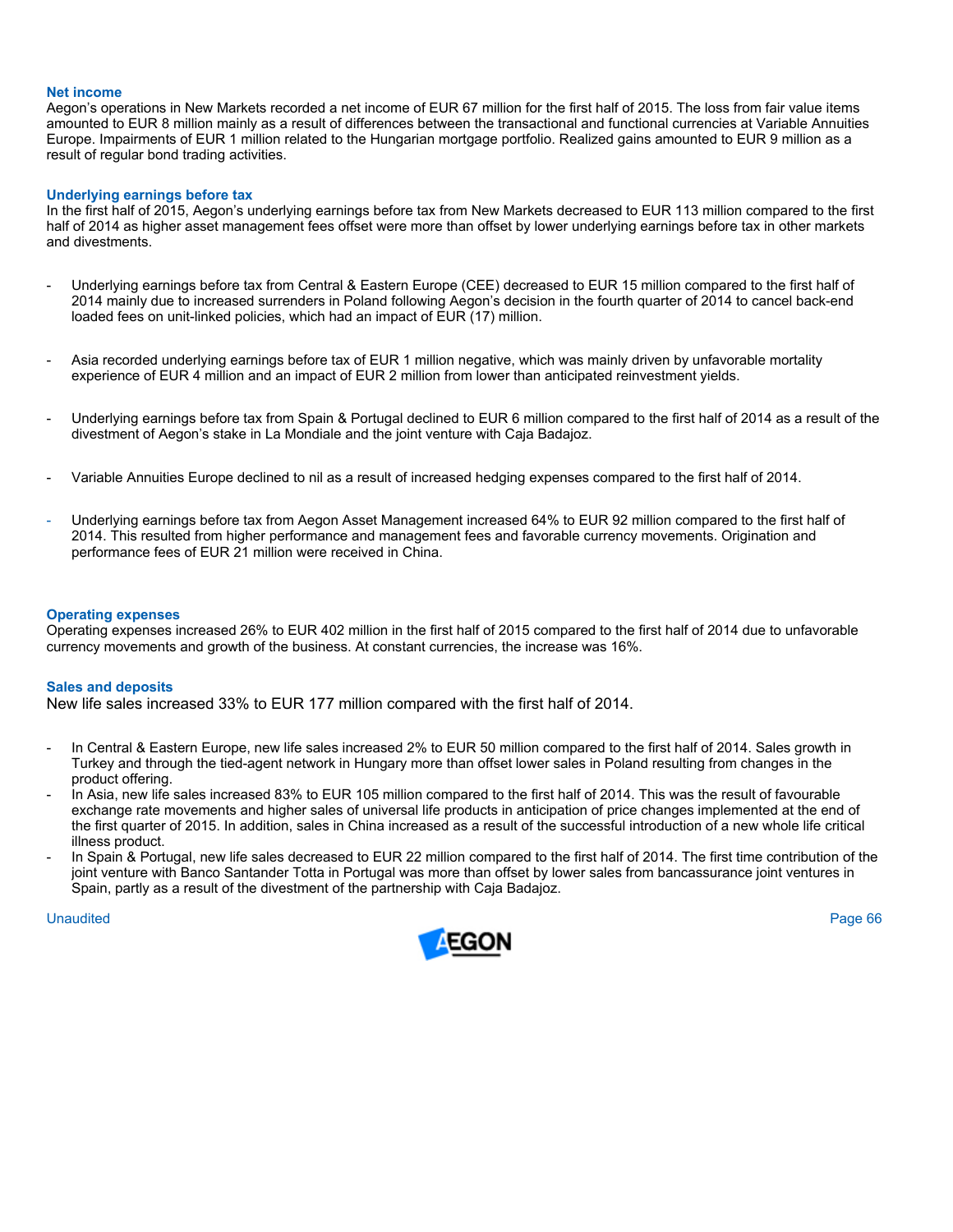New premium production from Aegon's accident & health and general insurance businesses increased to EUR 49 million compared to the first half of 2014. This was mainly driven by growth in critical illness and unemployment insurance in Spain.

Gross deposits in New Markets were up 45% to EUR 12.0 billion compared to the first half of 2014. Deposits in Aegon Asset Management increased by EUR 3.7 billion to EUR 11.4 billion compared to the first half of 2014 mainly as a result of higher absolute return fund sales in the United Kingdom, continued success of the Dutch mortgage fund and inflows in Chinese money market, equity and bond funds. Deposits in Asia increased to EUR 293 million compared to the first half of 2014 due to higher variable annuity deposits in Japan. Deposits in Variable Annuities Europe increased to EUR 180 million compared to the first half of 2014.

Net deposits in New Markets amounted to EUR 3.3 billion in the first half of 2015. Net deposits were mainly driven by net inflows for Asset Management in the United Kingdom (EUR 1.8 billion), the Netherlands (EUR 0.9 billion) and China (EUR 0.4 billion).

# **2.6 Subsequent events**

Subsequent events are disclosed in note 20 of the condensed consolidated interim financial statements included in Item 1.

# **2.7 Capital and liquidity Management**

# **Liquidity and capital resources**

In line with its risk tolerance, the goal of Aegon's capital and liquidity management is to promote stable and strong capital adequacy levels for its businesses on various capital metrics, to make sure the company is able to meet its obligations. Risk tolerance is an important element in Aegon's Enterprise Risk Management Framework, and focuses on financial strength, continuity, steering of the risk preferences and desired risk culture. The core aim is to establish the organization's tolerance for risk in order to assist management in carrying out Aegon's strategy within the Group's available resources.

# **Guiding principles**

Aegon follows a number of guiding principles, which determine its approach to capital and liquidity management:

- Promote strong capital adequacy in Aegon's businesses and operating units.
- Manage and allocate capital efficiently to maximize returns and support the strategy.
- Maintain an efficient capital structure with an emphasis on optimizing Aegon's cost of capital.
- Ensure sufficient liquidity by enforcing strong liquidity risk policies for both business units and the Holding.
- Maintain continued access to international money and capital markets on competitive terms.

Taken together, Aegon believes these guiding principles strengthen the company's ability to withstand adverse market conditions, enhance its financial flexibility and serve the long term interests of both the company and its stakeholders.

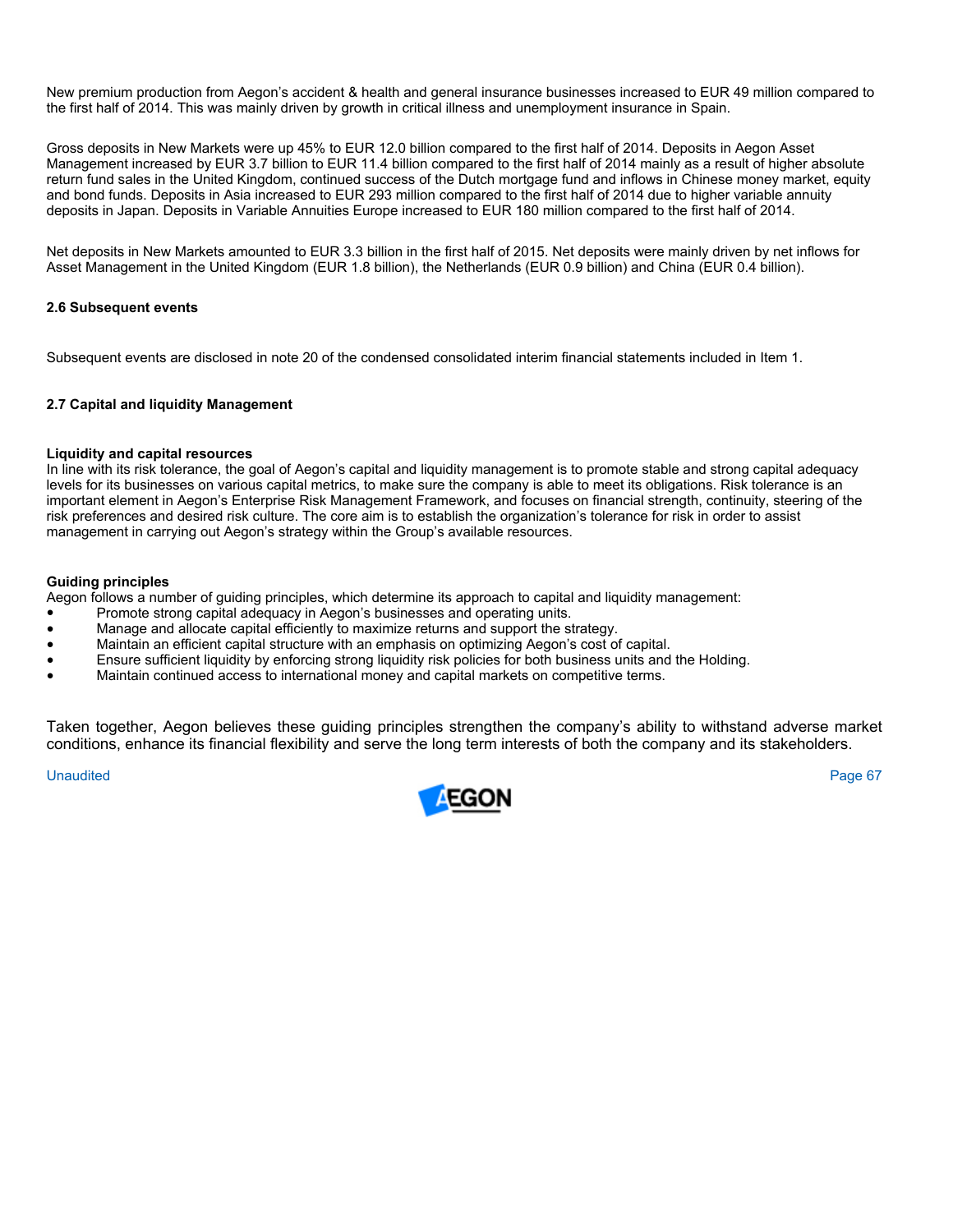# **Governance**

Aegon's Corporate Treasury department manages and coordinates capital and liquidity management strategies and processes. The department acts under direction of the Group Risk & Capital Committee.

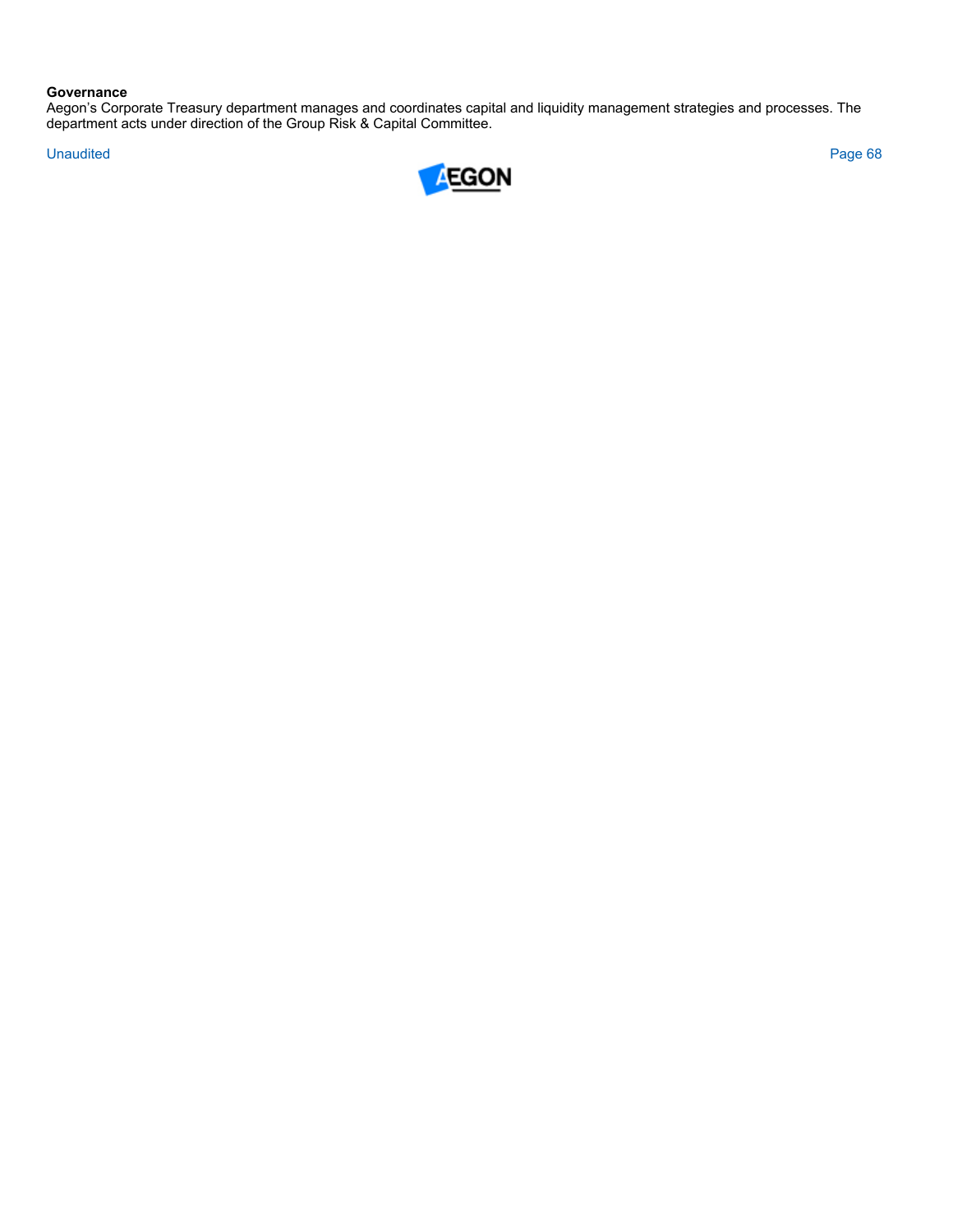# **Capital management**

# *Strategic importance*

Aegon's balanced approach towards capital management plays a vital role in supporting the execution of Aegon's strategic priorities. These priorities include the shift of capital to markets that offer higher growth prospects and return prospects, and the shift from capital intensive spread business to capital light fee business. In addition, the company is improving its risk profile by further reducing financial leverage. Disciplined risk and capital management support Aegon's aim to pay a sustainable dividend to its shareholders.

# *Improving risk profile*

Aegon continues to take measures to improve its risk-return profile, to reduce capital volatility and to lower overall capital requirements. These measures include, for instance, the continued run-off of Aegon's spread-based institutional business in the United States, the strategic growth in in fee-based earnings and extensive asset-liability management and hedging programs. Examples of these programs include hedging the interest rate and equity risk from guarantees in the Netherlands and hedging the capital position in the Americas against adverse equity and fixed income market swings. In addition, Aegon ranks among a limited number of insurance companies actively involved in hedging longevity risk.

# *Capital requirements and leverage*

Aegon's goal for all units is to maintain a strong financial position in order to sustain losses from adverse business and market conditions. The company's overall capital management strategy is based on capital adequacy, capital quality and the use of leverage.

# *Capital adequacy*

Capital adequacy is managed at the company, country and business unit level, as well as at the level of individual legal entities within the organization. As a matter of policy, Aegon maintains the capitalization of its business units based on whichever of the following is the most stringent:

- Local requlatory requirements;
- Standard & Poor's requirements for very strong capitalization for rated entities; and
- Any additionally, self-imposed internal requirements.

Aegon's Insurance Group Directive ratio - a common measure of capital adequacy in the European Union – decreased from 208% at the end of 2014 to 206% per June 30, 2015. This decrease was mainly driven by negative market impacts over the first half year, the acquisition of the 25% stake in La Banque Postale Asset Management (LBPAM) and external dividends, offset by earnings and the divestiture of La Mondiale.

# *Leverage metrics*

In line with the guiding principles of its capital and liquidity management, Aegon N.V. monitors and manages several leverage metrics: ● Various rating agency leverage metrics;

- Gross financial leverage ratio; and
- Fixed charge coverage.

Aegon's gross financial leverage ratio is calculated by dividing total financial leverage by total capitalization. Aegon defines total financial leverage as debt or debt-like funding issued for general corporate purposes and for capitalizing Aegon's business units. Total financial leverage includes hybrid instruments, subordinated and senior debt, and short term debt such as commercial paper.

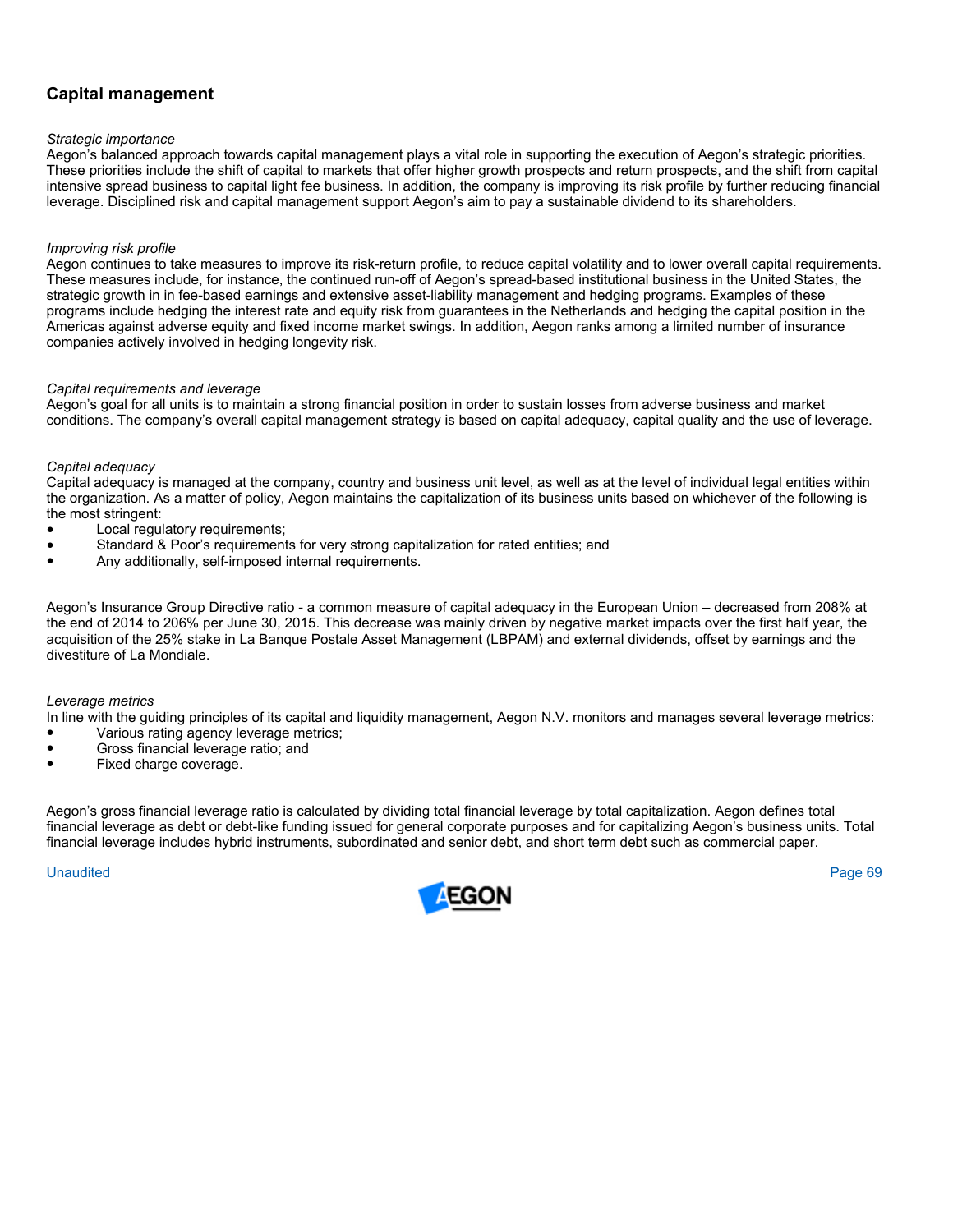Aegon's total capitalization consists of the following components:

- Shareholder's equity excluding revaluation reserves and the remeasurement of defined benefit plans, based on IFRS as adopted by the EU;
- Non-controlling interests and share options not yet exercised; and
- Total financial leverage.

Aegon's fixed charge coverage is a measure of the Company's ability to service its financial leverage. It is the ratio of underlying earnings before tax and prior to the payment of interest expenses on financial leverage to interest payments on financial leverage and preferred dividends. The numbers include the impact of hedging.

## *Debt funding and back-up facilities*

Most of Aegon's debt is issued by Aegon N.V., the parent company. A limited number of other Aegon companies have also issued debt securities, but for the most part these securities are guaranteed by Aegon N.V.

Aegon N.V. has regular access to international capital markets under a USD 6 billion debt issuance program. Access to United States markets is made possible by a separate US shelf registration.

Aegon also has access to domestic and international money markets through its USD 4.5 billion commercial paper programs. At June 30, 2015 Aegon had EUR 125 million outstanding under these programs.

To support its commercial paper programs, need for Letters of Credit (LOC's), and to enhance its liquidity position, Aegon maintains backup credit and LOC facilities with international lenders. The company's principal arrangements are a EUR 2 billion syndicated revolving credit facility maturing in 2019 and a USD 2.6 billion syndicated LOC facility maturing in 2020. In addition, Aegon maintains various shorter-dated bilateral backup liquidity and LOC facilities in both committed and uncommitted format.

# *Operational leverage*

Although operational leverage is not considered part of Aegon's total capitalization, it is an important source of liquidity and funding. Operational leverage relates primarily to financing Aegon's mortgage portfolios through securitizations and warehouse facilities, and the funding of US Regulation XXX and Guideline AXXX redundant reserves.

# **Liquidity management**

### *Strategic importance*

Liquidity management is a fundamental building block of Aegon's overall financial planning and capital allocation processes. Aegon aims to have sufficient liquidity to meet cash demands even under extreme conditions. The company's liquidity risk policy sets guidelines for its operating companies in order to achieve a prudent liquidity profile.

Liquidity is coordinated centrally and managed both at Aegon N.V. and at the business unit level. Aegon maintains a liquidity policy that requires all business units to project their sources and uses over a two-year period under normal and severe business and market scenarios. This policy ensures that liquidity is measured and managed consistently across the Company and that liquidity stress management plans are in place.

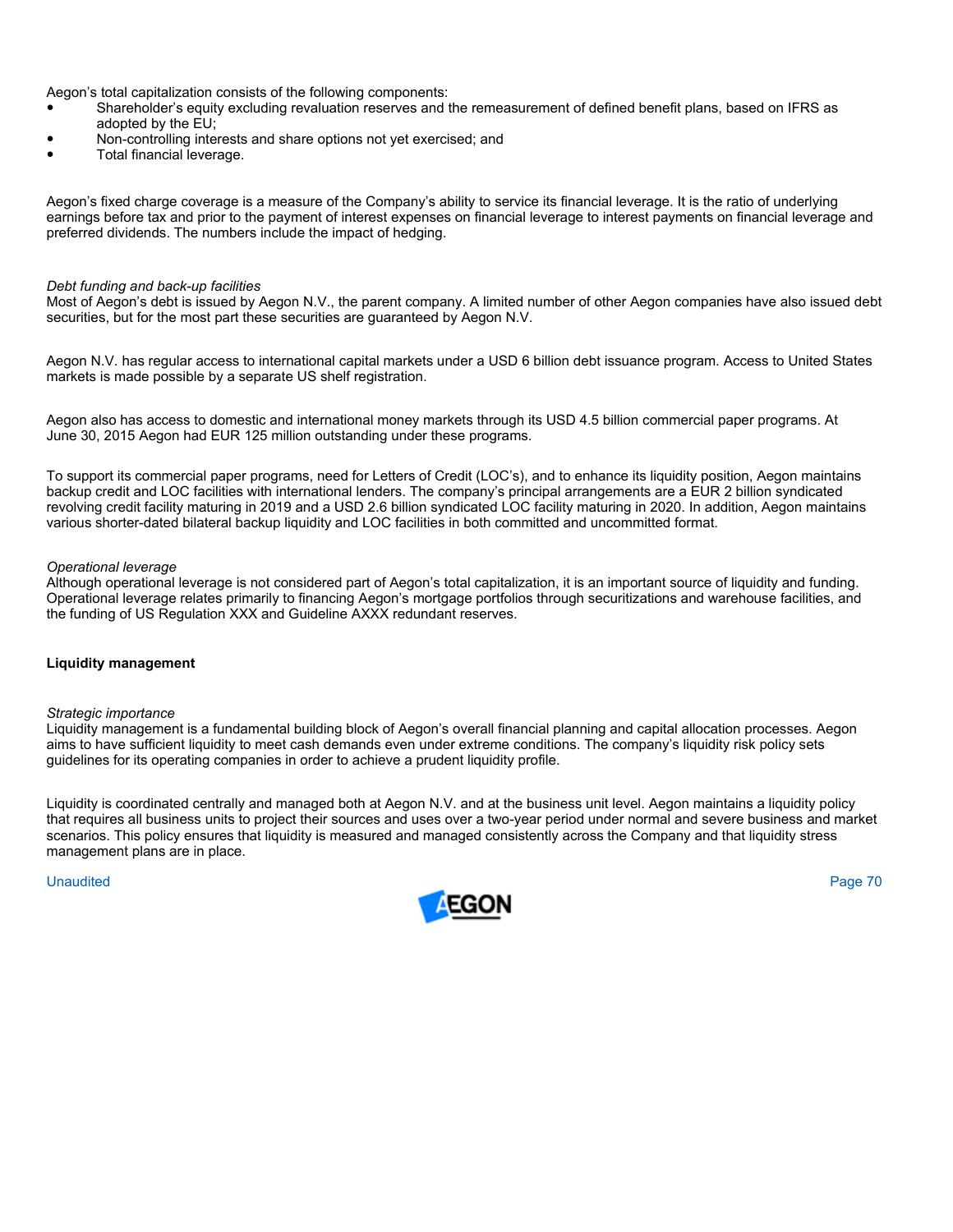### *Sources and uses of liquidity*

Aegon's subsidiaries are primarily engaged in the life insurance business, which is a long-term business with relatively illiquid liabilities and generally matching assets. Liquidity consists of both liquid assets held in investment portfolios, as well as inflows generated by premium payments and customer deposits. These are used primarily to purchase investments, as well as to fund benefit payments to policyholders, policy surrenders, operating expenses, and, if the subsidiary's capital position so allows, to pay dividends to the holding.

At the holding company Aegon N.V., liquidity is sourced from internal dividends from business units and by accessing capital and money markets. The main sources and uses of liquidity at Aegon N.V. are dividends from subsidiaries and to shareholders, movements in debt, net expenses (including interest), funding operations, and the balance of acquisitions and divestitures.

The ability of Aegon's insurance subsidiaries to transfer funds to the holding company is constrained by the need for these subsidiaries to remain adequately capitalized to the levels set by local insurance regulations and as administered by local insurance regulatory authorities.

In order to ensure the holding company's ability to fulfill its cash obligations, it is Aegon's policy that the holding company holds liquid assets in reserve to fund a minimum of 1.5 years of holding company operating and funding expenses without having to rely on the receipt of funds from its subsidiaries and without the need to access capital and money markets.

Insurance laws and regulations in local regulatory jurisdictions often contain minimum regulatory capital requirements, e.g. 100% of the Authorized Control Level (ACL) for US insurance entities, 100% Solvency I required capital for Dutch insurance companies and 100% Solvency I Pillar 1 capital for insurance companies in the United Kingdom.

The minimum regulatory capital requirements for our main subsidiaries and the actual capitalization levels as per June 30, 2015, are included in the following table:

| <b>Capital requirements</b>                                                       |                                                                                                  |                                                                           |                                                 |
|-----------------------------------------------------------------------------------|--------------------------------------------------------------------------------------------------|---------------------------------------------------------------------------|-------------------------------------------------|
|                                                                                   | Legal/regulatory minimum<br>capital requirement                                                  | Actual capitalization                                                     | Excess over legal/<br>regulatory capitalization |
| United States <sup>1)</sup><br>The Netherlands <sup>2)</sup><br>United Kingdom 3) | 100% Authorized Control Level<br>(NAIC RBC ACL)<br>100% Solvency I<br>100% Solvency I (Pillar 1) | ~1020% of combined ACL<br>~225% Solvency I<br>~135% Solvency I (Pillar 1) | ~EUR 6.8bln<br>~EUR 2.4bln<br>~EUR 0.7bln       |

1 Capitalization for the United States represents the internally defined combined risk based capital ("RBC") ratio of Aegon's life insurance subsidiaries in the United States. The combined RBC ratio unilizes the NAIC RBC ratio excluding affiliated notes and taking into account excess or deficient amounts related to offshore life affiliates.<br><sup>2</sup> Excluding the banking activities.<br><sup>3</sup> Including the With Profit

Local insurance regulators generally use their discretionary authority and judgment to restrict and/or prohibit the transfer of funds to the holding company to capital levels well above the minimum capital requirements contained in the applicable insurance regulations. The discretionary nature of the regulatory assessment of capital adequacy creates a natural ambiguity around the exact level of capital

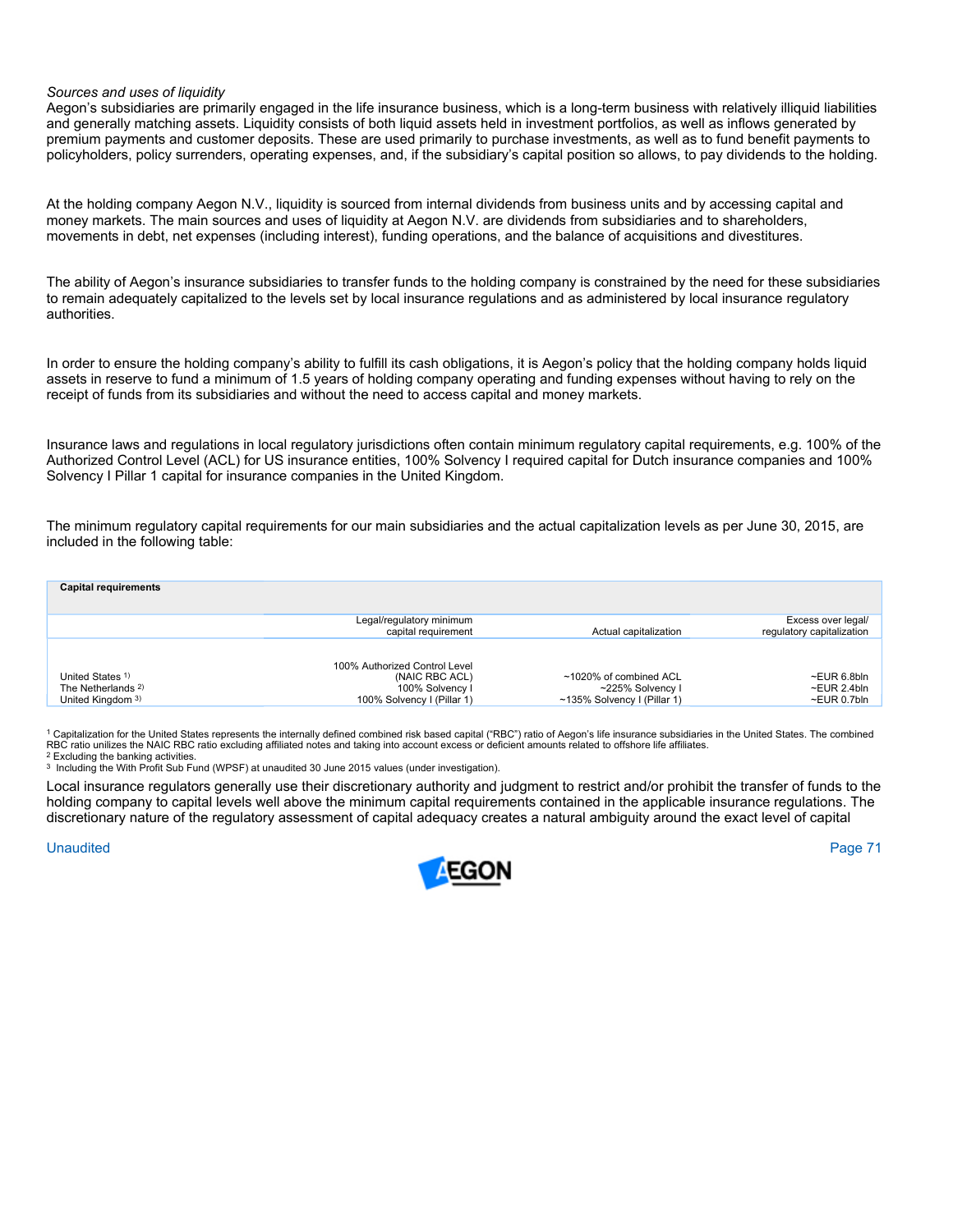that is required by local regulatory authorities. Precise capitalization levels effectively required by local insurance regulators are often not known in advance, in part because the views and risk tolerances of certain regulators for certain asset classes continue to develop over time, in line with the development and evolution of local, regional and global regulatory capital frameworks. In practice and for transfer of funds purposes, Aegon manages the capitalization of its subsidiaries in excess of the minimum regulatory capital requirements contained in the applicable regulations, as shown in the table above.

The capitalization level and shareholders' equity of the subsidiaries can be impacted by various factors (e.g. general economic conditions, capital markets risks, underwriting risk factors, changes in government regulations, legal and arbitrational proceedings). To mitigate the impact of such factors on the ability of subsidiaries to transfer funds, the subsidiaries hold additional capital in excess of the levels required by local insurance regulations.

### *Aegon's liquidity position*

At June 30, 2015, Aegon N.V. held a balance of EUR 1.5 billion in excess capital at group level, compared with EUR 1.2 billion at the end of 2014. The increase is explained by dividends received from country units and the divestiture of the La Mondiale participation which were only partly offset by the acquisition of the 25% stake in La Banque Postale Asset Management (LBPAM), the payment of the final 2014 dividend to shareholders and funding and holding expenses.

Aegon's liquidity is invested in highly liquid assets, in accordance with the company's internal risk management policies. Aegon believes its working capital, backed by external funding programs and facilities, is ample for the company's present requirements.

### *External dividends*

In order to enable equity investors to share in Aegon's performance, Aegon aims to pay out a sustainable dividend, which may increase based on Aegon's performance. After investments have been made in new business to generate organic growth, capital generated by Aegon's operating subsidiaries is available for distribution to the holding company, while maintaining a capital and liquidity position in the operating subsidiaries in line with Aegon's capital management and liquidity risk policies.

Aegon uses cash flows from its operating subsidiaries to pay holding expenses, including funding costs. The remaining cash flow is available to execute Aegon's strategy and to fund dividends on its shares. When determining whether to declare or propose a dividend, Aegon's Executive Board balances prudence with offering an attractive return to shareholders. This is particularly important during adverse economic and/or financial market conditions. Furthermore, Aegon's operating subsidiaries are subject to local insurance regulations that could restrict dividends to be paid to the holding company. There is no requirement or assurance that Aegon will declare and pay any dividends.

On August 14, 2014, an interim dividend to common shareholders of EUR 0.11 was announced related to the first half of 2014. A final dividend to common shareholders for 2014 of EUR 0.12 per common share was announced on May 20, 2015. An interim dividend for common shares of EUR 0.12 was announced on August 13, 2015, related to the first half of 2015.

### Unaudited Page 72

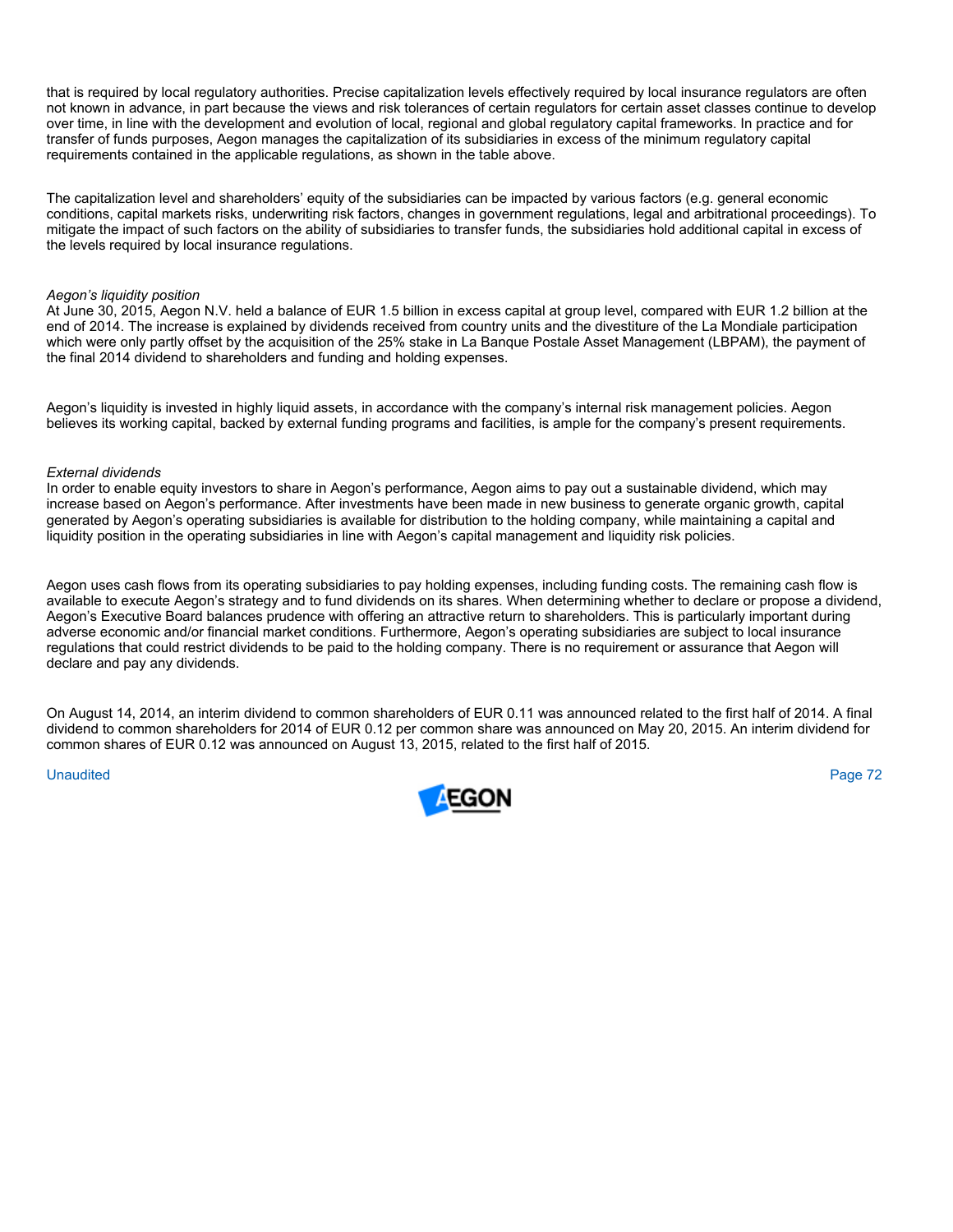## **Ratings**

Aegon's objective is to maintain excess capital over and above the amount required to maintain an AA financial strength rating and this plays an important role in determining the overall capital management strategy. Aegon maintains strong financial strength ratings from leading international rating agencies for its operating subsidiaries and a strong rating for the holding.

| Agency                                         |                      |                       |                          |          |
|------------------------------------------------|----------------------|-----------------------|--------------------------|----------|
| June 30, 2015                                  | Aegon N.V.           | Aegon USA             | Aegon<br>The Netherlands | Aegon UK |
| Standard & Poor's<br>Moody's Investors Service | A-<br>A <sub>3</sub> | AA-<br>A <sub>1</sub> | AA-<br>-                 | $A+$     |
| <b>Fitch Ratings</b>                           | A                    | AA-                   |                          | AA-      |
| <b>Unaudited</b>                               |                      |                       |                          | Page 73  |